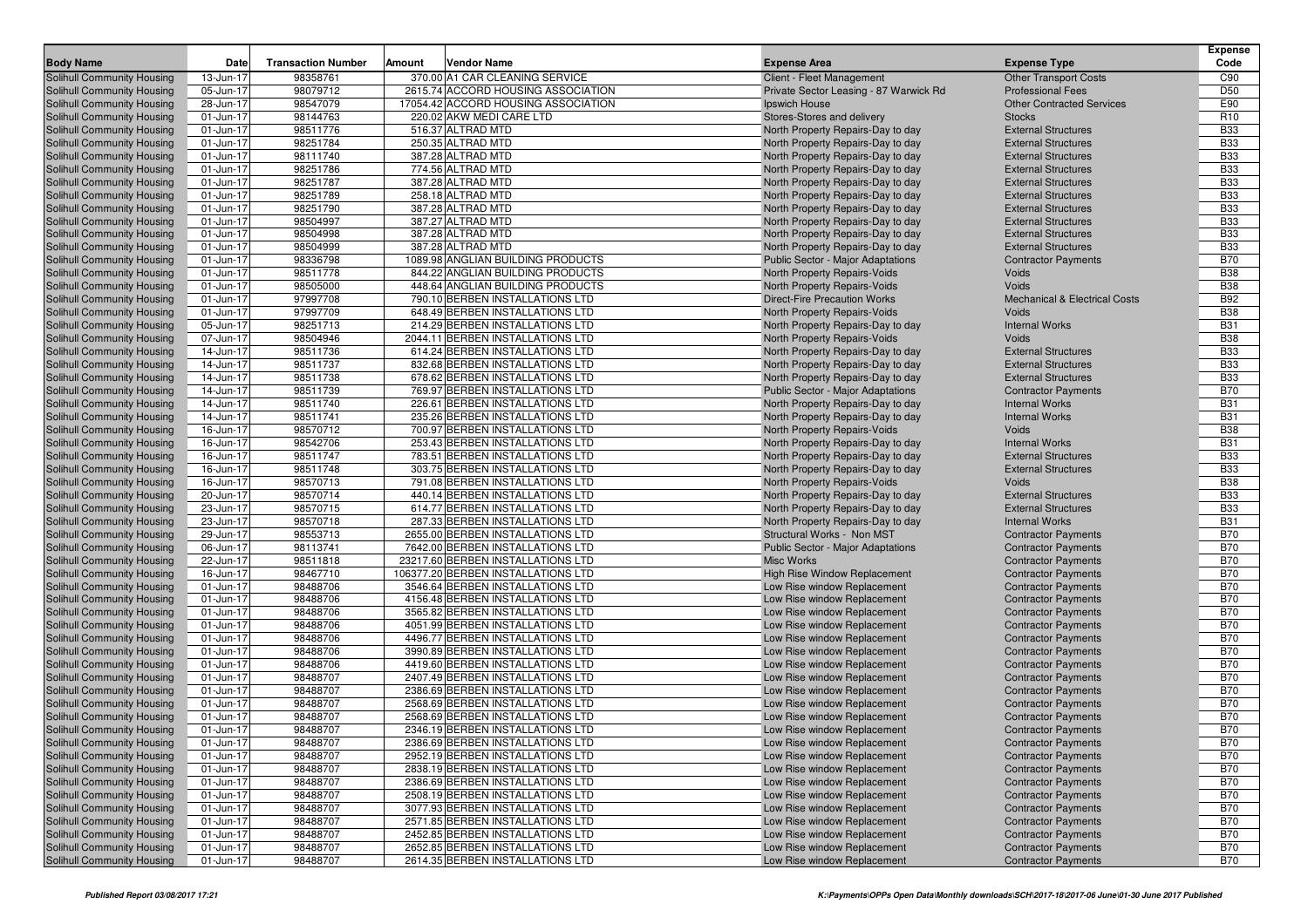| 98488707<br>2452.85 BERBEN INSTALLATIONS LTD<br><b>B70</b><br>Solihull Community Housing<br>01-Jun-17<br>Low Rise window Replacement<br><b>Contractor Payments</b><br>98488707<br><b>B70</b><br><b>Solihull Community Housing</b><br>01-Jun-17<br>2452.85 BERBEN INSTALLATIONS LTD<br>Low Rise window Replacement<br><b>Contractor Payments</b><br><b>B70</b><br>01-Jun-17<br>98488707<br>2779.85 BERBEN INSTALLATIONS LTD<br>Low Rise window Replacement<br><b>Solihull Community Housing</b><br><b>Contractor Payments</b><br>98488707<br><b>B70</b><br><b>Solihull Community Housing</b><br>01-Jun-17<br>2842.83 BERBEN INSTALLATIONS LTD<br>Low Rise window Replacement<br><b>Contractor Payments</b><br>98488707<br><b>B70</b><br><b>Solihull Community Housing</b><br>01-Jun-17<br>2452.85 BERBEN INSTALLATIONS LTD<br>Low Rise window Replacement<br><b>Contractor Payments</b><br>98488707<br>2452.85 BERBEN INSTALLATIONS LTD<br><b>B70</b><br>01-Jun-17<br>Solihull Community Housing<br>Low Rise window Replacement<br><b>Contractor Payments</b><br>2452.85 BERBEN INSTALLATIONS LTD<br><b>B70</b><br><b>Solihull Community Housing</b><br>01-Jun-17<br>98488707<br>Low Rise window Replacement<br><b>Contractor Payments</b><br><b>B70</b><br>01-Jun-17<br>98488707<br>2452.85 BERBEN INSTALLATIONS LTD<br><b>Solihull Community Housing</b><br>Low Rise window Replacement<br><b>Contractor Payments</b><br>98488707<br><b>B70</b><br><b>Solihull Community Housing</b><br>01-Jun-17<br>2452.85 BERBEN INSTALLATIONS LTD<br>Low Rise window Replacement<br><b>Contractor Payments</b><br><b>B70</b><br><b>Solihull Community Housing</b><br>01-Jun-17<br>98488707<br>2493.35 BERBEN INSTALLATIONS LTD<br>Low Rise window Replacement<br><b>Contractor Payments</b><br>98488707<br><b>B70</b><br>01-Jun-17<br>2452.85 BERBEN INSTALLATIONS LTD<br>Low Rise window Replacement<br>Solihull Community Housing<br><b>Contractor Payments</b><br><b>B70</b><br><b>Solihull Community Housing</b><br>01-Jun-17<br>98488707<br>2412.35 BERBEN INSTALLATIONS LTD<br>Low Rise window Replacement<br><b>Contractor Payments</b><br><b>B70</b><br>01-Jun-17<br>98488707<br>2452.85 BERBEN INSTALLATIONS LTD<br><b>Solihull Community Housing</b><br>Low Rise window Replacement<br><b>Contractor Payments</b><br>98488707<br><b>B70</b><br><b>Solihull Community Housing</b><br>2493.35 BERBEN INSTALLATIONS LTD<br>Low Rise window Replacement<br>01-Jun-17<br><b>Contractor Payments</b><br>98488707<br><b>B70</b><br><b>Solihull Community Housing</b><br>01-Jun-17<br>2493.34 BERBEN INSTALLATIONS LTD<br>Low Rise window Replacement<br><b>Contractor Payments</b><br>98112706<br>13185.00 BRITISH GAS NEW HEATING<br>D <sub>50</sub><br><b>Solihull Community Housing</b><br>06-Jun-17<br><b>Biomass System</b><br><b>Professional Fees</b><br>D <sub>50</sub><br>06-Jun-17<br>98112706<br>2475.00 BRITISH GAS NEW HEATING<br><b>Biomass System</b><br><b>Professional Fees</b><br><b>Solihull Community Housing</b><br>D <sub>50</sub><br>06-Jun-17<br>98112706<br>2295.00 BRITISH GAS NEW HEATING<br><b>Professional Fees</b><br><b>Solihull Community Housing</b><br><b>Biomass System</b><br>98112706<br>D <sub>50</sub><br><b>Solihull Community Housing</b><br>06-Jun-17<br>7965.00 BRITISH GAS NEW HEATING<br><b>Biomass System</b><br><b>Professional Fees</b><br>D <sub>50</sub><br><b>Solihull Community Housing</b><br>06-Jun-17<br>98112706<br>3420.00 BRITISH GAS NEW HEATING<br><b>Biomass System</b><br><b>Professional Fees</b><br>98112706<br>D <sub>50</sub><br>06-Jun-17<br>5265.00 BRITISH GAS NEW HEATING<br><b>Biomass System</b><br><b>Professional Fees</b><br><b>Solihull Community Housing</b><br>D <sub>50</sub><br><b>Solihull Community Housing</b><br>06-Jun-17<br>98112706<br>1620.00 BRITISH GAS NEW HEATING<br><b>Biomass System</b><br><b>Professional Fees</b><br>D <sub>50</sub><br>06-Jun-17<br>98112706<br>1620.00 BRITISH GAS NEW HEATING<br><b>Solihull Community Housing</b><br><b>Biomass System</b><br><b>Professional Fees</b><br>98112706<br>D <sub>50</sub><br><b>Solihull Community Housing</b><br>06-Jun-17<br>1710.00 BRITISH GAS NEW HEATING<br><b>Biomass System</b><br><b>Professional Fees</b><br>D <sub>50</sub><br><b>Solihull Community Housing</b><br>06-Jun-17<br>98112706<br>2025.00 BRITISH GAS NEW HEATING<br><b>Biomass System</b><br><b>Professional Fees</b><br>98112706<br>D <sub>50</sub><br><b>Solihull Community Housing</b><br>06-Jun-17<br>4050.00 BRITISH GAS NEW HEATING<br><b>Biomass System</b><br><b>Professional Fees</b><br>D <sub>50</sub><br>06-Jun-17<br>98112706<br>4500.00 BRITISH GAS NEW HEATING<br><b>Biomass System</b><br><b>Professional Fees</b><br><b>Solihull Community Housing</b><br>D <sub>50</sub><br>06-Jun-17<br>98112706<br>3735.00 BRITISH GAS NEW HEATING<br><b>Solihull Community Housing</b><br><b>Biomass System</b><br><b>Professional Fees</b><br>98112707<br>D <sub>50</sub><br><b>Solihull Community Housing</b><br>06-Jun-17<br>13185.00 BRITISH GAS NEW HEATING<br><b>Biomass System</b><br><b>Professional Fees</b><br>98112707<br>D <sub>50</sub><br><b>Solihull Community Housing</b><br>06-Jun-17<br>2475.00 BRITISH GAS NEW HEATING<br><b>Biomass System</b><br><b>Professional Fees</b><br>98112707<br>D <sub>50</sub><br>06-Jun-17<br>2295.00 BRITISH GAS NEW HEATING<br><b>Biomass System</b><br><b>Professional Fees</b><br>Solihull Community Housing<br>98112707<br>D <sub>50</sub><br><b>Solihull Community Housing</b><br>06-Jun-17<br>7965.00 BRITISH GAS NEW HEATING<br><b>Biomass System</b><br><b>Professional Fees</b><br>D <sub>50</sub><br>06-Jun-17<br>98112707<br>3420.00 BRITISH GAS NEW HEATING<br><b>Professional Fees</b><br><b>Solihull Community Housing</b><br><b>Biomass System</b><br>98112707<br>D <sub>50</sub><br><b>Solihull Community Housing</b><br>06-Jun-17<br>5265.00 BRITISH GAS NEW HEATING<br><b>Biomass System</b><br><b>Professional Fees</b><br>98112707<br>D <sub>50</sub><br><b>Solihull Community Housing</b><br>06-Jun-17<br>1620.00 BRITISH GAS NEW HEATING<br><b>Biomass System</b><br><b>Professional Fees</b><br>98112707<br>D <sub>50</sub><br><b>Solihull Community Housing</b><br>06-Jun-17<br>1620.00 BRITISH GAS NEW HEATING<br><b>Biomass System</b><br><b>Professional Fees</b><br>D <sub>50</sub><br>06-Jun-17<br>98112707<br>1710.00 BRITISH GAS NEW HEATING<br><b>Biomass System</b><br><b>Professional Fees</b><br><b>Solihull Community Housing</b><br>98112707<br>D <sub>50</sub><br>06-Jun-17<br>2025.00 BRITISH GAS NEW HEATING<br><b>Solihull Community Housing</b><br><b>Biomass System</b><br><b>Professional Fees</b><br>98112707<br>D <sub>50</sub><br><b>Solihull Community Housing</b><br>06-Jun-17<br>4050.00 BRITISH GAS NEW HEATING<br><b>Biomass System</b><br><b>Professional Fees</b><br>98112707<br>D <sub>50</sub><br><b>Solihull Community Housing</b><br>06-Jun-17<br>4500.00 BRITISH GAS NEW HEATING<br><b>Biomass System</b><br><b>Professional Fees</b><br>98112707<br>D <sub>50</sub><br>06-Jun-17<br>3735.00 BRITISH GAS NEW HEATING<br><b>Biomass System</b><br><b>Professional Fees</b><br><b>Solihull Community Housing</b><br><b>B34</b><br><b>Solihull Community Housing</b><br>20-Jun-17<br>98503436<br>1650.00 BRITISH GAS NEW HEATING<br><b>Mechanical &amp; Electrical</b><br><b>Utility Related Works</b><br><b>B11</b><br>21-Jun-17<br>98509450<br>811.42 BRITISH GAS TRADING LTD<br>Homelessness<br><b>Solihull Community Housing</b><br>Electricity<br><b>B11</b><br><b>Solihull Community Housing</b><br>21-Jun-17<br>98509450<br>-35.00 BRITISH GAS TRADING LTD<br>Homelessness<br>Electricity<br><b>B11</b><br><b>Solihull Community Housing</b><br>21-Jun-17<br>98509450<br>-405.71 BRITISH GAS TRADING LTD<br>Homelessness<br>Electricity<br>98522707<br><b>B11</b><br>27-Jun-17<br>319.40 BRITISH GAS TRADING LTD<br><b>Solihull Community Housing</b><br>Homelessness<br>Electricity<br>1364.65 BROPHY RIAZ AND PARTNERS CHARTERED ARCHITECTS<br><b>B70</b><br>22-Jun-17<br>98511819<br>Private Sector - Disabled Facilities Grants<br>Solihull Community Housing<br><b>Contractor Payments</b><br><b>B70</b><br>98569710<br>30-Jun-17<br>1550.23 BROPHY RIAZ AND PARTNERS CHARTERED ARCHITECTS<br>Private Sector - Disabled Facilities Grants<br><b>Solihull Community Housing</b><br><b>Contractor Payments</b><br><b>B70</b><br><b>Solihull Community Housing</b><br>22-Jun-17<br>98511859<br>512.12 BROPHY RIAZ AND PARTNERS CHARTERED ARCHITECTS<br>Public Sector - Major Adaptations<br><b>Contractor Payments</b><br>98503743<br><b>B70</b><br><b>Solihull Community Housing</b><br>19-Jun-17<br>534.65 BROPHY RIAZ AND PARTNERS CHARTERED ARCHITECTS<br>Private Sector - Disabled Facilities Grants<br><b>Contractor Payments</b><br>98503747<br><b>B70</b><br><b>Solihull Community Housing</b><br>19-Jun-17<br>363.24 BROPHY RIAZ AND PARTNERS CHARTERED ARCHITECTS<br>Private Sector - Disabled Facilities Grants<br><b>Contractor Payments</b><br><b>Solihull Community Housing</b><br>19-Jun-17<br>98503749<br>302.70 BROPHY RIAZ AND PARTNERS CHARTERED ARCHITECTS<br>Public Sector - Major Adaptations<br><b>Contractor Payments</b><br><b>B70</b><br><b>B70</b><br>98503746<br><b>Solihull Community Housing</b><br>19-Jun-17<br>445.54 BROPHY RIAZ AND PARTNERS CHARTERED ARCHITECTS<br>Public Sector - Major Adaptations<br><b>Contractor Payments</b><br>98503744<br>Private Sector - Disabled Facilities Grants<br><b>B70</b><br><b>Solihull Community Housing</b><br>19-Jun-17<br>1271.34 BROPHY RIAZ AND PARTNERS CHARTERED ARCHITECTS<br><b>Contractor Payments</b><br>98427710<br>661.50 CADENT GAS LTD<br><b>B70</b><br><b>Solihull Community Housing</b><br>15-Jun-17<br>Gas Warm Air/B'boiler/Storage Heater<br><b>Contractor Payments</b><br>98381707<br>4510.00 CAMERON FORECOURT LTD<br>D <sub>16</sub><br><b>Solihull Community Housing</b><br>14-Jun-17<br>Business Support - MST Back Office Support<br>Tools<br>98077714<br><b>Solihull Community Housing</b><br>05-Jun-17<br>877.50 CAMPBELL TICKELL LTD<br><b>Central Administration</b><br><b>Agency Staff</b><br>A60<br><b>B70</b><br>98183709<br>Solihull Community Housing<br>08-Jun-17<br>1008.26 CAPITA SYMONDS LTD<br>New Build - Ipswich Walk<br><b>Contractor Payments</b><br><b>Solihull Community Housing</b><br>01-Jun-17<br>98021706<br>530.00 CAPITAL FURNISHINGS<br><b>Private Sector Leasing</b><br>D <sub>11</sub><br>Furniture<br>D <sub>11</sub><br>Solihull Community Housing<br>01-Jun-17<br>98021709<br>650.00 CAPITAL FURNISHINGS<br><b>Private Sector Leasing</b><br>Furniture<br>98280718<br>339.00 CAPITAL FURNISHINGS<br>D <sub>11</sub><br><b>Solihull Community Housing</b><br>12-Jun-17<br>Homelessness<br>Furniture | <b>Body Name</b> | <b>Date</b> | <b>Transaction Number</b> | Amount | <b>Vendor Name</b> | <b>Expense Area</b> | <b>Expense Type</b> | <b>Expense</b><br>Code |
|-----------------------------------------------------------------------------------------------------------------------------------------------------------------------------------------------------------------------------------------------------------------------------------------------------------------------------------------------------------------------------------------------------------------------------------------------------------------------------------------------------------------------------------------------------------------------------------------------------------------------------------------------------------------------------------------------------------------------------------------------------------------------------------------------------------------------------------------------------------------------------------------------------------------------------------------------------------------------------------------------------------------------------------------------------------------------------------------------------------------------------------------------------------------------------------------------------------------------------------------------------------------------------------------------------------------------------------------------------------------------------------------------------------------------------------------------------------------------------------------------------------------------------------------------------------------------------------------------------------------------------------------------------------------------------------------------------------------------------------------------------------------------------------------------------------------------------------------------------------------------------------------------------------------------------------------------------------------------------------------------------------------------------------------------------------------------------------------------------------------------------------------------------------------------------------------------------------------------------------------------------------------------------------------------------------------------------------------------------------------------------------------------------------------------------------------------------------------------------------------------------------------------------------------------------------------------------------------------------------------------------------------------------------------------------------------------------------------------------------------------------------------------------------------------------------------------------------------------------------------------------------------------------------------------------------------------------------------------------------------------------------------------------------------------------------------------------------------------------------------------------------------------------------------------------------------------------------------------------------------------------------------------------------------------------------------------------------------------------------------------------------------------------------------------------------------------------------------------------------------------------------------------------------------------------------------------------------------------------------------------------------------------------------------------------------------------------------------------------------------------------------------------------------------------------------------------------------------------------------------------------------------------------------------------------------------------------------------------------------------------------------------------------------------------------------------------------------------------------------------------------------------------------------------------------------------------------------------------------------------------------------------------------------------------------------------------------------------------------------------------------------------------------------------------------------------------------------------------------------------------------------------------------------------------------------------------------------------------------------------------------------------------------------------------------------------------------------------------------------------------------------------------------------------------------------------------------------------------------------------------------------------------------------------------------------------------------------------------------------------------------------------------------------------------------------------------------------------------------------------------------------------------------------------------------------------------------------------------------------------------------------------------------------------------------------------------------------------------------------------------------------------------------------------------------------------------------------------------------------------------------------------------------------------------------------------------------------------------------------------------------------------------------------------------------------------------------------------------------------------------------------------------------------------------------------------------------------------------------------------------------------------------------------------------------------------------------------------------------------------------------------------------------------------------------------------------------------------------------------------------------------------------------------------------------------------------------------------------------------------------------------------------------------------------------------------------------------------------------------------------------------------------------------------------------------------------------------------------------------------------------------------------------------------------------------------------------------------------------------------------------------------------------------------------------------------------------------------------------------------------------------------------------------------------------------------------------------------------------------------------------------------------------------------------------------------------------------------------------------------------------------------------------------------------------------------------------------------------------------------------------------------------------------------------------------------------------------------------------------------------------------------------------------------------------------------------------------------------------------------------------------------------------------------------------------------------------------------------------------------------------------------------------------------------------------------------------------------------------------------------------------------------------------------------------------------------------------------------------------------------------------------------------------------------------------------------------------------------------------------------------------------------------------------------------------------------------------------------------------------------------------------------------------------------------------------------------------------------------------------------------------------------------------------------------------------------------------------------------------------------------------------------------------------------------------------------------------------------------------------------------------------------------------------------------------------------------------------------------------------------------------------------------------------------------------------------------------------------------------------------------------------------------------------------------------------------------------------------------------------------------------------------------------------------------------------------------------------------------------------------------------------------------------------------------------------------------------------------------------------------------------------------------------------------------------------------------------------------------------------------------------------------------------------------------------------------------------------------------------------------------------------------------------------------------------------------------------------------------------------------------------------------------------------------------------------------------------------------------------------------------------------------------------------------------------------------------------------------------------------------------------------------------------------------------------------------------------------------------------------------------------------------------------------------------------------------------------------------------------------------------------------------------------------------------------------------------------------------------------------------------------------------------------------------------------------------------------------------------------------------------------------------------------------------------------------------------------------------------------------------------------------------------------------------------------------------------------------------------------------------------------------------------------------------------------------------------------------------------------------------------------------------------------------------------------------------------------------------------------------------------------------------------------------------------------------------------------------------------------------------------------------------------------------------------------------------------------------------------------------------------|------------------|-------------|---------------------------|--------|--------------------|---------------------|---------------------|------------------------|
|                                                                                                                                                                                                                                                                                                                                                                                                                                                                                                                                                                                                                                                                                                                                                                                                                                                                                                                                                                                                                                                                                                                                                                                                                                                                                                                                                                                                                                                                                                                                                                                                                                                                                                                                                                                                                                                                                                                                                                                                                                                                                                                                                                                                                                                                                                                                                                                                                                                                                                                                                                                                                                                                                                                                                                                                                                                                                                                                                                                                                                                                                                                                                                                                                                                                                                                                                                                                                                                                                                                                                                                                                                                                                                                                                                                                                                                                                                                                                                                                                                                                                                                                                                                                                                                                                                                                                                                                                                                                                                                                                                                                                                                                                                                                                                                                                                                                                                                                                                                                                                                                                                                                                                                                                                                                                                                                                                                                                                                                                                                                                                                                                                                                                                                                                                                                                                                                                                                                                                                                                                                                                                                                                                                                                                                                                                                                                                                                                                                                                                                                                                                                                                                                                                                                                                                                                                                                                                                                                                                                                                                                                                                                                                                                                                                                                                                                                                                                                                                                                                                                                                                                                                                                                                                                                                                                                                                                                                                                                                                                                                                                                                                                                                                                                                                                                                                                                                                                                                                                                                                                                                                                                                                                                                                                                                                                                                                                                                                                                                                                                                                                                                                                                                                                                                                                                                                                                                                                                                                                                                                                                                                                                                                                                                                                                                                                                                                                                                                                                                                                                                                                                                                                                                                                                                                                                                                                                                                                                                                                                                                                                                                                                                                                                                                                                                                                                                                                             |                  |             |                           |        |                    |                     |                     |                        |
|                                                                                                                                                                                                                                                                                                                                                                                                                                                                                                                                                                                                                                                                                                                                                                                                                                                                                                                                                                                                                                                                                                                                                                                                                                                                                                                                                                                                                                                                                                                                                                                                                                                                                                                                                                                                                                                                                                                                                                                                                                                                                                                                                                                                                                                                                                                                                                                                                                                                                                                                                                                                                                                                                                                                                                                                                                                                                                                                                                                                                                                                                                                                                                                                                                                                                                                                                                                                                                                                                                                                                                                                                                                                                                                                                                                                                                                                                                                                                                                                                                                                                                                                                                                                                                                                                                                                                                                                                                                                                                                                                                                                                                                                                                                                                                                                                                                                                                                                                                                                                                                                                                                                                                                                                                                                                                                                                                                                                                                                                                                                                                                                                                                                                                                                                                                                                                                                                                                                                                                                                                                                                                                                                                                                                                                                                                                                                                                                                                                                                                                                                                                                                                                                                                                                                                                                                                                                                                                                                                                                                                                                                                                                                                                                                                                                                                                                                                                                                                                                                                                                                                                                                                                                                                                                                                                                                                                                                                                                                                                                                                                                                                                                                                                                                                                                                                                                                                                                                                                                                                                                                                                                                                                                                                                                                                                                                                                                                                                                                                                                                                                                                                                                                                                                                                                                                                                                                                                                                                                                                                                                                                                                                                                                                                                                                                                                                                                                                                                                                                                                                                                                                                                                                                                                                                                                                                                                                                                                                                                                                                                                                                                                                                                                                                                                                                                                                                                                             |                  |             |                           |        |                    |                     |                     |                        |
|                                                                                                                                                                                                                                                                                                                                                                                                                                                                                                                                                                                                                                                                                                                                                                                                                                                                                                                                                                                                                                                                                                                                                                                                                                                                                                                                                                                                                                                                                                                                                                                                                                                                                                                                                                                                                                                                                                                                                                                                                                                                                                                                                                                                                                                                                                                                                                                                                                                                                                                                                                                                                                                                                                                                                                                                                                                                                                                                                                                                                                                                                                                                                                                                                                                                                                                                                                                                                                                                                                                                                                                                                                                                                                                                                                                                                                                                                                                                                                                                                                                                                                                                                                                                                                                                                                                                                                                                                                                                                                                                                                                                                                                                                                                                                                                                                                                                                                                                                                                                                                                                                                                                                                                                                                                                                                                                                                                                                                                                                                                                                                                                                                                                                                                                                                                                                                                                                                                                                                                                                                                                                                                                                                                                                                                                                                                                                                                                                                                                                                                                                                                                                                                                                                                                                                                                                                                                                                                                                                                                                                                                                                                                                                                                                                                                                                                                                                                                                                                                                                                                                                                                                                                                                                                                                                                                                                                                                                                                                                                                                                                                                                                                                                                                                                                                                                                                                                                                                                                                                                                                                                                                                                                                                                                                                                                                                                                                                                                                                                                                                                                                                                                                                                                                                                                                                                                                                                                                                                                                                                                                                                                                                                                                                                                                                                                                                                                                                                                                                                                                                                                                                                                                                                                                                                                                                                                                                                                                                                                                                                                                                                                                                                                                                                                                                                                                                                                                             |                  |             |                           |        |                    |                     |                     |                        |
|                                                                                                                                                                                                                                                                                                                                                                                                                                                                                                                                                                                                                                                                                                                                                                                                                                                                                                                                                                                                                                                                                                                                                                                                                                                                                                                                                                                                                                                                                                                                                                                                                                                                                                                                                                                                                                                                                                                                                                                                                                                                                                                                                                                                                                                                                                                                                                                                                                                                                                                                                                                                                                                                                                                                                                                                                                                                                                                                                                                                                                                                                                                                                                                                                                                                                                                                                                                                                                                                                                                                                                                                                                                                                                                                                                                                                                                                                                                                                                                                                                                                                                                                                                                                                                                                                                                                                                                                                                                                                                                                                                                                                                                                                                                                                                                                                                                                                                                                                                                                                                                                                                                                                                                                                                                                                                                                                                                                                                                                                                                                                                                                                                                                                                                                                                                                                                                                                                                                                                                                                                                                                                                                                                                                                                                                                                                                                                                                                                                                                                                                                                                                                                                                                                                                                                                                                                                                                                                                                                                                                                                                                                                                                                                                                                                                                                                                                                                                                                                                                                                                                                                                                                                                                                                                                                                                                                                                                                                                                                                                                                                                                                                                                                                                                                                                                                                                                                                                                                                                                                                                                                                                                                                                                                                                                                                                                                                                                                                                                                                                                                                                                                                                                                                                                                                                                                                                                                                                                                                                                                                                                                                                                                                                                                                                                                                                                                                                                                                                                                                                                                                                                                                                                                                                                                                                                                                                                                                                                                                                                                                                                                                                                                                                                                                                                                                                                                                                             |                  |             |                           |        |                    |                     |                     |                        |
|                                                                                                                                                                                                                                                                                                                                                                                                                                                                                                                                                                                                                                                                                                                                                                                                                                                                                                                                                                                                                                                                                                                                                                                                                                                                                                                                                                                                                                                                                                                                                                                                                                                                                                                                                                                                                                                                                                                                                                                                                                                                                                                                                                                                                                                                                                                                                                                                                                                                                                                                                                                                                                                                                                                                                                                                                                                                                                                                                                                                                                                                                                                                                                                                                                                                                                                                                                                                                                                                                                                                                                                                                                                                                                                                                                                                                                                                                                                                                                                                                                                                                                                                                                                                                                                                                                                                                                                                                                                                                                                                                                                                                                                                                                                                                                                                                                                                                                                                                                                                                                                                                                                                                                                                                                                                                                                                                                                                                                                                                                                                                                                                                                                                                                                                                                                                                                                                                                                                                                                                                                                                                                                                                                                                                                                                                                                                                                                                                                                                                                                                                                                                                                                                                                                                                                                                                                                                                                                                                                                                                                                                                                                                                                                                                                                                                                                                                                                                                                                                                                                                                                                                                                                                                                                                                                                                                                                                                                                                                                                                                                                                                                                                                                                                                                                                                                                                                                                                                                                                                                                                                                                                                                                                                                                                                                                                                                                                                                                                                                                                                                                                                                                                                                                                                                                                                                                                                                                                                                                                                                                                                                                                                                                                                                                                                                                                                                                                                                                                                                                                                                                                                                                                                                                                                                                                                                                                                                                                                                                                                                                                                                                                                                                                                                                                                                                                                                                                             |                  |             |                           |        |                    |                     |                     |                        |
|                                                                                                                                                                                                                                                                                                                                                                                                                                                                                                                                                                                                                                                                                                                                                                                                                                                                                                                                                                                                                                                                                                                                                                                                                                                                                                                                                                                                                                                                                                                                                                                                                                                                                                                                                                                                                                                                                                                                                                                                                                                                                                                                                                                                                                                                                                                                                                                                                                                                                                                                                                                                                                                                                                                                                                                                                                                                                                                                                                                                                                                                                                                                                                                                                                                                                                                                                                                                                                                                                                                                                                                                                                                                                                                                                                                                                                                                                                                                                                                                                                                                                                                                                                                                                                                                                                                                                                                                                                                                                                                                                                                                                                                                                                                                                                                                                                                                                                                                                                                                                                                                                                                                                                                                                                                                                                                                                                                                                                                                                                                                                                                                                                                                                                                                                                                                                                                                                                                                                                                                                                                                                                                                                                                                                                                                                                                                                                                                                                                                                                                                                                                                                                                                                                                                                                                                                                                                                                                                                                                                                                                                                                                                                                                                                                                                                                                                                                                                                                                                                                                                                                                                                                                                                                                                                                                                                                                                                                                                                                                                                                                                                                                                                                                                                                                                                                                                                                                                                                                                                                                                                                                                                                                                                                                                                                                                                                                                                                                                                                                                                                                                                                                                                                                                                                                                                                                                                                                                                                                                                                                                                                                                                                                                                                                                                                                                                                                                                                                                                                                                                                                                                                                                                                                                                                                                                                                                                                                                                                                                                                                                                                                                                                                                                                                                                                                                                                                                             |                  |             |                           |        |                    |                     |                     |                        |
|                                                                                                                                                                                                                                                                                                                                                                                                                                                                                                                                                                                                                                                                                                                                                                                                                                                                                                                                                                                                                                                                                                                                                                                                                                                                                                                                                                                                                                                                                                                                                                                                                                                                                                                                                                                                                                                                                                                                                                                                                                                                                                                                                                                                                                                                                                                                                                                                                                                                                                                                                                                                                                                                                                                                                                                                                                                                                                                                                                                                                                                                                                                                                                                                                                                                                                                                                                                                                                                                                                                                                                                                                                                                                                                                                                                                                                                                                                                                                                                                                                                                                                                                                                                                                                                                                                                                                                                                                                                                                                                                                                                                                                                                                                                                                                                                                                                                                                                                                                                                                                                                                                                                                                                                                                                                                                                                                                                                                                                                                                                                                                                                                                                                                                                                                                                                                                                                                                                                                                                                                                                                                                                                                                                                                                                                                                                                                                                                                                                                                                                                                                                                                                                                                                                                                                                                                                                                                                                                                                                                                                                                                                                                                                                                                                                                                                                                                                                                                                                                                                                                                                                                                                                                                                                                                                                                                                                                                                                                                                                                                                                                                                                                                                                                                                                                                                                                                                                                                                                                                                                                                                                                                                                                                                                                                                                                                                                                                                                                                                                                                                                                                                                                                                                                                                                                                                                                                                                                                                                                                                                                                                                                                                                                                                                                                                                                                                                                                                                                                                                                                                                                                                                                                                                                                                                                                                                                                                                                                                                                                                                                                                                                                                                                                                                                                                                                                                                                             |                  |             |                           |        |                    |                     |                     |                        |
|                                                                                                                                                                                                                                                                                                                                                                                                                                                                                                                                                                                                                                                                                                                                                                                                                                                                                                                                                                                                                                                                                                                                                                                                                                                                                                                                                                                                                                                                                                                                                                                                                                                                                                                                                                                                                                                                                                                                                                                                                                                                                                                                                                                                                                                                                                                                                                                                                                                                                                                                                                                                                                                                                                                                                                                                                                                                                                                                                                                                                                                                                                                                                                                                                                                                                                                                                                                                                                                                                                                                                                                                                                                                                                                                                                                                                                                                                                                                                                                                                                                                                                                                                                                                                                                                                                                                                                                                                                                                                                                                                                                                                                                                                                                                                                                                                                                                                                                                                                                                                                                                                                                                                                                                                                                                                                                                                                                                                                                                                                                                                                                                                                                                                                                                                                                                                                                                                                                                                                                                                                                                                                                                                                                                                                                                                                                                                                                                                                                                                                                                                                                                                                                                                                                                                                                                                                                                                                                                                                                                                                                                                                                                                                                                                                                                                                                                                                                                                                                                                                                                                                                                                                                                                                                                                                                                                                                                                                                                                                                                                                                                                                                                                                                                                                                                                                                                                                                                                                                                                                                                                                                                                                                                                                                                                                                                                                                                                                                                                                                                                                                                                                                                                                                                                                                                                                                                                                                                                                                                                                                                                                                                                                                                                                                                                                                                                                                                                                                                                                                                                                                                                                                                                                                                                                                                                                                                                                                                                                                                                                                                                                                                                                                                                                                                                                                                                                                                             |                  |             |                           |        |                    |                     |                     |                        |
|                                                                                                                                                                                                                                                                                                                                                                                                                                                                                                                                                                                                                                                                                                                                                                                                                                                                                                                                                                                                                                                                                                                                                                                                                                                                                                                                                                                                                                                                                                                                                                                                                                                                                                                                                                                                                                                                                                                                                                                                                                                                                                                                                                                                                                                                                                                                                                                                                                                                                                                                                                                                                                                                                                                                                                                                                                                                                                                                                                                                                                                                                                                                                                                                                                                                                                                                                                                                                                                                                                                                                                                                                                                                                                                                                                                                                                                                                                                                                                                                                                                                                                                                                                                                                                                                                                                                                                                                                                                                                                                                                                                                                                                                                                                                                                                                                                                                                                                                                                                                                                                                                                                                                                                                                                                                                                                                                                                                                                                                                                                                                                                                                                                                                                                                                                                                                                                                                                                                                                                                                                                                                                                                                                                                                                                                                                                                                                                                                                                                                                                                                                                                                                                                                                                                                                                                                                                                                                                                                                                                                                                                                                                                                                                                                                                                                                                                                                                                                                                                                                                                                                                                                                                                                                                                                                                                                                                                                                                                                                                                                                                                                                                                                                                                                                                                                                                                                                                                                                                                                                                                                                                                                                                                                                                                                                                                                                                                                                                                                                                                                                                                                                                                                                                                                                                                                                                                                                                                                                                                                                                                                                                                                                                                                                                                                                                                                                                                                                                                                                                                                                                                                                                                                                                                                                                                                                                                                                                                                                                                                                                                                                                                                                                                                                                                                                                                                                                                             |                  |             |                           |        |                    |                     |                     |                        |
|                                                                                                                                                                                                                                                                                                                                                                                                                                                                                                                                                                                                                                                                                                                                                                                                                                                                                                                                                                                                                                                                                                                                                                                                                                                                                                                                                                                                                                                                                                                                                                                                                                                                                                                                                                                                                                                                                                                                                                                                                                                                                                                                                                                                                                                                                                                                                                                                                                                                                                                                                                                                                                                                                                                                                                                                                                                                                                                                                                                                                                                                                                                                                                                                                                                                                                                                                                                                                                                                                                                                                                                                                                                                                                                                                                                                                                                                                                                                                                                                                                                                                                                                                                                                                                                                                                                                                                                                                                                                                                                                                                                                                                                                                                                                                                                                                                                                                                                                                                                                                                                                                                                                                                                                                                                                                                                                                                                                                                                                                                                                                                                                                                                                                                                                                                                                                                                                                                                                                                                                                                                                                                                                                                                                                                                                                                                                                                                                                                                                                                                                                                                                                                                                                                                                                                                                                                                                                                                                                                                                                                                                                                                                                                                                                                                                                                                                                                                                                                                                                                                                                                                                                                                                                                                                                                                                                                                                                                                                                                                                                                                                                                                                                                                                                                                                                                                                                                                                                                                                                                                                                                                                                                                                                                                                                                                                                                                                                                                                                                                                                                                                                                                                                                                                                                                                                                                                                                                                                                                                                                                                                                                                                                                                                                                                                                                                                                                                                                                                                                                                                                                                                                                                                                                                                                                                                                                                                                                                                                                                                                                                                                                                                                                                                                                                                                                                                                                                             |                  |             |                           |        |                    |                     |                     |                        |
|                                                                                                                                                                                                                                                                                                                                                                                                                                                                                                                                                                                                                                                                                                                                                                                                                                                                                                                                                                                                                                                                                                                                                                                                                                                                                                                                                                                                                                                                                                                                                                                                                                                                                                                                                                                                                                                                                                                                                                                                                                                                                                                                                                                                                                                                                                                                                                                                                                                                                                                                                                                                                                                                                                                                                                                                                                                                                                                                                                                                                                                                                                                                                                                                                                                                                                                                                                                                                                                                                                                                                                                                                                                                                                                                                                                                                                                                                                                                                                                                                                                                                                                                                                                                                                                                                                                                                                                                                                                                                                                                                                                                                                                                                                                                                                                                                                                                                                                                                                                                                                                                                                                                                                                                                                                                                                                                                                                                                                                                                                                                                                                                                                                                                                                                                                                                                                                                                                                                                                                                                                                                                                                                                                                                                                                                                                                                                                                                                                                                                                                                                                                                                                                                                                                                                                                                                                                                                                                                                                                                                                                                                                                                                                                                                                                                                                                                                                                                                                                                                                                                                                                                                                                                                                                                                                                                                                                                                                                                                                                                                                                                                                                                                                                                                                                                                                                                                                                                                                                                                                                                                                                                                                                                                                                                                                                                                                                                                                                                                                                                                                                                                                                                                                                                                                                                                                                                                                                                                                                                                                                                                                                                                                                                                                                                                                                                                                                                                                                                                                                                                                                                                                                                                                                                                                                                                                                                                                                                                                                                                                                                                                                                                                                                                                                                                                                                                                                                             |                  |             |                           |        |                    |                     |                     |                        |
|                                                                                                                                                                                                                                                                                                                                                                                                                                                                                                                                                                                                                                                                                                                                                                                                                                                                                                                                                                                                                                                                                                                                                                                                                                                                                                                                                                                                                                                                                                                                                                                                                                                                                                                                                                                                                                                                                                                                                                                                                                                                                                                                                                                                                                                                                                                                                                                                                                                                                                                                                                                                                                                                                                                                                                                                                                                                                                                                                                                                                                                                                                                                                                                                                                                                                                                                                                                                                                                                                                                                                                                                                                                                                                                                                                                                                                                                                                                                                                                                                                                                                                                                                                                                                                                                                                                                                                                                                                                                                                                                                                                                                                                                                                                                                                                                                                                                                                                                                                                                                                                                                                                                                                                                                                                                                                                                                                                                                                                                                                                                                                                                                                                                                                                                                                                                                                                                                                                                                                                                                                                                                                                                                                                                                                                                                                                                                                                                                                                                                                                                                                                                                                                                                                                                                                                                                                                                                                                                                                                                                                                                                                                                                                                                                                                                                                                                                                                                                                                                                                                                                                                                                                                                                                                                                                                                                                                                                                                                                                                                                                                                                                                                                                                                                                                                                                                                                                                                                                                                                                                                                                                                                                                                                                                                                                                                                                                                                                                                                                                                                                                                                                                                                                                                                                                                                                                                                                                                                                                                                                                                                                                                                                                                                                                                                                                                                                                                                                                                                                                                                                                                                                                                                                                                                                                                                                                                                                                                                                                                                                                                                                                                                                                                                                                                                                                                                                                                             |                  |             |                           |        |                    |                     |                     |                        |
|                                                                                                                                                                                                                                                                                                                                                                                                                                                                                                                                                                                                                                                                                                                                                                                                                                                                                                                                                                                                                                                                                                                                                                                                                                                                                                                                                                                                                                                                                                                                                                                                                                                                                                                                                                                                                                                                                                                                                                                                                                                                                                                                                                                                                                                                                                                                                                                                                                                                                                                                                                                                                                                                                                                                                                                                                                                                                                                                                                                                                                                                                                                                                                                                                                                                                                                                                                                                                                                                                                                                                                                                                                                                                                                                                                                                                                                                                                                                                                                                                                                                                                                                                                                                                                                                                                                                                                                                                                                                                                                                                                                                                                                                                                                                                                                                                                                                                                                                                                                                                                                                                                                                                                                                                                                                                                                                                                                                                                                                                                                                                                                                                                                                                                                                                                                                                                                                                                                                                                                                                                                                                                                                                                                                                                                                                                                                                                                                                                                                                                                                                                                                                                                                                                                                                                                                                                                                                                                                                                                                                                                                                                                                                                                                                                                                                                                                                                                                                                                                                                                                                                                                                                                                                                                                                                                                                                                                                                                                                                                                                                                                                                                                                                                                                                                                                                                                                                                                                                                                                                                                                                                                                                                                                                                                                                                                                                                                                                                                                                                                                                                                                                                                                                                                                                                                                                                                                                                                                                                                                                                                                                                                                                                                                                                                                                                                                                                                                                                                                                                                                                                                                                                                                                                                                                                                                                                                                                                                                                                                                                                                                                                                                                                                                                                                                                                                                                                                             |                  |             |                           |        |                    |                     |                     |                        |
|                                                                                                                                                                                                                                                                                                                                                                                                                                                                                                                                                                                                                                                                                                                                                                                                                                                                                                                                                                                                                                                                                                                                                                                                                                                                                                                                                                                                                                                                                                                                                                                                                                                                                                                                                                                                                                                                                                                                                                                                                                                                                                                                                                                                                                                                                                                                                                                                                                                                                                                                                                                                                                                                                                                                                                                                                                                                                                                                                                                                                                                                                                                                                                                                                                                                                                                                                                                                                                                                                                                                                                                                                                                                                                                                                                                                                                                                                                                                                                                                                                                                                                                                                                                                                                                                                                                                                                                                                                                                                                                                                                                                                                                                                                                                                                                                                                                                                                                                                                                                                                                                                                                                                                                                                                                                                                                                                                                                                                                                                                                                                                                                                                                                                                                                                                                                                                                                                                                                                                                                                                                                                                                                                                                                                                                                                                                                                                                                                                                                                                                                                                                                                                                                                                                                                                                                                                                                                                                                                                                                                                                                                                                                                                                                                                                                                                                                                                                                                                                                                                                                                                                                                                                                                                                                                                                                                                                                                                                                                                                                                                                                                                                                                                                                                                                                                                                                                                                                                                                                                                                                                                                                                                                                                                                                                                                                                                                                                                                                                                                                                                                                                                                                                                                                                                                                                                                                                                                                                                                                                                                                                                                                                                                                                                                                                                                                                                                                                                                                                                                                                                                                                                                                                                                                                                                                                                                                                                                                                                                                                                                                                                                                                                                                                                                                                                                                                                                                             |                  |             |                           |        |                    |                     |                     |                        |
|                                                                                                                                                                                                                                                                                                                                                                                                                                                                                                                                                                                                                                                                                                                                                                                                                                                                                                                                                                                                                                                                                                                                                                                                                                                                                                                                                                                                                                                                                                                                                                                                                                                                                                                                                                                                                                                                                                                                                                                                                                                                                                                                                                                                                                                                                                                                                                                                                                                                                                                                                                                                                                                                                                                                                                                                                                                                                                                                                                                                                                                                                                                                                                                                                                                                                                                                                                                                                                                                                                                                                                                                                                                                                                                                                                                                                                                                                                                                                                                                                                                                                                                                                                                                                                                                                                                                                                                                                                                                                                                                                                                                                                                                                                                                                                                                                                                                                                                                                                                                                                                                                                                                                                                                                                                                                                                                                                                                                                                                                                                                                                                                                                                                                                                                                                                                                                                                                                                                                                                                                                                                                                                                                                                                                                                                                                                                                                                                                                                                                                                                                                                                                                                                                                                                                                                                                                                                                                                                                                                                                                                                                                                                                                                                                                                                                                                                                                                                                                                                                                                                                                                                                                                                                                                                                                                                                                                                                                                                                                                                                                                                                                                                                                                                                                                                                                                                                                                                                                                                                                                                                                                                                                                                                                                                                                                                                                                                                                                                                                                                                                                                                                                                                                                                                                                                                                                                                                                                                                                                                                                                                                                                                                                                                                                                                                                                                                                                                                                                                                                                                                                                                                                                                                                                                                                                                                                                                                                                                                                                                                                                                                                                                                                                                                                                                                                                                                                                             |                  |             |                           |        |                    |                     |                     |                        |
|                                                                                                                                                                                                                                                                                                                                                                                                                                                                                                                                                                                                                                                                                                                                                                                                                                                                                                                                                                                                                                                                                                                                                                                                                                                                                                                                                                                                                                                                                                                                                                                                                                                                                                                                                                                                                                                                                                                                                                                                                                                                                                                                                                                                                                                                                                                                                                                                                                                                                                                                                                                                                                                                                                                                                                                                                                                                                                                                                                                                                                                                                                                                                                                                                                                                                                                                                                                                                                                                                                                                                                                                                                                                                                                                                                                                                                                                                                                                                                                                                                                                                                                                                                                                                                                                                                                                                                                                                                                                                                                                                                                                                                                                                                                                                                                                                                                                                                                                                                                                                                                                                                                                                                                                                                                                                                                                                                                                                                                                                                                                                                                                                                                                                                                                                                                                                                                                                                                                                                                                                                                                                                                                                                                                                                                                                                                                                                                                                                                                                                                                                                                                                                                                                                                                                                                                                                                                                                                                                                                                                                                                                                                                                                                                                                                                                                                                                                                                                                                                                                                                                                                                                                                                                                                                                                                                                                                                                                                                                                                                                                                                                                                                                                                                                                                                                                                                                                                                                                                                                                                                                                                                                                                                                                                                                                                                                                                                                                                                                                                                                                                                                                                                                                                                                                                                                                                                                                                                                                                                                                                                                                                                                                                                                                                                                                                                                                                                                                                                                                                                                                                                                                                                                                                                                                                                                                                                                                                                                                                                                                                                                                                                                                                                                                                                                                                                                                                                             |                  |             |                           |        |                    |                     |                     |                        |
|                                                                                                                                                                                                                                                                                                                                                                                                                                                                                                                                                                                                                                                                                                                                                                                                                                                                                                                                                                                                                                                                                                                                                                                                                                                                                                                                                                                                                                                                                                                                                                                                                                                                                                                                                                                                                                                                                                                                                                                                                                                                                                                                                                                                                                                                                                                                                                                                                                                                                                                                                                                                                                                                                                                                                                                                                                                                                                                                                                                                                                                                                                                                                                                                                                                                                                                                                                                                                                                                                                                                                                                                                                                                                                                                                                                                                                                                                                                                                                                                                                                                                                                                                                                                                                                                                                                                                                                                                                                                                                                                                                                                                                                                                                                                                                                                                                                                                                                                                                                                                                                                                                                                                                                                                                                                                                                                                                                                                                                                                                                                                                                                                                                                                                                                                                                                                                                                                                                                                                                                                                                                                                                                                                                                                                                                                                                                                                                                                                                                                                                                                                                                                                                                                                                                                                                                                                                                                                                                                                                                                                                                                                                                                                                                                                                                                                                                                                                                                                                                                                                                                                                                                                                                                                                                                                                                                                                                                                                                                                                                                                                                                                                                                                                                                                                                                                                                                                                                                                                                                                                                                                                                                                                                                                                                                                                                                                                                                                                                                                                                                                                                                                                                                                                                                                                                                                                                                                                                                                                                                                                                                                                                                                                                                                                                                                                                                                                                                                                                                                                                                                                                                                                                                                                                                                                                                                                                                                                                                                                                                                                                                                                                                                                                                                                                                                                                                                                                             |                  |             |                           |        |                    |                     |                     |                        |
|                                                                                                                                                                                                                                                                                                                                                                                                                                                                                                                                                                                                                                                                                                                                                                                                                                                                                                                                                                                                                                                                                                                                                                                                                                                                                                                                                                                                                                                                                                                                                                                                                                                                                                                                                                                                                                                                                                                                                                                                                                                                                                                                                                                                                                                                                                                                                                                                                                                                                                                                                                                                                                                                                                                                                                                                                                                                                                                                                                                                                                                                                                                                                                                                                                                                                                                                                                                                                                                                                                                                                                                                                                                                                                                                                                                                                                                                                                                                                                                                                                                                                                                                                                                                                                                                                                                                                                                                                                                                                                                                                                                                                                                                                                                                                                                                                                                                                                                                                                                                                                                                                                                                                                                                                                                                                                                                                                                                                                                                                                                                                                                                                                                                                                                                                                                                                                                                                                                                                                                                                                                                                                                                                                                                                                                                                                                                                                                                                                                                                                                                                                                                                                                                                                                                                                                                                                                                                                                                                                                                                                                                                                                                                                                                                                                                                                                                                                                                                                                                                                                                                                                                                                                                                                                                                                                                                                                                                                                                                                                                                                                                                                                                                                                                                                                                                                                                                                                                                                                                                                                                                                                                                                                                                                                                                                                                                                                                                                                                                                                                                                                                                                                                                                                                                                                                                                                                                                                                                                                                                                                                                                                                                                                                                                                                                                                                                                                                                                                                                                                                                                                                                                                                                                                                                                                                                                                                                                                                                                                                                                                                                                                                                                                                                                                                                                                                                                                                             |                  |             |                           |        |                    |                     |                     |                        |
|                                                                                                                                                                                                                                                                                                                                                                                                                                                                                                                                                                                                                                                                                                                                                                                                                                                                                                                                                                                                                                                                                                                                                                                                                                                                                                                                                                                                                                                                                                                                                                                                                                                                                                                                                                                                                                                                                                                                                                                                                                                                                                                                                                                                                                                                                                                                                                                                                                                                                                                                                                                                                                                                                                                                                                                                                                                                                                                                                                                                                                                                                                                                                                                                                                                                                                                                                                                                                                                                                                                                                                                                                                                                                                                                                                                                                                                                                                                                                                                                                                                                                                                                                                                                                                                                                                                                                                                                                                                                                                                                                                                                                                                                                                                                                                                                                                                                                                                                                                                                                                                                                                                                                                                                                                                                                                                                                                                                                                                                                                                                                                                                                                                                                                                                                                                                                                                                                                                                                                                                                                                                                                                                                                                                                                                                                                                                                                                                                                                                                                                                                                                                                                                                                                                                                                                                                                                                                                                                                                                                                                                                                                                                                                                                                                                                                                                                                                                                                                                                                                                                                                                                                                                                                                                                                                                                                                                                                                                                                                                                                                                                                                                                                                                                                                                                                                                                                                                                                                                                                                                                                                                                                                                                                                                                                                                                                                                                                                                                                                                                                                                                                                                                                                                                                                                                                                                                                                                                                                                                                                                                                                                                                                                                                                                                                                                                                                                                                                                                                                                                                                                                                                                                                                                                                                                                                                                                                                                                                                                                                                                                                                                                                                                                                                                                                                                                                                                                             |                  |             |                           |        |                    |                     |                     |                        |
|                                                                                                                                                                                                                                                                                                                                                                                                                                                                                                                                                                                                                                                                                                                                                                                                                                                                                                                                                                                                                                                                                                                                                                                                                                                                                                                                                                                                                                                                                                                                                                                                                                                                                                                                                                                                                                                                                                                                                                                                                                                                                                                                                                                                                                                                                                                                                                                                                                                                                                                                                                                                                                                                                                                                                                                                                                                                                                                                                                                                                                                                                                                                                                                                                                                                                                                                                                                                                                                                                                                                                                                                                                                                                                                                                                                                                                                                                                                                                                                                                                                                                                                                                                                                                                                                                                                                                                                                                                                                                                                                                                                                                                                                                                                                                                                                                                                                                                                                                                                                                                                                                                                                                                                                                                                                                                                                                                                                                                                                                                                                                                                                                                                                                                                                                                                                                                                                                                                                                                                                                                                                                                                                                                                                                                                                                                                                                                                                                                                                                                                                                                                                                                                                                                                                                                                                                                                                                                                                                                                                                                                                                                                                                                                                                                                                                                                                                                                                                                                                                                                                                                                                                                                                                                                                                                                                                                                                                                                                                                                                                                                                                                                                                                                                                                                                                                                                                                                                                                                                                                                                                                                                                                                                                                                                                                                                                                                                                                                                                                                                                                                                                                                                                                                                                                                                                                                                                                                                                                                                                                                                                                                                                                                                                                                                                                                                                                                                                                                                                                                                                                                                                                                                                                                                                                                                                                                                                                                                                                                                                                                                                                                                                                                                                                                                                                                                                                                                             |                  |             |                           |        |                    |                     |                     |                        |
|                                                                                                                                                                                                                                                                                                                                                                                                                                                                                                                                                                                                                                                                                                                                                                                                                                                                                                                                                                                                                                                                                                                                                                                                                                                                                                                                                                                                                                                                                                                                                                                                                                                                                                                                                                                                                                                                                                                                                                                                                                                                                                                                                                                                                                                                                                                                                                                                                                                                                                                                                                                                                                                                                                                                                                                                                                                                                                                                                                                                                                                                                                                                                                                                                                                                                                                                                                                                                                                                                                                                                                                                                                                                                                                                                                                                                                                                                                                                                                                                                                                                                                                                                                                                                                                                                                                                                                                                                                                                                                                                                                                                                                                                                                                                                                                                                                                                                                                                                                                                                                                                                                                                                                                                                                                                                                                                                                                                                                                                                                                                                                                                                                                                                                                                                                                                                                                                                                                                                                                                                                                                                                                                                                                                                                                                                                                                                                                                                                                                                                                                                                                                                                                                                                                                                                                                                                                                                                                                                                                                                                                                                                                                                                                                                                                                                                                                                                                                                                                                                                                                                                                                                                                                                                                                                                                                                                                                                                                                                                                                                                                                                                                                                                                                                                                                                                                                                                                                                                                                                                                                                                                                                                                                                                                                                                                                                                                                                                                                                                                                                                                                                                                                                                                                                                                                                                                                                                                                                                                                                                                                                                                                                                                                                                                                                                                                                                                                                                                                                                                                                                                                                                                                                                                                                                                                                                                                                                                                                                                                                                                                                                                                                                                                                                                                                                                                                                                                             |                  |             |                           |        |                    |                     |                     |                        |
|                                                                                                                                                                                                                                                                                                                                                                                                                                                                                                                                                                                                                                                                                                                                                                                                                                                                                                                                                                                                                                                                                                                                                                                                                                                                                                                                                                                                                                                                                                                                                                                                                                                                                                                                                                                                                                                                                                                                                                                                                                                                                                                                                                                                                                                                                                                                                                                                                                                                                                                                                                                                                                                                                                                                                                                                                                                                                                                                                                                                                                                                                                                                                                                                                                                                                                                                                                                                                                                                                                                                                                                                                                                                                                                                                                                                                                                                                                                                                                                                                                                                                                                                                                                                                                                                                                                                                                                                                                                                                                                                                                                                                                                                                                                                                                                                                                                                                                                                                                                                                                                                                                                                                                                                                                                                                                                                                                                                                                                                                                                                                                                                                                                                                                                                                                                                                                                                                                                                                                                                                                                                                                                                                                                                                                                                                                                                                                                                                                                                                                                                                                                                                                                                                                                                                                                                                                                                                                                                                                                                                                                                                                                                                                                                                                                                                                                                                                                                                                                                                                                                                                                                                                                                                                                                                                                                                                                                                                                                                                                                                                                                                                                                                                                                                                                                                                                                                                                                                                                                                                                                                                                                                                                                                                                                                                                                                                                                                                                                                                                                                                                                                                                                                                                                                                                                                                                                                                                                                                                                                                                                                                                                                                                                                                                                                                                                                                                                                                                                                                                                                                                                                                                                                                                                                                                                                                                                                                                                                                                                                                                                                                                                                                                                                                                                                                                                                                                                             |                  |             |                           |        |                    |                     |                     |                        |
|                                                                                                                                                                                                                                                                                                                                                                                                                                                                                                                                                                                                                                                                                                                                                                                                                                                                                                                                                                                                                                                                                                                                                                                                                                                                                                                                                                                                                                                                                                                                                                                                                                                                                                                                                                                                                                                                                                                                                                                                                                                                                                                                                                                                                                                                                                                                                                                                                                                                                                                                                                                                                                                                                                                                                                                                                                                                                                                                                                                                                                                                                                                                                                                                                                                                                                                                                                                                                                                                                                                                                                                                                                                                                                                                                                                                                                                                                                                                                                                                                                                                                                                                                                                                                                                                                                                                                                                                                                                                                                                                                                                                                                                                                                                                                                                                                                                                                                                                                                                                                                                                                                                                                                                                                                                                                                                                                                                                                                                                                                                                                                                                                                                                                                                                                                                                                                                                                                                                                                                                                                                                                                                                                                                                                                                                                                                                                                                                                                                                                                                                                                                                                                                                                                                                                                                                                                                                                                                                                                                                                                                                                                                                                                                                                                                                                                                                                                                                                                                                                                                                                                                                                                                                                                                                                                                                                                                                                                                                                                                                                                                                                                                                                                                                                                                                                                                                                                                                                                                                                                                                                                                                                                                                                                                                                                                                                                                                                                                                                                                                                                                                                                                                                                                                                                                                                                                                                                                                                                                                                                                                                                                                                                                                                                                                                                                                                                                                                                                                                                                                                                                                                                                                                                                                                                                                                                                                                                                                                                                                                                                                                                                                                                                                                                                                                                                                                                                                             |                  |             |                           |        |                    |                     |                     |                        |
|                                                                                                                                                                                                                                                                                                                                                                                                                                                                                                                                                                                                                                                                                                                                                                                                                                                                                                                                                                                                                                                                                                                                                                                                                                                                                                                                                                                                                                                                                                                                                                                                                                                                                                                                                                                                                                                                                                                                                                                                                                                                                                                                                                                                                                                                                                                                                                                                                                                                                                                                                                                                                                                                                                                                                                                                                                                                                                                                                                                                                                                                                                                                                                                                                                                                                                                                                                                                                                                                                                                                                                                                                                                                                                                                                                                                                                                                                                                                                                                                                                                                                                                                                                                                                                                                                                                                                                                                                                                                                                                                                                                                                                                                                                                                                                                                                                                                                                                                                                                                                                                                                                                                                                                                                                                                                                                                                                                                                                                                                                                                                                                                                                                                                                                                                                                                                                                                                                                                                                                                                                                                                                                                                                                                                                                                                                                                                                                                                                                                                                                                                                                                                                                                                                                                                                                                                                                                                                                                                                                                                                                                                                                                                                                                                                                                                                                                                                                                                                                                                                                                                                                                                                                                                                                                                                                                                                                                                                                                                                                                                                                                                                                                                                                                                                                                                                                                                                                                                                                                                                                                                                                                                                                                                                                                                                                                                                                                                                                                                                                                                                                                                                                                                                                                                                                                                                                                                                                                                                                                                                                                                                                                                                                                                                                                                                                                                                                                                                                                                                                                                                                                                                                                                                                                                                                                                                                                                                                                                                                                                                                                                                                                                                                                                                                                                                                                                                                                             |                  |             |                           |        |                    |                     |                     |                        |
|                                                                                                                                                                                                                                                                                                                                                                                                                                                                                                                                                                                                                                                                                                                                                                                                                                                                                                                                                                                                                                                                                                                                                                                                                                                                                                                                                                                                                                                                                                                                                                                                                                                                                                                                                                                                                                                                                                                                                                                                                                                                                                                                                                                                                                                                                                                                                                                                                                                                                                                                                                                                                                                                                                                                                                                                                                                                                                                                                                                                                                                                                                                                                                                                                                                                                                                                                                                                                                                                                                                                                                                                                                                                                                                                                                                                                                                                                                                                                                                                                                                                                                                                                                                                                                                                                                                                                                                                                                                                                                                                                                                                                                                                                                                                                                                                                                                                                                                                                                                                                                                                                                                                                                                                                                                                                                                                                                                                                                                                                                                                                                                                                                                                                                                                                                                                                                                                                                                                                                                                                                                                                                                                                                                                                                                                                                                                                                                                                                                                                                                                                                                                                                                                                                                                                                                                                                                                                                                                                                                                                                                                                                                                                                                                                                                                                                                                                                                                                                                                                                                                                                                                                                                                                                                                                                                                                                                                                                                                                                                                                                                                                                                                                                                                                                                                                                                                                                                                                                                                                                                                                                                                                                                                                                                                                                                                                                                                                                                                                                                                                                                                                                                                                                                                                                                                                                                                                                                                                                                                                                                                                                                                                                                                                                                                                                                                                                                                                                                                                                                                                                                                                                                                                                                                                                                                                                                                                                                                                                                                                                                                                                                                                                                                                                                                                                                                                                                                             |                  |             |                           |        |                    |                     |                     |                        |
|                                                                                                                                                                                                                                                                                                                                                                                                                                                                                                                                                                                                                                                                                                                                                                                                                                                                                                                                                                                                                                                                                                                                                                                                                                                                                                                                                                                                                                                                                                                                                                                                                                                                                                                                                                                                                                                                                                                                                                                                                                                                                                                                                                                                                                                                                                                                                                                                                                                                                                                                                                                                                                                                                                                                                                                                                                                                                                                                                                                                                                                                                                                                                                                                                                                                                                                                                                                                                                                                                                                                                                                                                                                                                                                                                                                                                                                                                                                                                                                                                                                                                                                                                                                                                                                                                                                                                                                                                                                                                                                                                                                                                                                                                                                                                                                                                                                                                                                                                                                                                                                                                                                                                                                                                                                                                                                                                                                                                                                                                                                                                                                                                                                                                                                                                                                                                                                                                                                                                                                                                                                                                                                                                                                                                                                                                                                                                                                                                                                                                                                                                                                                                                                                                                                                                                                                                                                                                                                                                                                                                                                                                                                                                                                                                                                                                                                                                                                                                                                                                                                                                                                                                                                                                                                                                                                                                                                                                                                                                                                                                                                                                                                                                                                                                                                                                                                                                                                                                                                                                                                                                                                                                                                                                                                                                                                                                                                                                                                                                                                                                                                                                                                                                                                                                                                                                                                                                                                                                                                                                                                                                                                                                                                                                                                                                                                                                                                                                                                                                                                                                                                                                                                                                                                                                                                                                                                                                                                                                                                                                                                                                                                                                                                                                                                                                                                                                                                                             |                  |             |                           |        |                    |                     |                     |                        |
|                                                                                                                                                                                                                                                                                                                                                                                                                                                                                                                                                                                                                                                                                                                                                                                                                                                                                                                                                                                                                                                                                                                                                                                                                                                                                                                                                                                                                                                                                                                                                                                                                                                                                                                                                                                                                                                                                                                                                                                                                                                                                                                                                                                                                                                                                                                                                                                                                                                                                                                                                                                                                                                                                                                                                                                                                                                                                                                                                                                                                                                                                                                                                                                                                                                                                                                                                                                                                                                                                                                                                                                                                                                                                                                                                                                                                                                                                                                                                                                                                                                                                                                                                                                                                                                                                                                                                                                                                                                                                                                                                                                                                                                                                                                                                                                                                                                                                                                                                                                                                                                                                                                                                                                                                                                                                                                                                                                                                                                                                                                                                                                                                                                                                                                                                                                                                                                                                                                                                                                                                                                                                                                                                                                                                                                                                                                                                                                                                                                                                                                                                                                                                                                                                                                                                                                                                                                                                                                                                                                                                                                                                                                                                                                                                                                                                                                                                                                                                                                                                                                                                                                                                                                                                                                                                                                                                                                                                                                                                                                                                                                                                                                                                                                                                                                                                                                                                                                                                                                                                                                                                                                                                                                                                                                                                                                                                                                                                                                                                                                                                                                                                                                                                                                                                                                                                                                                                                                                                                                                                                                                                                                                                                                                                                                                                                                                                                                                                                                                                                                                                                                                                                                                                                                                                                                                                                                                                                                                                                                                                                                                                                                                                                                                                                                                                                                                                                                                             |                  |             |                           |        |                    |                     |                     |                        |
|                                                                                                                                                                                                                                                                                                                                                                                                                                                                                                                                                                                                                                                                                                                                                                                                                                                                                                                                                                                                                                                                                                                                                                                                                                                                                                                                                                                                                                                                                                                                                                                                                                                                                                                                                                                                                                                                                                                                                                                                                                                                                                                                                                                                                                                                                                                                                                                                                                                                                                                                                                                                                                                                                                                                                                                                                                                                                                                                                                                                                                                                                                                                                                                                                                                                                                                                                                                                                                                                                                                                                                                                                                                                                                                                                                                                                                                                                                                                                                                                                                                                                                                                                                                                                                                                                                                                                                                                                                                                                                                                                                                                                                                                                                                                                                                                                                                                                                                                                                                                                                                                                                                                                                                                                                                                                                                                                                                                                                                                                                                                                                                                                                                                                                                                                                                                                                                                                                                                                                                                                                                                                                                                                                                                                                                                                                                                                                                                                                                                                                                                                                                                                                                                                                                                                                                                                                                                                                                                                                                                                                                                                                                                                                                                                                                                                                                                                                                                                                                                                                                                                                                                                                                                                                                                                                                                                                                                                                                                                                                                                                                                                                                                                                                                                                                                                                                                                                                                                                                                                                                                                                                                                                                                                                                                                                                                                                                                                                                                                                                                                                                                                                                                                                                                                                                                                                                                                                                                                                                                                                                                                                                                                                                                                                                                                                                                                                                                                                                                                                                                                                                                                                                                                                                                                                                                                                                                                                                                                                                                                                                                                                                                                                                                                                                                                                                                                                                                             |                  |             |                           |        |                    |                     |                     |                        |
|                                                                                                                                                                                                                                                                                                                                                                                                                                                                                                                                                                                                                                                                                                                                                                                                                                                                                                                                                                                                                                                                                                                                                                                                                                                                                                                                                                                                                                                                                                                                                                                                                                                                                                                                                                                                                                                                                                                                                                                                                                                                                                                                                                                                                                                                                                                                                                                                                                                                                                                                                                                                                                                                                                                                                                                                                                                                                                                                                                                                                                                                                                                                                                                                                                                                                                                                                                                                                                                                                                                                                                                                                                                                                                                                                                                                                                                                                                                                                                                                                                                                                                                                                                                                                                                                                                                                                                                                                                                                                                                                                                                                                                                                                                                                                                                                                                                                                                                                                                                                                                                                                                                                                                                                                                                                                                                                                                                                                                                                                                                                                                                                                                                                                                                                                                                                                                                                                                                                                                                                                                                                                                                                                                                                                                                                                                                                                                                                                                                                                                                                                                                                                                                                                                                                                                                                                                                                                                                                                                                                                                                                                                                                                                                                                                                                                                                                                                                                                                                                                                                                                                                                                                                                                                                                                                                                                                                                                                                                                                                                                                                                                                                                                                                                                                                                                                                                                                                                                                                                                                                                                                                                                                                                                                                                                                                                                                                                                                                                                                                                                                                                                                                                                                                                                                                                                                                                                                                                                                                                                                                                                                                                                                                                                                                                                                                                                                                                                                                                                                                                                                                                                                                                                                                                                                                                                                                                                                                                                                                                                                                                                                                                                                                                                                                                                                                                                                                                             |                  |             |                           |        |                    |                     |                     |                        |
|                                                                                                                                                                                                                                                                                                                                                                                                                                                                                                                                                                                                                                                                                                                                                                                                                                                                                                                                                                                                                                                                                                                                                                                                                                                                                                                                                                                                                                                                                                                                                                                                                                                                                                                                                                                                                                                                                                                                                                                                                                                                                                                                                                                                                                                                                                                                                                                                                                                                                                                                                                                                                                                                                                                                                                                                                                                                                                                                                                                                                                                                                                                                                                                                                                                                                                                                                                                                                                                                                                                                                                                                                                                                                                                                                                                                                                                                                                                                                                                                                                                                                                                                                                                                                                                                                                                                                                                                                                                                                                                                                                                                                                                                                                                                                                                                                                                                                                                                                                                                                                                                                                                                                                                                                                                                                                                                                                                                                                                                                                                                                                                                                                                                                                                                                                                                                                                                                                                                                                                                                                                                                                                                                                                                                                                                                                                                                                                                                                                                                                                                                                                                                                                                                                                                                                                                                                                                                                                                                                                                                                                                                                                                                                                                                                                                                                                                                                                                                                                                                                                                                                                                                                                                                                                                                                                                                                                                                                                                                                                                                                                                                                                                                                                                                                                                                                                                                                                                                                                                                                                                                                                                                                                                                                                                                                                                                                                                                                                                                                                                                                                                                                                                                                                                                                                                                                                                                                                                                                                                                                                                                                                                                                                                                                                                                                                                                                                                                                                                                                                                                                                                                                                                                                                                                                                                                                                                                                                                                                                                                                                                                                                                                                                                                                                                                                                                                                                                             |                  |             |                           |        |                    |                     |                     |                        |
|                                                                                                                                                                                                                                                                                                                                                                                                                                                                                                                                                                                                                                                                                                                                                                                                                                                                                                                                                                                                                                                                                                                                                                                                                                                                                                                                                                                                                                                                                                                                                                                                                                                                                                                                                                                                                                                                                                                                                                                                                                                                                                                                                                                                                                                                                                                                                                                                                                                                                                                                                                                                                                                                                                                                                                                                                                                                                                                                                                                                                                                                                                                                                                                                                                                                                                                                                                                                                                                                                                                                                                                                                                                                                                                                                                                                                                                                                                                                                                                                                                                                                                                                                                                                                                                                                                                                                                                                                                                                                                                                                                                                                                                                                                                                                                                                                                                                                                                                                                                                                                                                                                                                                                                                                                                                                                                                                                                                                                                                                                                                                                                                                                                                                                                                                                                                                                                                                                                                                                                                                                                                                                                                                                                                                                                                                                                                                                                                                                                                                                                                                                                                                                                                                                                                                                                                                                                                                                                                                                                                                                                                                                                                                                                                                                                                                                                                                                                                                                                                                                                                                                                                                                                                                                                                                                                                                                                                                                                                                                                                                                                                                                                                                                                                                                                                                                                                                                                                                                                                                                                                                                                                                                                                                                                                                                                                                                                                                                                                                                                                                                                                                                                                                                                                                                                                                                                                                                                                                                                                                                                                                                                                                                                                                                                                                                                                                                                                                                                                                                                                                                                                                                                                                                                                                                                                                                                                                                                                                                                                                                                                                                                                                                                                                                                                                                                                                                                                             |                  |             |                           |        |                    |                     |                     |                        |
|                                                                                                                                                                                                                                                                                                                                                                                                                                                                                                                                                                                                                                                                                                                                                                                                                                                                                                                                                                                                                                                                                                                                                                                                                                                                                                                                                                                                                                                                                                                                                                                                                                                                                                                                                                                                                                                                                                                                                                                                                                                                                                                                                                                                                                                                                                                                                                                                                                                                                                                                                                                                                                                                                                                                                                                                                                                                                                                                                                                                                                                                                                                                                                                                                                                                                                                                                                                                                                                                                                                                                                                                                                                                                                                                                                                                                                                                                                                                                                                                                                                                                                                                                                                                                                                                                                                                                                                                                                                                                                                                                                                                                                                                                                                                                                                                                                                                                                                                                                                                                                                                                                                                                                                                                                                                                                                                                                                                                                                                                                                                                                                                                                                                                                                                                                                                                                                                                                                                                                                                                                                                                                                                                                                                                                                                                                                                                                                                                                                                                                                                                                                                                                                                                                                                                                                                                                                                                                                                                                                                                                                                                                                                                                                                                                                                                                                                                                                                                                                                                                                                                                                                                                                                                                                                                                                                                                                                                                                                                                                                                                                                                                                                                                                                                                                                                                                                                                                                                                                                                                                                                                                                                                                                                                                                                                                                                                                                                                                                                                                                                                                                                                                                                                                                                                                                                                                                                                                                                                                                                                                                                                                                                                                                                                                                                                                                                                                                                                                                                                                                                                                                                                                                                                                                                                                                                                                                                                                                                                                                                                                                                                                                                                                                                                                                                                                                                                                                             |                  |             |                           |        |                    |                     |                     |                        |
|                                                                                                                                                                                                                                                                                                                                                                                                                                                                                                                                                                                                                                                                                                                                                                                                                                                                                                                                                                                                                                                                                                                                                                                                                                                                                                                                                                                                                                                                                                                                                                                                                                                                                                                                                                                                                                                                                                                                                                                                                                                                                                                                                                                                                                                                                                                                                                                                                                                                                                                                                                                                                                                                                                                                                                                                                                                                                                                                                                                                                                                                                                                                                                                                                                                                                                                                                                                                                                                                                                                                                                                                                                                                                                                                                                                                                                                                                                                                                                                                                                                                                                                                                                                                                                                                                                                                                                                                                                                                                                                                                                                                                                                                                                                                                                                                                                                                                                                                                                                                                                                                                                                                                                                                                                                                                                                                                                                                                                                                                                                                                                                                                                                                                                                                                                                                                                                                                                                                                                                                                                                                                                                                                                                                                                                                                                                                                                                                                                                                                                                                                                                                                                                                                                                                                                                                                                                                                                                                                                                                                                                                                                                                                                                                                                                                                                                                                                                                                                                                                                                                                                                                                                                                                                                                                                                                                                                                                                                                                                                                                                                                                                                                                                                                                                                                                                                                                                                                                                                                                                                                                                                                                                                                                                                                                                                                                                                                                                                                                                                                                                                                                                                                                                                                                                                                                                                                                                                                                                                                                                                                                                                                                                                                                                                                                                                                                                                                                                                                                                                                                                                                                                                                                                                                                                                                                                                                                                                                                                                                                                                                                                                                                                                                                                                                                                                                                                                                             |                  |             |                           |        |                    |                     |                     |                        |
|                                                                                                                                                                                                                                                                                                                                                                                                                                                                                                                                                                                                                                                                                                                                                                                                                                                                                                                                                                                                                                                                                                                                                                                                                                                                                                                                                                                                                                                                                                                                                                                                                                                                                                                                                                                                                                                                                                                                                                                                                                                                                                                                                                                                                                                                                                                                                                                                                                                                                                                                                                                                                                                                                                                                                                                                                                                                                                                                                                                                                                                                                                                                                                                                                                                                                                                                                                                                                                                                                                                                                                                                                                                                                                                                                                                                                                                                                                                                                                                                                                                                                                                                                                                                                                                                                                                                                                                                                                                                                                                                                                                                                                                                                                                                                                                                                                                                                                                                                                                                                                                                                                                                                                                                                                                                                                                                                                                                                                                                                                                                                                                                                                                                                                                                                                                                                                                                                                                                                                                                                                                                                                                                                                                                                                                                                                                                                                                                                                                                                                                                                                                                                                                                                                                                                                                                                                                                                                                                                                                                                                                                                                                                                                                                                                                                                                                                                                                                                                                                                                                                                                                                                                                                                                                                                                                                                                                                                                                                                                                                                                                                                                                                                                                                                                                                                                                                                                                                                                                                                                                                                                                                                                                                                                                                                                                                                                                                                                                                                                                                                                                                                                                                                                                                                                                                                                                                                                                                                                                                                                                                                                                                                                                                                                                                                                                                                                                                                                                                                                                                                                                                                                                                                                                                                                                                                                                                                                                                                                                                                                                                                                                                                                                                                                                                                                                                                                                                             |                  |             |                           |        |                    |                     |                     |                        |
|                                                                                                                                                                                                                                                                                                                                                                                                                                                                                                                                                                                                                                                                                                                                                                                                                                                                                                                                                                                                                                                                                                                                                                                                                                                                                                                                                                                                                                                                                                                                                                                                                                                                                                                                                                                                                                                                                                                                                                                                                                                                                                                                                                                                                                                                                                                                                                                                                                                                                                                                                                                                                                                                                                                                                                                                                                                                                                                                                                                                                                                                                                                                                                                                                                                                                                                                                                                                                                                                                                                                                                                                                                                                                                                                                                                                                                                                                                                                                                                                                                                                                                                                                                                                                                                                                                                                                                                                                                                                                                                                                                                                                                                                                                                                                                                                                                                                                                                                                                                                                                                                                                                                                                                                                                                                                                                                                                                                                                                                                                                                                                                                                                                                                                                                                                                                                                                                                                                                                                                                                                                                                                                                                                                                                                                                                                                                                                                                                                                                                                                                                                                                                                                                                                                                                                                                                                                                                                                                                                                                                                                                                                                                                                                                                                                                                                                                                                                                                                                                                                                                                                                                                                                                                                                                                                                                                                                                                                                                                                                                                                                                                                                                                                                                                                                                                                                                                                                                                                                                                                                                                                                                                                                                                                                                                                                                                                                                                                                                                                                                                                                                                                                                                                                                                                                                                                                                                                                                                                                                                                                                                                                                                                                                                                                                                                                                                                                                                                                                                                                                                                                                                                                                                                                                                                                                                                                                                                                                                                                                                                                                                                                                                                                                                                                                                                                                                                                                             |                  |             |                           |        |                    |                     |                     |                        |
|                                                                                                                                                                                                                                                                                                                                                                                                                                                                                                                                                                                                                                                                                                                                                                                                                                                                                                                                                                                                                                                                                                                                                                                                                                                                                                                                                                                                                                                                                                                                                                                                                                                                                                                                                                                                                                                                                                                                                                                                                                                                                                                                                                                                                                                                                                                                                                                                                                                                                                                                                                                                                                                                                                                                                                                                                                                                                                                                                                                                                                                                                                                                                                                                                                                                                                                                                                                                                                                                                                                                                                                                                                                                                                                                                                                                                                                                                                                                                                                                                                                                                                                                                                                                                                                                                                                                                                                                                                                                                                                                                                                                                                                                                                                                                                                                                                                                                                                                                                                                                                                                                                                                                                                                                                                                                                                                                                                                                                                                                                                                                                                                                                                                                                                                                                                                                                                                                                                                                                                                                                                                                                                                                                                                                                                                                                                                                                                                                                                                                                                                                                                                                                                                                                                                                                                                                                                                                                                                                                                                                                                                                                                                                                                                                                                                                                                                                                                                                                                                                                                                                                                                                                                                                                                                                                                                                                                                                                                                                                                                                                                                                                                                                                                                                                                                                                                                                                                                                                                                                                                                                                                                                                                                                                                                                                                                                                                                                                                                                                                                                                                                                                                                                                                                                                                                                                                                                                                                                                                                                                                                                                                                                                                                                                                                                                                                                                                                                                                                                                                                                                                                                                                                                                                                                                                                                                                                                                                                                                                                                                                                                                                                                                                                                                                                                                                                                                                                             |                  |             |                           |        |                    |                     |                     |                        |
|                                                                                                                                                                                                                                                                                                                                                                                                                                                                                                                                                                                                                                                                                                                                                                                                                                                                                                                                                                                                                                                                                                                                                                                                                                                                                                                                                                                                                                                                                                                                                                                                                                                                                                                                                                                                                                                                                                                                                                                                                                                                                                                                                                                                                                                                                                                                                                                                                                                                                                                                                                                                                                                                                                                                                                                                                                                                                                                                                                                                                                                                                                                                                                                                                                                                                                                                                                                                                                                                                                                                                                                                                                                                                                                                                                                                                                                                                                                                                                                                                                                                                                                                                                                                                                                                                                                                                                                                                                                                                                                                                                                                                                                                                                                                                                                                                                                                                                                                                                                                                                                                                                                                                                                                                                                                                                                                                                                                                                                                                                                                                                                                                                                                                                                                                                                                                                                                                                                                                                                                                                                                                                                                                                                                                                                                                                                                                                                                                                                                                                                                                                                                                                                                                                                                                                                                                                                                                                                                                                                                                                                                                                                                                                                                                                                                                                                                                                                                                                                                                                                                                                                                                                                                                                                                                                                                                                                                                                                                                                                                                                                                                                                                                                                                                                                                                                                                                                                                                                                                                                                                                                                                                                                                                                                                                                                                                                                                                                                                                                                                                                                                                                                                                                                                                                                                                                                                                                                                                                                                                                                                                                                                                                                                                                                                                                                                                                                                                                                                                                                                                                                                                                                                                                                                                                                                                                                                                                                                                                                                                                                                                                                                                                                                                                                                                                                                                                                                             |                  |             |                           |        |                    |                     |                     |                        |
|                                                                                                                                                                                                                                                                                                                                                                                                                                                                                                                                                                                                                                                                                                                                                                                                                                                                                                                                                                                                                                                                                                                                                                                                                                                                                                                                                                                                                                                                                                                                                                                                                                                                                                                                                                                                                                                                                                                                                                                                                                                                                                                                                                                                                                                                                                                                                                                                                                                                                                                                                                                                                                                                                                                                                                                                                                                                                                                                                                                                                                                                                                                                                                                                                                                                                                                                                                                                                                                                                                                                                                                                                                                                                                                                                                                                                                                                                                                                                                                                                                                                                                                                                                                                                                                                                                                                                                                                                                                                                                                                                                                                                                                                                                                                                                                                                                                                                                                                                                                                                                                                                                                                                                                                                                                                                                                                                                                                                                                                                                                                                                                                                                                                                                                                                                                                                                                                                                                                                                                                                                                                                                                                                                                                                                                                                                                                                                                                                                                                                                                                                                                                                                                                                                                                                                                                                                                                                                                                                                                                                                                                                                                                                                                                                                                                                                                                                                                                                                                                                                                                                                                                                                                                                                                                                                                                                                                                                                                                                                                                                                                                                                                                                                                                                                                                                                                                                                                                                                                                                                                                                                                                                                                                                                                                                                                                                                                                                                                                                                                                                                                                                                                                                                                                                                                                                                                                                                                                                                                                                                                                                                                                                                                                                                                                                                                                                                                                                                                                                                                                                                                                                                                                                                                                                                                                                                                                                                                                                                                                                                                                                                                                                                                                                                                                                                                                                                                                             |                  |             |                           |        |                    |                     |                     |                        |
|                                                                                                                                                                                                                                                                                                                                                                                                                                                                                                                                                                                                                                                                                                                                                                                                                                                                                                                                                                                                                                                                                                                                                                                                                                                                                                                                                                                                                                                                                                                                                                                                                                                                                                                                                                                                                                                                                                                                                                                                                                                                                                                                                                                                                                                                                                                                                                                                                                                                                                                                                                                                                                                                                                                                                                                                                                                                                                                                                                                                                                                                                                                                                                                                                                                                                                                                                                                                                                                                                                                                                                                                                                                                                                                                                                                                                                                                                                                                                                                                                                                                                                                                                                                                                                                                                                                                                                                                                                                                                                                                                                                                                                                                                                                                                                                                                                                                                                                                                                                                                                                                                                                                                                                                                                                                                                                                                                                                                                                                                                                                                                                                                                                                                                                                                                                                                                                                                                                                                                                                                                                                                                                                                                                                                                                                                                                                                                                                                                                                                                                                                                                                                                                                                                                                                                                                                                                                                                                                                                                                                                                                                                                                                                                                                                                                                                                                                                                                                                                                                                                                                                                                                                                                                                                                                                                                                                                                                                                                                                                                                                                                                                                                                                                                                                                                                                                                                                                                                                                                                                                                                                                                                                                                                                                                                                                                                                                                                                                                                                                                                                                                                                                                                                                                                                                                                                                                                                                                                                                                                                                                                                                                                                                                                                                                                                                                                                                                                                                                                                                                                                                                                                                                                                                                                                                                                                                                                                                                                                                                                                                                                                                                                                                                                                                                                                                                                                                                             |                  |             |                           |        |                    |                     |                     |                        |
|                                                                                                                                                                                                                                                                                                                                                                                                                                                                                                                                                                                                                                                                                                                                                                                                                                                                                                                                                                                                                                                                                                                                                                                                                                                                                                                                                                                                                                                                                                                                                                                                                                                                                                                                                                                                                                                                                                                                                                                                                                                                                                                                                                                                                                                                                                                                                                                                                                                                                                                                                                                                                                                                                                                                                                                                                                                                                                                                                                                                                                                                                                                                                                                                                                                                                                                                                                                                                                                                                                                                                                                                                                                                                                                                                                                                                                                                                                                                                                                                                                                                                                                                                                                                                                                                                                                                                                                                                                                                                                                                                                                                                                                                                                                                                                                                                                                                                                                                                                                                                                                                                                                                                                                                                                                                                                                                                                                                                                                                                                                                                                                                                                                                                                                                                                                                                                                                                                                                                                                                                                                                                                                                                                                                                                                                                                                                                                                                                                                                                                                                                                                                                                                                                                                                                                                                                                                                                                                                                                                                                                                                                                                                                                                                                                                                                                                                                                                                                                                                                                                                                                                                                                                                                                                                                                                                                                                                                                                                                                                                                                                                                                                                                                                                                                                                                                                                                                                                                                                                                                                                                                                                                                                                                                                                                                                                                                                                                                                                                                                                                                                                                                                                                                                                                                                                                                                                                                                                                                                                                                                                                                                                                                                                                                                                                                                                                                                                                                                                                                                                                                                                                                                                                                                                                                                                                                                                                                                                                                                                                                                                                                                                                                                                                                                                                                                                                                                                             |                  |             |                           |        |                    |                     |                     |                        |
|                                                                                                                                                                                                                                                                                                                                                                                                                                                                                                                                                                                                                                                                                                                                                                                                                                                                                                                                                                                                                                                                                                                                                                                                                                                                                                                                                                                                                                                                                                                                                                                                                                                                                                                                                                                                                                                                                                                                                                                                                                                                                                                                                                                                                                                                                                                                                                                                                                                                                                                                                                                                                                                                                                                                                                                                                                                                                                                                                                                                                                                                                                                                                                                                                                                                                                                                                                                                                                                                                                                                                                                                                                                                                                                                                                                                                                                                                                                                                                                                                                                                                                                                                                                                                                                                                                                                                                                                                                                                                                                                                                                                                                                                                                                                                                                                                                                                                                                                                                                                                                                                                                                                                                                                                                                                                                                                                                                                                                                                                                                                                                                                                                                                                                                                                                                                                                                                                                                                                                                                                                                                                                                                                                                                                                                                                                                                                                                                                                                                                                                                                                                                                                                                                                                                                                                                                                                                                                                                                                                                                                                                                                                                                                                                                                                                                                                                                                                                                                                                                                                                                                                                                                                                                                                                                                                                                                                                                                                                                                                                                                                                                                                                                                                                                                                                                                                                                                                                                                                                                                                                                                                                                                                                                                                                                                                                                                                                                                                                                                                                                                                                                                                                                                                                                                                                                                                                                                                                                                                                                                                                                                                                                                                                                                                                                                                                                                                                                                                                                                                                                                                                                                                                                                                                                                                                                                                                                                                                                                                                                                                                                                                                                                                                                                                                                                                                                                                                             |                  |             |                           |        |                    |                     |                     |                        |
|                                                                                                                                                                                                                                                                                                                                                                                                                                                                                                                                                                                                                                                                                                                                                                                                                                                                                                                                                                                                                                                                                                                                                                                                                                                                                                                                                                                                                                                                                                                                                                                                                                                                                                                                                                                                                                                                                                                                                                                                                                                                                                                                                                                                                                                                                                                                                                                                                                                                                                                                                                                                                                                                                                                                                                                                                                                                                                                                                                                                                                                                                                                                                                                                                                                                                                                                                                                                                                                                                                                                                                                                                                                                                                                                                                                                                                                                                                                                                                                                                                                                                                                                                                                                                                                                                                                                                                                                                                                                                                                                                                                                                                                                                                                                                                                                                                                                                                                                                                                                                                                                                                                                                                                                                                                                                                                                                                                                                                                                                                                                                                                                                                                                                                                                                                                                                                                                                                                                                                                                                                                                                                                                                                                                                                                                                                                                                                                                                                                                                                                                                                                                                                                                                                                                                                                                                                                                                                                                                                                                                                                                                                                                                                                                                                                                                                                                                                                                                                                                                                                                                                                                                                                                                                                                                                                                                                                                                                                                                                                                                                                                                                                                                                                                                                                                                                                                                                                                                                                                                                                                                                                                                                                                                                                                                                                                                                                                                                                                                                                                                                                                                                                                                                                                                                                                                                                                                                                                                                                                                                                                                                                                                                                                                                                                                                                                                                                                                                                                                                                                                                                                                                                                                                                                                                                                                                                                                                                                                                                                                                                                                                                                                                                                                                                                                                                                                                                                             |                  |             |                           |        |                    |                     |                     |                        |
|                                                                                                                                                                                                                                                                                                                                                                                                                                                                                                                                                                                                                                                                                                                                                                                                                                                                                                                                                                                                                                                                                                                                                                                                                                                                                                                                                                                                                                                                                                                                                                                                                                                                                                                                                                                                                                                                                                                                                                                                                                                                                                                                                                                                                                                                                                                                                                                                                                                                                                                                                                                                                                                                                                                                                                                                                                                                                                                                                                                                                                                                                                                                                                                                                                                                                                                                                                                                                                                                                                                                                                                                                                                                                                                                                                                                                                                                                                                                                                                                                                                                                                                                                                                                                                                                                                                                                                                                                                                                                                                                                                                                                                                                                                                                                                                                                                                                                                                                                                                                                                                                                                                                                                                                                                                                                                                                                                                                                                                                                                                                                                                                                                                                                                                                                                                                                                                                                                                                                                                                                                                                                                                                                                                                                                                                                                                                                                                                                                                                                                                                                                                                                                                                                                                                                                                                                                                                                                                                                                                                                                                                                                                                                                                                                                                                                                                                                                                                                                                                                                                                                                                                                                                                                                                                                                                                                                                                                                                                                                                                                                                                                                                                                                                                                                                                                                                                                                                                                                                                                                                                                                                                                                                                                                                                                                                                                                                                                                                                                                                                                                                                                                                                                                                                                                                                                                                                                                                                                                                                                                                                                                                                                                                                                                                                                                                                                                                                                                                                                                                                                                                                                                                                                                                                                                                                                                                                                                                                                                                                                                                                                                                                                                                                                                                                                                                                                                                                             |                  |             |                           |        |                    |                     |                     |                        |
|                                                                                                                                                                                                                                                                                                                                                                                                                                                                                                                                                                                                                                                                                                                                                                                                                                                                                                                                                                                                                                                                                                                                                                                                                                                                                                                                                                                                                                                                                                                                                                                                                                                                                                                                                                                                                                                                                                                                                                                                                                                                                                                                                                                                                                                                                                                                                                                                                                                                                                                                                                                                                                                                                                                                                                                                                                                                                                                                                                                                                                                                                                                                                                                                                                                                                                                                                                                                                                                                                                                                                                                                                                                                                                                                                                                                                                                                                                                                                                                                                                                                                                                                                                                                                                                                                                                                                                                                                                                                                                                                                                                                                                                                                                                                                                                                                                                                                                                                                                                                                                                                                                                                                                                                                                                                                                                                                                                                                                                                                                                                                                                                                                                                                                                                                                                                                                                                                                                                                                                                                                                                                                                                                                                                                                                                                                                                                                                                                                                                                                                                                                                                                                                                                                                                                                                                                                                                                                                                                                                                                                                                                                                                                                                                                                                                                                                                                                                                                                                                                                                                                                                                                                                                                                                                                                                                                                                                                                                                                                                                                                                                                                                                                                                                                                                                                                                                                                                                                                                                                                                                                                                                                                                                                                                                                                                                                                                                                                                                                                                                                                                                                                                                                                                                                                                                                                                                                                                                                                                                                                                                                                                                                                                                                                                                                                                                                                                                                                                                                                                                                                                                                                                                                                                                                                                                                                                                                                                                                                                                                                                                                                                                                                                                                                                                                                                                                                                                             |                  |             |                           |        |                    |                     |                     |                        |
|                                                                                                                                                                                                                                                                                                                                                                                                                                                                                                                                                                                                                                                                                                                                                                                                                                                                                                                                                                                                                                                                                                                                                                                                                                                                                                                                                                                                                                                                                                                                                                                                                                                                                                                                                                                                                                                                                                                                                                                                                                                                                                                                                                                                                                                                                                                                                                                                                                                                                                                                                                                                                                                                                                                                                                                                                                                                                                                                                                                                                                                                                                                                                                                                                                                                                                                                                                                                                                                                                                                                                                                                                                                                                                                                                                                                                                                                                                                                                                                                                                                                                                                                                                                                                                                                                                                                                                                                                                                                                                                                                                                                                                                                                                                                                                                                                                                                                                                                                                                                                                                                                                                                                                                                                                                                                                                                                                                                                                                                                                                                                                                                                                                                                                                                                                                                                                                                                                                                                                                                                                                                                                                                                                                                                                                                                                                                                                                                                                                                                                                                                                                                                                                                                                                                                                                                                                                                                                                                                                                                                                                                                                                                                                                                                                                                                                                                                                                                                                                                                                                                                                                                                                                                                                                                                                                                                                                                                                                                                                                                                                                                                                                                                                                                                                                                                                                                                                                                                                                                                                                                                                                                                                                                                                                                                                                                                                                                                                                                                                                                                                                                                                                                                                                                                                                                                                                                                                                                                                                                                                                                                                                                                                                                                                                                                                                                                                                                                                                                                                                                                                                                                                                                                                                                                                                                                                                                                                                                                                                                                                                                                                                                                                                                                                                                                                                                                                                                             |                  |             |                           |        |                    |                     |                     |                        |
|                                                                                                                                                                                                                                                                                                                                                                                                                                                                                                                                                                                                                                                                                                                                                                                                                                                                                                                                                                                                                                                                                                                                                                                                                                                                                                                                                                                                                                                                                                                                                                                                                                                                                                                                                                                                                                                                                                                                                                                                                                                                                                                                                                                                                                                                                                                                                                                                                                                                                                                                                                                                                                                                                                                                                                                                                                                                                                                                                                                                                                                                                                                                                                                                                                                                                                                                                                                                                                                                                                                                                                                                                                                                                                                                                                                                                                                                                                                                                                                                                                                                                                                                                                                                                                                                                                                                                                                                                                                                                                                                                                                                                                                                                                                                                                                                                                                                                                                                                                                                                                                                                                                                                                                                                                                                                                                                                                                                                                                                                                                                                                                                                                                                                                                                                                                                                                                                                                                                                                                                                                                                                                                                                                                                                                                                                                                                                                                                                                                                                                                                                                                                                                                                                                                                                                                                                                                                                                                                                                                                                                                                                                                                                                                                                                                                                                                                                                                                                                                                                                                                                                                                                                                                                                                                                                                                                                                                                                                                                                                                                                                                                                                                                                                                                                                                                                                                                                                                                                                                                                                                                                                                                                                                                                                                                                                                                                                                                                                                                                                                                                                                                                                                                                                                                                                                                                                                                                                                                                                                                                                                                                                                                                                                                                                                                                                                                                                                                                                                                                                                                                                                                                                                                                                                                                                                                                                                                                                                                                                                                                                                                                                                                                                                                                                                                                                                                                                                             |                  |             |                           |        |                    |                     |                     |                        |
|                                                                                                                                                                                                                                                                                                                                                                                                                                                                                                                                                                                                                                                                                                                                                                                                                                                                                                                                                                                                                                                                                                                                                                                                                                                                                                                                                                                                                                                                                                                                                                                                                                                                                                                                                                                                                                                                                                                                                                                                                                                                                                                                                                                                                                                                                                                                                                                                                                                                                                                                                                                                                                                                                                                                                                                                                                                                                                                                                                                                                                                                                                                                                                                                                                                                                                                                                                                                                                                                                                                                                                                                                                                                                                                                                                                                                                                                                                                                                                                                                                                                                                                                                                                                                                                                                                                                                                                                                                                                                                                                                                                                                                                                                                                                                                                                                                                                                                                                                                                                                                                                                                                                                                                                                                                                                                                                                                                                                                                                                                                                                                                                                                                                                                                                                                                                                                                                                                                                                                                                                                                                                                                                                                                                                                                                                                                                                                                                                                                                                                                                                                                                                                                                                                                                                                                                                                                                                                                                                                                                                                                                                                                                                                                                                                                                                                                                                                                                                                                                                                                                                                                                                                                                                                                                                                                                                                                                                                                                                                                                                                                                                                                                                                                                                                                                                                                                                                                                                                                                                                                                                                                                                                                                                                                                                                                                                                                                                                                                                                                                                                                                                                                                                                                                                                                                                                                                                                                                                                                                                                                                                                                                                                                                                                                                                                                                                                                                                                                                                                                                                                                                                                                                                                                                                                                                                                                                                                                                                                                                                                                                                                                                                                                                                                                                                                                                                                                                             |                  |             |                           |        |                    |                     |                     |                        |
|                                                                                                                                                                                                                                                                                                                                                                                                                                                                                                                                                                                                                                                                                                                                                                                                                                                                                                                                                                                                                                                                                                                                                                                                                                                                                                                                                                                                                                                                                                                                                                                                                                                                                                                                                                                                                                                                                                                                                                                                                                                                                                                                                                                                                                                                                                                                                                                                                                                                                                                                                                                                                                                                                                                                                                                                                                                                                                                                                                                                                                                                                                                                                                                                                                                                                                                                                                                                                                                                                                                                                                                                                                                                                                                                                                                                                                                                                                                                                                                                                                                                                                                                                                                                                                                                                                                                                                                                                                                                                                                                                                                                                                                                                                                                                                                                                                                                                                                                                                                                                                                                                                                                                                                                                                                                                                                                                                                                                                                                                                                                                                                                                                                                                                                                                                                                                                                                                                                                                                                                                                                                                                                                                                                                                                                                                                                                                                                                                                                                                                                                                                                                                                                                                                                                                                                                                                                                                                                                                                                                                                                                                                                                                                                                                                                                                                                                                                                                                                                                                                                                                                                                                                                                                                                                                                                                                                                                                                                                                                                                                                                                                                                                                                                                                                                                                                                                                                                                                                                                                                                                                                                                                                                                                                                                                                                                                                                                                                                                                                                                                                                                                                                                                                                                                                                                                                                                                                                                                                                                                                                                                                                                                                                                                                                                                                                                                                                                                                                                                                                                                                                                                                                                                                                                                                                                                                                                                                                                                                                                                                                                                                                                                                                                                                                                                                                                                                                                             |                  |             |                           |        |                    |                     |                     |                        |
|                                                                                                                                                                                                                                                                                                                                                                                                                                                                                                                                                                                                                                                                                                                                                                                                                                                                                                                                                                                                                                                                                                                                                                                                                                                                                                                                                                                                                                                                                                                                                                                                                                                                                                                                                                                                                                                                                                                                                                                                                                                                                                                                                                                                                                                                                                                                                                                                                                                                                                                                                                                                                                                                                                                                                                                                                                                                                                                                                                                                                                                                                                                                                                                                                                                                                                                                                                                                                                                                                                                                                                                                                                                                                                                                                                                                                                                                                                                                                                                                                                                                                                                                                                                                                                                                                                                                                                                                                                                                                                                                                                                                                                                                                                                                                                                                                                                                                                                                                                                                                                                                                                                                                                                                                                                                                                                                                                                                                                                                                                                                                                                                                                                                                                                                                                                                                                                                                                                                                                                                                                                                                                                                                                                                                                                                                                                                                                                                                                                                                                                                                                                                                                                                                                                                                                                                                                                                                                                                                                                                                                                                                                                                                                                                                                                                                                                                                                                                                                                                                                                                                                                                                                                                                                                                                                                                                                                                                                                                                                                                                                                                                                                                                                                                                                                                                                                                                                                                                                                                                                                                                                                                                                                                                                                                                                                                                                                                                                                                                                                                                                                                                                                                                                                                                                                                                                                                                                                                                                                                                                                                                                                                                                                                                                                                                                                                                                                                                                                                                                                                                                                                                                                                                                                                                                                                                                                                                                                                                                                                                                                                                                                                                                                                                                                                                                                                                                                                             |                  |             |                           |        |                    |                     |                     |                        |
|                                                                                                                                                                                                                                                                                                                                                                                                                                                                                                                                                                                                                                                                                                                                                                                                                                                                                                                                                                                                                                                                                                                                                                                                                                                                                                                                                                                                                                                                                                                                                                                                                                                                                                                                                                                                                                                                                                                                                                                                                                                                                                                                                                                                                                                                                                                                                                                                                                                                                                                                                                                                                                                                                                                                                                                                                                                                                                                                                                                                                                                                                                                                                                                                                                                                                                                                                                                                                                                                                                                                                                                                                                                                                                                                                                                                                                                                                                                                                                                                                                                                                                                                                                                                                                                                                                                                                                                                                                                                                                                                                                                                                                                                                                                                                                                                                                                                                                                                                                                                                                                                                                                                                                                                                                                                                                                                                                                                                                                                                                                                                                                                                                                                                                                                                                                                                                                                                                                                                                                                                                                                                                                                                                                                                                                                                                                                                                                                                                                                                                                                                                                                                                                                                                                                                                                                                                                                                                                                                                                                                                                                                                                                                                                                                                                                                                                                                                                                                                                                                                                                                                                                                                                                                                                                                                                                                                                                                                                                                                                                                                                                                                                                                                                                                                                                                                                                                                                                                                                                                                                                                                                                                                                                                                                                                                                                                                                                                                                                                                                                                                                                                                                                                                                                                                                                                                                                                                                                                                                                                                                                                                                                                                                                                                                                                                                                                                                                                                                                                                                                                                                                                                                                                                                                                                                                                                                                                                                                                                                                                                                                                                                                                                                                                                                                                                                                                                                                             |                  |             |                           |        |                    |                     |                     |                        |
|                                                                                                                                                                                                                                                                                                                                                                                                                                                                                                                                                                                                                                                                                                                                                                                                                                                                                                                                                                                                                                                                                                                                                                                                                                                                                                                                                                                                                                                                                                                                                                                                                                                                                                                                                                                                                                                                                                                                                                                                                                                                                                                                                                                                                                                                                                                                                                                                                                                                                                                                                                                                                                                                                                                                                                                                                                                                                                                                                                                                                                                                                                                                                                                                                                                                                                                                                                                                                                                                                                                                                                                                                                                                                                                                                                                                                                                                                                                                                                                                                                                                                                                                                                                                                                                                                                                                                                                                                                                                                                                                                                                                                                                                                                                                                                                                                                                                                                                                                                                                                                                                                                                                                                                                                                                                                                                                                                                                                                                                                                                                                                                                                                                                                                                                                                                                                                                                                                                                                                                                                                                                                                                                                                                                                                                                                                                                                                                                                                                                                                                                                                                                                                                                                                                                                                                                                                                                                                                                                                                                                                                                                                                                                                                                                                                                                                                                                                                                                                                                                                                                                                                                                                                                                                                                                                                                                                                                                                                                                                                                                                                                                                                                                                                                                                                                                                                                                                                                                                                                                                                                                                                                                                                                                                                                                                                                                                                                                                                                                                                                                                                                                                                                                                                                                                                                                                                                                                                                                                                                                                                                                                                                                                                                                                                                                                                                                                                                                                                                                                                                                                                                                                                                                                                                                                                                                                                                                                                                                                                                                                                                                                                                                                                                                                                                                                                                                                                                             |                  |             |                           |        |                    |                     |                     |                        |
|                                                                                                                                                                                                                                                                                                                                                                                                                                                                                                                                                                                                                                                                                                                                                                                                                                                                                                                                                                                                                                                                                                                                                                                                                                                                                                                                                                                                                                                                                                                                                                                                                                                                                                                                                                                                                                                                                                                                                                                                                                                                                                                                                                                                                                                                                                                                                                                                                                                                                                                                                                                                                                                                                                                                                                                                                                                                                                                                                                                                                                                                                                                                                                                                                                                                                                                                                                                                                                                                                                                                                                                                                                                                                                                                                                                                                                                                                                                                                                                                                                                                                                                                                                                                                                                                                                                                                                                                                                                                                                                                                                                                                                                                                                                                                                                                                                                                                                                                                                                                                                                                                                                                                                                                                                                                                                                                                                                                                                                                                                                                                                                                                                                                                                                                                                                                                                                                                                                                                                                                                                                                                                                                                                                                                                                                                                                                                                                                                                                                                                                                                                                                                                                                                                                                                                                                                                                                                                                                                                                                                                                                                                                                                                                                                                                                                                                                                                                                                                                                                                                                                                                                                                                                                                                                                                                                                                                                                                                                                                                                                                                                                                                                                                                                                                                                                                                                                                                                                                                                                                                                                                                                                                                                                                                                                                                                                                                                                                                                                                                                                                                                                                                                                                                                                                                                                                                                                                                                                                                                                                                                                                                                                                                                                                                                                                                                                                                                                                                                                                                                                                                                                                                                                                                                                                                                                                                                                                                                                                                                                                                                                                                                                                                                                                                                                                                                                                                                             |                  |             |                           |        |                    |                     |                     |                        |
|                                                                                                                                                                                                                                                                                                                                                                                                                                                                                                                                                                                                                                                                                                                                                                                                                                                                                                                                                                                                                                                                                                                                                                                                                                                                                                                                                                                                                                                                                                                                                                                                                                                                                                                                                                                                                                                                                                                                                                                                                                                                                                                                                                                                                                                                                                                                                                                                                                                                                                                                                                                                                                                                                                                                                                                                                                                                                                                                                                                                                                                                                                                                                                                                                                                                                                                                                                                                                                                                                                                                                                                                                                                                                                                                                                                                                                                                                                                                                                                                                                                                                                                                                                                                                                                                                                                                                                                                                                                                                                                                                                                                                                                                                                                                                                                                                                                                                                                                                                                                                                                                                                                                                                                                                                                                                                                                                                                                                                                                                                                                                                                                                                                                                                                                                                                                                                                                                                                                                                                                                                                                                                                                                                                                                                                                                                                                                                                                                                                                                                                                                                                                                                                                                                                                                                                                                                                                                                                                                                                                                                                                                                                                                                                                                                                                                                                                                                                                                                                                                                                                                                                                                                                                                                                                                                                                                                                                                                                                                                                                                                                                                                                                                                                                                                                                                                                                                                                                                                                                                                                                                                                                                                                                                                                                                                                                                                                                                                                                                                                                                                                                                                                                                                                                                                                                                                                                                                                                                                                                                                                                                                                                                                                                                                                                                                                                                                                                                                                                                                                                                                                                                                                                                                                                                                                                                                                                                                                                                                                                                                                                                                                                                                                                                                                                                                                                                                                                             |                  |             |                           |        |                    |                     |                     |                        |
|                                                                                                                                                                                                                                                                                                                                                                                                                                                                                                                                                                                                                                                                                                                                                                                                                                                                                                                                                                                                                                                                                                                                                                                                                                                                                                                                                                                                                                                                                                                                                                                                                                                                                                                                                                                                                                                                                                                                                                                                                                                                                                                                                                                                                                                                                                                                                                                                                                                                                                                                                                                                                                                                                                                                                                                                                                                                                                                                                                                                                                                                                                                                                                                                                                                                                                                                                                                                                                                                                                                                                                                                                                                                                                                                                                                                                                                                                                                                                                                                                                                                                                                                                                                                                                                                                                                                                                                                                                                                                                                                                                                                                                                                                                                                                                                                                                                                                                                                                                                                                                                                                                                                                                                                                                                                                                                                                                                                                                                                                                                                                                                                                                                                                                                                                                                                                                                                                                                                                                                                                                                                                                                                                                                                                                                                                                                                                                                                                                                                                                                                                                                                                                                                                                                                                                                                                                                                                                                                                                                                                                                                                                                                                                                                                                                                                                                                                                                                                                                                                                                                                                                                                                                                                                                                                                                                                                                                                                                                                                                                                                                                                                                                                                                                                                                                                                                                                                                                                                                                                                                                                                                                                                                                                                                                                                                                                                                                                                                                                                                                                                                                                                                                                                                                                                                                                                                                                                                                                                                                                                                                                                                                                                                                                                                                                                                                                                                                                                                                                                                                                                                                                                                                                                                                                                                                                                                                                                                                                                                                                                                                                                                                                                                                                                                                                                                                                                                                             |                  |             |                           |        |                    |                     |                     |                        |
|                                                                                                                                                                                                                                                                                                                                                                                                                                                                                                                                                                                                                                                                                                                                                                                                                                                                                                                                                                                                                                                                                                                                                                                                                                                                                                                                                                                                                                                                                                                                                                                                                                                                                                                                                                                                                                                                                                                                                                                                                                                                                                                                                                                                                                                                                                                                                                                                                                                                                                                                                                                                                                                                                                                                                                                                                                                                                                                                                                                                                                                                                                                                                                                                                                                                                                                                                                                                                                                                                                                                                                                                                                                                                                                                                                                                                                                                                                                                                                                                                                                                                                                                                                                                                                                                                                                                                                                                                                                                                                                                                                                                                                                                                                                                                                                                                                                                                                                                                                                                                                                                                                                                                                                                                                                                                                                                                                                                                                                                                                                                                                                                                                                                                                                                                                                                                                                                                                                                                                                                                                                                                                                                                                                                                                                                                                                                                                                                                                                                                                                                                                                                                                                                                                                                                                                                                                                                                                                                                                                                                                                                                                                                                                                                                                                                                                                                                                                                                                                                                                                                                                                                                                                                                                                                                                                                                                                                                                                                                                                                                                                                                                                                                                                                                                                                                                                                                                                                                                                                                                                                                                                                                                                                                                                                                                                                                                                                                                                                                                                                                                                                                                                                                                                                                                                                                                                                                                                                                                                                                                                                                                                                                                                                                                                                                                                                                                                                                                                                                                                                                                                                                                                                                                                                                                                                                                                                                                                                                                                                                                                                                                                                                                                                                                                                                                                                                                                                             |                  |             |                           |        |                    |                     |                     |                        |
|                                                                                                                                                                                                                                                                                                                                                                                                                                                                                                                                                                                                                                                                                                                                                                                                                                                                                                                                                                                                                                                                                                                                                                                                                                                                                                                                                                                                                                                                                                                                                                                                                                                                                                                                                                                                                                                                                                                                                                                                                                                                                                                                                                                                                                                                                                                                                                                                                                                                                                                                                                                                                                                                                                                                                                                                                                                                                                                                                                                                                                                                                                                                                                                                                                                                                                                                                                                                                                                                                                                                                                                                                                                                                                                                                                                                                                                                                                                                                                                                                                                                                                                                                                                                                                                                                                                                                                                                                                                                                                                                                                                                                                                                                                                                                                                                                                                                                                                                                                                                                                                                                                                                                                                                                                                                                                                                                                                                                                                                                                                                                                                                                                                                                                                                                                                                                                                                                                                                                                                                                                                                                                                                                                                                                                                                                                                                                                                                                                                                                                                                                                                                                                                                                                                                                                                                                                                                                                                                                                                                                                                                                                                                                                                                                                                                                                                                                                                                                                                                                                                                                                                                                                                                                                                                                                                                                                                                                                                                                                                                                                                                                                                                                                                                                                                                                                                                                                                                                                                                                                                                                                                                                                                                                                                                                                                                                                                                                                                                                                                                                                                                                                                                                                                                                                                                                                                                                                                                                                                                                                                                                                                                                                                                                                                                                                                                                                                                                                                                                                                                                                                                                                                                                                                                                                                                                                                                                                                                                                                                                                                                                                                                                                                                                                                                                                                                                                                                             |                  |             |                           |        |                    |                     |                     |                        |
|                                                                                                                                                                                                                                                                                                                                                                                                                                                                                                                                                                                                                                                                                                                                                                                                                                                                                                                                                                                                                                                                                                                                                                                                                                                                                                                                                                                                                                                                                                                                                                                                                                                                                                                                                                                                                                                                                                                                                                                                                                                                                                                                                                                                                                                                                                                                                                                                                                                                                                                                                                                                                                                                                                                                                                                                                                                                                                                                                                                                                                                                                                                                                                                                                                                                                                                                                                                                                                                                                                                                                                                                                                                                                                                                                                                                                                                                                                                                                                                                                                                                                                                                                                                                                                                                                                                                                                                                                                                                                                                                                                                                                                                                                                                                                                                                                                                                                                                                                                                                                                                                                                                                                                                                                                                                                                                                                                                                                                                                                                                                                                                                                                                                                                                                                                                                                                                                                                                                                                                                                                                                                                                                                                                                                                                                                                                                                                                                                                                                                                                                                                                                                                                                                                                                                                                                                                                                                                                                                                                                                                                                                                                                                                                                                                                                                                                                                                                                                                                                                                                                                                                                                                                                                                                                                                                                                                                                                                                                                                                                                                                                                                                                                                                                                                                                                                                                                                                                                                                                                                                                                                                                                                                                                                                                                                                                                                                                                                                                                                                                                                                                                                                                                                                                                                                                                                                                                                                                                                                                                                                                                                                                                                                                                                                                                                                                                                                                                                                                                                                                                                                                                                                                                                                                                                                                                                                                                                                                                                                                                                                                                                                                                                                                                                                                                                                                                                                                             |                  |             |                           |        |                    |                     |                     |                        |
|                                                                                                                                                                                                                                                                                                                                                                                                                                                                                                                                                                                                                                                                                                                                                                                                                                                                                                                                                                                                                                                                                                                                                                                                                                                                                                                                                                                                                                                                                                                                                                                                                                                                                                                                                                                                                                                                                                                                                                                                                                                                                                                                                                                                                                                                                                                                                                                                                                                                                                                                                                                                                                                                                                                                                                                                                                                                                                                                                                                                                                                                                                                                                                                                                                                                                                                                                                                                                                                                                                                                                                                                                                                                                                                                                                                                                                                                                                                                                                                                                                                                                                                                                                                                                                                                                                                                                                                                                                                                                                                                                                                                                                                                                                                                                                                                                                                                                                                                                                                                                                                                                                                                                                                                                                                                                                                                                                                                                                                                                                                                                                                                                                                                                                                                                                                                                                                                                                                                                                                                                                                                                                                                                                                                                                                                                                                                                                                                                                                                                                                                                                                                                                                                                                                                                                                                                                                                                                                                                                                                                                                                                                                                                                                                                                                                                                                                                                                                                                                                                                                                                                                                                                                                                                                                                                                                                                                                                                                                                                                                                                                                                                                                                                                                                                                                                                                                                                                                                                                                                                                                                                                                                                                                                                                                                                                                                                                                                                                                                                                                                                                                                                                                                                                                                                                                                                                                                                                                                                                                                                                                                                                                                                                                                                                                                                                                                                                                                                                                                                                                                                                                                                                                                                                                                                                                                                                                                                                                                                                                                                                                                                                                                                                                                                                                                                                                                                                                             |                  |             |                           |        |                    |                     |                     |                        |
|                                                                                                                                                                                                                                                                                                                                                                                                                                                                                                                                                                                                                                                                                                                                                                                                                                                                                                                                                                                                                                                                                                                                                                                                                                                                                                                                                                                                                                                                                                                                                                                                                                                                                                                                                                                                                                                                                                                                                                                                                                                                                                                                                                                                                                                                                                                                                                                                                                                                                                                                                                                                                                                                                                                                                                                                                                                                                                                                                                                                                                                                                                                                                                                                                                                                                                                                                                                                                                                                                                                                                                                                                                                                                                                                                                                                                                                                                                                                                                                                                                                                                                                                                                                                                                                                                                                                                                                                                                                                                                                                                                                                                                                                                                                                                                                                                                                                                                                                                                                                                                                                                                                                                                                                                                                                                                                                                                                                                                                                                                                                                                                                                                                                                                                                                                                                                                                                                                                                                                                                                                                                                                                                                                                                                                                                                                                                                                                                                                                                                                                                                                                                                                                                                                                                                                                                                                                                                                                                                                                                                                                                                                                                                                                                                                                                                                                                                                                                                                                                                                                                                                                                                                                                                                                                                                                                                                                                                                                                                                                                                                                                                                                                                                                                                                                                                                                                                                                                                                                                                                                                                                                                                                                                                                                                                                                                                                                                                                                                                                                                                                                                                                                                                                                                                                                                                                                                                                                                                                                                                                                                                                                                                                                                                                                                                                                                                                                                                                                                                                                                                                                                                                                                                                                                                                                                                                                                                                                                                                                                                                                                                                                                                                                                                                                                                                                                                                                                             |                  |             |                           |        |                    |                     |                     |                        |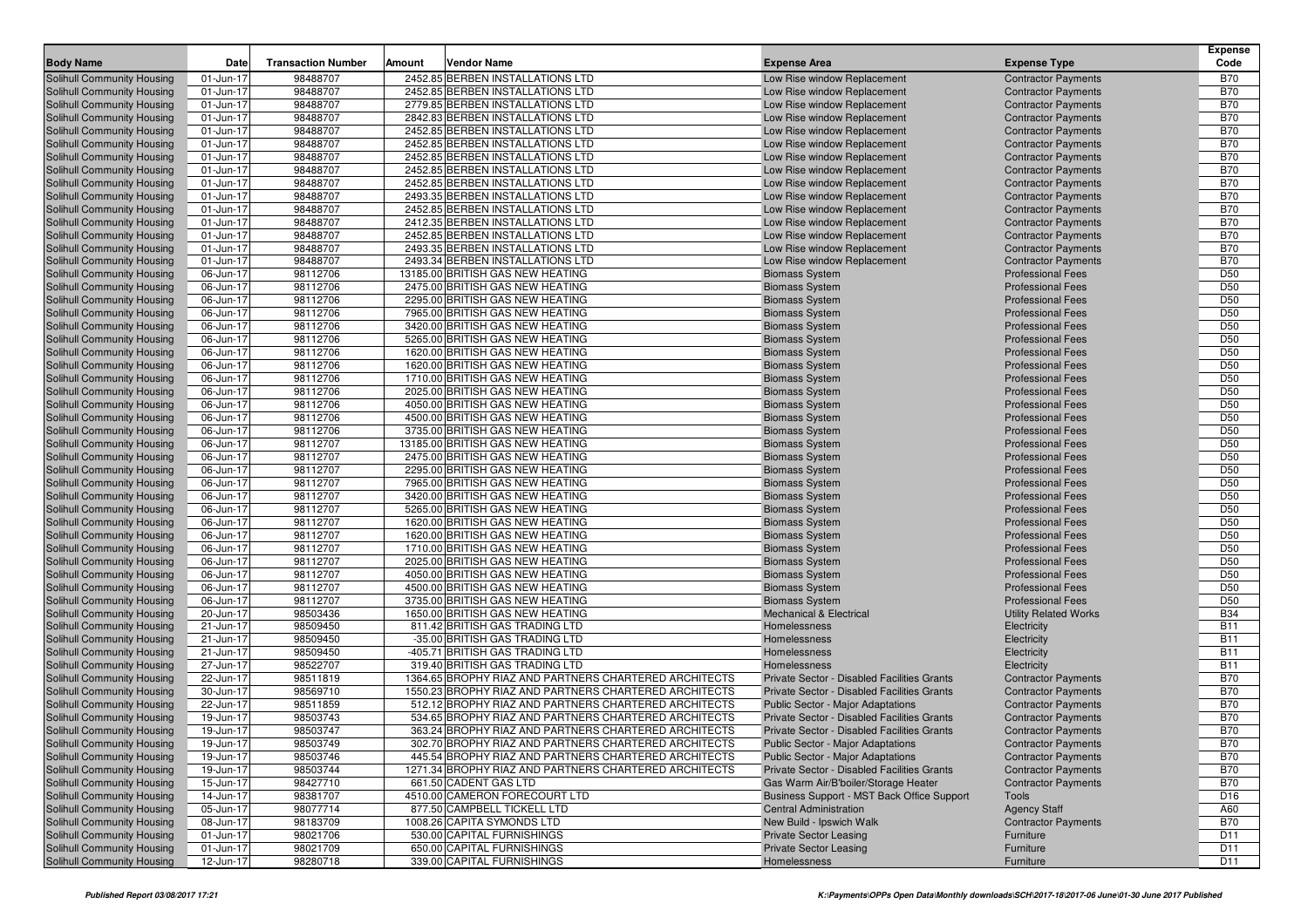| <b>Body Name</b>                                         | <b>Date</b>            | <b>Transaction Number</b> | Amount | <b>Vendor Name</b>                                 | <b>Expense Area</b>                                                    | <b>Expense Type</b>                            | <b>Expense</b><br>Code   |
|----------------------------------------------------------|------------------------|---------------------------|--------|----------------------------------------------------|------------------------------------------------------------------------|------------------------------------------------|--------------------------|
| Solihull Community Housing                               | 12-Jun-17              | 98280729                  |        | 289.00 CAPITAL FURNISHINGS                         | Homelessness                                                           | Furniture                                      | D <sub>11</sub>          |
| Solihull Community Housing                               | 27-Jun-17              | 98522710                  |        | 320.00 CAPITAL FURNISHINGS                         | Homelessness                                                           | Furniture                                      | D11                      |
| Solihull Community Housing                               | 22-Jun-17              | 98511886                  |        | 700.00 CDC TECHNICAL SERVICES LTD                  | <b>High Rise CCTV</b>                                                  | <b>Contractor Payments</b>                     | <b>B70</b>               |
| Solihull Community Housing                               | 22-Jun-17              | 98511887                  |        | 1575.00 CDC TECHNICAL SERVICES LTD                 | <b>High Rise CCTV</b>                                                  | <b>Contractor Payments</b>                     | <b>B70</b>               |
| Solihull Community Housing                               | 26-Jun-17              | 98515864                  |        | 235.00 CDP PRINT MANAGEMENT                        | <b>Endeavour House</b>                                                 | <b>ICT Consumables</b>                         | D33                      |
| Solihull Community Housing                               | 27-Jun-17              | 98525707                  |        | 660.90 CEL ELECTRICAL                              | <b>Mechanical &amp; Electrical</b>                                     | <b>Utility Related Works</b>                   | <b>B34</b>               |
| Solihull Community Housing                               | 14-Jun-17              | 98382706                  |        | 3862.50 CENTRAL CONSULTANCY & TRAINING LTD         | <b>Board Administration</b>                                            | <b>Professional Fees</b>                       | D <sub>50</sub>          |
| Solihull Community Housing                               | 21-Jun-17              | 98509449                  |        | 7517.00 CHARTER OFFICE EQUIPMENT LTD               | Ipswich House                                                          | Furniture                                      | D11                      |
| Solihull Community Housing                               | 26-Jun-17              | 98515779                  |        | 345.00 CHARTER OFFICE EQUIPMENT LTD                | <b>Health &amp; Safety</b>                                             | Furniture                                      | D <sub>11</sub>          |
| Solihull Community Housing                               | 16-Jun-17              | 98496706                  |        | 25000.00 CHARTERED INSTITUTE OF HOUSING            | <b>Central Administration</b>                                          | <b>Grants and Subscriptions</b>                | D92                      |
| Solihull Community Housing                               | 28-Jun-17              | 98547317                  |        | 1433.99 CHUBB ELECTRONIC SECURITY SYSTEMS LTD      | <b>Frontline Offices</b>                                               | Security                                       | <b>B43</b>               |
| Solihull Community Housing                               | 29-Jun-17              | 98553710                  |        | 1375.00 CLEARWATER TECHNOLOGY LTD                  | Client ¿ H & S Water Risk                                              | <b>Water Risks</b>                             | <b>B13</b>               |
| Solihull Community Housing                               | 01-Jun-17              | 98379747                  |        | 227.00 CONTOUR SHOWERS LTD                         | Stores-Stores and delivery                                             | <b>Stocks</b>                                  | R <sub>10</sub>          |
| Solihull Community Housing                               | 08-Jun-17              | 98232706                  |        | 940.69 DANIEL OWEN LTD                             | North Property Repairs-Day to day                                      | <b>Agency Staff</b>                            | A60                      |
| Solihull Community Housing                               | 09-Jun-17              | 98246724                  |        | 601.62 DANIEL OWEN LTD                             | North Property Repairs-Day to day                                      | <b>Agency Staff</b>                            | A60                      |
| Solihull Community Housing                               | 09-Jun-17              | 98246724                  |        | 583.86 DANIEL OWEN LTD                             | North Property Repairs-Day to day                                      | <b>Agency Staff</b>                            | A60                      |
| Solihull Community Housing                               | 09-Jun-17              | 98246726                  |        | 601.62 DANIEL OWEN LTD                             | North Property Repairs-Day to day                                      | <b>Agency Staff</b>                            | A60                      |
| Solihull Community Housing                               | 09-Jun-17              | 98246726                  |        | 515.10 DANIEL OWEN LTD                             | North Property Repairs-Day to day                                      | <b>Agency Staff</b>                            | A60                      |
| Solihull Community Housing                               | 20-Jun-17              | 98503425                  |        | 1196.62 DANIEL OWEN LTD                            | North Property Repairs-Day to day                                      | <b>Agency Staff</b>                            | A60                      |
| Solihull Community Housing                               | 07-Jun-17              | 98149733                  |        | 477.39 DANIEL OWEN LTD                             | North Property Repairs-Day to day                                      | <b>Agency Staff</b>                            | A60                      |
| Solihull Community Housing                               | 07-Jun-17              | 98149733                  |        | 376.04 DANIEL OWEN LTD                             | North Property Repairs-Day to day                                      | <b>Agency Staff</b>                            | A60                      |
| Solihull Community Housing                               | 15-Jun-17              | 98429713                  |        | 406.35 DANIEL OWEN LTD                             | North Property Repairs-Day to day                                      | <b>Agency Staff</b>                            | A60                      |
| Solihull Community Housing                               | 15-Jun-17              | 98429713                  |        | 441.43 DANIEL OWEN LTD                             | North Property Repairs-Day to day                                      | <b>Agency Staff</b>                            | A60                      |
| Solihull Community Housing                               | 26-Jun-17              | 98515780                  |        | 601.62 DANIEL OWEN LTD                             | North Property Repairs-Day to day                                      | <b>Agency Staff</b>                            | A60                      |
| Solihull Community Housing                               | 26-Jun-17              | 98515780                  |        | 629.00 DANIEL OWEN LTD                             | North Property Repairs-Day to day                                      | <b>Agency Staff</b>                            | A60                      |
| Solihull Community Housing                               | 29-Jun-17              | 98553712<br>98553712      |        | 1174.29 DANIEL OWEN LTD<br>22.33 DANIEL OWEN LTD   | North Property Repairs-Day to day                                      | <b>Agency Staff</b>                            | A60<br>A60               |
| Solihull Community Housing<br>Solihull Community Housing | 29-Jun-17<br>15-Jun-17 | 97774706                  |        | -4000.00 DISABLED LIVING FOUNDATION                | North Property Repairs-Day to day<br><b>Central Administration</b>     | <b>Agency Staff</b>                            | A80                      |
| Solihull Community Housing                               | 01-Jun-17              | 97997722                  |        | 135.00 DMW ENVIRONMENTAL                           | Direct-Adaptations-Showers                                             | Training<br><b>Internal Works</b>              | <b>B31</b>               |
| Solihull Community Housing                               | 01-Jun-17              | 97997722                  |        | 135.00 DMW ENVIRONMENTAL                           | Direct-Adaptations-Showers                                             | <b>Internal Works</b>                          | <b>B31</b>               |
| Solihull Community Housing                               | 01-Jun-17              | 97997722                  |        | 85.00 DMW ENVIRONMENTAL                            | Direct-Adaptations-Showers                                             | <b>Internal Works</b>                          | <b>B31</b>               |
| Solihull Community Housing                               | 01-Jun-17              | 97997722                  |        | 135.00 DMW ENVIRONMENTAL                           | Direct-Adaptations-Showers                                             | <b>Internal Works</b>                          | <b>B31</b>               |
| Solihull Community Housing                               | 01-Jun-17              | 97997722                  |        | 135.00 DMW ENVIRONMENTAL                           | Direct-Adaptations-Showers                                             | <b>Internal Works</b>                          | <b>B31</b>               |
| Solihull Community Housing                               | 01-Jun-17              | 97997722                  |        | 85.00 DMW ENVIRONMENTAL                            | Direct-Adaptations-Showers                                             | <b>Internal Works</b>                          | <b>B31</b>               |
| Solihull Community Housing                               | 01-Jun-17              | 97997722                  |        | 135.00 DMW ENVIRONMENTAL                           | Direct-Adaptations-Showers                                             | <b>Internal Works</b>                          | <b>B31</b>               |
| Solihull Community Housing                               | 01-Jun-17              | 97997722                  |        | 225.00 DMW ENVIRONMENTAL                           | Direct-Adaptations-Showers                                             | <b>Internal Works</b>                          | <b>B31</b>               |
| Solihull Community Housing                               | 01-Jun-17              | 97997723                  |        | 95.00 DMW ENVIRONMENTAL                            | North Property Repairs-Day to day                                      | <b>Internal Works</b>                          | <b>B31</b>               |
| Solihull Community Housing                               | 01-Jun-17              | 97997723                  |        | 95.00 DMW ENVIRONMENTAL                            | North Property Repairs-Day to day                                      | <b>Internal Works</b>                          | <b>B31</b>               |
| Solihull Community Housing                               | 01-Jun-17              | 97997723                  |        | 95.00 DMW ENVIRONMENTAL                            | North Property Repairs-Day to day                                      | <b>Internal Works</b>                          | <b>B31</b>               |
| Solihull Community Housing                               | 01-Jun-17              | 97997723                  |        | 95.00 DMW ENVIRONMENTAL                            | North Property Repairs-Day to day                                      | <b>Internal Works</b>                          | <b>B31</b>               |
| Solihull Community Housing                               | 01-Jun-17              | 97997723                  |        | 95.00 DMW ENVIRONMENTAL                            | North Property Repairs-Day to day                                      | <b>Internal Works</b>                          | <b>B31</b>               |
| Solihull Community Housing                               | 01-Jun-17              | 97997723                  |        | 95.00 DMW ENVIRONMENTAL                            | North Property Repairs-Day to day                                      | <b>Internal Works</b>                          | <b>B31</b>               |
| Solihull Community Housing                               | 01-Jun-17              | 97997723                  |        | 95.00 DMW ENVIRONMENTAL                            | North Property Repairs-Day to day                                      | <b>Internal Works</b>                          | <b>B31</b>               |
| Solihull Community Housing                               | 01-Jun-17              | 97997723                  |        | 95.00 DMW ENVIRONMENTAL                            | North Property Repairs-Day to day                                      | <b>Internal Works</b>                          | <b>B31</b>               |
| Solihull Community Housing                               | 01-Jun-17              | 97997723                  |        | 95.00 DMW ENVIRONMENTAL                            | North Property Repairs-Day to day                                      | <b>Internal Works</b>                          | <b>B31</b>               |
| Solihull Community Housing                               | 01-Jun-17              | 97997723                  |        | 95.00 DMW ENVIRONMENTAL                            | North Property Repairs-Day to day                                      | <b>Internal Works</b>                          | <b>B31</b>               |
| Solihull Community Housing                               | 01-Jun-17              | 97997723                  |        | 95.00 DMW ENVIRONMENTAL                            | North Property Repairs-Day to day                                      | <b>Internal Works</b>                          | <b>B31</b>               |
| Solihull Community Housing                               | 01-Jun-17              | 97997723                  |        | 95.00 DMW ENVIRONMENTAL                            | North Property Repairs-Day to day                                      | <b>Internal Works</b>                          | <b>B31</b>               |
| Solihull Community Housing<br>Solihull Community Housing | 01-Jun-17<br>01-Jun-17 | 97997723<br>97997723      |        | 95.00 DMW ENVIRONMENTAL<br>95.00 DMW ENVIRONMENTAL | North Property Repairs-Day to day                                      | <b>Internal Works</b><br><b>Internal Works</b> | <b>B31</b><br><b>B31</b> |
| Solihull Community Housing                               | 01-Jun-17              | 97997723                  |        | 95.00 DMW ENVIRONMENTAL                            | North Property Repairs-Day to day<br>North Property Repairs-Day to day | <b>Internal Works</b>                          | <b>B31</b>               |
| Solihull Community Housing                               | 01-Jun-17              | 97997723                  |        | 95.00 DMW ENVIRONMENTAL                            | North Property Repairs-Day to day                                      | <b>Internal Works</b>                          | <b>B31</b>               |
| Solihull Community Housing                               | 01-Jun-17              | 97997723                  |        | 95.00 DMW ENVIRONMENTAL                            | North Property Repairs-Day to day                                      | <b>Internal Works</b>                          | <b>B31</b>               |
| Solihull Community Housing                               | 01-Jun-17              | 97997723                  |        | 95.00 DMW ENVIRONMENTAL                            | North Property Repairs-Day to day                                      | <b>Internal Works</b>                          | <b>B31</b>               |
| Solihull Community Housing                               | 01-Jun-17              | 97997723                  |        | 95.00 DMW ENVIRONMENTAL                            | North Property Repairs-Day to day                                      | <b>Internal Works</b>                          | <b>B31</b>               |
| Solihull Community Housing                               | 01-Jun-17              | 97997723                  |        | 95.00 DMW ENVIRONMENTAL                            | North Property Repairs-Day to day                                      | <b>Internal Works</b>                          | <b>B31</b>               |
| Solihull Community Housing                               | 01-Jun-17              | 97997723                  |        | 95.00 DMW ENVIRONMENTAL                            | North Property Repairs-Day to day                                      | <b>Internal Works</b>                          | <b>B31</b>               |
| Solihull Community Housing                               | 01-Jun-17              | 97997723                  |        | 95.00 DMW ENVIRONMENTAL                            | North Property Repairs-Day to day                                      | <b>Internal Works</b>                          | <b>B31</b>               |
| Solihull Community Housing                               | 01-Jun-17              | 97997723                  |        | 95.00 DMW ENVIRONMENTAL                            | North Property Repairs-Day to day                                      | <b>Internal Works</b>                          | <b>B31</b>               |
| Solihull Community Housing                               | 01-Jun-17              | 97997723                  |        | 95.00 DMW ENVIRONMENTAL                            | North Property Repairs-Day to day                                      | <b>Internal Works</b>                          | <b>B31</b>               |
| Solihull Community Housing                               | 01-Jun-17              | 97997723                  |        | 45.00 DMW ENVIRONMENTAL                            | North Property Repairs-Day to day                                      | <b>Internal Works</b>                          | <b>B31</b>               |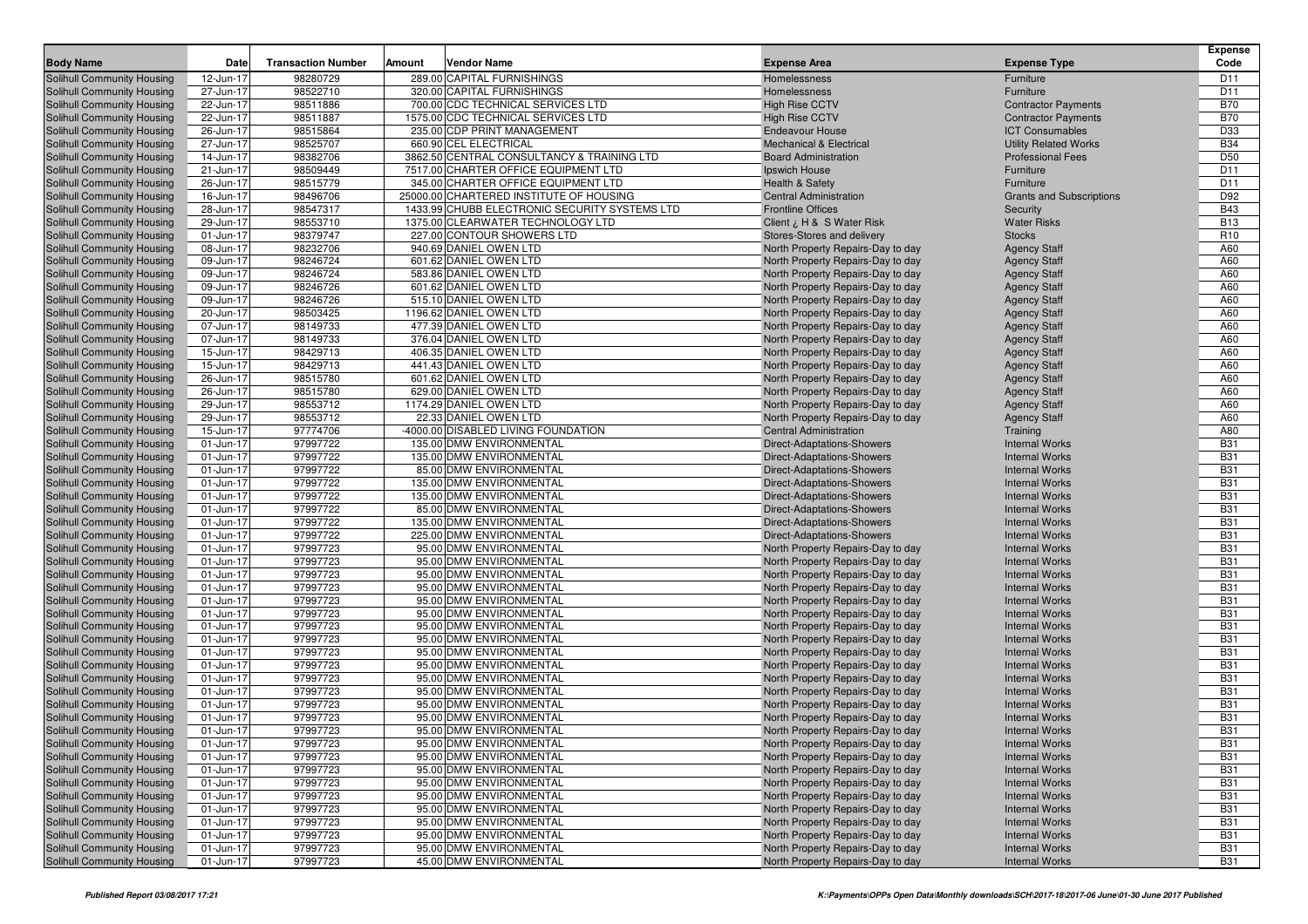| <b>Body Name</b>                                         | Date                   | <b>Transaction Number</b> | Amount | <b>Vendor Name</b>                                 | <b>Expense Area</b>                                              | <b>Expense Type</b>                                 | <b>Expense</b><br>Code   |
|----------------------------------------------------------|------------------------|---------------------------|--------|----------------------------------------------------|------------------------------------------------------------------|-----------------------------------------------------|--------------------------|
|                                                          |                        | 97997723                  |        | 95.00 DMW ENVIRONMENTAL                            |                                                                  |                                                     |                          |
| Solihull Community Housing<br>Solihull Community Housing | 01-Jun-17<br>01-Jun-17 | 97997723                  |        | 225.00 DMW ENVIRONMENTAL                           | <b>Electrical Sub Mains</b><br>North Property Repairs-Day to day | <b>Contractor Payments</b><br><b>Internal Works</b> | <b>B70</b><br><b>B31</b> |
| Solihull Community Housing                               | 01-Jun-17              | 97997723                  |        | 225.00 DMW ENVIRONMENTAL                           | North Property Repairs-Day to day                                | <b>Internal Works</b>                               | <b>B31</b>               |
| Solihull Community Housing                               | 01-Jun-17              | 97997723                  |        | 225.00 DMW ENVIRONMENTAL                           | North Property Repairs-Day to day                                | <b>Internal Works</b>                               | <b>B31</b>               |
| <b>Solihull Community Housing</b>                        | 01-Jun-17              | 97997724                  |        | 95.00 DMW ENVIRONMENTAL                            | North Property Repairs-Day to day                                | <b>Internal Works</b>                               | <b>B31</b>               |
| Solihull Community Housing                               | 01-Jun-17              | 97997724                  |        | 95.00 DMW ENVIRONMENTAL                            | North Property Repairs-Day to day                                | <b>Internal Works</b>                               | <b>B31</b>               |
| <b>Solihull Community Housing</b>                        | 01-Jun-17              | 97997724                  |        | 135.00 DMW ENVIRONMENTAL                           | North Property Repairs-Day to day                                | <b>Internal Works</b>                               | <b>B31</b>               |
| Solihull Community Housing                               | 01-Jun-17              | 97997724                  |        | 135.00 DMW ENVIRONMENTAL                           | North Property Repairs-Day to day                                | <b>Internal Works</b>                               | <b>B31</b>               |
| Solihull Community Housing                               | 01-Jun-17              | 97997724                  |        | 95.00 DMW ENVIRONMENTAL                            | North Property Repairs-Day to day                                | <b>Internal Works</b>                               | <b>B31</b>               |
| Solihull Community Housing                               | 01-Jun-17              | 97997724                  |        | 135.00 DMW ENVIRONMENTAL                           | North Property Repairs-Day to day                                | <b>Internal Works</b>                               | <b>B31</b>               |
| <b>Solihull Community Housing</b>                        | 01-Jun-17              | 97997724                  |        | 95.00 DMW ENVIRONMENTAL                            | North Property Repairs-Day to day                                | <b>Internal Works</b>                               | <b>B31</b>               |
| <b>Solihull Community Housing</b>                        | 01-Jun-17              | 97997724                  |        | 95.00 DMW ENVIRONMENTAL                            | North Property Repairs-Day to day                                | <b>Internal Works</b>                               | <b>B31</b>               |
| Solihull Community Housing                               | 01-Jun-17              | 97997724                  |        | 95.00 DMW ENVIRONMENTAL                            | North Property Repairs-Day to day                                | <b>Internal Works</b>                               | <b>B31</b>               |
| Solihull Community Housing                               | 01-Jun-17              | 97997724                  |        | 95.00 DMW ENVIRONMENTAL                            | North Property Repairs-Day to day                                | <b>Internal Works</b>                               | <b>B31</b>               |
| Solihull Community Housing                               | 01-Jun-17              | 97997724                  |        | 95.00 DMW ENVIRONMENTAL                            | North Property Repairs-Day to day                                | <b>Internal Works</b>                               | <b>B31</b>               |
| <b>Solihull Community Housing</b>                        | 01-Jun-17              | 97997724                  |        | 95.00 DMW ENVIRONMENTAL                            | North Property Repairs-Day to day                                | <b>Internal Works</b>                               | <b>B31</b>               |
| <b>Solihull Community Housing</b>                        | 01-Jun-17              | 97997724                  |        | 95.00 DMW ENVIRONMENTAL                            | North Property Repairs-Day to day                                | <b>Internal Works</b>                               | <b>B31</b>               |
| Solihull Community Housing                               | 01-Jun-17              | 97997724                  |        | 95.00 DMW ENVIRONMENTAL                            | North Property Repairs-Day to day                                | <b>Internal Works</b>                               | <b>B31</b>               |
| Solihull Community Housing                               | 01-Jun-17              | 97997724                  |        | 95.00 DMW ENVIRONMENTAL                            | North Property Repairs-Day to day                                | <b>Internal Works</b>                               | <b>B31</b>               |
| Solihull Community Housing                               | 01-Jun-17              | 97997724                  |        | 95.00 DMW ENVIRONMENTAL                            | North Property Repairs-Day to day                                | <b>Internal Works</b>                               | <b>B31</b>               |
| <b>Solihull Community Housing</b>                        | 01-Jun-17              | 97997724                  |        | 135.00 DMW ENVIRONMENTAL                           | North Property Repairs-Day to day                                | <b>Internal Works</b>                               | <b>B31</b>               |
| <b>Solihull Community Housing</b>                        | 01-Jun-17              | 97997724                  |        | 95.00 DMW ENVIRONMENTAL                            | North Property Repairs-Day to day                                | <b>Internal Works</b>                               | <b>B31</b>               |
| Solihull Community Housing                               | 01-Jun-17              | 97997724                  |        | 95.00 DMW ENVIRONMENTAL                            | North Property Repairs-Day to day                                | <b>Internal Works</b>                               | <b>B31</b>               |
| Solihull Community Housing                               | 01-Jun-17              | 97997724                  |        | 135.00 DMW ENVIRONMENTAL                           | North Property Repairs-Day to day                                | <b>Internal Works</b>                               | <b>B31</b>               |
| Solihull Community Housing                               | 01-Jun-17              | 97997724                  |        | 95.00 DMW ENVIRONMENTAL                            | North Property Repairs-Day to day                                | <b>Internal Works</b>                               | <b>B31</b>               |
| <b>Solihull Community Housing</b>                        | 01-Jun-17              | 97997724                  |        | 95.00 DMW ENVIRONMENTAL                            | North Property Repairs-Day to day                                | <b>Internal Works</b>                               | <b>B31</b>               |
| <b>Solihull Community Housing</b>                        | 01-Jun-17              | 97997724                  |        | 95.00 DMW ENVIRONMENTAL                            | North Property Repairs-Day to day                                | <b>Internal Works</b>                               | <b>B31</b>               |
| Solihull Community Housing                               | 01-Jun-17              | 97997724                  |        | 95.00 DMW ENVIRONMENTAL                            | North Property Repairs-Day to day                                | <b>Internal Works</b>                               | <b>B31</b>               |
| Solihull Community Housing                               | 01-Jun-17              | 97997724                  |        | 95.00 DMW ENVIRONMENTAL                            | North Property Repairs-Day to day                                | <b>Internal Works</b>                               | <b>B31</b>               |
| Solihull Community Housing                               | 01-Jun-17              | 97997724                  |        | 95.00 DMW ENVIRONMENTAL                            | North Property Repairs-Day to day                                | <b>Internal Works</b>                               | <b>B31</b>               |
| <b>Solihull Community Housing</b>                        | 01-Jun-17              | 97997724                  |        | 95.00 DMW ENVIRONMENTAL                            | North Property Repairs-Day to day                                | <b>Internal Works</b>                               | <b>B31</b>               |
| <b>Solihull Community Housing</b>                        | 01-Jun-17              | 97997724                  |        | 95.00 DMW ENVIRONMENTAL                            | North Property Repairs-Day to day                                | <b>Internal Works</b>                               | <b>B31</b>               |
| Solihull Community Housing                               | 01-Jun-17              | 97997724                  |        | 95.00 DMW ENVIRONMENTAL                            | North Property Repairs-Day to day                                | <b>Internal Works</b>                               | <b>B31</b>               |
| Solihull Community Housing                               | 01-Jun-17              | 97997724                  |        | 225.00 DMW ENVIRONMENTAL                           | North Property Repairs-Day to day                                | <b>Internal Works</b>                               | <b>B31</b>               |
| Solihull Community Housing                               | 01-Jun-17              | 97997724                  |        | 95.00 DMW ENVIRONMENTAL                            | North Property Repairs-Day to day                                | <b>Internal Works</b>                               | <b>B31</b>               |
| <b>Solihull Community Housing</b>                        | 01-Jun-17              | 97997724                  |        | 95.00 DMW ENVIRONMENTAL                            | North Property Repairs-Day to day                                | <b>Internal Works</b>                               | <b>B31</b>               |
| <b>Solihull Community Housing</b>                        | 01-Jun-17              | 97997724                  |        | 95.00 DMW ENVIRONMENTAL                            | North Property Repairs-Day to day                                | <b>Internal Works</b>                               | <b>B31</b>               |
| Solihull Community Housing                               | 01-Jun-17              | 97997724                  |        | 95.00 DMW ENVIRONMENTAL                            | North Property Repairs-Day to day                                | <b>Internal Works</b>                               | <b>B31</b>               |
| <b>Solihull Community Housing</b>                        | 01-Jun-17              | 97997724                  |        | 225.00 DMW ENVIRONMENTAL                           | North Property Repairs-Day to day                                | <b>Internal Works</b>                               | <b>B31</b>               |
| Solihull Community Housing                               | 01-Jun-17              | 97997725                  |        | 85.00 DMW ENVIRONMENTAL                            | Public Sector - Major Adaptations                                | <b>Contractor Payments</b>                          | <b>B70</b>               |
| <b>Solihull Community Housing</b>                        | 01-Jun-17              | 97997725                  |        | 95.00 DMW ENVIRONMENTAL                            | Gas Warm Air/B'boiler/Storage Heater                             | <b>Contractor Payments</b>                          | <b>B70</b>               |
| <b>Solihull Community Housing</b>                        | 01-Jun-17              | 97997725                  |        | 95.00 DMW ENVIRONMENTAL                            | Gas Warm Air/B'boiler/Storage Heater                             | <b>Contractor Payments</b>                          | <b>B70</b>               |
| Solihull Community Housing                               | 01-Jun-17              | 97997725                  |        | 95.00 DMW ENVIRONMENTAL                            | <b>Cyclical Maintenance</b>                                      | <b>Contractor Payments</b>                          | <b>B70</b>               |
| Solihull Community Housing                               | 01-Jun-17              | 97997725                  |        | 95.00 DMW ENVIRONMENTAL                            | <b>Cyclical Maintenance</b>                                      | <b>Contractor Payments</b>                          | <b>B70</b>               |
| Solihull Community Housing                               | 01-Jun-17              | 97997725                  |        | 225.00 DMW ENVIRONMENTAL                           | Gas Warm Air/B'boiler/Storage Heater                             | <b>Contractor Payments</b>                          | <b>B70</b>               |
| <b>Solihull Community Housing</b>                        | 01-Jun-17              | 97997726                  |        | 225.00 DMW ENVIRONMENTAL                           | Direct - Asbestos                                                | <b>Internal Works</b>                               | <b>B31</b>               |
| <b>Solihull Community Housing</b>                        | 01-Jun-17              | 97997726                  |        | 225.00 DMW ENVIRONMENTAL                           | Direct - Asbestos                                                | <b>Internal Works</b>                               | <b>B31</b>               |
| Solihull Community Housing                               | 01-Jun-17              | 97997726                  |        | 225.00 DMW ENVIRONMENTAL                           | Direct - Asbestos                                                | <b>Internal Works</b>                               | <b>B31</b>               |
| <b>Solihull Community Housing</b>                        | 01-Jun-17              | 97997726                  |        | 225.00 DMW ENVIRONMENTAL                           | Direct - Asbestos                                                | <b>Internal Works</b>                               | <b>B31</b>               |
| Solihull Community Housing                               | 01-Jun-17              | 97997726                  |        | 225.00 DMW ENVIRONMENTAL                           | Direct - Asbestos                                                | <b>Internal Works</b>                               | <b>B31</b>               |
| Solihull Community Housing                               | 01-Jun-17              | 98504949                  |        | 135.00 DMW ENVIRONMENTAL                           | Direct-Adaptations-Showers                                       | <b>Internal Works</b>                               | <b>B31</b>               |
| Solihull Community Housing                               | 01-Jun-17              | 98504949                  |        | 85.00 DMW ENVIRONMENTAL                            | Direct-Adaptations-Showers                                       | <b>Internal Works</b>                               | <b>B31</b>               |
| Solihull Community Housing                               | 01-Jun-17              | 98504949<br>98504949      |        | 135.00 DMW ENVIRONMENTAL                           | Direct-Adaptations-Showers                                       | <b>Internal Works</b>                               | <b>B31</b><br><b>B31</b> |
| Solihull Community Housing<br>Solihull Community Housing | 01-Jun-17              |                           |        | 85.00 DMW ENVIRONMENTAL<br>85.00 DMW ENVIRONMENTAL | Direct-Adaptations-Showers<br>Direct-Adaptations-Showers         | <b>Internal Works</b><br><b>Internal Works</b>      | <b>B31</b>               |
| Solihull Community Housing                               | 01-Jun-17<br>01-Jun-17 | 98504949<br>98504949      |        | 85.00 DMW ENVIRONMENTAL                            | Public Sector - Major Adaptations                                |                                                     | <b>B70</b>               |
| Solihull Community Housing                               | 01-Jun-17              | 98504949                  |        | 135.00 DMW ENVIRONMENTAL                           | Direct-Adaptations-Showers                                       | <b>Contractor Payments</b><br><b>Internal Works</b> | <b>B31</b>               |
| Solihull Community Housing                               | 01-Jun-17              | 98504949                  |        | 135.00 DMW ENVIRONMENTAL                           | Direct-Adaptations-Showers                                       | <b>Internal Works</b>                               | <b>B31</b>               |
| Solihull Community Housing                               | 01-Jun-17              | 98504949                  |        | 135.00 DMW ENVIRONMENTAL                           | Direct-Adaptations-Showers                                       | <b>Internal Works</b>                               | <b>B31</b>               |
| Solihull Community Housing                               | 01-Jun-17              | 98504949                  |        | 135.00 DMW ENVIRONMENTAL                           | Direct-Adaptations-Showers                                       | <b>Internal Works</b>                               | <b>B31</b>               |
| Solihull Community Housing                               | 01-Jun-17              | 98504949                  |        | 135.00 DMW ENVIRONMENTAL                           | Direct-Adaptations-Showers                                       | <b>Internal Works</b>                               | <b>B31</b>               |
|                                                          |                        |                           |        |                                                    |                                                                  |                                                     |                          |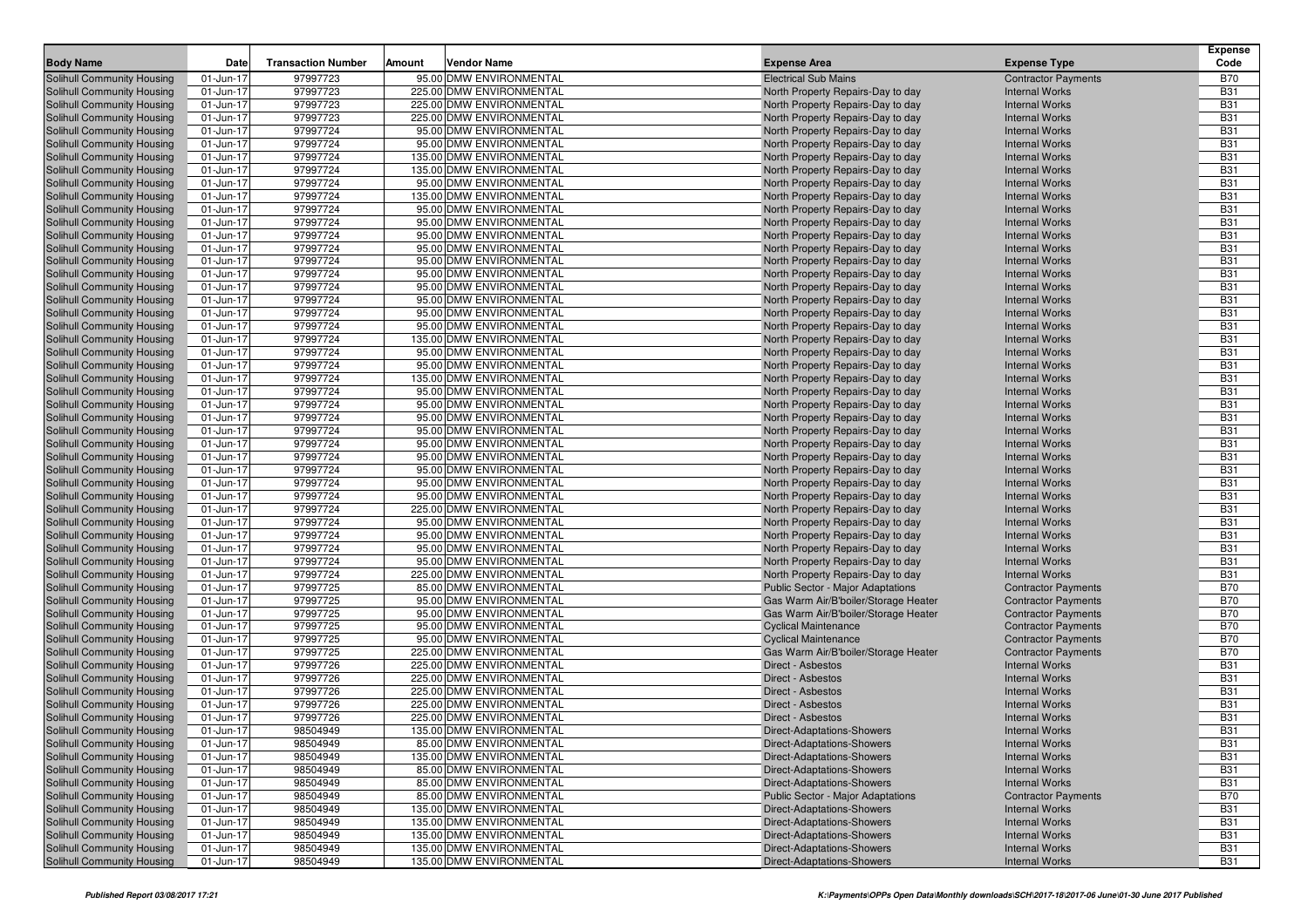| <b>Body Name</b>                                                       | <b>Date</b>            | <b>Transaction Number</b> | Amount | <b>Vendor Name</b>                                 | <b>Expense Area</b>                           | <b>Expense Type</b>                                      | <b>Expense</b><br>Code   |
|------------------------------------------------------------------------|------------------------|---------------------------|--------|----------------------------------------------------|-----------------------------------------------|----------------------------------------------------------|--------------------------|
| <b>Solihull Community Housing</b>                                      | 01-Jun-17              | 98504949                  |        | 225.00 DMW ENVIRONMENTAL                           | <b>Direct-Adaptations-Showers</b>             | <b>Internal Works</b>                                    | <b>B31</b>               |
| <b>Solihull Community Housing</b>                                      | 01-Jun-17              | 98504950                  |        | 95.00 DMW ENVIRONMENTAL                            | North Property Repairs-Day to day             | <b>Internal Works</b>                                    | <b>B31</b>               |
| <b>Solihull Community Housing</b>                                      | 01-Jun-17              | 98504950                  |        | 95.00 DMW ENVIRONMENTAL                            | North Property Repairs-Day to day             | <b>Internal Works</b>                                    | <b>B31</b>               |
| <b>Solihull Community Housing</b>                                      | 01-Jun-17              | 98504950                  |        | 95.00 DMW ENVIRONMENTAL                            | North Property Repairs-Day to day             | <b>Internal Works</b>                                    | <b>B31</b>               |
| Solihull Community Housing                                             | 01-Jun-17              | 98504950                  |        | 95.00 DMW ENVIRONMENTAL                            | North Property Repairs-Day to day             | <b>Internal Works</b>                                    | <b>B31</b>               |
| <b>Solihull Community Housing</b>                                      | 01-Jun-17              | 98504950                  |        | 95.00 DMW ENVIRONMENTAL                            | North Property Repairs-Day to day             | <b>Internal Works</b>                                    | <b>B31</b>               |
| Solihull Community Housing                                             | 01-Jun-17              | 98504950                  |        | 95.00 DMW ENVIRONMENTAL                            | North Property Repairs-Day to day             | <b>Internal Works</b>                                    | <b>B31</b>               |
| Solihull Community Housing                                             | 01-Jun-17              | 98504950                  |        | 95.00 DMW ENVIRONMENTAL                            | North Property Repairs-Day to day             | <b>Internal Works</b>                                    | <b>B31</b>               |
| <b>Solihull Community Housing</b>                                      | 01-Jun-17              | 98504950                  |        | 95.00 DMW ENVIRONMENTAL                            | North Property Repairs-Day to day             | <b>Internal Works</b>                                    | <b>B31</b>               |
| <b>Solihull Community Housing</b>                                      | 01-Jun-17              | 98504950                  |        | 95.00 DMW ENVIRONMENTAL                            | North Property Repairs-Day to day             | <b>Internal Works</b>                                    | <b>B31</b>               |
| Solihull Community Housing                                             | 01-Jun-17              | 98504950                  |        | 95.00 DMW ENVIRONMENTAL                            | North Property Repairs-Day to day             | <b>Internal Works</b>                                    | <b>B31</b>               |
| Solihull Community Housing                                             | 01-Jun-17              | 98504950                  |        | 95.00 DMW ENVIRONMENTAL                            | Gas Warm Air/B'boiler/Storage Heater          | <b>Contractor Payments</b>                               | <b>B70</b>               |
| Solihull Community Housing                                             | 01-Jun-17              | 98504950                  |        | 95.00 DMW ENVIRONMENTAL                            | Gas Warm Air/B'boiler/Storage Heater          | <b>Contractor Payments</b>                               | <b>B70</b>               |
| <b>Solihull Community Housing</b>                                      | 01-Jun-17              | 98504950                  |        | 95.00 DMW ENVIRONMENTAL                            | North Property Repairs-Day to day             | <b>Internal Works</b>                                    | <b>B31</b>               |
| <b>Solihull Community Housing</b>                                      | 01-Jun-17              | 98504950                  |        | 95.00 DMW ENVIRONMENTAL                            | North Property Repairs-Day to day             | <b>Internal Works</b>                                    | <b>B31</b>               |
| <b>Solihull Community Housing</b>                                      | 01-Jun-17              | 98504950                  |        | 95.00 DMW ENVIRONMENTAL                            | North Property Repairs-Day to day             | <b>Internal Works</b>                                    | <b>B31</b>               |
| Solihull Community Housing                                             | 01-Jun-17              | 98504950                  |        | 95.00 DMW ENVIRONMENTAL                            | North Property Repairs-Day to day             | <b>Internal Works</b>                                    | <b>B31</b>               |
| <b>Solihull Community Housing</b>                                      | 01-Jun-17              | 98504950                  |        | 95.00 DMW ENVIRONMENTAL                            | North Property Repairs-Day to day             | <b>Internal Works</b>                                    | <b>B31</b>               |
| <b>Solihull Community Housing</b>                                      | 01-Jun-17              | 98504950                  |        | 95.00 DMW ENVIRONMENTAL                            | North Property Repairs-Day to day             | <b>Internal Works</b>                                    | <b>B31</b>               |
| <b>Solihull Community Housing</b>                                      | 01-Jun-17              | 98504950                  |        | 95.00 DMW ENVIRONMENTAL                            | North Property Repairs-Day to day             | <b>Internal Works</b>                                    | <b>B31</b>               |
| <b>Solihull Community Housing</b>                                      | 01-Jun-17              | 98504950                  |        | 95.00 DMW ENVIRONMENTAL                            | North Property Repairs-Day to day             | <b>Internal Works</b>                                    | <b>B31</b>               |
| Solihull Community Housing                                             | 01-Jun-17              | 98504950                  |        | 95.00 DMW ENVIRONMENTAL                            | North Property Repairs-Day to day             | <b>Internal Works</b>                                    | <b>B31</b>               |
| <b>Solihull Community Housing</b>                                      | 01-Jun-17              | 98504950                  |        | 95.00 DMW ENVIRONMENTAL                            | North Property Repairs-Day to day             | <b>Internal Works</b>                                    | <b>B31</b>               |
| Solihull Community Housing                                             | 01-Jun-17              | 98504950                  |        | 95.00 DMW ENVIRONMENTAL                            | North Property Repairs-Day to day             | <b>Internal Works</b>                                    | <b>B31</b>               |
| <b>Solihull Community Housing</b>                                      | 01-Jun-17              | 98504950                  |        | 95.00 DMW ENVIRONMENTAL                            | North Property Repairs-Day to day             | <b>Internal Works</b>                                    | <b>B31</b>               |
| Solihull Community Housing                                             | 01-Jun-17              | 98504950                  |        | 225.00 DMW ENVIRONMENTAL                           | North Property Repairs-Day to day             | <b>Internal Works</b>                                    | <b>B31</b>               |
| Solihull Community Housing                                             | 01-Jun-17              | 98504950                  |        | 95.00 DMW ENVIRONMENTAL                            | North Property Repairs-Day to day             | <b>Internal Works</b>                                    | <b>B31</b>               |
| <b>Solihull Community Housing</b>                                      | 01-Jun-17              | 98504950                  |        | 95.00 DMW ENVIRONMENTAL                            | North Property Repairs-Day to day             | <b>Internal Works</b>                                    | <b>B31</b>               |
| <b>Solihull Community Housing</b>                                      | 01-Jun-17              | 98504950                  |        | 85.00 DMW ENVIRONMENTAL                            | North Property Repairs-Day to day             | <b>Internal Works</b>                                    | <b>B31</b>               |
| <b>Solihull Community Housing</b>                                      | 01-Jun-17              | 98504951                  |        | 95.00 DMW ENVIRONMENTAL                            | North Property Repairs-Day to day             | <b>Internal Works</b>                                    | <b>B31</b>               |
| <b>Solihull Community Housing</b>                                      | 01-Jun-17              | 98504951                  |        | 135.00 DMW ENVIRONMENTAL                           | North Property Repairs-Day to day             | <b>Internal Works</b>                                    | <b>B31</b>               |
| Solihull Community Housing                                             | 01-Jun-17              | 98504951                  |        | 95.00 DMW ENVIRONMENTAL                            | North Property Repairs-Day to day             | <b>Internal Works</b>                                    | <b>B31</b>               |
| <b>Solihull Community Housing</b>                                      | 01-Jun-17              | 98504951                  |        | 135.00 DMW ENVIRONMENTAL                           | Kitchens                                      | <b>Contractor Payments</b>                               | <b>B70</b>               |
| <b>Solihull Community Housing</b>                                      | 01-Jun-17              | 98504951                  |        | 95.00 DMW ENVIRONMENTAL                            | North Property Repairs-Day to day             | <b>Internal Works</b>                                    | <b>B31</b>               |
| <b>Solihull Community Housing</b>                                      | 01-Jun-17              | 98504951                  |        | 95.00 DMW ENVIRONMENTAL                            | North Property Repairs-Day to day             | <b>Internal Works</b>                                    | <b>B31</b>               |
| <b>Solihull Community Housing</b>                                      | 01-Jun-17              | 98504951                  |        | 95.00 DMW ENVIRONMENTAL                            | North Property Repairs-Day to day             | <b>Internal Works</b>                                    | <b>B31</b>               |
| Solihull Community Housing                                             | 01-Jun-17              | 98504951                  |        | 95.00 DMW ENVIRONMENTAL                            | North Property Repairs-Day to day             | <b>Internal Works</b>                                    | <b>B31</b><br><b>B31</b> |
| <b>Solihull Community Housing</b>                                      | 01-Jun-17              | 98504951                  |        | 95.00 DMW ENVIRONMENTAL                            | North Property Repairs-Day to day             | <b>Internal Works</b>                                    |                          |
| <b>Solihull Community Housing</b><br><b>Solihull Community Housing</b> | 01-Jun-17<br>01-Jun-17 | 98504951<br>98504951      |        | 95.00 DMW ENVIRONMENTAL<br>95.00 DMW ENVIRONMENTAL | North Property Repairs-Day to day             | <b>Internal Works</b><br><b>Internal Works</b>           | <b>B31</b><br><b>B31</b> |
| <b>Solihull Community Housing</b>                                      | 01-Jun-17              | 98504951                  |        | 135.00 DMW ENVIRONMENTAL                           | North Property Repairs-Day to day<br>Kitchens |                                                          | <b>B70</b>               |
| Solihull Community Housing                                             | 01-Jun-17              | 98504951                  |        | 135.00 DMW ENVIRONMENTAL                           | Kitchens                                      | <b>Contractor Payments</b><br><b>Contractor Payments</b> | <b>B70</b>               |
| <b>Solihull Community Housing</b>                                      | 01-Jun-17              | 98504951                  |        | 95.00 DMW ENVIRONMENTAL                            | North Property Repairs-Day to day             | <b>Internal Works</b>                                    | <b>B31</b>               |
| <b>Solihull Community Housing</b>                                      | 01-Jun-17              | 98504951                  |        | 95.00 DMW ENVIRONMENTAL                            | North Property Repairs-Day to day             | <b>Internal Works</b>                                    | <b>B31</b>               |
| <b>Solihull Community Housing</b>                                      | 01-Jun-17              | 98504951                  |        | 95.00 DMW ENVIRONMENTAL                            | North Property Repairs-Day to day             | <b>Internal Works</b>                                    | <b>B31</b>               |
| <b>Solihull Community Housing</b>                                      | 01-Jun-17              | 98504951                  |        | 95.00 DMW ENVIRONMENTAL                            | North Property Repairs-Day to day             | <b>Internal Works</b>                                    | <b>B31</b>               |
| Solihull Community Housing                                             | 01-Jun-17              | 98504951                  |        | 95.00 DMW ENVIRONMENTAL                            | North Property Repairs-Day to day             | <b>Internal Works</b>                                    | <b>B31</b>               |
| <b>Solihull Community Housing</b>                                      | 01-Jun-17              | 98504951                  |        | 95.00 DMW ENVIRONMENTAL                            | North Property Repairs-Day to day             | <b>Internal Works</b>                                    | <b>B31</b>               |
| <b>Solihull Community Housing</b>                                      | 01-Jun-17              | 98504951                  |        | 95.00 DMW ENVIRONMENTAL                            | North Property Repairs-Day to day             | <b>Internal Works</b>                                    | <b>B31</b>               |
| <b>Solihull Community Housing</b>                                      | 01-Jun-17              | 98504951                  |        | 95.00 DMW ENVIRONMENTAL                            | North Property Repairs-Day to day             | <b>Internal Works</b>                                    | <b>B31</b>               |
| <b>Solihull Community Housing</b>                                      | 01-Jun-17              | 98504951                  |        | 95.00 DMW ENVIRONMENTAL                            | North Property Repairs-Day to day             | <b>Internal Works</b>                                    | <b>B31</b>               |
| Solihull Community Housing                                             | 01-Jun-17              | 98504951                  |        | 95.00 DMW ENVIRONMENTAL                            | North Property Repairs-Day to day             | <b>Internal Works</b>                                    | <b>B31</b>               |
| <b>Solihull Community Housing</b>                                      | 01-Jun-17              | 98504951                  |        | 95.00 DMW ENVIRONMENTAL                            | North Property Repairs-Day to day             | <b>Internal Works</b>                                    | <b>B31</b>               |
| <b>Solihull Community Housing</b>                                      | 01-Jun-17              | 98504951                  |        | 95.00 DMW ENVIRONMENTAL                            | North Property Repairs-Day to day             | <b>Internal Works</b>                                    | <b>B31</b>               |
| <b>Solihull Community Housing</b>                                      | 01-Jun-17              | 98504951                  |        | 95.00 DMW ENVIRONMENTAL                            | North Property Repairs-Day to day             | <b>Internal Works</b>                                    | <b>B31</b>               |
| <b>Solihull Community Housing</b>                                      | 01-Jun-17              | 98504951                  |        | 225.00 DMW ENVIRONMENTAL                           | North Property Repairs-Day to day             | <b>Internal Works</b>                                    | <b>B31</b>               |
| <b>Solihull Community Housing</b>                                      | 01-Jun-17              | 98504951                  |        | 95.00 DMW ENVIRONMENTAL                            | North Property Repairs-Day to day             | <b>Internal Works</b>                                    | <b>B31</b>               |
| Solihull Community Housing                                             | 01-Jun-17              | 98504951                  |        | 95.00 DMW ENVIRONMENTAL                            | North Property Repairs-Day to day             | <b>Internal Works</b>                                    | <b>B31</b>               |
| <b>Solihull Community Housing</b>                                      | 01-Jun-17              | 98504951                  |        | 135.00 DMW ENVIRONMENTAL                           | <b>MST</b> -Structural Works                  | <b>Contractor Payments</b>                               | <b>B70</b>               |
| <b>Solihull Community Housing</b>                                      | 01-Jun-17              | 98504951                  |        | 135.00 DMW ENVIRONMENTAL                           | Kitchens                                      | <b>Contractor Payments</b>                               | <b>B70</b>               |
| <b>Solihull Community Housing</b>                                      | 01-Jun-17              | 98504951                  |        | 135.00 DMW ENVIRONMENTAL                           | Kitchens                                      | <b>Contractor Payments</b>                               | <b>B70</b>               |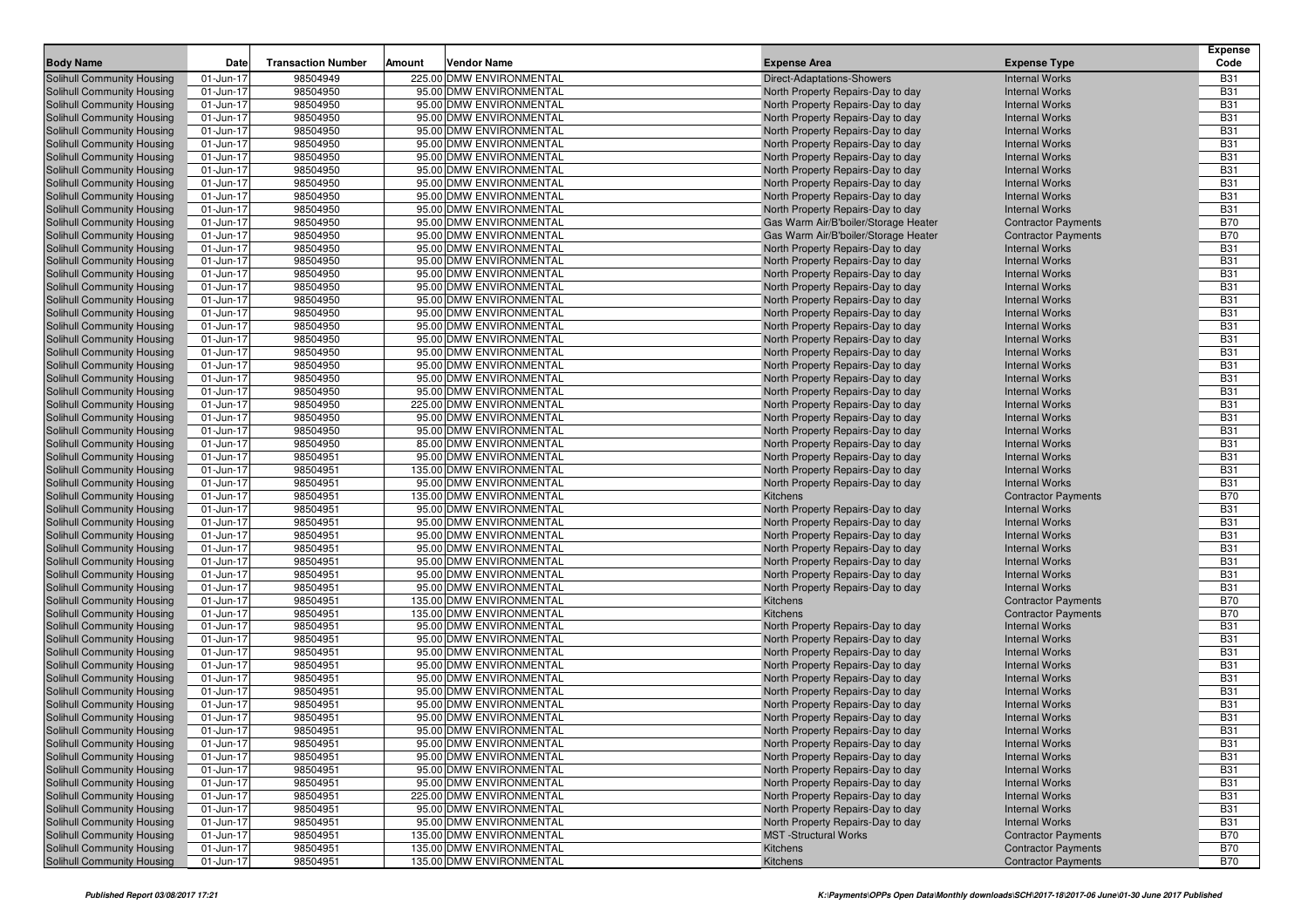| <b>Body Name</b>                                                       | Date                   | <b>Transaction Number</b> | Amount | <b>Vendor Name</b>                                  | <b>Expense Area</b>                                                        | <b>Expense Type</b>                                      | <b>Expense</b><br>Code   |
|------------------------------------------------------------------------|------------------------|---------------------------|--------|-----------------------------------------------------|----------------------------------------------------------------------------|----------------------------------------------------------|--------------------------|
| <b>Solihull Community Housing</b>                                      | 01-Jun-17              | 98504951                  |        | 95.00 DMW ENVIRONMENTAL                             | North Property Repairs-Day to day                                          | <b>Internal Works</b>                                    | <b>B31</b>               |
| Solihull Community Housing                                             | 01-Jun-17              | 98504951                  |        | 95.00 DMW ENVIRONMENTAL                             | North Property Repairs-Day to day                                          | <b>Internal Works</b>                                    | <b>B31</b>               |
| <b>Solihull Community Housing</b>                                      | 01-Jun-17              | 98504951                  |        | 95.00 DMW ENVIRONMENTAL                             | North Property Repairs-Day to day                                          | <b>Internal Works</b>                                    | <b>B31</b>               |
| <b>Solihull Community Housing</b>                                      | 01-Jun-17              | 98504951                  |        | 225.00 DMW ENVIRONMENTAL                            | North Property Repairs-Day to day                                          | <b>Internal Works</b>                                    | <b>B31</b>               |
| <b>Solihull Community Housing</b>                                      | 01-Jun-17              | 98504951                  |        | 95.00 DMW ENVIRONMENTAL                             | North Property Repairs-Day to day                                          | <b>Internal Works</b>                                    | <b>B31</b>               |
| <b>Solihull Community Housing</b>                                      | 01-Jun-17              | 98504952                  |        | 95.00 DMW ENVIRONMENTAL                             | Gas Warm Air/B'boiler/Storage Heater                                       | <b>Contractor Payments</b>                               | <b>B70</b>               |
| <b>Solihull Community Housing</b>                                      | 01-Jun-17              | 98504952                  |        | 95.00 DMW ENVIRONMENTAL                             | <b>Cyclical Maintenance</b>                                                | <b>Contractor Payments</b>                               | <b>B70</b>               |
| <b>Solihull Community Housing</b>                                      | 01-Jun-17              | 98504952                  |        | 95.00 DMW ENVIRONMENTAL                             | <b>Cyclical Maintenance</b>                                                | <b>Contractor Payments</b>                               | <b>B70</b>               |
| <b>Solihull Community Housing</b>                                      | 01-Jun-17              | 98504952                  |        | 95.00 DMW ENVIRONMENTAL                             | <b>Cyclical Maintenance</b>                                                | <b>Contractor Payments</b>                               | <b>B70</b>               |
| <b>Solihull Community Housing</b>                                      | 01-Jun-17              | 98504952                  |        | 95.00 DMW ENVIRONMENTAL                             | <b>Cyclical Maintenance</b>                                                | <b>Contractor Payments</b>                               | <b>B70</b>               |
| <b>Solihull Community Housing</b>                                      | 01-Jun-17              | 98504952                  |        | 95.00 DMW ENVIRONMENTAL                             | <b>Cyclical Maintenance</b>                                                | <b>Contractor Payments</b>                               | <b>B70</b>               |
| Solihull Community Housing                                             | 01-Jun-17              | 98504952                  |        | 95.00 DMW ENVIRONMENTAL                             | <b>Cyclical Maintenance</b>                                                | <b>Contractor Payments</b>                               | <b>B70</b>               |
| <b>Solihull Community Housing</b>                                      | 01-Jun-17              | 98504952                  |        | 95.00 DMW ENVIRONMENTAL                             | <b>Cyclical Maintenance</b>                                                | <b>Contractor Payments</b>                               | <b>B70</b>               |
| <b>Solihull Community Housing</b>                                      | 01-Jun-17              | 98504952                  |        | 95.00 DMW ENVIRONMENTAL                             | <b>Cyclical Maintenance</b>                                                | <b>Contractor Payments</b>                               | <b>B70</b>               |
| Solihull Community Housing                                             | 01-Jun-17              | 98504952                  |        | 95.00 DMW ENVIRONMENTAL                             | <b>Cyclical Maintenance</b>                                                | <b>Contractor Payments</b>                               | <b>B70</b>               |
| <b>Solihull Community Housing</b>                                      | 01-Jun-17              | 98504952                  |        | 95.00 DMW ENVIRONMENTAL                             | <b>Cyclical Maintenance</b>                                                | <b>Contractor Payments</b>                               | <b>B70</b>               |
| Solihull Community Housing                                             | 01-Jun-17              | 98504952                  |        | 95.00 DMW ENVIRONMENTAL                             | Gas Warm Air/B'boiler/Storage Heater                                       | <b>Contractor Payments</b>                               | <b>B70</b>               |
| <b>Solihull Community Housing</b>                                      | 01-Jun-17              | 98504952                  |        | 95.00 DMW ENVIRONMENTAL                             | <b>Cyclical Maintenance</b>                                                | <b>Contractor Payments</b>                               | <b>B70</b>               |
| <b>Solihull Community Housing</b>                                      | 01-Jun-17              | 98504952                  |        | 95.00 DMW ENVIRONMENTAL                             | <b>Cyclical Maintenance</b>                                                | <b>Contractor Payments</b>                               | <b>B70</b>               |
| <b>Solihull Community Housing</b>                                      | 01-Jun-17              | 98504952                  |        | 95.00 DMW ENVIRONMENTAL                             | <b>Cyclical Maintenance</b>                                                | <b>Contractor Payments</b>                               | <b>B70</b>               |
| <b>Solihull Community Housing</b>                                      | 01-Jun-17              | 98504952                  |        | 95.00 DMW ENVIRONMENTAL                             | <b>Cyclical Maintenance</b>                                                | <b>Contractor Payments</b>                               | <b>B70</b>               |
| <b>Solihull Community Housing</b>                                      | 01-Jun-17              | 98504952                  |        | 95.00 DMW ENVIRONMENTAL                             | <b>Cyclical Maintenance</b>                                                | <b>Contractor Payments</b>                               | <b>B70</b>               |
| <b>Solihull Community Housing</b>                                      | 01-Jun-17              | 98504952                  |        | 95.00 DMW ENVIRONMENTAL                             | Gas Warm Air/B'boiler/Storage Heater                                       | <b>Contractor Payments</b>                               | <b>B70</b>               |
| <b>Solihull Community Housing</b>                                      | 01-Jun-17              | 98504952                  |        | 95.00 DMW ENVIRONMENTAL                             | Gas Warm Air/B'boiler/Storage Heater                                       | <b>Contractor Payments</b>                               | <b>B70</b>               |
| Solihull Community Housing                                             | 01-Jun-17              | 98504952<br>98504952      |        | 95.00 DMW ENVIRONMENTAL                             | Gas Warm Air/B'boiler/Storage Heater                                       | <b>Contractor Payments</b>                               | <b>B70</b>               |
| <b>Solihull Community Housing</b>                                      | 01-Jun-17<br>01-Jun-17 | 98504952                  |        | 95.00 DMW ENVIRONMENTAL<br>135.00 DMW ENVIRONMENTAL | Gas Warm Air/B'boiler/Storage Heater                                       | <b>Contractor Payments</b><br><b>Internal Works</b>      | <b>B70</b><br><b>B31</b> |
| Solihull Community Housing<br><b>Solihull Community Housing</b>        | 01-Jun-17              | 98504952                  |        | 135.00 DMW ENVIRONMENTAL                            | North Property Repairs-Day to day<br>Gas Warm Air/B'boiler/Storage Heater  | <b>Contractor Payments</b>                               | <b>B70</b>               |
| <b>Solihull Community Housing</b>                                      | 01-Jun-17              | 98504952                  |        | 135.00 DMW ENVIRONMENTAL                            | Gas Warm Air/B'boiler/Storage Heater                                       | <b>Contractor Payments</b>                               | <b>B70</b>               |
| <b>Solihull Community Housing</b>                                      | 01-Jun-17              | 98504952                  |        | 95.00 DMW ENVIRONMENTAL                             | <b>Electrical Sub Mains</b>                                                | <b>Contractor Payments</b>                               | <b>B70</b>               |
| <b>Solihull Community Housing</b>                                      | 01-Jun-17              | 98504952                  |        | 95.00 DMW ENVIRONMENTAL                             | Gas Warm Air/B'boiler/Storage Heater                                       | <b>Contractor Payments</b>                               | <b>B70</b>               |
| Solihull Community Housing                                             | 01-Jun-17              | 98504952                  |        | 95.00 DMW ENVIRONMENTAL                             | Gas Warm Air/B'boiler/Storage Heater                                       | <b>Contractor Payments</b>                               | <b>B70</b>               |
| <b>Solihull Community Housing</b>                                      | 01-Jun-17              | 98504952                  |        | 45.00 DMW ENVIRONMENTAL                             | <b>Cyclical Maintenance</b>                                                | <b>Contractor Payments</b>                               | <b>B70</b>               |
| <b>Solihull Community Housing</b>                                      | 01-Jun-17              | 98243706                  |        | 297.97 DODD GROUP                                   | Direct-Standby                                                             | <b>Other Building costs</b>                              | <b>B39</b>               |
| <b>Solihull Community Housing</b>                                      | 01-Jun-17              | 98036709                  |        | 665.44 DODD GROUP                                   | Kitchens                                                                   | <b>Contractor Payments</b>                               | <b>B70</b>               |
| <b>Solihull Community Housing</b>                                      | 01-Jun-17              | 98036710                  |        | 590.55 DODD GROUP                                   | Kitchens                                                                   | <b>Contractor Payments</b>                               | <b>B70</b>               |
| Solihull Community Housing                                             | 01-Jun-17              | 98036711                  |        | 274.98 DODD GROUP                                   | <b>Electrical Improvement Works</b>                                        | <b>Contractor Payments</b>                               | <b>B70</b>               |
| <b>Solihull Community Housing</b>                                      | 01-Jun-17              | 98036712                  |        | 341.93 DODD GROUP                                   | <b>Electrical Improvement Works</b>                                        | <b>Contractor Payments</b>                               | <b>B70</b>               |
| <b>Solihull Community Housing</b>                                      | 01-Jun-17              | 98036713                  |        | 288.26 DODD GROUP                                   | <b>Electrical Improvement Works</b>                                        | <b>Contractor Payments</b>                               | <b>B70</b>               |
| <b>Solihull Community Housing</b>                                      | 01-Jun-17              | 98036714                  |        | 328.41 DODD GROUP                                   | <b>Electrical Improvement Works</b>                                        | <b>Contractor Payments</b>                               | <b>B70</b>               |
| <b>Solihull Community Housing</b>                                      | 01-Jun-17              | 98036715                  |        | 266.25 DODD GROUP                                   | <b>Electrical Improvement Works</b>                                        | <b>Contractor Payments</b>                               | <b>B70</b>               |
| Solihull Community Housing                                             | 01-Jun-17              | 98036716                  |        | 297.41 DODD GROUP                                   | <b>Electrical Improvement Works</b>                                        | <b>Contractor Payments</b>                               | <b>B70</b>               |
| <b>Solihull Community Housing</b>                                      | 01-Jun-17              | 98036717                  |        | 428.72 DODD GROUP                                   | <b>Electrical Improvement Works</b>                                        | <b>Contractor Payments</b>                               | <b>B70</b>               |
| <b>Solihull Community Housing</b>                                      | 01-Jun-17              | 98036718                  |        | 343.08 DODD GROUP                                   | <b>Electrical Improvement Works</b>                                        | <b>Contractor Payments</b>                               | <b>B70</b>               |
| <b>Solihull Community Housing</b>                                      | 01-Jun-17              | 98036719                  |        | 416.78 DODD GROUP                                   | <b>Electrical Improvement Works</b>                                        | <b>Contractor Payments</b>                               | <b>B70</b>               |
| <b>Solihull Community Housing</b>                                      | 01-Jun-17              | 98036721                  |        | 241.36 DODD GROUP                                   | <b>Electrical Improvement Works</b>                                        | <b>Contractor Payments</b>                               | <b>B70</b>               |
| Solihull Community Housing                                             | 01-Jun-17              | 98036725                  |        | 425.99 DODD GROUP                                   | <b>Electrical Improvement Works</b>                                        | <b>Contractor Payments</b>                               | <b>B70</b><br><b>B70</b> |
| <b>Solihull Community Housing</b><br><b>Solihull Community Housing</b> | 01-Jun-17<br>01-Jun-17 | 98036726<br>98036727      |        | 247.15 DODD GROUP<br>452.53 DODD GROUP              | <b>Electrical Improvement Works</b>                                        | <b>Contractor Payments</b>                               | <b>B70</b>               |
| <b>Solihull Community Housing</b>                                      | 01-Jun-17              | 98036728                  |        | 289.33 DODD GROUP                                   | <b>Electrical Improvement Works</b><br><b>Electrical Improvement Works</b> | <b>Contractor Payments</b><br><b>Contractor Payments</b> | <b>B70</b>               |
| <b>Solihull Community Housing</b>                                      | 01-Jun-17              | 98036729                  |        | 299.61 DODD GROUP                                   | <b>Electrical Improvement Works</b>                                        | <b>Contractor Payments</b>                               | <b>B70</b>               |
| <b>Solihull Community Housing</b>                                      | 01-Jun-17              | 98036736                  |        | 328.41 DODD GROUP                                   | Electrical Improvement Works                                               | <b>Contractor Payments</b>                               | <b>B70</b>               |
| <b>Solihull Community Housing</b>                                      | 01-Jun-17              | 98036739                  |        | 361.51 DODD GROUP                                   | <b>Mechanical &amp; Electrical</b>                                         | <b>Utility Related Works</b>                             | <b>B34</b>               |
| Solihull Community Housing                                             | 01-Jun-17              | 98036744                  |        | 279.60 DODD GROUP                                   | <b>Mechanical &amp; Electrical</b>                                         | <b>Utility Related Works</b>                             | <b>B34</b>               |
| <b>Solihull Community Housing</b>                                      | 01-Jun-17              | 98036745                  |        | 278.26 DODD GROUP                                   | Direct-Adaptations-General                                                 | <b>Internal Works</b>                                    | <b>B31</b>               |
| Solihull Community Housing                                             | 01-Jun-17              | 98036749                  |        | 426.33 DODD GROUP                                   | <b>Mechanical &amp; Electrical</b>                                         | <b>Utility Related Works</b>                             | <b>B34</b>               |
| <b>Solihull Community Housing</b>                                      | 01-Jun-17              | 98036759                  |        | 342.07 DODD GROUP                                   | <b>Mechanical &amp; Electrical</b>                                         | <b>Utility Related Works</b>                             | <b>B34</b>               |
| <b>Solihull Community Housing</b>                                      | 01-Jun-17              | 98036776                  |        | 301.73 DODD GROUP                                   | Gas Warm Air/B'boiler/Storage Heater                                       | <b>Contractor Payments</b>                               | <b>B70</b>               |
| <b>Solihull Community Housing</b>                                      | 01-Jun-17              | 98036782                  |        | 396.54 DODD GROUP                                   | <b>Mechanical &amp; Electrical</b>                                         | <b>Utility Related Works</b>                             | <b>B34</b>               |
| <b>Solihull Community Housing</b>                                      | 01-Jun-17              | 98036798                  |        | 516.40 DODD GROUP                                   | <b>Mechanical &amp; Electrical</b>                                         | <b>Utility Related Works</b>                             | <b>B34</b>               |
| <b>Solihull Community Housing</b>                                      | 01-Jun-17              | 98036800                  |        | 334.71 DODD GROUP                                   | <b>Mechanical &amp; Electrical</b>                                         | <b>Utility Related Works</b>                             | <b>B34</b>               |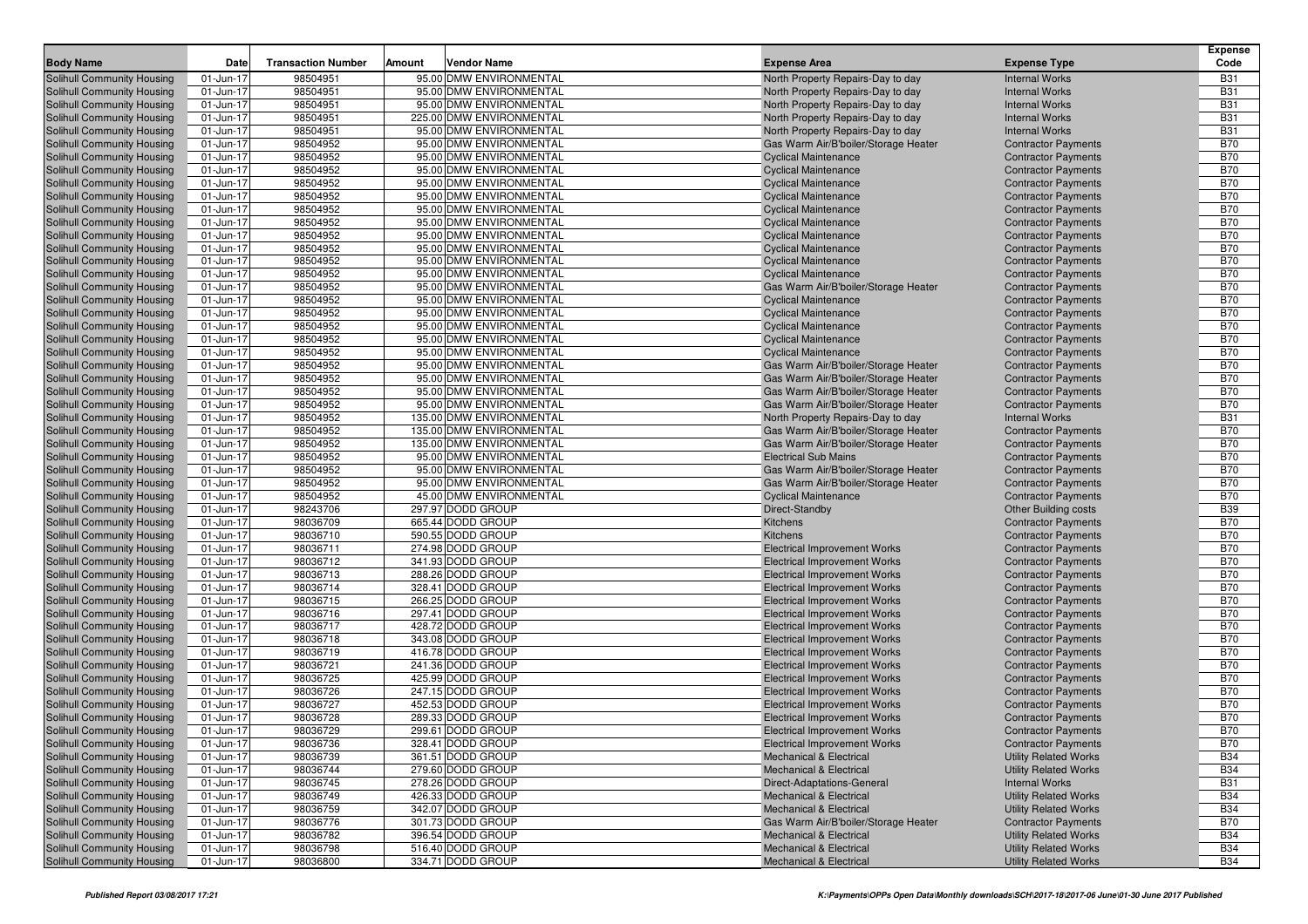| Solihull Community Housing<br>98036808<br>254.16 DODD GROUP<br><b>Utility Related Works</b><br><b>B34</b><br>01-Jun-17<br><b>Mechanical &amp; Electrical</b><br>98036837<br>407.80 DODD GROUP<br><b>B34</b><br>Solihull Community Housing<br>01-Jun-17<br><b>Mechanical &amp; Electrical</b><br><b>Utility Related Works</b><br><b>B34</b><br>01-Jun-17<br>98036881<br>254.65 DODD GROUP<br>Solihull Community Housing<br><b>Mechanical &amp; Electrical</b><br><b>Utility Related Works</b><br>98036904<br>234.78 DODD GROUP<br><b>B34</b><br>01-Jun-17<br><b>Utility Related Works</b><br>Solihull Community Housing<br>Mechanical & Electrical<br>363.98 DODD GROUP<br><b>B34</b><br>01-Jun-17<br>98036917<br><b>Utility Related Works</b><br><b>Solihull Community Housing</b><br><b>Mechanical &amp; Electrical</b><br>98036951<br>278.98 DODD GROUP<br><b>B34</b><br>01-Jun-17<br>Solihull Community Housing<br><b>Mechanical &amp; Electrical</b><br><b>Utility Related Works</b><br>98036955<br>281.25 DODD GROUP<br><b>B34</b><br><b>Solihull Community Housing</b><br>01-Jun-17<br><b>Utility Related Works</b><br><b>Mechanical &amp; Electrical</b><br><b>B34</b><br>98036975<br>01-Jun-17<br>228.00 DODD GROUP<br>Solihull Community Housing<br><b>Mechanical &amp; Electrical</b><br><b>Utility Related Works</b><br>98036992<br>324.33 DODD GROUP<br><b>B34</b><br>01-Jun-17<br>Solihull Community Housing<br>Mechanical & Electrical<br><b>Utility Related Works</b><br><b>B34</b><br>01-Jun-17<br>98037001<br>240.90 DODD GROUP<br>Solihull Community Housing<br><b>Mechanical &amp; Electrical</b><br><b>Utility Related Works</b><br>98037005<br>449.95 DODD GROUP<br><b>B34</b><br><b>Solihull Community Housing</b><br>01-Jun-17<br><b>Utility Related Works</b><br>Mechanical & Electrical<br>328.81 DODD GROUP<br><b>B34</b><br>Solihull Community Housing<br>01-Jun-17<br>98037009<br><b>Utility Related Works</b><br><b>Mechanical &amp; Electrical</b><br><b>B34</b><br>01-Jun-17<br>98037011<br>339.90 DODD GROUP<br>Solihull Community Housing<br><b>Mechanical &amp; Electrical</b><br><b>Utility Related Works</b><br>98037013<br>355.17 DODD GROUP<br><b>B34</b><br>01-Jun-17<br>Solihull Community Housing<br>Mechanical & Electrical<br><b>Utility Related Works</b><br><b>B34</b><br>01-Jun-17<br>98037033<br>290.49 DODD GROUP<br>Solihull Community Housing<br><b>Mechanical &amp; Electrical</b><br><b>Utility Related Works</b><br>98037035<br>221.70 DODD GROUP<br><b>B34</b><br><b>Solihull Community Housing</b><br>01-Jun-17<br><b>Utility Related Works</b><br><b>Mechanical &amp; Electrical</b><br>230.09 DODD GROUP<br><b>B34</b><br><b>Solihull Community Housing</b><br>01-Jun-17<br>98037065<br><b>Utility Related Works</b><br><b>Mechanical &amp; Electrical</b><br><b>B34</b><br>01-Jun-17<br>98037078<br>295.38 DODD GROUP<br>Solihull Community Housing<br>Mechanical & Electrical<br><b>Utility Related Works</b><br>98037090<br>292.59 DODD GROUP<br><b>B34</b><br>01-Jun-17<br>Solihull Community Housing<br>Mechanical & Electrical<br><b>Utility Related Works</b><br><b>B34</b><br>01-Jun-17<br>98037116<br>218.74 DODD GROUP<br>Solihull Community Housing<br><b>Mechanical &amp; Electrical</b><br><b>Utility Related Works</b><br>98037129<br>391.78 DODD GROUP<br><b>B34</b><br><b>Solihull Community Housing</b><br>01-Jun-17<br>Mechanical & Electrical<br><b>Utility Related Works</b><br>209.45 DODD GROUP<br><b>B34</b><br><b>Solihull Community Housing</b><br>01-Jun-17<br>98037158<br><b>Utility Related Works</b><br><b>Mechanical &amp; Electrical</b><br><b>B34</b><br>01-Jun-17<br>98037174<br>491.54 DODD GROUP<br>Solihull Community Housing<br><b>Mechanical &amp; Electrical</b><br><b>Utility Related Works</b><br>98037180<br>885.04 DODD GROUP<br><b>B34</b><br>01-Jun-17<br>Solihull Community Housing<br>Mechanical & Electrical<br><b>Utility Related Works</b><br><b>B34</b><br>01-Jun-17<br>98037191<br>254.89 DODD GROUP<br>Solihull Community Housing<br><b>Mechanical &amp; Electrical</b><br><b>Utility Related Works</b><br>98037195<br>426.66 DODD GROUP<br><b>B34</b><br><b>Solihull Community Housing</b><br>01-Jun-17<br><b>Utility Related Works</b><br><b>Mechanical &amp; Electrical</b><br>322.18 DODD GROUP<br><b>B34</b><br>01-Jun-17<br>98037197<br><b>Mechanical &amp; Electrical</b><br><b>Solihull Community Housing</b><br><b>Utility Related Works</b><br><b>B70</b><br>98037198<br>01-Jun-17<br>377.99 DODD GROUP<br>Solihull Community Housing<br>Gas Warm Air/B'boiler/Storage Heater<br><b>Contractor Payments</b><br>98037199<br>461.54 DODD GROUP<br><b>B70</b><br>01-Jun-17<br>Gas Warm Air/B'boiler/Storage Heater<br>Solihull Community Housing<br><b>Contractor Payments</b><br><b>B70</b><br>01-Jun-17<br>98037200<br>404.03 DODD GROUP<br>Gas Warm Air/B'boiler/Storage Heater<br>Solihull Community Housing<br><b>Contractor Payments</b><br>98037207<br><b>B34</b><br><b>Solihull Community Housing</b><br>01-Jun-17<br>445.08 DODD GROUP<br><b>Utility Related Works</b><br><b>Mechanical &amp; Electrical</b><br>98037238<br><b>B34</b><br><b>Solihull Community Housing</b><br>01-Jun-17<br>229.46 DODD GROUP<br><b>Utility Related Works</b><br><b>Mechanical &amp; Electrical</b><br>98037242<br><b>B34</b><br>01-Jun-17<br>546.45 DODD GROUP<br>Solihull Community Housing<br><b>Mechanical &amp; Electrical</b><br><b>Utility Related Works</b><br>98037243<br>353.46 DODD GROUP<br><b>B34</b><br>01-Jun-17<br><b>Utility Related Works</b><br>Solihull Community Housing<br>Mechanical & Electrical<br><b>B34</b><br>01-Jun-17<br>98037260<br>322.36 DODD GROUP<br>Solihull Community Housing<br><b>Mechanical &amp; Electrical</b><br><b>Utility Related Works</b><br>98037263<br>357.27 DODD GROUP<br><b>B34</b><br><b>Solihull Community Housing</b><br>01-Jun-17<br><b>Utility Related Works</b><br><b>Mechanical &amp; Electrical</b><br>98037279<br>226.51 DODD GROUP<br><b>B34</b><br>01-Jun-17<br><b>Utility Related Works</b><br>Solihull Community Housing<br><b>Mechanical &amp; Electrical</b><br>98037294<br><b>B34</b><br>01-Jun-17<br>262.94 DODD GROUP<br>Solihull Community Housing<br><b>Mechanical &amp; Electrical</b><br><b>Utility Related Works</b><br>98037300<br>237.88 DODD GROUP<br><b>B34</b><br>01-Jun-17<br>Solihull Community Housing<br>Mechanical & Electrical<br><b>Utility Related Works</b><br><b>B34</b><br>01-Jun-17<br>98037316<br>310.98 DODD GROUP<br>Solihull Community Housing<br><b>Mechanical &amp; Electrical</b><br><b>Utility Related Works</b><br>98037328<br><b>B34</b><br><b>Solihull Community Housing</b><br>01-Jun-17<br>266.17 DODD GROUP<br><b>Mechanical &amp; Electrical</b><br><b>Utility Related Works</b><br>98037357<br>262.53 DODD GROUP<br><b>B34</b><br>01-Jun-17<br><b>Mechanical &amp; Electrical</b><br><b>Utility Related Works</b><br>Solihull Community Housing<br>98037368<br><b>B70</b><br>01-Jun-17<br>456.52 DODD GROUP<br>Solihull Community Housing<br><b>Private Sector - Minor Works</b><br><b>Contractor Payments</b><br>98037375<br><b>B34</b><br>01-Jun-17<br>635.34 DODD GROUP<br><b>Utility Related Works</b><br>Solihull Community Housing<br><b>Mechanical &amp; Electrical</b><br>98037382<br><b>B34</b><br>01-Jun-17<br>285.30 DODD GROUP<br>Solihull Community Housing<br><b>Mechanical &amp; Electrical</b><br><b>Utility Related Works</b><br>98037406<br>356.69 DODD GROUP<br><b>B34</b><br><b>Solihull Community Housing</b><br>01-Jun-17<br><b>Mechanical &amp; Electrical</b><br><b>Utility Related Works</b><br>214.53 DODD GROUP<br><b>B34</b><br>01-Jun-17<br>98037409<br><b>Utility Related Works</b><br>Solihull Community Housing<br><b>Mechanical &amp; Electrical</b><br><b>B34</b><br>98037411<br>01-Jun-17<br>355.69 DODD GROUP<br>Solihull Community Housing<br><b>Mechanical &amp; Electrical</b><br><b>Utility Related Works</b><br>98037413<br><b>B34</b><br>01-Jun-17<br>320.38 DODD GROUP<br>Solihull Community Housing<br><b>Mechanical &amp; Electrical</b><br><b>Utility Related Works</b><br><b>B34</b><br>01-Jun-17<br>98037414<br>373.07 DODD GROUP<br><b>Mechanical &amp; Electrical</b><br>Solihull Community Housing<br><b>Utility Related Works</b><br><b>B34</b><br>01-Jun-17<br>98037416<br>349.78 DODD GROUP<br>Solihull Community Housing<br><b>Mechanical &amp; Electrical</b><br><b>Utility Related Works</b><br>Solihull Community Housing<br>01-Jun-17<br>98037418<br>339.91 DODD GROUP<br>Mechanical & Electrical<br><b>Utility Related Works</b><br><b>B34</b><br><b>B34</b><br>98037422<br>Solihull Community Housing<br>01-Jun-17<br>328.81 DODD GROUP<br><b>Mechanical &amp; Electrical</b><br><b>Utility Related Works</b><br>98037424<br>328.81 DODD GROUP<br><b>B34</b><br>Solihull Community Housing<br>01-Jun-17<br>Mechanical & Electrical<br><b>Utility Related Works</b><br>98037427<br>339.87 DODD GROUP<br><b>B34</b><br>Solihull Community Housing<br>01-Jun-17<br><b>Mechanical &amp; Electrical</b><br><b>Utility Related Works</b><br>98037430<br>331.02 DODD GROUP<br><b>B34</b><br>Solihull Community Housing<br>01-Jun-17<br>Mechanical & Electrical<br><b>Utility Related Works</b><br>98037438<br>547.60 DODD GROUP<br><b>B34</b><br>Solihull Community Housing<br>01-Jun-17<br><b>Mechanical &amp; Electrical</b><br><b>Utility Related Works</b><br><b>B34</b><br>98037453<br>369.57 DODD GROUP<br>Solihull Community Housing<br>01-Jun-17<br><b>Mechanical &amp; Electrical</b><br><b>Utility Related Works</b><br>98037474<br>Solihull Community Housing<br>01-Jun-17<br>469.02 DODD GROUP<br>Direct-Adaptations-Showers<br><b>Internal Works</b><br><b>B31</b><br>98037475<br>479.65 DODD GROUP<br><b>B31</b><br>Solihull Community Housing<br>01-Jun-17<br>Direct-Adaptations-Showers<br><b>Internal Works</b><br>98037476<br>849.56 DODD GROUP<br><b>B70</b><br>Solihull Community Housing<br>01-Jun-17<br><b>Contractor Payments</b><br>Kitchens | <b>Body Name</b> | Date | <b>Transaction Number</b> | Amount | <b>Vendor Name</b> | <b>Expense Area</b> | <b>Expense Type</b> | <b>Expense</b><br>Code |
|------------------------------------------------------------------------------------------------------------------------------------------------------------------------------------------------------------------------------------------------------------------------------------------------------------------------------------------------------------------------------------------------------------------------------------------------------------------------------------------------------------------------------------------------------------------------------------------------------------------------------------------------------------------------------------------------------------------------------------------------------------------------------------------------------------------------------------------------------------------------------------------------------------------------------------------------------------------------------------------------------------------------------------------------------------------------------------------------------------------------------------------------------------------------------------------------------------------------------------------------------------------------------------------------------------------------------------------------------------------------------------------------------------------------------------------------------------------------------------------------------------------------------------------------------------------------------------------------------------------------------------------------------------------------------------------------------------------------------------------------------------------------------------------------------------------------------------------------------------------------------------------------------------------------------------------------------------------------------------------------------------------------------------------------------------------------------------------------------------------------------------------------------------------------------------------------------------------------------------------------------------------------------------------------------------------------------------------------------------------------------------------------------------------------------------------------------------------------------------------------------------------------------------------------------------------------------------------------------------------------------------------------------------------------------------------------------------------------------------------------------------------------------------------------------------------------------------------------------------------------------------------------------------------------------------------------------------------------------------------------------------------------------------------------------------------------------------------------------------------------------------------------------------------------------------------------------------------------------------------------------------------------------------------------------------------------------------------------------------------------------------------------------------------------------------------------------------------------------------------------------------------------------------------------------------------------------------------------------------------------------------------------------------------------------------------------------------------------------------------------------------------------------------------------------------------------------------------------------------------------------------------------------------------------------------------------------------------------------------------------------------------------------------------------------------------------------------------------------------------------------------------------------------------------------------------------------------------------------------------------------------------------------------------------------------------------------------------------------------------------------------------------------------------------------------------------------------------------------------------------------------------------------------------------------------------------------------------------------------------------------------------------------------------------------------------------------------------------------------------------------------------------------------------------------------------------------------------------------------------------------------------------------------------------------------------------------------------------------------------------------------------------------------------------------------------------------------------------------------------------------------------------------------------------------------------------------------------------------------------------------------------------------------------------------------------------------------------------------------------------------------------------------------------------------------------------------------------------------------------------------------------------------------------------------------------------------------------------------------------------------------------------------------------------------------------------------------------------------------------------------------------------------------------------------------------------------------------------------------------------------------------------------------------------------------------------------------------------------------------------------------------------------------------------------------------------------------------------------------------------------------------------------------------------------------------------------------------------------------------------------------------------------------------------------------------------------------------------------------------------------------------------------------------------------------------------------------------------------------------------------------------------------------------------------------------------------------------------------------------------------------------------------------------------------------------------------------------------------------------------------------------------------------------------------------------------------------------------------------------------------------------------------------------------------------------------------------------------------------------------------------------------------------------------------------------------------------------------------------------------------------------------------------------------------------------------------------------------------------------------------------------------------------------------------------------------------------------------------------------------------------------------------------------------------------------------------------------------------------------------------------------------------------------------------------------------------------------------------------------------------------------------------------------------------------------------------------------------------------------------------------------------------------------------------------------------------------------------------------------------------------------------------------------------------------------------------------------------------------------------------------------------------------------------------------------------------------------------------------------------------------------------------------------------------------------------------------------------------------------------------------------------------------------------------------------------------------------------------------------------------------------------------------------------------------------------------------------------------------------------------------------------------------------------------------------------------------------------------------------------------------------------------------------------------------------------------------------------------------------------------------------------------------------------------------------------------------------------------------------------------------------------------------------------------------------------------------------------------------------------------------------------------------------------------------------------------------------------------------------------------------------------------------------------------------------------------------------------------------------------------------------------------------------------------------------------------------------------------------------------------------------------------------------------------------------------------------------------------------------------------------------------------------------------------------------------------------------------------------------------------------------------------------------------------------------------------------------------------------------------------------------------------------------------------------------------------------------------------------------------------------------------------------------------------------------------------------------------------------------------------------------------------------------------------|------------------|------|---------------------------|--------|--------------------|---------------------|---------------------|------------------------|
|                                                                                                                                                                                                                                                                                                                                                                                                                                                                                                                                                                                                                                                                                                                                                                                                                                                                                                                                                                                                                                                                                                                                                                                                                                                                                                                                                                                                                                                                                                                                                                                                                                                                                                                                                                                                                                                                                                                                                                                                                                                                                                                                                                                                                                                                                                                                                                                                                                                                                                                                                                                                                                                                                                                                                                                                                                                                                                                                                                                                                                                                                                                                                                                                                                                                                                                                                                                                                                                                                                                                                                                                                                                                                                                                                                                                                                                                                                                                                                                                                                                                                                                                                                                                                                                                                                                                                                                                                                                                                                                                                                                                                                                                                                                                                                                                                                                                                                                                                                                                                                                                                                                                                                                                                                                                                                                                                                                                                                                                                                                                                                                                                                                                                                                                                                                                                                                                                                                                                                                                                                                                                                                                                                                                                                                                                                                                                                                                                                                                                                                                                                                                                                                                                                                                                                                                                                                                                                                                                                                                                                                                                                                                                                                                                                                                                                                                                                                                                                                                                                                                                                                                                                                                                                                                                                                                                                                                                                                                                                                                                                                                                                                                                                                                                                                                                                                                                                                                                                                                                                                                                                                                                                                                                                                                                                                                                                                                                                                                                                                                                                                                                                                                                                                                                                                                                                                                                                                                                                                                                                                                                                                                                                                                                                                                                                                                                                                                                                                                                                                                                                                      |                  |      |                           |        |                    |                     |                     |                        |
|                                                                                                                                                                                                                                                                                                                                                                                                                                                                                                                                                                                                                                                                                                                                                                                                                                                                                                                                                                                                                                                                                                                                                                                                                                                                                                                                                                                                                                                                                                                                                                                                                                                                                                                                                                                                                                                                                                                                                                                                                                                                                                                                                                                                                                                                                                                                                                                                                                                                                                                                                                                                                                                                                                                                                                                                                                                                                                                                                                                                                                                                                                                                                                                                                                                                                                                                                                                                                                                                                                                                                                                                                                                                                                                                                                                                                                                                                                                                                                                                                                                                                                                                                                                                                                                                                                                                                                                                                                                                                                                                                                                                                                                                                                                                                                                                                                                                                                                                                                                                                                                                                                                                                                                                                                                                                                                                                                                                                                                                                                                                                                                                                                                                                                                                                                                                                                                                                                                                                                                                                                                                                                                                                                                                                                                                                                                                                                                                                                                                                                                                                                                                                                                                                                                                                                                                                                                                                                                                                                                                                                                                                                                                                                                                                                                                                                                                                                                                                                                                                                                                                                                                                                                                                                                                                                                                                                                                                                                                                                                                                                                                                                                                                                                                                                                                                                                                                                                                                                                                                                                                                                                                                                                                                                                                                                                                                                                                                                                                                                                                                                                                                                                                                                                                                                                                                                                                                                                                                                                                                                                                                                                                                                                                                                                                                                                                                                                                                                                                                                                                                                                      |                  |      |                           |        |                    |                     |                     |                        |
|                                                                                                                                                                                                                                                                                                                                                                                                                                                                                                                                                                                                                                                                                                                                                                                                                                                                                                                                                                                                                                                                                                                                                                                                                                                                                                                                                                                                                                                                                                                                                                                                                                                                                                                                                                                                                                                                                                                                                                                                                                                                                                                                                                                                                                                                                                                                                                                                                                                                                                                                                                                                                                                                                                                                                                                                                                                                                                                                                                                                                                                                                                                                                                                                                                                                                                                                                                                                                                                                                                                                                                                                                                                                                                                                                                                                                                                                                                                                                                                                                                                                                                                                                                                                                                                                                                                                                                                                                                                                                                                                                                                                                                                                                                                                                                                                                                                                                                                                                                                                                                                                                                                                                                                                                                                                                                                                                                                                                                                                                                                                                                                                                                                                                                                                                                                                                                                                                                                                                                                                                                                                                                                                                                                                                                                                                                                                                                                                                                                                                                                                                                                                                                                                                                                                                                                                                                                                                                                                                                                                                                                                                                                                                                                                                                                                                                                                                                                                                                                                                                                                                                                                                                                                                                                                                                                                                                                                                                                                                                                                                                                                                                                                                                                                                                                                                                                                                                                                                                                                                                                                                                                                                                                                                                                                                                                                                                                                                                                                                                                                                                                                                                                                                                                                                                                                                                                                                                                                                                                                                                                                                                                                                                                                                                                                                                                                                                                                                                                                                                                                                                                      |                  |      |                           |        |                    |                     |                     |                        |
|                                                                                                                                                                                                                                                                                                                                                                                                                                                                                                                                                                                                                                                                                                                                                                                                                                                                                                                                                                                                                                                                                                                                                                                                                                                                                                                                                                                                                                                                                                                                                                                                                                                                                                                                                                                                                                                                                                                                                                                                                                                                                                                                                                                                                                                                                                                                                                                                                                                                                                                                                                                                                                                                                                                                                                                                                                                                                                                                                                                                                                                                                                                                                                                                                                                                                                                                                                                                                                                                                                                                                                                                                                                                                                                                                                                                                                                                                                                                                                                                                                                                                                                                                                                                                                                                                                                                                                                                                                                                                                                                                                                                                                                                                                                                                                                                                                                                                                                                                                                                                                                                                                                                                                                                                                                                                                                                                                                                                                                                                                                                                                                                                                                                                                                                                                                                                                                                                                                                                                                                                                                                                                                                                                                                                                                                                                                                                                                                                                                                                                                                                                                                                                                                                                                                                                                                                                                                                                                                                                                                                                                                                                                                                                                                                                                                                                                                                                                                                                                                                                                                                                                                                                                                                                                                                                                                                                                                                                                                                                                                                                                                                                                                                                                                                                                                                                                                                                                                                                                                                                                                                                                                                                                                                                                                                                                                                                                                                                                                                                                                                                                                                                                                                                                                                                                                                                                                                                                                                                                                                                                                                                                                                                                                                                                                                                                                                                                                                                                                                                                                                                                      |                  |      |                           |        |                    |                     |                     |                        |
|                                                                                                                                                                                                                                                                                                                                                                                                                                                                                                                                                                                                                                                                                                                                                                                                                                                                                                                                                                                                                                                                                                                                                                                                                                                                                                                                                                                                                                                                                                                                                                                                                                                                                                                                                                                                                                                                                                                                                                                                                                                                                                                                                                                                                                                                                                                                                                                                                                                                                                                                                                                                                                                                                                                                                                                                                                                                                                                                                                                                                                                                                                                                                                                                                                                                                                                                                                                                                                                                                                                                                                                                                                                                                                                                                                                                                                                                                                                                                                                                                                                                                                                                                                                                                                                                                                                                                                                                                                                                                                                                                                                                                                                                                                                                                                                                                                                                                                                                                                                                                                                                                                                                                                                                                                                                                                                                                                                                                                                                                                                                                                                                                                                                                                                                                                                                                                                                                                                                                                                                                                                                                                                                                                                                                                                                                                                                                                                                                                                                                                                                                                                                                                                                                                                                                                                                                                                                                                                                                                                                                                                                                                                                                                                                                                                                                                                                                                                                                                                                                                                                                                                                                                                                                                                                                                                                                                                                                                                                                                                                                                                                                                                                                                                                                                                                                                                                                                                                                                                                                                                                                                                                                                                                                                                                                                                                                                                                                                                                                                                                                                                                                                                                                                                                                                                                                                                                                                                                                                                                                                                                                                                                                                                                                                                                                                                                                                                                                                                                                                                                                                                      |                  |      |                           |        |                    |                     |                     |                        |
|                                                                                                                                                                                                                                                                                                                                                                                                                                                                                                                                                                                                                                                                                                                                                                                                                                                                                                                                                                                                                                                                                                                                                                                                                                                                                                                                                                                                                                                                                                                                                                                                                                                                                                                                                                                                                                                                                                                                                                                                                                                                                                                                                                                                                                                                                                                                                                                                                                                                                                                                                                                                                                                                                                                                                                                                                                                                                                                                                                                                                                                                                                                                                                                                                                                                                                                                                                                                                                                                                                                                                                                                                                                                                                                                                                                                                                                                                                                                                                                                                                                                                                                                                                                                                                                                                                                                                                                                                                                                                                                                                                                                                                                                                                                                                                                                                                                                                                                                                                                                                                                                                                                                                                                                                                                                                                                                                                                                                                                                                                                                                                                                                                                                                                                                                                                                                                                                                                                                                                                                                                                                                                                                                                                                                                                                                                                                                                                                                                                                                                                                                                                                                                                                                                                                                                                                                                                                                                                                                                                                                                                                                                                                                                                                                                                                                                                                                                                                                                                                                                                                                                                                                                                                                                                                                                                                                                                                                                                                                                                                                                                                                                                                                                                                                                                                                                                                                                                                                                                                                                                                                                                                                                                                                                                                                                                                                                                                                                                                                                                                                                                                                                                                                                                                                                                                                                                                                                                                                                                                                                                                                                                                                                                                                                                                                                                                                                                                                                                                                                                                                                                      |                  |      |                           |        |                    |                     |                     |                        |
|                                                                                                                                                                                                                                                                                                                                                                                                                                                                                                                                                                                                                                                                                                                                                                                                                                                                                                                                                                                                                                                                                                                                                                                                                                                                                                                                                                                                                                                                                                                                                                                                                                                                                                                                                                                                                                                                                                                                                                                                                                                                                                                                                                                                                                                                                                                                                                                                                                                                                                                                                                                                                                                                                                                                                                                                                                                                                                                                                                                                                                                                                                                                                                                                                                                                                                                                                                                                                                                                                                                                                                                                                                                                                                                                                                                                                                                                                                                                                                                                                                                                                                                                                                                                                                                                                                                                                                                                                                                                                                                                                                                                                                                                                                                                                                                                                                                                                                                                                                                                                                                                                                                                                                                                                                                                                                                                                                                                                                                                                                                                                                                                                                                                                                                                                                                                                                                                                                                                                                                                                                                                                                                                                                                                                                                                                                                                                                                                                                                                                                                                                                                                                                                                                                                                                                                                                                                                                                                                                                                                                                                                                                                                                                                                                                                                                                                                                                                                                                                                                                                                                                                                                                                                                                                                                                                                                                                                                                                                                                                                                                                                                                                                                                                                                                                                                                                                                                                                                                                                                                                                                                                                                                                                                                                                                                                                                                                                                                                                                                                                                                                                                                                                                                                                                                                                                                                                                                                                                                                                                                                                                                                                                                                                                                                                                                                                                                                                                                                                                                                                                                                      |                  |      |                           |        |                    |                     |                     |                        |
|                                                                                                                                                                                                                                                                                                                                                                                                                                                                                                                                                                                                                                                                                                                                                                                                                                                                                                                                                                                                                                                                                                                                                                                                                                                                                                                                                                                                                                                                                                                                                                                                                                                                                                                                                                                                                                                                                                                                                                                                                                                                                                                                                                                                                                                                                                                                                                                                                                                                                                                                                                                                                                                                                                                                                                                                                                                                                                                                                                                                                                                                                                                                                                                                                                                                                                                                                                                                                                                                                                                                                                                                                                                                                                                                                                                                                                                                                                                                                                                                                                                                                                                                                                                                                                                                                                                                                                                                                                                                                                                                                                                                                                                                                                                                                                                                                                                                                                                                                                                                                                                                                                                                                                                                                                                                                                                                                                                                                                                                                                                                                                                                                                                                                                                                                                                                                                                                                                                                                                                                                                                                                                                                                                                                                                                                                                                                                                                                                                                                                                                                                                                                                                                                                                                                                                                                                                                                                                                                                                                                                                                                                                                                                                                                                                                                                                                                                                                                                                                                                                                                                                                                                                                                                                                                                                                                                                                                                                                                                                                                                                                                                                                                                                                                                                                                                                                                                                                                                                                                                                                                                                                                                                                                                                                                                                                                                                                                                                                                                                                                                                                                                                                                                                                                                                                                                                                                                                                                                                                                                                                                                                                                                                                                                                                                                                                                                                                                                                                                                                                                                                                      |                  |      |                           |        |                    |                     |                     |                        |
|                                                                                                                                                                                                                                                                                                                                                                                                                                                                                                                                                                                                                                                                                                                                                                                                                                                                                                                                                                                                                                                                                                                                                                                                                                                                                                                                                                                                                                                                                                                                                                                                                                                                                                                                                                                                                                                                                                                                                                                                                                                                                                                                                                                                                                                                                                                                                                                                                                                                                                                                                                                                                                                                                                                                                                                                                                                                                                                                                                                                                                                                                                                                                                                                                                                                                                                                                                                                                                                                                                                                                                                                                                                                                                                                                                                                                                                                                                                                                                                                                                                                                                                                                                                                                                                                                                                                                                                                                                                                                                                                                                                                                                                                                                                                                                                                                                                                                                                                                                                                                                                                                                                                                                                                                                                                                                                                                                                                                                                                                                                                                                                                                                                                                                                                                                                                                                                                                                                                                                                                                                                                                                                                                                                                                                                                                                                                                                                                                                                                                                                                                                                                                                                                                                                                                                                                                                                                                                                                                                                                                                                                                                                                                                                                                                                                                                                                                                                                                                                                                                                                                                                                                                                                                                                                                                                                                                                                                                                                                                                                                                                                                                                                                                                                                                                                                                                                                                                                                                                                                                                                                                                                                                                                                                                                                                                                                                                                                                                                                                                                                                                                                                                                                                                                                                                                                                                                                                                                                                                                                                                                                                                                                                                                                                                                                                                                                                                                                                                                                                                                                                                      |                  |      |                           |        |                    |                     |                     |                        |
|                                                                                                                                                                                                                                                                                                                                                                                                                                                                                                                                                                                                                                                                                                                                                                                                                                                                                                                                                                                                                                                                                                                                                                                                                                                                                                                                                                                                                                                                                                                                                                                                                                                                                                                                                                                                                                                                                                                                                                                                                                                                                                                                                                                                                                                                                                                                                                                                                                                                                                                                                                                                                                                                                                                                                                                                                                                                                                                                                                                                                                                                                                                                                                                                                                                                                                                                                                                                                                                                                                                                                                                                                                                                                                                                                                                                                                                                                                                                                                                                                                                                                                                                                                                                                                                                                                                                                                                                                                                                                                                                                                                                                                                                                                                                                                                                                                                                                                                                                                                                                                                                                                                                                                                                                                                                                                                                                                                                                                                                                                                                                                                                                                                                                                                                                                                                                                                                                                                                                                                                                                                                                                                                                                                                                                                                                                                                                                                                                                                                                                                                                                                                                                                                                                                                                                                                                                                                                                                                                                                                                                                                                                                                                                                                                                                                                                                                                                                                                                                                                                                                                                                                                                                                                                                                                                                                                                                                                                                                                                                                                                                                                                                                                                                                                                                                                                                                                                                                                                                                                                                                                                                                                                                                                                                                                                                                                                                                                                                                                                                                                                                                                                                                                                                                                                                                                                                                                                                                                                                                                                                                                                                                                                                                                                                                                                                                                                                                                                                                                                                                                                                      |                  |      |                           |        |                    |                     |                     |                        |
|                                                                                                                                                                                                                                                                                                                                                                                                                                                                                                                                                                                                                                                                                                                                                                                                                                                                                                                                                                                                                                                                                                                                                                                                                                                                                                                                                                                                                                                                                                                                                                                                                                                                                                                                                                                                                                                                                                                                                                                                                                                                                                                                                                                                                                                                                                                                                                                                                                                                                                                                                                                                                                                                                                                                                                                                                                                                                                                                                                                                                                                                                                                                                                                                                                                                                                                                                                                                                                                                                                                                                                                                                                                                                                                                                                                                                                                                                                                                                                                                                                                                                                                                                                                                                                                                                                                                                                                                                                                                                                                                                                                                                                                                                                                                                                                                                                                                                                                                                                                                                                                                                                                                                                                                                                                                                                                                                                                                                                                                                                                                                                                                                                                                                                                                                                                                                                                                                                                                                                                                                                                                                                                                                                                                                                                                                                                                                                                                                                                                                                                                                                                                                                                                                                                                                                                                                                                                                                                                                                                                                                                                                                                                                                                                                                                                                                                                                                                                                                                                                                                                                                                                                                                                                                                                                                                                                                                                                                                                                                                                                                                                                                                                                                                                                                                                                                                                                                                                                                                                                                                                                                                                                                                                                                                                                                                                                                                                                                                                                                                                                                                                                                                                                                                                                                                                                                                                                                                                                                                                                                                                                                                                                                                                                                                                                                                                                                                                                                                                                                                                                                                      |                  |      |                           |        |                    |                     |                     |                        |
|                                                                                                                                                                                                                                                                                                                                                                                                                                                                                                                                                                                                                                                                                                                                                                                                                                                                                                                                                                                                                                                                                                                                                                                                                                                                                                                                                                                                                                                                                                                                                                                                                                                                                                                                                                                                                                                                                                                                                                                                                                                                                                                                                                                                                                                                                                                                                                                                                                                                                                                                                                                                                                                                                                                                                                                                                                                                                                                                                                                                                                                                                                                                                                                                                                                                                                                                                                                                                                                                                                                                                                                                                                                                                                                                                                                                                                                                                                                                                                                                                                                                                                                                                                                                                                                                                                                                                                                                                                                                                                                                                                                                                                                                                                                                                                                                                                                                                                                                                                                                                                                                                                                                                                                                                                                                                                                                                                                                                                                                                                                                                                                                                                                                                                                                                                                                                                                                                                                                                                                                                                                                                                                                                                                                                                                                                                                                                                                                                                                                                                                                                                                                                                                                                                                                                                                                                                                                                                                                                                                                                                                                                                                                                                                                                                                                                                                                                                                                                                                                                                                                                                                                                                                                                                                                                                                                                                                                                                                                                                                                                                                                                                                                                                                                                                                                                                                                                                                                                                                                                                                                                                                                                                                                                                                                                                                                                                                                                                                                                                                                                                                                                                                                                                                                                                                                                                                                                                                                                                                                                                                                                                                                                                                                                                                                                                                                                                                                                                                                                                                                                                                      |                  |      |                           |        |                    |                     |                     |                        |
|                                                                                                                                                                                                                                                                                                                                                                                                                                                                                                                                                                                                                                                                                                                                                                                                                                                                                                                                                                                                                                                                                                                                                                                                                                                                                                                                                                                                                                                                                                                                                                                                                                                                                                                                                                                                                                                                                                                                                                                                                                                                                                                                                                                                                                                                                                                                                                                                                                                                                                                                                                                                                                                                                                                                                                                                                                                                                                                                                                                                                                                                                                                                                                                                                                                                                                                                                                                                                                                                                                                                                                                                                                                                                                                                                                                                                                                                                                                                                                                                                                                                                                                                                                                                                                                                                                                                                                                                                                                                                                                                                                                                                                                                                                                                                                                                                                                                                                                                                                                                                                                                                                                                                                                                                                                                                                                                                                                                                                                                                                                                                                                                                                                                                                                                                                                                                                                                                                                                                                                                                                                                                                                                                                                                                                                                                                                                                                                                                                                                                                                                                                                                                                                                                                                                                                                                                                                                                                                                                                                                                                                                                                                                                                                                                                                                                                                                                                                                                                                                                                                                                                                                                                                                                                                                                                                                                                                                                                                                                                                                                                                                                                                                                                                                                                                                                                                                                                                                                                                                                                                                                                                                                                                                                                                                                                                                                                                                                                                                                                                                                                                                                                                                                                                                                                                                                                                                                                                                                                                                                                                                                                                                                                                                                                                                                                                                                                                                                                                                                                                                                                                      |                  |      |                           |        |                    |                     |                     |                        |
|                                                                                                                                                                                                                                                                                                                                                                                                                                                                                                                                                                                                                                                                                                                                                                                                                                                                                                                                                                                                                                                                                                                                                                                                                                                                                                                                                                                                                                                                                                                                                                                                                                                                                                                                                                                                                                                                                                                                                                                                                                                                                                                                                                                                                                                                                                                                                                                                                                                                                                                                                                                                                                                                                                                                                                                                                                                                                                                                                                                                                                                                                                                                                                                                                                                                                                                                                                                                                                                                                                                                                                                                                                                                                                                                                                                                                                                                                                                                                                                                                                                                                                                                                                                                                                                                                                                                                                                                                                                                                                                                                                                                                                                                                                                                                                                                                                                                                                                                                                                                                                                                                                                                                                                                                                                                                                                                                                                                                                                                                                                                                                                                                                                                                                                                                                                                                                                                                                                                                                                                                                                                                                                                                                                                                                                                                                                                                                                                                                                                                                                                                                                                                                                                                                                                                                                                                                                                                                                                                                                                                                                                                                                                                                                                                                                                                                                                                                                                                                                                                                                                                                                                                                                                                                                                                                                                                                                                                                                                                                                                                                                                                                                                                                                                                                                                                                                                                                                                                                                                                                                                                                                                                                                                                                                                                                                                                                                                                                                                                                                                                                                                                                                                                                                                                                                                                                                                                                                                                                                                                                                                                                                                                                                                                                                                                                                                                                                                                                                                                                                                                                                      |                  |      |                           |        |                    |                     |                     |                        |
|                                                                                                                                                                                                                                                                                                                                                                                                                                                                                                                                                                                                                                                                                                                                                                                                                                                                                                                                                                                                                                                                                                                                                                                                                                                                                                                                                                                                                                                                                                                                                                                                                                                                                                                                                                                                                                                                                                                                                                                                                                                                                                                                                                                                                                                                                                                                                                                                                                                                                                                                                                                                                                                                                                                                                                                                                                                                                                                                                                                                                                                                                                                                                                                                                                                                                                                                                                                                                                                                                                                                                                                                                                                                                                                                                                                                                                                                                                                                                                                                                                                                                                                                                                                                                                                                                                                                                                                                                                                                                                                                                                                                                                                                                                                                                                                                                                                                                                                                                                                                                                                                                                                                                                                                                                                                                                                                                                                                                                                                                                                                                                                                                                                                                                                                                                                                                                                                                                                                                                                                                                                                                                                                                                                                                                                                                                                                                                                                                                                                                                                                                                                                                                                                                                                                                                                                                                                                                                                                                                                                                                                                                                                                                                                                                                                                                                                                                                                                                                                                                                                                                                                                                                                                                                                                                                                                                                                                                                                                                                                                                                                                                                                                                                                                                                                                                                                                                                                                                                                                                                                                                                                                                                                                                                                                                                                                                                                                                                                                                                                                                                                                                                                                                                                                                                                                                                                                                                                                                                                                                                                                                                                                                                                                                                                                                                                                                                                                                                                                                                                                                                                      |                  |      |                           |        |                    |                     |                     |                        |
|                                                                                                                                                                                                                                                                                                                                                                                                                                                                                                                                                                                                                                                                                                                                                                                                                                                                                                                                                                                                                                                                                                                                                                                                                                                                                                                                                                                                                                                                                                                                                                                                                                                                                                                                                                                                                                                                                                                                                                                                                                                                                                                                                                                                                                                                                                                                                                                                                                                                                                                                                                                                                                                                                                                                                                                                                                                                                                                                                                                                                                                                                                                                                                                                                                                                                                                                                                                                                                                                                                                                                                                                                                                                                                                                                                                                                                                                                                                                                                                                                                                                                                                                                                                                                                                                                                                                                                                                                                                                                                                                                                                                                                                                                                                                                                                                                                                                                                                                                                                                                                                                                                                                                                                                                                                                                                                                                                                                                                                                                                                                                                                                                                                                                                                                                                                                                                                                                                                                                                                                                                                                                                                                                                                                                                                                                                                                                                                                                                                                                                                                                                                                                                                                                                                                                                                                                                                                                                                                                                                                                                                                                                                                                                                                                                                                                                                                                                                                                                                                                                                                                                                                                                                                                                                                                                                                                                                                                                                                                                                                                                                                                                                                                                                                                                                                                                                                                                                                                                                                                                                                                                                                                                                                                                                                                                                                                                                                                                                                                                                                                                                                                                                                                                                                                                                                                                                                                                                                                                                                                                                                                                                                                                                                                                                                                                                                                                                                                                                                                                                                                                                      |                  |      |                           |        |                    |                     |                     |                        |
|                                                                                                                                                                                                                                                                                                                                                                                                                                                                                                                                                                                                                                                                                                                                                                                                                                                                                                                                                                                                                                                                                                                                                                                                                                                                                                                                                                                                                                                                                                                                                                                                                                                                                                                                                                                                                                                                                                                                                                                                                                                                                                                                                                                                                                                                                                                                                                                                                                                                                                                                                                                                                                                                                                                                                                                                                                                                                                                                                                                                                                                                                                                                                                                                                                                                                                                                                                                                                                                                                                                                                                                                                                                                                                                                                                                                                                                                                                                                                                                                                                                                                                                                                                                                                                                                                                                                                                                                                                                                                                                                                                                                                                                                                                                                                                                                                                                                                                                                                                                                                                                                                                                                                                                                                                                                                                                                                                                                                                                                                                                                                                                                                                                                                                                                                                                                                                                                                                                                                                                                                                                                                                                                                                                                                                                                                                                                                                                                                                                                                                                                                                                                                                                                                                                                                                                                                                                                                                                                                                                                                                                                                                                                                                                                                                                                                                                                                                                                                                                                                                                                                                                                                                                                                                                                                                                                                                                                                                                                                                                                                                                                                                                                                                                                                                                                                                                                                                                                                                                                                                                                                                                                                                                                                                                                                                                                                                                                                                                                                                                                                                                                                                                                                                                                                                                                                                                                                                                                                                                                                                                                                                                                                                                                                                                                                                                                                                                                                                                                                                                                                                                      |                  |      |                           |        |                    |                     |                     |                        |
|                                                                                                                                                                                                                                                                                                                                                                                                                                                                                                                                                                                                                                                                                                                                                                                                                                                                                                                                                                                                                                                                                                                                                                                                                                                                                                                                                                                                                                                                                                                                                                                                                                                                                                                                                                                                                                                                                                                                                                                                                                                                                                                                                                                                                                                                                                                                                                                                                                                                                                                                                                                                                                                                                                                                                                                                                                                                                                                                                                                                                                                                                                                                                                                                                                                                                                                                                                                                                                                                                                                                                                                                                                                                                                                                                                                                                                                                                                                                                                                                                                                                                                                                                                                                                                                                                                                                                                                                                                                                                                                                                                                                                                                                                                                                                                                                                                                                                                                                                                                                                                                                                                                                                                                                                                                                                                                                                                                                                                                                                                                                                                                                                                                                                                                                                                                                                                                                                                                                                                                                                                                                                                                                                                                                                                                                                                                                                                                                                                                                                                                                                                                                                                                                                                                                                                                                                                                                                                                                                                                                                                                                                                                                                                                                                                                                                                                                                                                                                                                                                                                                                                                                                                                                                                                                                                                                                                                                                                                                                                                                                                                                                                                                                                                                                                                                                                                                                                                                                                                                                                                                                                                                                                                                                                                                                                                                                                                                                                                                                                                                                                                                                                                                                                                                                                                                                                                                                                                                                                                                                                                                                                                                                                                                                                                                                                                                                                                                                                                                                                                                                                                      |                  |      |                           |        |                    |                     |                     |                        |
|                                                                                                                                                                                                                                                                                                                                                                                                                                                                                                                                                                                                                                                                                                                                                                                                                                                                                                                                                                                                                                                                                                                                                                                                                                                                                                                                                                                                                                                                                                                                                                                                                                                                                                                                                                                                                                                                                                                                                                                                                                                                                                                                                                                                                                                                                                                                                                                                                                                                                                                                                                                                                                                                                                                                                                                                                                                                                                                                                                                                                                                                                                                                                                                                                                                                                                                                                                                                                                                                                                                                                                                                                                                                                                                                                                                                                                                                                                                                                                                                                                                                                                                                                                                                                                                                                                                                                                                                                                                                                                                                                                                                                                                                                                                                                                                                                                                                                                                                                                                                                                                                                                                                                                                                                                                                                                                                                                                                                                                                                                                                                                                                                                                                                                                                                                                                                                                                                                                                                                                                                                                                                                                                                                                                                                                                                                                                                                                                                                                                                                                                                                                                                                                                                                                                                                                                                                                                                                                                                                                                                                                                                                                                                                                                                                                                                                                                                                                                                                                                                                                                                                                                                                                                                                                                                                                                                                                                                                                                                                                                                                                                                                                                                                                                                                                                                                                                                                                                                                                                                                                                                                                                                                                                                                                                                                                                                                                                                                                                                                                                                                                                                                                                                                                                                                                                                                                                                                                                                                                                                                                                                                                                                                                                                                                                                                                                                                                                                                                                                                                                                                                      |                  |      |                           |        |                    |                     |                     |                        |
|                                                                                                                                                                                                                                                                                                                                                                                                                                                                                                                                                                                                                                                                                                                                                                                                                                                                                                                                                                                                                                                                                                                                                                                                                                                                                                                                                                                                                                                                                                                                                                                                                                                                                                                                                                                                                                                                                                                                                                                                                                                                                                                                                                                                                                                                                                                                                                                                                                                                                                                                                                                                                                                                                                                                                                                                                                                                                                                                                                                                                                                                                                                                                                                                                                                                                                                                                                                                                                                                                                                                                                                                                                                                                                                                                                                                                                                                                                                                                                                                                                                                                                                                                                                                                                                                                                                                                                                                                                                                                                                                                                                                                                                                                                                                                                                                                                                                                                                                                                                                                                                                                                                                                                                                                                                                                                                                                                                                                                                                                                                                                                                                                                                                                                                                                                                                                                                                                                                                                                                                                                                                                                                                                                                                                                                                                                                                                                                                                                                                                                                                                                                                                                                                                                                                                                                                                                                                                                                                                                                                                                                                                                                                                                                                                                                                                                                                                                                                                                                                                                                                                                                                                                                                                                                                                                                                                                                                                                                                                                                                                                                                                                                                                                                                                                                                                                                                                                                                                                                                                                                                                                                                                                                                                                                                                                                                                                                                                                                                                                                                                                                                                                                                                                                                                                                                                                                                                                                                                                                                                                                                                                                                                                                                                                                                                                                                                                                                                                                                                                                                                                                      |                  |      |                           |        |                    |                     |                     |                        |
|                                                                                                                                                                                                                                                                                                                                                                                                                                                                                                                                                                                                                                                                                                                                                                                                                                                                                                                                                                                                                                                                                                                                                                                                                                                                                                                                                                                                                                                                                                                                                                                                                                                                                                                                                                                                                                                                                                                                                                                                                                                                                                                                                                                                                                                                                                                                                                                                                                                                                                                                                                                                                                                                                                                                                                                                                                                                                                                                                                                                                                                                                                                                                                                                                                                                                                                                                                                                                                                                                                                                                                                                                                                                                                                                                                                                                                                                                                                                                                                                                                                                                                                                                                                                                                                                                                                                                                                                                                                                                                                                                                                                                                                                                                                                                                                                                                                                                                                                                                                                                                                                                                                                                                                                                                                                                                                                                                                                                                                                                                                                                                                                                                                                                                                                                                                                                                                                                                                                                                                                                                                                                                                                                                                                                                                                                                                                                                                                                                                                                                                                                                                                                                                                                                                                                                                                                                                                                                                                                                                                                                                                                                                                                                                                                                                                                                                                                                                                                                                                                                                                                                                                                                                                                                                                                                                                                                                                                                                                                                                                                                                                                                                                                                                                                                                                                                                                                                                                                                                                                                                                                                                                                                                                                                                                                                                                                                                                                                                                                                                                                                                                                                                                                                                                                                                                                                                                                                                                                                                                                                                                                                                                                                                                                                                                                                                                                                                                                                                                                                                                                                                      |                  |      |                           |        |                    |                     |                     |                        |
|                                                                                                                                                                                                                                                                                                                                                                                                                                                                                                                                                                                                                                                                                                                                                                                                                                                                                                                                                                                                                                                                                                                                                                                                                                                                                                                                                                                                                                                                                                                                                                                                                                                                                                                                                                                                                                                                                                                                                                                                                                                                                                                                                                                                                                                                                                                                                                                                                                                                                                                                                                                                                                                                                                                                                                                                                                                                                                                                                                                                                                                                                                                                                                                                                                                                                                                                                                                                                                                                                                                                                                                                                                                                                                                                                                                                                                                                                                                                                                                                                                                                                                                                                                                                                                                                                                                                                                                                                                                                                                                                                                                                                                                                                                                                                                                                                                                                                                                                                                                                                                                                                                                                                                                                                                                                                                                                                                                                                                                                                                                                                                                                                                                                                                                                                                                                                                                                                                                                                                                                                                                                                                                                                                                                                                                                                                                                                                                                                                                                                                                                                                                                                                                                                                                                                                                                                                                                                                                                                                                                                                                                                                                                                                                                                                                                                                                                                                                                                                                                                                                                                                                                                                                                                                                                                                                                                                                                                                                                                                                                                                                                                                                                                                                                                                                                                                                                                                                                                                                                                                                                                                                                                                                                                                                                                                                                                                                                                                                                                                                                                                                                                                                                                                                                                                                                                                                                                                                                                                                                                                                                                                                                                                                                                                                                                                                                                                                                                                                                                                                                                                                      |                  |      |                           |        |                    |                     |                     |                        |
|                                                                                                                                                                                                                                                                                                                                                                                                                                                                                                                                                                                                                                                                                                                                                                                                                                                                                                                                                                                                                                                                                                                                                                                                                                                                                                                                                                                                                                                                                                                                                                                                                                                                                                                                                                                                                                                                                                                                                                                                                                                                                                                                                                                                                                                                                                                                                                                                                                                                                                                                                                                                                                                                                                                                                                                                                                                                                                                                                                                                                                                                                                                                                                                                                                                                                                                                                                                                                                                                                                                                                                                                                                                                                                                                                                                                                                                                                                                                                                                                                                                                                                                                                                                                                                                                                                                                                                                                                                                                                                                                                                                                                                                                                                                                                                                                                                                                                                                                                                                                                                                                                                                                                                                                                                                                                                                                                                                                                                                                                                                                                                                                                                                                                                                                                                                                                                                                                                                                                                                                                                                                                                                                                                                                                                                                                                                                                                                                                                                                                                                                                                                                                                                                                                                                                                                                                                                                                                                                                                                                                                                                                                                                                                                                                                                                                                                                                                                                                                                                                                                                                                                                                                                                                                                                                                                                                                                                                                                                                                                                                                                                                                                                                                                                                                                                                                                                                                                                                                                                                                                                                                                                                                                                                                                                                                                                                                                                                                                                                                                                                                                                                                                                                                                                                                                                                                                                                                                                                                                                                                                                                                                                                                                                                                                                                                                                                                                                                                                                                                                                                                                      |                  |      |                           |        |                    |                     |                     |                        |
|                                                                                                                                                                                                                                                                                                                                                                                                                                                                                                                                                                                                                                                                                                                                                                                                                                                                                                                                                                                                                                                                                                                                                                                                                                                                                                                                                                                                                                                                                                                                                                                                                                                                                                                                                                                                                                                                                                                                                                                                                                                                                                                                                                                                                                                                                                                                                                                                                                                                                                                                                                                                                                                                                                                                                                                                                                                                                                                                                                                                                                                                                                                                                                                                                                                                                                                                                                                                                                                                                                                                                                                                                                                                                                                                                                                                                                                                                                                                                                                                                                                                                                                                                                                                                                                                                                                                                                                                                                                                                                                                                                                                                                                                                                                                                                                                                                                                                                                                                                                                                                                                                                                                                                                                                                                                                                                                                                                                                                                                                                                                                                                                                                                                                                                                                                                                                                                                                                                                                                                                                                                                                                                                                                                                                                                                                                                                                                                                                                                                                                                                                                                                                                                                                                                                                                                                                                                                                                                                                                                                                                                                                                                                                                                                                                                                                                                                                                                                                                                                                                                                                                                                                                                                                                                                                                                                                                                                                                                                                                                                                                                                                                                                                                                                                                                                                                                                                                                                                                                                                                                                                                                                                                                                                                                                                                                                                                                                                                                                                                                                                                                                                                                                                                                                                                                                                                                                                                                                                                                                                                                                                                                                                                                                                                                                                                                                                                                                                                                                                                                                                                                      |                  |      |                           |        |                    |                     |                     |                        |
|                                                                                                                                                                                                                                                                                                                                                                                                                                                                                                                                                                                                                                                                                                                                                                                                                                                                                                                                                                                                                                                                                                                                                                                                                                                                                                                                                                                                                                                                                                                                                                                                                                                                                                                                                                                                                                                                                                                                                                                                                                                                                                                                                                                                                                                                                                                                                                                                                                                                                                                                                                                                                                                                                                                                                                                                                                                                                                                                                                                                                                                                                                                                                                                                                                                                                                                                                                                                                                                                                                                                                                                                                                                                                                                                                                                                                                                                                                                                                                                                                                                                                                                                                                                                                                                                                                                                                                                                                                                                                                                                                                                                                                                                                                                                                                                                                                                                                                                                                                                                                                                                                                                                                                                                                                                                                                                                                                                                                                                                                                                                                                                                                                                                                                                                                                                                                                                                                                                                                                                                                                                                                                                                                                                                                                                                                                                                                                                                                                                                                                                                                                                                                                                                                                                                                                                                                                                                                                                                                                                                                                                                                                                                                                                                                                                                                                                                                                                                                                                                                                                                                                                                                                                                                                                                                                                                                                                                                                                                                                                                                                                                                                                                                                                                                                                                                                                                                                                                                                                                                                                                                                                                                                                                                                                                                                                                                                                                                                                                                                                                                                                                                                                                                                                                                                                                                                                                                                                                                                                                                                                                                                                                                                                                                                                                                                                                                                                                                                                                                                                                                                                      |                  |      |                           |        |                    |                     |                     |                        |
|                                                                                                                                                                                                                                                                                                                                                                                                                                                                                                                                                                                                                                                                                                                                                                                                                                                                                                                                                                                                                                                                                                                                                                                                                                                                                                                                                                                                                                                                                                                                                                                                                                                                                                                                                                                                                                                                                                                                                                                                                                                                                                                                                                                                                                                                                                                                                                                                                                                                                                                                                                                                                                                                                                                                                                                                                                                                                                                                                                                                                                                                                                                                                                                                                                                                                                                                                                                                                                                                                                                                                                                                                                                                                                                                                                                                                                                                                                                                                                                                                                                                                                                                                                                                                                                                                                                                                                                                                                                                                                                                                                                                                                                                                                                                                                                                                                                                                                                                                                                                                                                                                                                                                                                                                                                                                                                                                                                                                                                                                                                                                                                                                                                                                                                                                                                                                                                                                                                                                                                                                                                                                                                                                                                                                                                                                                                                                                                                                                                                                                                                                                                                                                                                                                                                                                                                                                                                                                                                                                                                                                                                                                                                                                                                                                                                                                                                                                                                                                                                                                                                                                                                                                                                                                                                                                                                                                                                                                                                                                                                                                                                                                                                                                                                                                                                                                                                                                                                                                                                                                                                                                                                                                                                                                                                                                                                                                                                                                                                                                                                                                                                                                                                                                                                                                                                                                                                                                                                                                                                                                                                                                                                                                                                                                                                                                                                                                                                                                                                                                                                                                                      |                  |      |                           |        |                    |                     |                     |                        |
|                                                                                                                                                                                                                                                                                                                                                                                                                                                                                                                                                                                                                                                                                                                                                                                                                                                                                                                                                                                                                                                                                                                                                                                                                                                                                                                                                                                                                                                                                                                                                                                                                                                                                                                                                                                                                                                                                                                                                                                                                                                                                                                                                                                                                                                                                                                                                                                                                                                                                                                                                                                                                                                                                                                                                                                                                                                                                                                                                                                                                                                                                                                                                                                                                                                                                                                                                                                                                                                                                                                                                                                                                                                                                                                                                                                                                                                                                                                                                                                                                                                                                                                                                                                                                                                                                                                                                                                                                                                                                                                                                                                                                                                                                                                                                                                                                                                                                                                                                                                                                                                                                                                                                                                                                                                                                                                                                                                                                                                                                                                                                                                                                                                                                                                                                                                                                                                                                                                                                                                                                                                                                                                                                                                                                                                                                                                                                                                                                                                                                                                                                                                                                                                                                                                                                                                                                                                                                                                                                                                                                                                                                                                                                                                                                                                                                                                                                                                                                                                                                                                                                                                                                                                                                                                                                                                                                                                                                                                                                                                                                                                                                                                                                                                                                                                                                                                                                                                                                                                                                                                                                                                                                                                                                                                                                                                                                                                                                                                                                                                                                                                                                                                                                                                                                                                                                                                                                                                                                                                                                                                                                                                                                                                                                                                                                                                                                                                                                                                                                                                                                                                      |                  |      |                           |        |                    |                     |                     |                        |
|                                                                                                                                                                                                                                                                                                                                                                                                                                                                                                                                                                                                                                                                                                                                                                                                                                                                                                                                                                                                                                                                                                                                                                                                                                                                                                                                                                                                                                                                                                                                                                                                                                                                                                                                                                                                                                                                                                                                                                                                                                                                                                                                                                                                                                                                                                                                                                                                                                                                                                                                                                                                                                                                                                                                                                                                                                                                                                                                                                                                                                                                                                                                                                                                                                                                                                                                                                                                                                                                                                                                                                                                                                                                                                                                                                                                                                                                                                                                                                                                                                                                                                                                                                                                                                                                                                                                                                                                                                                                                                                                                                                                                                                                                                                                                                                                                                                                                                                                                                                                                                                                                                                                                                                                                                                                                                                                                                                                                                                                                                                                                                                                                                                                                                                                                                                                                                                                                                                                                                                                                                                                                                                                                                                                                                                                                                                                                                                                                                                                                                                                                                                                                                                                                                                                                                                                                                                                                                                                                                                                                                                                                                                                                                                                                                                                                                                                                                                                                                                                                                                                                                                                                                                                                                                                                                                                                                                                                                                                                                                                                                                                                                                                                                                                                                                                                                                                                                                                                                                                                                                                                                                                                                                                                                                                                                                                                                                                                                                                                                                                                                                                                                                                                                                                                                                                                                                                                                                                                                                                                                                                                                                                                                                                                                                                                                                                                                                                                                                                                                                                                                                      |                  |      |                           |        |                    |                     |                     |                        |
|                                                                                                                                                                                                                                                                                                                                                                                                                                                                                                                                                                                                                                                                                                                                                                                                                                                                                                                                                                                                                                                                                                                                                                                                                                                                                                                                                                                                                                                                                                                                                                                                                                                                                                                                                                                                                                                                                                                                                                                                                                                                                                                                                                                                                                                                                                                                                                                                                                                                                                                                                                                                                                                                                                                                                                                                                                                                                                                                                                                                                                                                                                                                                                                                                                                                                                                                                                                                                                                                                                                                                                                                                                                                                                                                                                                                                                                                                                                                                                                                                                                                                                                                                                                                                                                                                                                                                                                                                                                                                                                                                                                                                                                                                                                                                                                                                                                                                                                                                                                                                                                                                                                                                                                                                                                                                                                                                                                                                                                                                                                                                                                                                                                                                                                                                                                                                                                                                                                                                                                                                                                                                                                                                                                                                                                                                                                                                                                                                                                                                                                                                                                                                                                                                                                                                                                                                                                                                                                                                                                                                                                                                                                                                                                                                                                                                                                                                                                                                                                                                                                                                                                                                                                                                                                                                                                                                                                                                                                                                                                                                                                                                                                                                                                                                                                                                                                                                                                                                                                                                                                                                                                                                                                                                                                                                                                                                                                                                                                                                                                                                                                                                                                                                                                                                                                                                                                                                                                                                                                                                                                                                                                                                                                                                                                                                                                                                                                                                                                                                                                                                                                      |                  |      |                           |        |                    |                     |                     |                        |
|                                                                                                                                                                                                                                                                                                                                                                                                                                                                                                                                                                                                                                                                                                                                                                                                                                                                                                                                                                                                                                                                                                                                                                                                                                                                                                                                                                                                                                                                                                                                                                                                                                                                                                                                                                                                                                                                                                                                                                                                                                                                                                                                                                                                                                                                                                                                                                                                                                                                                                                                                                                                                                                                                                                                                                                                                                                                                                                                                                                                                                                                                                                                                                                                                                                                                                                                                                                                                                                                                                                                                                                                                                                                                                                                                                                                                                                                                                                                                                                                                                                                                                                                                                                                                                                                                                                                                                                                                                                                                                                                                                                                                                                                                                                                                                                                                                                                                                                                                                                                                                                                                                                                                                                                                                                                                                                                                                                                                                                                                                                                                                                                                                                                                                                                                                                                                                                                                                                                                                                                                                                                                                                                                                                                                                                                                                                                                                                                                                                                                                                                                                                                                                                                                                                                                                                                                                                                                                                                                                                                                                                                                                                                                                                                                                                                                                                                                                                                                                                                                                                                                                                                                                                                                                                                                                                                                                                                                                                                                                                                                                                                                                                                                                                                                                                                                                                                                                                                                                                                                                                                                                                                                                                                                                                                                                                                                                                                                                                                                                                                                                                                                                                                                                                                                                                                                                                                                                                                                                                                                                                                                                                                                                                                                                                                                                                                                                                                                                                                                                                                                                                      |                  |      |                           |        |                    |                     |                     |                        |
|                                                                                                                                                                                                                                                                                                                                                                                                                                                                                                                                                                                                                                                                                                                                                                                                                                                                                                                                                                                                                                                                                                                                                                                                                                                                                                                                                                                                                                                                                                                                                                                                                                                                                                                                                                                                                                                                                                                                                                                                                                                                                                                                                                                                                                                                                                                                                                                                                                                                                                                                                                                                                                                                                                                                                                                                                                                                                                                                                                                                                                                                                                                                                                                                                                                                                                                                                                                                                                                                                                                                                                                                                                                                                                                                                                                                                                                                                                                                                                                                                                                                                                                                                                                                                                                                                                                                                                                                                                                                                                                                                                                                                                                                                                                                                                                                                                                                                                                                                                                                                                                                                                                                                                                                                                                                                                                                                                                                                                                                                                                                                                                                                                                                                                                                                                                                                                                                                                                                                                                                                                                                                                                                                                                                                                                                                                                                                                                                                                                                                                                                                                                                                                                                                                                                                                                                                                                                                                                                                                                                                                                                                                                                                                                                                                                                                                                                                                                                                                                                                                                                                                                                                                                                                                                                                                                                                                                                                                                                                                                                                                                                                                                                                                                                                                                                                                                                                                                                                                                                                                                                                                                                                                                                                                                                                                                                                                                                                                                                                                                                                                                                                                                                                                                                                                                                                                                                                                                                                                                                                                                                                                                                                                                                                                                                                                                                                                                                                                                                                                                                                                                      |                  |      |                           |        |                    |                     |                     |                        |
|                                                                                                                                                                                                                                                                                                                                                                                                                                                                                                                                                                                                                                                                                                                                                                                                                                                                                                                                                                                                                                                                                                                                                                                                                                                                                                                                                                                                                                                                                                                                                                                                                                                                                                                                                                                                                                                                                                                                                                                                                                                                                                                                                                                                                                                                                                                                                                                                                                                                                                                                                                                                                                                                                                                                                                                                                                                                                                                                                                                                                                                                                                                                                                                                                                                                                                                                                                                                                                                                                                                                                                                                                                                                                                                                                                                                                                                                                                                                                                                                                                                                                                                                                                                                                                                                                                                                                                                                                                                                                                                                                                                                                                                                                                                                                                                                                                                                                                                                                                                                                                                                                                                                                                                                                                                                                                                                                                                                                                                                                                                                                                                                                                                                                                                                                                                                                                                                                                                                                                                                                                                                                                                                                                                                                                                                                                                                                                                                                                                                                                                                                                                                                                                                                                                                                                                                                                                                                                                                                                                                                                                                                                                                                                                                                                                                                                                                                                                                                                                                                                                                                                                                                                                                                                                                                                                                                                                                                                                                                                                                                                                                                                                                                                                                                                                                                                                                                                                                                                                                                                                                                                                                                                                                                                                                                                                                                                                                                                                                                                                                                                                                                                                                                                                                                                                                                                                                                                                                                                                                                                                                                                                                                                                                                                                                                                                                                                                                                                                                                                                                                                                      |                  |      |                           |        |                    |                     |                     |                        |
|                                                                                                                                                                                                                                                                                                                                                                                                                                                                                                                                                                                                                                                                                                                                                                                                                                                                                                                                                                                                                                                                                                                                                                                                                                                                                                                                                                                                                                                                                                                                                                                                                                                                                                                                                                                                                                                                                                                                                                                                                                                                                                                                                                                                                                                                                                                                                                                                                                                                                                                                                                                                                                                                                                                                                                                                                                                                                                                                                                                                                                                                                                                                                                                                                                                                                                                                                                                                                                                                                                                                                                                                                                                                                                                                                                                                                                                                                                                                                                                                                                                                                                                                                                                                                                                                                                                                                                                                                                                                                                                                                                                                                                                                                                                                                                                                                                                                                                                                                                                                                                                                                                                                                                                                                                                                                                                                                                                                                                                                                                                                                                                                                                                                                                                                                                                                                                                                                                                                                                                                                                                                                                                                                                                                                                                                                                                                                                                                                                                                                                                                                                                                                                                                                                                                                                                                                                                                                                                                                                                                                                                                                                                                                                                                                                                                                                                                                                                                                                                                                                                                                                                                                                                                                                                                                                                                                                                                                                                                                                                                                                                                                                                                                                                                                                                                                                                                                                                                                                                                                                                                                                                                                                                                                                                                                                                                                                                                                                                                                                                                                                                                                                                                                                                                                                                                                                                                                                                                                                                                                                                                                                                                                                                                                                                                                                                                                                                                                                                                                                                                                                                      |                  |      |                           |        |                    |                     |                     |                        |
|                                                                                                                                                                                                                                                                                                                                                                                                                                                                                                                                                                                                                                                                                                                                                                                                                                                                                                                                                                                                                                                                                                                                                                                                                                                                                                                                                                                                                                                                                                                                                                                                                                                                                                                                                                                                                                                                                                                                                                                                                                                                                                                                                                                                                                                                                                                                                                                                                                                                                                                                                                                                                                                                                                                                                                                                                                                                                                                                                                                                                                                                                                                                                                                                                                                                                                                                                                                                                                                                                                                                                                                                                                                                                                                                                                                                                                                                                                                                                                                                                                                                                                                                                                                                                                                                                                                                                                                                                                                                                                                                                                                                                                                                                                                                                                                                                                                                                                                                                                                                                                                                                                                                                                                                                                                                                                                                                                                                                                                                                                                                                                                                                                                                                                                                                                                                                                                                                                                                                                                                                                                                                                                                                                                                                                                                                                                                                                                                                                                                                                                                                                                                                                                                                                                                                                                                                                                                                                                                                                                                                                                                                                                                                                                                                                                                                                                                                                                                                                                                                                                                                                                                                                                                                                                                                                                                                                                                                                                                                                                                                                                                                                                                                                                                                                                                                                                                                                                                                                                                                                                                                                                                                                                                                                                                                                                                                                                                                                                                                                                                                                                                                                                                                                                                                                                                                                                                                                                                                                                                                                                                                                                                                                                                                                                                                                                                                                                                                                                                                                                                                                                      |                  |      |                           |        |                    |                     |                     |                        |
|                                                                                                                                                                                                                                                                                                                                                                                                                                                                                                                                                                                                                                                                                                                                                                                                                                                                                                                                                                                                                                                                                                                                                                                                                                                                                                                                                                                                                                                                                                                                                                                                                                                                                                                                                                                                                                                                                                                                                                                                                                                                                                                                                                                                                                                                                                                                                                                                                                                                                                                                                                                                                                                                                                                                                                                                                                                                                                                                                                                                                                                                                                                                                                                                                                                                                                                                                                                                                                                                                                                                                                                                                                                                                                                                                                                                                                                                                                                                                                                                                                                                                                                                                                                                                                                                                                                                                                                                                                                                                                                                                                                                                                                                                                                                                                                                                                                                                                                                                                                                                                                                                                                                                                                                                                                                                                                                                                                                                                                                                                                                                                                                                                                                                                                                                                                                                                                                                                                                                                                                                                                                                                                                                                                                                                                                                                                                                                                                                                                                                                                                                                                                                                                                                                                                                                                                                                                                                                                                                                                                                                                                                                                                                                                                                                                                                                                                                                                                                                                                                                                                                                                                                                                                                                                                                                                                                                                                                                                                                                                                                                                                                                                                                                                                                                                                                                                                                                                                                                                                                                                                                                                                                                                                                                                                                                                                                                                                                                                                                                                                                                                                                                                                                                                                                                                                                                                                                                                                                                                                                                                                                                                                                                                                                                                                                                                                                                                                                                                                                                                                                                                      |                  |      |                           |        |                    |                     |                     |                        |
|                                                                                                                                                                                                                                                                                                                                                                                                                                                                                                                                                                                                                                                                                                                                                                                                                                                                                                                                                                                                                                                                                                                                                                                                                                                                                                                                                                                                                                                                                                                                                                                                                                                                                                                                                                                                                                                                                                                                                                                                                                                                                                                                                                                                                                                                                                                                                                                                                                                                                                                                                                                                                                                                                                                                                                                                                                                                                                                                                                                                                                                                                                                                                                                                                                                                                                                                                                                                                                                                                                                                                                                                                                                                                                                                                                                                                                                                                                                                                                                                                                                                                                                                                                                                                                                                                                                                                                                                                                                                                                                                                                                                                                                                                                                                                                                                                                                                                                                                                                                                                                                                                                                                                                                                                                                                                                                                                                                                                                                                                                                                                                                                                                                                                                                                                                                                                                                                                                                                                                                                                                                                                                                                                                                                                                                                                                                                                                                                                                                                                                                                                                                                                                                                                                                                                                                                                                                                                                                                                                                                                                                                                                                                                                                                                                                                                                                                                                                                                                                                                                                                                                                                                                                                                                                                                                                                                                                                                                                                                                                                                                                                                                                                                                                                                                                                                                                                                                                                                                                                                                                                                                                                                                                                                                                                                                                                                                                                                                                                                                                                                                                                                                                                                                                                                                                                                                                                                                                                                                                                                                                                                                                                                                                                                                                                                                                                                                                                                                                                                                                                                                                      |                  |      |                           |        |                    |                     |                     |                        |
|                                                                                                                                                                                                                                                                                                                                                                                                                                                                                                                                                                                                                                                                                                                                                                                                                                                                                                                                                                                                                                                                                                                                                                                                                                                                                                                                                                                                                                                                                                                                                                                                                                                                                                                                                                                                                                                                                                                                                                                                                                                                                                                                                                                                                                                                                                                                                                                                                                                                                                                                                                                                                                                                                                                                                                                                                                                                                                                                                                                                                                                                                                                                                                                                                                                                                                                                                                                                                                                                                                                                                                                                                                                                                                                                                                                                                                                                                                                                                                                                                                                                                                                                                                                                                                                                                                                                                                                                                                                                                                                                                                                                                                                                                                                                                                                                                                                                                                                                                                                                                                                                                                                                                                                                                                                                                                                                                                                                                                                                                                                                                                                                                                                                                                                                                                                                                                                                                                                                                                                                                                                                                                                                                                                                                                                                                                                                                                                                                                                                                                                                                                                                                                                                                                                                                                                                                                                                                                                                                                                                                                                                                                                                                                                                                                                                                                                                                                                                                                                                                                                                                                                                                                                                                                                                                                                                                                                                                                                                                                                                                                                                                                                                                                                                                                                                                                                                                                                                                                                                                                                                                                                                                                                                                                                                                                                                                                                                                                                                                                                                                                                                                                                                                                                                                                                                                                                                                                                                                                                                                                                                                                                                                                                                                                                                                                                                                                                                                                                                                                                                                                                      |                  |      |                           |        |                    |                     |                     |                        |
|                                                                                                                                                                                                                                                                                                                                                                                                                                                                                                                                                                                                                                                                                                                                                                                                                                                                                                                                                                                                                                                                                                                                                                                                                                                                                                                                                                                                                                                                                                                                                                                                                                                                                                                                                                                                                                                                                                                                                                                                                                                                                                                                                                                                                                                                                                                                                                                                                                                                                                                                                                                                                                                                                                                                                                                                                                                                                                                                                                                                                                                                                                                                                                                                                                                                                                                                                                                                                                                                                                                                                                                                                                                                                                                                                                                                                                                                                                                                                                                                                                                                                                                                                                                                                                                                                                                                                                                                                                                                                                                                                                                                                                                                                                                                                                                                                                                                                                                                                                                                                                                                                                                                                                                                                                                                                                                                                                                                                                                                                                                                                                                                                                                                                                                                                                                                                                                                                                                                                                                                                                                                                                                                                                                                                                                                                                                                                                                                                                                                                                                                                                                                                                                                                                                                                                                                                                                                                                                                                                                                                                                                                                                                                                                                                                                                                                                                                                                                                                                                                                                                                                                                                                                                                                                                                                                                                                                                                                                                                                                                                                                                                                                                                                                                                                                                                                                                                                                                                                                                                                                                                                                                                                                                                                                                                                                                                                                                                                                                                                                                                                                                                                                                                                                                                                                                                                                                                                                                                                                                                                                                                                                                                                                                                                                                                                                                                                                                                                                                                                                                                                                      |                  |      |                           |        |                    |                     |                     |                        |
|                                                                                                                                                                                                                                                                                                                                                                                                                                                                                                                                                                                                                                                                                                                                                                                                                                                                                                                                                                                                                                                                                                                                                                                                                                                                                                                                                                                                                                                                                                                                                                                                                                                                                                                                                                                                                                                                                                                                                                                                                                                                                                                                                                                                                                                                                                                                                                                                                                                                                                                                                                                                                                                                                                                                                                                                                                                                                                                                                                                                                                                                                                                                                                                                                                                                                                                                                                                                                                                                                                                                                                                                                                                                                                                                                                                                                                                                                                                                                                                                                                                                                                                                                                                                                                                                                                                                                                                                                                                                                                                                                                                                                                                                                                                                                                                                                                                                                                                                                                                                                                                                                                                                                                                                                                                                                                                                                                                                                                                                                                                                                                                                                                                                                                                                                                                                                                                                                                                                                                                                                                                                                                                                                                                                                                                                                                                                                                                                                                                                                                                                                                                                                                                                                                                                                                                                                                                                                                                                                                                                                                                                                                                                                                                                                                                                                                                                                                                                                                                                                                                                                                                                                                                                                                                                                                                                                                                                                                                                                                                                                                                                                                                                                                                                                                                                                                                                                                                                                                                                                                                                                                                                                                                                                                                                                                                                                                                                                                                                                                                                                                                                                                                                                                                                                                                                                                                                                                                                                                                                                                                                                                                                                                                                                                                                                                                                                                                                                                                                                                                                                                                      |                  |      |                           |        |                    |                     |                     |                        |
|                                                                                                                                                                                                                                                                                                                                                                                                                                                                                                                                                                                                                                                                                                                                                                                                                                                                                                                                                                                                                                                                                                                                                                                                                                                                                                                                                                                                                                                                                                                                                                                                                                                                                                                                                                                                                                                                                                                                                                                                                                                                                                                                                                                                                                                                                                                                                                                                                                                                                                                                                                                                                                                                                                                                                                                                                                                                                                                                                                                                                                                                                                                                                                                                                                                                                                                                                                                                                                                                                                                                                                                                                                                                                                                                                                                                                                                                                                                                                                                                                                                                                                                                                                                                                                                                                                                                                                                                                                                                                                                                                                                                                                                                                                                                                                                                                                                                                                                                                                                                                                                                                                                                                                                                                                                                                                                                                                                                                                                                                                                                                                                                                                                                                                                                                                                                                                                                                                                                                                                                                                                                                                                                                                                                                                                                                                                                                                                                                                                                                                                                                                                                                                                                                                                                                                                                                                                                                                                                                                                                                                                                                                                                                                                                                                                                                                                                                                                                                                                                                                                                                                                                                                                                                                                                                                                                                                                                                                                                                                                                                                                                                                                                                                                                                                                                                                                                                                                                                                                                                                                                                                                                                                                                                                                                                                                                                                                                                                                                                                                                                                                                                                                                                                                                                                                                                                                                                                                                                                                                                                                                                                                                                                                                                                                                                                                                                                                                                                                                                                                                                                                      |                  |      |                           |        |                    |                     |                     |                        |
|                                                                                                                                                                                                                                                                                                                                                                                                                                                                                                                                                                                                                                                                                                                                                                                                                                                                                                                                                                                                                                                                                                                                                                                                                                                                                                                                                                                                                                                                                                                                                                                                                                                                                                                                                                                                                                                                                                                                                                                                                                                                                                                                                                                                                                                                                                                                                                                                                                                                                                                                                                                                                                                                                                                                                                                                                                                                                                                                                                                                                                                                                                                                                                                                                                                                                                                                                                                                                                                                                                                                                                                                                                                                                                                                                                                                                                                                                                                                                                                                                                                                                                                                                                                                                                                                                                                                                                                                                                                                                                                                                                                                                                                                                                                                                                                                                                                                                                                                                                                                                                                                                                                                                                                                                                                                                                                                                                                                                                                                                                                                                                                                                                                                                                                                                                                                                                                                                                                                                                                                                                                                                                                                                                                                                                                                                                                                                                                                                                                                                                                                                                                                                                                                                                                                                                                                                                                                                                                                                                                                                                                                                                                                                                                                                                                                                                                                                                                                                                                                                                                                                                                                                                                                                                                                                                                                                                                                                                                                                                                                                                                                                                                                                                                                                                                                                                                                                                                                                                                                                                                                                                                                                                                                                                                                                                                                                                                                                                                                                                                                                                                                                                                                                                                                                                                                                                                                                                                                                                                                                                                                                                                                                                                                                                                                                                                                                                                                                                                                                                                                                                                      |                  |      |                           |        |                    |                     |                     |                        |
|                                                                                                                                                                                                                                                                                                                                                                                                                                                                                                                                                                                                                                                                                                                                                                                                                                                                                                                                                                                                                                                                                                                                                                                                                                                                                                                                                                                                                                                                                                                                                                                                                                                                                                                                                                                                                                                                                                                                                                                                                                                                                                                                                                                                                                                                                                                                                                                                                                                                                                                                                                                                                                                                                                                                                                                                                                                                                                                                                                                                                                                                                                                                                                                                                                                                                                                                                                                                                                                                                                                                                                                                                                                                                                                                                                                                                                                                                                                                                                                                                                                                                                                                                                                                                                                                                                                                                                                                                                                                                                                                                                                                                                                                                                                                                                                                                                                                                                                                                                                                                                                                                                                                                                                                                                                                                                                                                                                                                                                                                                                                                                                                                                                                                                                                                                                                                                                                                                                                                                                                                                                                                                                                                                                                                                                                                                                                                                                                                                                                                                                                                                                                                                                                                                                                                                                                                                                                                                                                                                                                                                                                                                                                                                                                                                                                                                                                                                                                                                                                                                                                                                                                                                                                                                                                                                                                                                                                                                                                                                                                                                                                                                                                                                                                                                                                                                                                                                                                                                                                                                                                                                                                                                                                                                                                                                                                                                                                                                                                                                                                                                                                                                                                                                                                                                                                                                                                                                                                                                                                                                                                                                                                                                                                                                                                                                                                                                                                                                                                                                                                                                                      |                  |      |                           |        |                    |                     |                     |                        |
|                                                                                                                                                                                                                                                                                                                                                                                                                                                                                                                                                                                                                                                                                                                                                                                                                                                                                                                                                                                                                                                                                                                                                                                                                                                                                                                                                                                                                                                                                                                                                                                                                                                                                                                                                                                                                                                                                                                                                                                                                                                                                                                                                                                                                                                                                                                                                                                                                                                                                                                                                                                                                                                                                                                                                                                                                                                                                                                                                                                                                                                                                                                                                                                                                                                                                                                                                                                                                                                                                                                                                                                                                                                                                                                                                                                                                                                                                                                                                                                                                                                                                                                                                                                                                                                                                                                                                                                                                                                                                                                                                                                                                                                                                                                                                                                                                                                                                                                                                                                                                                                                                                                                                                                                                                                                                                                                                                                                                                                                                                                                                                                                                                                                                                                                                                                                                                                                                                                                                                                                                                                                                                                                                                                                                                                                                                                                                                                                                                                                                                                                                                                                                                                                                                                                                                                                                                                                                                                                                                                                                                                                                                                                                                                                                                                                                                                                                                                                                                                                                                                                                                                                                                                                                                                                                                                                                                                                                                                                                                                                                                                                                                                                                                                                                                                                                                                                                                                                                                                                                                                                                                                                                                                                                                                                                                                                                                                                                                                                                                                                                                                                                                                                                                                                                                                                                                                                                                                                                                                                                                                                                                                                                                                                                                                                                                                                                                                                                                                                                                                                                                                      |                  |      |                           |        |                    |                     |                     |                        |
|                                                                                                                                                                                                                                                                                                                                                                                                                                                                                                                                                                                                                                                                                                                                                                                                                                                                                                                                                                                                                                                                                                                                                                                                                                                                                                                                                                                                                                                                                                                                                                                                                                                                                                                                                                                                                                                                                                                                                                                                                                                                                                                                                                                                                                                                                                                                                                                                                                                                                                                                                                                                                                                                                                                                                                                                                                                                                                                                                                                                                                                                                                                                                                                                                                                                                                                                                                                                                                                                                                                                                                                                                                                                                                                                                                                                                                                                                                                                                                                                                                                                                                                                                                                                                                                                                                                                                                                                                                                                                                                                                                                                                                                                                                                                                                                                                                                                                                                                                                                                                                                                                                                                                                                                                                                                                                                                                                                                                                                                                                                                                                                                                                                                                                                                                                                                                                                                                                                                                                                                                                                                                                                                                                                                                                                                                                                                                                                                                                                                                                                                                                                                                                                                                                                                                                                                                                                                                                                                                                                                                                                                                                                                                                                                                                                                                                                                                                                                                                                                                                                                                                                                                                                                                                                                                                                                                                                                                                                                                                                                                                                                                                                                                                                                                                                                                                                                                                                                                                                                                                                                                                                                                                                                                                                                                                                                                                                                                                                                                                                                                                                                                                                                                                                                                                                                                                                                                                                                                                                                                                                                                                                                                                                                                                                                                                                                                                                                                                                                                                                                                                                      |                  |      |                           |        |                    |                     |                     |                        |
|                                                                                                                                                                                                                                                                                                                                                                                                                                                                                                                                                                                                                                                                                                                                                                                                                                                                                                                                                                                                                                                                                                                                                                                                                                                                                                                                                                                                                                                                                                                                                                                                                                                                                                                                                                                                                                                                                                                                                                                                                                                                                                                                                                                                                                                                                                                                                                                                                                                                                                                                                                                                                                                                                                                                                                                                                                                                                                                                                                                                                                                                                                                                                                                                                                                                                                                                                                                                                                                                                                                                                                                                                                                                                                                                                                                                                                                                                                                                                                                                                                                                                                                                                                                                                                                                                                                                                                                                                                                                                                                                                                                                                                                                                                                                                                                                                                                                                                                                                                                                                                                                                                                                                                                                                                                                                                                                                                                                                                                                                                                                                                                                                                                                                                                                                                                                                                                                                                                                                                                                                                                                                                                                                                                                                                                                                                                                                                                                                                                                                                                                                                                                                                                                                                                                                                                                                                                                                                                                                                                                                                                                                                                                                                                                                                                                                                                                                                                                                                                                                                                                                                                                                                                                                                                                                                                                                                                                                                                                                                                                                                                                                                                                                                                                                                                                                                                                                                                                                                                                                                                                                                                                                                                                                                                                                                                                                                                                                                                                                                                                                                                                                                                                                                                                                                                                                                                                                                                                                                                                                                                                                                                                                                                                                                                                                                                                                                                                                                                                                                                                                                                      |                  |      |                           |        |                    |                     |                     |                        |
|                                                                                                                                                                                                                                                                                                                                                                                                                                                                                                                                                                                                                                                                                                                                                                                                                                                                                                                                                                                                                                                                                                                                                                                                                                                                                                                                                                                                                                                                                                                                                                                                                                                                                                                                                                                                                                                                                                                                                                                                                                                                                                                                                                                                                                                                                                                                                                                                                                                                                                                                                                                                                                                                                                                                                                                                                                                                                                                                                                                                                                                                                                                                                                                                                                                                                                                                                                                                                                                                                                                                                                                                                                                                                                                                                                                                                                                                                                                                                                                                                                                                                                                                                                                                                                                                                                                                                                                                                                                                                                                                                                                                                                                                                                                                                                                                                                                                                                                                                                                                                                                                                                                                                                                                                                                                                                                                                                                                                                                                                                                                                                                                                                                                                                                                                                                                                                                                                                                                                                                                                                                                                                                                                                                                                                                                                                                                                                                                                                                                                                                                                                                                                                                                                                                                                                                                                                                                                                                                                                                                                                                                                                                                                                                                                                                                                                                                                                                                                                                                                                                                                                                                                                                                                                                                                                                                                                                                                                                                                                                                                                                                                                                                                                                                                                                                                                                                                                                                                                                                                                                                                                                                                                                                                                                                                                                                                                                                                                                                                                                                                                                                                                                                                                                                                                                                                                                                                                                                                                                                                                                                                                                                                                                                                                                                                                                                                                                                                                                                                                                                                                                      |                  |      |                           |        |                    |                     |                     |                        |
|                                                                                                                                                                                                                                                                                                                                                                                                                                                                                                                                                                                                                                                                                                                                                                                                                                                                                                                                                                                                                                                                                                                                                                                                                                                                                                                                                                                                                                                                                                                                                                                                                                                                                                                                                                                                                                                                                                                                                                                                                                                                                                                                                                                                                                                                                                                                                                                                                                                                                                                                                                                                                                                                                                                                                                                                                                                                                                                                                                                                                                                                                                                                                                                                                                                                                                                                                                                                                                                                                                                                                                                                                                                                                                                                                                                                                                                                                                                                                                                                                                                                                                                                                                                                                                                                                                                                                                                                                                                                                                                                                                                                                                                                                                                                                                                                                                                                                                                                                                                                                                                                                                                                                                                                                                                                                                                                                                                                                                                                                                                                                                                                                                                                                                                                                                                                                                                                                                                                                                                                                                                                                                                                                                                                                                                                                                                                                                                                                                                                                                                                                                                                                                                                                                                                                                                                                                                                                                                                                                                                                                                                                                                                                                                                                                                                                                                                                                                                                                                                                                                                                                                                                                                                                                                                                                                                                                                                                                                                                                                                                                                                                                                                                                                                                                                                                                                                                                                                                                                                                                                                                                                                                                                                                                                                                                                                                                                                                                                                                                                                                                                                                                                                                                                                                                                                                                                                                                                                                                                                                                                                                                                                                                                                                                                                                                                                                                                                                                                                                                                                                                                      |                  |      |                           |        |                    |                     |                     |                        |
|                                                                                                                                                                                                                                                                                                                                                                                                                                                                                                                                                                                                                                                                                                                                                                                                                                                                                                                                                                                                                                                                                                                                                                                                                                                                                                                                                                                                                                                                                                                                                                                                                                                                                                                                                                                                                                                                                                                                                                                                                                                                                                                                                                                                                                                                                                                                                                                                                                                                                                                                                                                                                                                                                                                                                                                                                                                                                                                                                                                                                                                                                                                                                                                                                                                                                                                                                                                                                                                                                                                                                                                                                                                                                                                                                                                                                                                                                                                                                                                                                                                                                                                                                                                                                                                                                                                                                                                                                                                                                                                                                                                                                                                                                                                                                                                                                                                                                                                                                                                                                                                                                                                                                                                                                                                                                                                                                                                                                                                                                                                                                                                                                                                                                                                                                                                                                                                                                                                                                                                                                                                                                                                                                                                                                                                                                                                                                                                                                                                                                                                                                                                                                                                                                                                                                                                                                                                                                                                                                                                                                                                                                                                                                                                                                                                                                                                                                                                                                                                                                                                                                                                                                                                                                                                                                                                                                                                                                                                                                                                                                                                                                                                                                                                                                                                                                                                                                                                                                                                                                                                                                                                                                                                                                                                                                                                                                                                                                                                                                                                                                                                                                                                                                                                                                                                                                                                                                                                                                                                                                                                                                                                                                                                                                                                                                                                                                                                                                                                                                                                                                                                      |                  |      |                           |        |                    |                     |                     |                        |
|                                                                                                                                                                                                                                                                                                                                                                                                                                                                                                                                                                                                                                                                                                                                                                                                                                                                                                                                                                                                                                                                                                                                                                                                                                                                                                                                                                                                                                                                                                                                                                                                                                                                                                                                                                                                                                                                                                                                                                                                                                                                                                                                                                                                                                                                                                                                                                                                                                                                                                                                                                                                                                                                                                                                                                                                                                                                                                                                                                                                                                                                                                                                                                                                                                                                                                                                                                                                                                                                                                                                                                                                                                                                                                                                                                                                                                                                                                                                                                                                                                                                                                                                                                                                                                                                                                                                                                                                                                                                                                                                                                                                                                                                                                                                                                                                                                                                                                                                                                                                                                                                                                                                                                                                                                                                                                                                                                                                                                                                                                                                                                                                                                                                                                                                                                                                                                                                                                                                                                                                                                                                                                                                                                                                                                                                                                                                                                                                                                                                                                                                                                                                                                                                                                                                                                                                                                                                                                                                                                                                                                                                                                                                                                                                                                                                                                                                                                                                                                                                                                                                                                                                                                                                                                                                                                                                                                                                                                                                                                                                                                                                                                                                                                                                                                                                                                                                                                                                                                                                                                                                                                                                                                                                                                                                                                                                                                                                                                                                                                                                                                                                                                                                                                                                                                                                                                                                                                                                                                                                                                                                                                                                                                                                                                                                                                                                                                                                                                                                                                                                                                                      |                  |      |                           |        |                    |                     |                     |                        |
|                                                                                                                                                                                                                                                                                                                                                                                                                                                                                                                                                                                                                                                                                                                                                                                                                                                                                                                                                                                                                                                                                                                                                                                                                                                                                                                                                                                                                                                                                                                                                                                                                                                                                                                                                                                                                                                                                                                                                                                                                                                                                                                                                                                                                                                                                                                                                                                                                                                                                                                                                                                                                                                                                                                                                                                                                                                                                                                                                                                                                                                                                                                                                                                                                                                                                                                                                                                                                                                                                                                                                                                                                                                                                                                                                                                                                                                                                                                                                                                                                                                                                                                                                                                                                                                                                                                                                                                                                                                                                                                                                                                                                                                                                                                                                                                                                                                                                                                                                                                                                                                                                                                                                                                                                                                                                                                                                                                                                                                                                                                                                                                                                                                                                                                                                                                                                                                                                                                                                                                                                                                                                                                                                                                                                                                                                                                                                                                                                                                                                                                                                                                                                                                                                                                                                                                                                                                                                                                                                                                                                                                                                                                                                                                                                                                                                                                                                                                                                                                                                                                                                                                                                                                                                                                                                                                                                                                                                                                                                                                                                                                                                                                                                                                                                                                                                                                                                                                                                                                                                                                                                                                                                                                                                                                                                                                                                                                                                                                                                                                                                                                                                                                                                                                                                                                                                                                                                                                                                                                                                                                                                                                                                                                                                                                                                                                                                                                                                                                                                                                                                                                      |                  |      |                           |        |                    |                     |                     |                        |
|                                                                                                                                                                                                                                                                                                                                                                                                                                                                                                                                                                                                                                                                                                                                                                                                                                                                                                                                                                                                                                                                                                                                                                                                                                                                                                                                                                                                                                                                                                                                                                                                                                                                                                                                                                                                                                                                                                                                                                                                                                                                                                                                                                                                                                                                                                                                                                                                                                                                                                                                                                                                                                                                                                                                                                                                                                                                                                                                                                                                                                                                                                                                                                                                                                                                                                                                                                                                                                                                                                                                                                                                                                                                                                                                                                                                                                                                                                                                                                                                                                                                                                                                                                                                                                                                                                                                                                                                                                                                                                                                                                                                                                                                                                                                                                                                                                                                                                                                                                                                                                                                                                                                                                                                                                                                                                                                                                                                                                                                                                                                                                                                                                                                                                                                                                                                                                                                                                                                                                                                                                                                                                                                                                                                                                                                                                                                                                                                                                                                                                                                                                                                                                                                                                                                                                                                                                                                                                                                                                                                                                                                                                                                                                                                                                                                                                                                                                                                                                                                                                                                                                                                                                                                                                                                                                                                                                                                                                                                                                                                                                                                                                                                                                                                                                                                                                                                                                                                                                                                                                                                                                                                                                                                                                                                                                                                                                                                                                                                                                                                                                                                                                                                                                                                                                                                                                                                                                                                                                                                                                                                                                                                                                                                                                                                                                                                                                                                                                                                                                                                                                                      |                  |      |                           |        |                    |                     |                     |                        |
|                                                                                                                                                                                                                                                                                                                                                                                                                                                                                                                                                                                                                                                                                                                                                                                                                                                                                                                                                                                                                                                                                                                                                                                                                                                                                                                                                                                                                                                                                                                                                                                                                                                                                                                                                                                                                                                                                                                                                                                                                                                                                                                                                                                                                                                                                                                                                                                                                                                                                                                                                                                                                                                                                                                                                                                                                                                                                                                                                                                                                                                                                                                                                                                                                                                                                                                                                                                                                                                                                                                                                                                                                                                                                                                                                                                                                                                                                                                                                                                                                                                                                                                                                                                                                                                                                                                                                                                                                                                                                                                                                                                                                                                                                                                                                                                                                                                                                                                                                                                                                                                                                                                                                                                                                                                                                                                                                                                                                                                                                                                                                                                                                                                                                                                                                                                                                                                                                                                                                                                                                                                                                                                                                                                                                                                                                                                                                                                                                                                                                                                                                                                                                                                                                                                                                                                                                                                                                                                                                                                                                                                                                                                                                                                                                                                                                                                                                                                                                                                                                                                                                                                                                                                                                                                                                                                                                                                                                                                                                                                                                                                                                                                                                                                                                                                                                                                                                                                                                                                                                                                                                                                                                                                                                                                                                                                                                                                                                                                                                                                                                                                                                                                                                                                                                                                                                                                                                                                                                                                                                                                                                                                                                                                                                                                                                                                                                                                                                                                                                                                                                                                      |                  |      |                           |        |                    |                     |                     |                        |
|                                                                                                                                                                                                                                                                                                                                                                                                                                                                                                                                                                                                                                                                                                                                                                                                                                                                                                                                                                                                                                                                                                                                                                                                                                                                                                                                                                                                                                                                                                                                                                                                                                                                                                                                                                                                                                                                                                                                                                                                                                                                                                                                                                                                                                                                                                                                                                                                                                                                                                                                                                                                                                                                                                                                                                                                                                                                                                                                                                                                                                                                                                                                                                                                                                                                                                                                                                                                                                                                                                                                                                                                                                                                                                                                                                                                                                                                                                                                                                                                                                                                                                                                                                                                                                                                                                                                                                                                                                                                                                                                                                                                                                                                                                                                                                                                                                                                                                                                                                                                                                                                                                                                                                                                                                                                                                                                                                                                                                                                                                                                                                                                                                                                                                                                                                                                                                                                                                                                                                                                                                                                                                                                                                                                                                                                                                                                                                                                                                                                                                                                                                                                                                                                                                                                                                                                                                                                                                                                                                                                                                                                                                                                                                                                                                                                                                                                                                                                                                                                                                                                                                                                                                                                                                                                                                                                                                                                                                                                                                                                                                                                                                                                                                                                                                                                                                                                                                                                                                                                                                                                                                                                                                                                                                                                                                                                                                                                                                                                                                                                                                                                                                                                                                                                                                                                                                                                                                                                                                                                                                                                                                                                                                                                                                                                                                                                                                                                                                                                                                                                                                                      |                  |      |                           |        |                    |                     |                     |                        |
|                                                                                                                                                                                                                                                                                                                                                                                                                                                                                                                                                                                                                                                                                                                                                                                                                                                                                                                                                                                                                                                                                                                                                                                                                                                                                                                                                                                                                                                                                                                                                                                                                                                                                                                                                                                                                                                                                                                                                                                                                                                                                                                                                                                                                                                                                                                                                                                                                                                                                                                                                                                                                                                                                                                                                                                                                                                                                                                                                                                                                                                                                                                                                                                                                                                                                                                                                                                                                                                                                                                                                                                                                                                                                                                                                                                                                                                                                                                                                                                                                                                                                                                                                                                                                                                                                                                                                                                                                                                                                                                                                                                                                                                                                                                                                                                                                                                                                                                                                                                                                                                                                                                                                                                                                                                                                                                                                                                                                                                                                                                                                                                                                                                                                                                                                                                                                                                                                                                                                                                                                                                                                                                                                                                                                                                                                                                                                                                                                                                                                                                                                                                                                                                                                                                                                                                                                                                                                                                                                                                                                                                                                                                                                                                                                                                                                                                                                                                                                                                                                                                                                                                                                                                                                                                                                                                                                                                                                                                                                                                                                                                                                                                                                                                                                                                                                                                                                                                                                                                                                                                                                                                                                                                                                                                                                                                                                                                                                                                                                                                                                                                                                                                                                                                                                                                                                                                                                                                                                                                                                                                                                                                                                                                                                                                                                                                                                                                                                                                                                                                                                                                      |                  |      |                           |        |                    |                     |                     |                        |
|                                                                                                                                                                                                                                                                                                                                                                                                                                                                                                                                                                                                                                                                                                                                                                                                                                                                                                                                                                                                                                                                                                                                                                                                                                                                                                                                                                                                                                                                                                                                                                                                                                                                                                                                                                                                                                                                                                                                                                                                                                                                                                                                                                                                                                                                                                                                                                                                                                                                                                                                                                                                                                                                                                                                                                                                                                                                                                                                                                                                                                                                                                                                                                                                                                                                                                                                                                                                                                                                                                                                                                                                                                                                                                                                                                                                                                                                                                                                                                                                                                                                                                                                                                                                                                                                                                                                                                                                                                                                                                                                                                                                                                                                                                                                                                                                                                                                                                                                                                                                                                                                                                                                                                                                                                                                                                                                                                                                                                                                                                                                                                                                                                                                                                                                                                                                                                                                                                                                                                                                                                                                                                                                                                                                                                                                                                                                                                                                                                                                                                                                                                                                                                                                                                                                                                                                                                                                                                                                                                                                                                                                                                                                                                                                                                                                                                                                                                                                                                                                                                                                                                                                                                                                                                                                                                                                                                                                                                                                                                                                                                                                                                                                                                                                                                                                                                                                                                                                                                                                                                                                                                                                                                                                                                                                                                                                                                                                                                                                                                                                                                                                                                                                                                                                                                                                                                                                                                                                                                                                                                                                                                                                                                                                                                                                                                                                                                                                                                                                                                                                                                                      |                  |      |                           |        |                    |                     |                     |                        |
|                                                                                                                                                                                                                                                                                                                                                                                                                                                                                                                                                                                                                                                                                                                                                                                                                                                                                                                                                                                                                                                                                                                                                                                                                                                                                                                                                                                                                                                                                                                                                                                                                                                                                                                                                                                                                                                                                                                                                                                                                                                                                                                                                                                                                                                                                                                                                                                                                                                                                                                                                                                                                                                                                                                                                                                                                                                                                                                                                                                                                                                                                                                                                                                                                                                                                                                                                                                                                                                                                                                                                                                                                                                                                                                                                                                                                                                                                                                                                                                                                                                                                                                                                                                                                                                                                                                                                                                                                                                                                                                                                                                                                                                                                                                                                                                                                                                                                                                                                                                                                                                                                                                                                                                                                                                                                                                                                                                                                                                                                                                                                                                                                                                                                                                                                                                                                                                                                                                                                                                                                                                                                                                                                                                                                                                                                                                                                                                                                                                                                                                                                                                                                                                                                                                                                                                                                                                                                                                                                                                                                                                                                                                                                                                                                                                                                                                                                                                                                                                                                                                                                                                                                                                                                                                                                                                                                                                                                                                                                                                                                                                                                                                                                                                                                                                                                                                                                                                                                                                                                                                                                                                                                                                                                                                                                                                                                                                                                                                                                                                                                                                                                                                                                                                                                                                                                                                                                                                                                                                                                                                                                                                                                                                                                                                                                                                                                                                                                                                                                                                                                                                      |                  |      |                           |        |                    |                     |                     |                        |
|                                                                                                                                                                                                                                                                                                                                                                                                                                                                                                                                                                                                                                                                                                                                                                                                                                                                                                                                                                                                                                                                                                                                                                                                                                                                                                                                                                                                                                                                                                                                                                                                                                                                                                                                                                                                                                                                                                                                                                                                                                                                                                                                                                                                                                                                                                                                                                                                                                                                                                                                                                                                                                                                                                                                                                                                                                                                                                                                                                                                                                                                                                                                                                                                                                                                                                                                                                                                                                                                                                                                                                                                                                                                                                                                                                                                                                                                                                                                                                                                                                                                                                                                                                                                                                                                                                                                                                                                                                                                                                                                                                                                                                                                                                                                                                                                                                                                                                                                                                                                                                                                                                                                                                                                                                                                                                                                                                                                                                                                                                                                                                                                                                                                                                                                                                                                                                                                                                                                                                                                                                                                                                                                                                                                                                                                                                                                                                                                                                                                                                                                                                                                                                                                                                                                                                                                                                                                                                                                                                                                                                                                                                                                                                                                                                                                                                                                                                                                                                                                                                                                                                                                                                                                                                                                                                                                                                                                                                                                                                                                                                                                                                                                                                                                                                                                                                                                                                                                                                                                                                                                                                                                                                                                                                                                                                                                                                                                                                                                                                                                                                                                                                                                                                                                                                                                                                                                                                                                                                                                                                                                                                                                                                                                                                                                                                                                                                                                                                                                                                                                                                                      |                  |      |                           |        |                    |                     |                     |                        |
|                                                                                                                                                                                                                                                                                                                                                                                                                                                                                                                                                                                                                                                                                                                                                                                                                                                                                                                                                                                                                                                                                                                                                                                                                                                                                                                                                                                                                                                                                                                                                                                                                                                                                                                                                                                                                                                                                                                                                                                                                                                                                                                                                                                                                                                                                                                                                                                                                                                                                                                                                                                                                                                                                                                                                                                                                                                                                                                                                                                                                                                                                                                                                                                                                                                                                                                                                                                                                                                                                                                                                                                                                                                                                                                                                                                                                                                                                                                                                                                                                                                                                                                                                                                                                                                                                                                                                                                                                                                                                                                                                                                                                                                                                                                                                                                                                                                                                                                                                                                                                                                                                                                                                                                                                                                                                                                                                                                                                                                                                                                                                                                                                                                                                                                                                                                                                                                                                                                                                                                                                                                                                                                                                                                                                                                                                                                                                                                                                                                                                                                                                                                                                                                                                                                                                                                                                                                                                                                                                                                                                                                                                                                                                                                                                                                                                                                                                                                                                                                                                                                                                                                                                                                                                                                                                                                                                                                                                                                                                                                                                                                                                                                                                                                                                                                                                                                                                                                                                                                                                                                                                                                                                                                                                                                                                                                                                                                                                                                                                                                                                                                                                                                                                                                                                                                                                                                                                                                                                                                                                                                                                                                                                                                                                                                                                                                                                                                                                                                                                                                                                                                      |                  |      |                           |        |                    |                     |                     |                        |
|                                                                                                                                                                                                                                                                                                                                                                                                                                                                                                                                                                                                                                                                                                                                                                                                                                                                                                                                                                                                                                                                                                                                                                                                                                                                                                                                                                                                                                                                                                                                                                                                                                                                                                                                                                                                                                                                                                                                                                                                                                                                                                                                                                                                                                                                                                                                                                                                                                                                                                                                                                                                                                                                                                                                                                                                                                                                                                                                                                                                                                                                                                                                                                                                                                                                                                                                                                                                                                                                                                                                                                                                                                                                                                                                                                                                                                                                                                                                                                                                                                                                                                                                                                                                                                                                                                                                                                                                                                                                                                                                                                                                                                                                                                                                                                                                                                                                                                                                                                                                                                                                                                                                                                                                                                                                                                                                                                                                                                                                                                                                                                                                                                                                                                                                                                                                                                                                                                                                                                                                                                                                                                                                                                                                                                                                                                                                                                                                                                                                                                                                                                                                                                                                                                                                                                                                                                                                                                                                                                                                                                                                                                                                                                                                                                                                                                                                                                                                                                                                                                                                                                                                                                                                                                                                                                                                                                                                                                                                                                                                                                                                                                                                                                                                                                                                                                                                                                                                                                                                                                                                                                                                                                                                                                                                                                                                                                                                                                                                                                                                                                                                                                                                                                                                                                                                                                                                                                                                                                                                                                                                                                                                                                                                                                                                                                                                                                                                                                                                                                                                                                                      |                  |      |                           |        |                    |                     |                     |                        |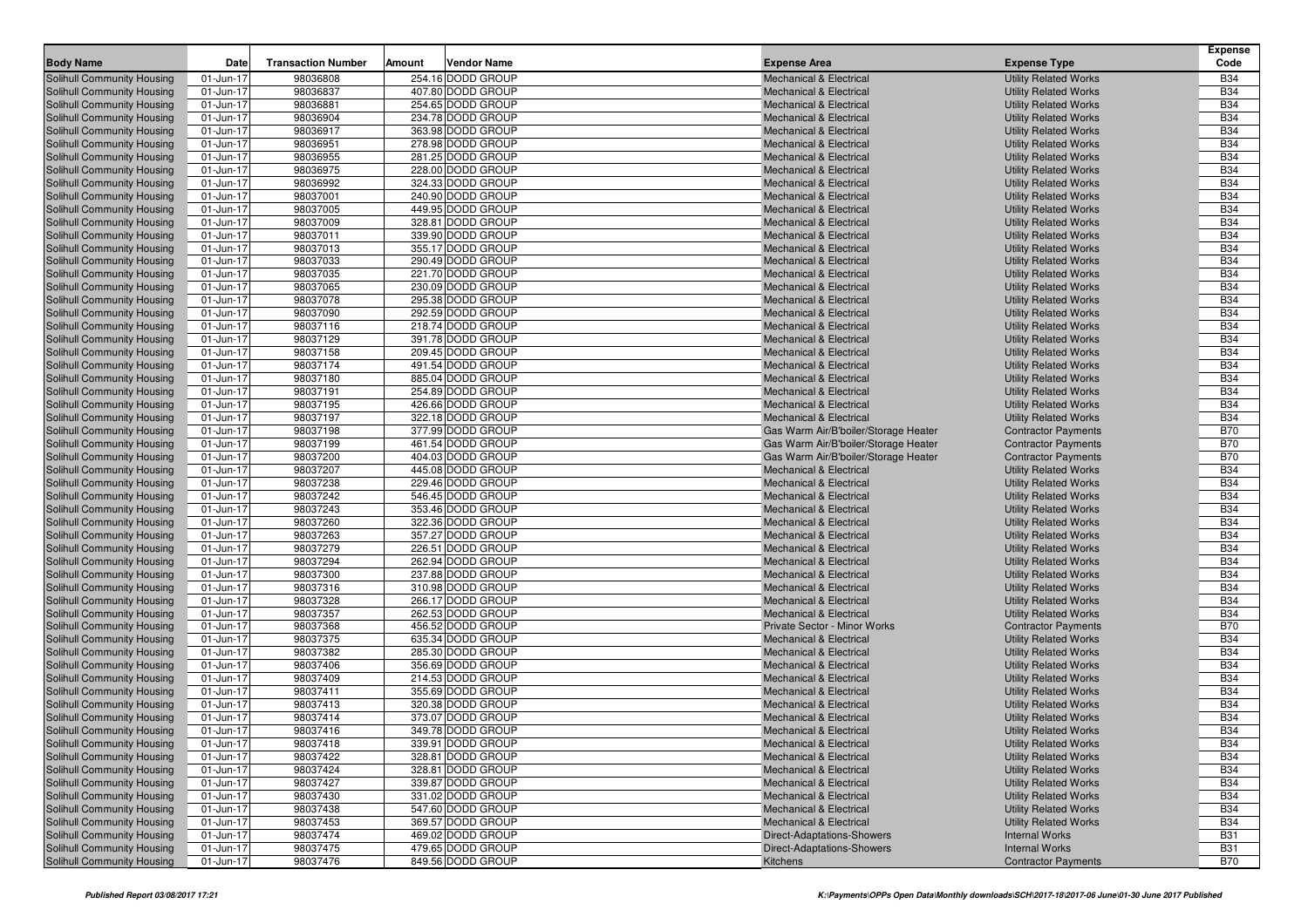| <b>Body Name</b>                                                | Date                   | <b>Transaction Number</b> | Amount | <b>Vendor Name</b>                     | <b>Expense Area</b>                                                        |                | <b>Expense Type</b>                                      | <b>Expense</b><br>Code   |
|-----------------------------------------------------------------|------------------------|---------------------------|--------|----------------------------------------|----------------------------------------------------------------------------|----------------|----------------------------------------------------------|--------------------------|
| Solihull Community Housing                                      | 01-Jun-17              | 98037477                  |        | 565.14 DODD GROUP                      | Direct-Adaptations-Showers                                                 |                | <b>Internal Works</b>                                    | <b>B31</b>               |
| Solihull Community Housing                                      | 01-Jun-17              | 98037478                  |        | 471.09 DODD GROUP                      | Direct-Adaptations-Showers                                                 |                | <b>Internal Works</b>                                    | <b>B31</b>               |
| Solihull Community Housing                                      | 01-Jun-17              | 98037479                  |        | 374.00 DODD GROUP                      | <b>Kitchens</b>                                                            |                | <b>Contractor Payments</b>                               | <b>B70</b>               |
| <b>Solihull Community Housing</b>                               | 01-Jun-17              | 98037480                  |        | 510.61 DODD GROUP                      | Direct-Adaptations-Showers                                                 |                | <b>Internal Works</b>                                    | <b>B31</b>               |
| <b>Solihull Community Housing</b>                               | 01-Jun-17              | 98037481                  |        | 491.13 DODD GROUP                      | Direct-Adaptations-Showers                                                 |                | <b>Internal Works</b>                                    | <b>B31</b>               |
| <b>Solihull Community Housing</b>                               | 06-Jun-17              | 98113821                  |        | 573.13 DODD GROUP                      | <b>Electrical Improvement Works</b>                                        |                | <b>Contractor Payments</b>                               | <b>B70</b>               |
| <b>Solihull Community Housing</b>                               | 06-Jun-17              | 98113828                  |        | 291.85 DODD GROUP                      | <b>Electrical Improvement Works</b>                                        |                | <b>Contractor Payments</b>                               | <b>B70</b>               |
| <b>Solihull Community Housing</b>                               | 01-Jun-17              | 98037494                  |        | 344.63 DODD GROUP                      | <b>Electrical Improvement Works</b>                                        |                | <b>Contractor Payments</b>                               | <b>B70</b>               |
| <b>Solihull Community Housing</b>                               | 01-Jun-17              | 98037503                  |        | 415.11 DODD GROUP                      | Mechanical & Electrical                                                    |                | <b>Utility Related Works</b>                             | <b>B34</b>               |
| <b>Solihull Community Housing</b>                               | 01-Jun-17              | 98037505                  |        | 707.73 DODD GROUP                      | <b>Mechanical &amp; Electrical</b>                                         |                | <b>Utility Related Works</b>                             | <b>B34</b>               |
| <b>Solihull Community Housing</b>                               | 01-Jun-17              | 98037512                  |        | 1198.05 DODD GROUP                     | <b>Mechanical &amp; Electrical</b>                                         |                | <b>Utility Related Works</b>                             | <b>B34</b>               |
| <b>Solihull Community Housing</b>                               | 01-Jun-17              | 98037513                  |        | 403.93 DODD GROUP                      | <b>Mechanical &amp; Electrical</b>                                         |                | <b>Utility Related Works</b>                             | <b>B34</b>               |
| <b>Solihull Community Housing</b>                               | 01-Jun-17              | 98037514                  |        | 804.00 DODD GROUP                      | <b>Mechanical &amp; Electrical</b>                                         |                | <b>Utility Related Works</b>                             | <b>B34</b>               |
| <b>Solihull Community Housing</b>                               | 01-Jun-17              | 98037524                  |        | 275.67 DODD GROUP                      | North Property Repairs-Voids                                               | Voids          |                                                          | <b>B38</b>               |
| Solihull Community Housing                                      | 01-Jun-17              | 98037543                  |        | 625.97 DODD GROUP                      | <b>North Property Repairs-Voids</b>                                        | Voids          |                                                          | <b>B38</b>               |
| Solihull Community Housing                                      | 01-Jun-17              | 98037546                  |        | 577.63 DODD GROUP                      | North Property Repairs-Voids                                               | Voids          |                                                          | <b>B38</b>               |
| Solihull Community Housing                                      | 01-Jun-17              | 98037547                  |        | 239.49 DODD GROUP                      | North Property Repairs-Voids                                               | Voids          |                                                          | <b>B38</b>               |
| Solihull Community Housing                                      | 01-Jun-17              | 98037548                  |        | 321.29 DODD GROUP                      | North Property Repairs-Voids                                               | Voids          |                                                          | <b>B38</b>               |
| Solihull Community Housing                                      | 01-Jun-17              | 98037603                  |        | 215.82 DODD GROUP                      | North Property Repairs-Voids                                               | Voids          |                                                          | <b>B38</b>               |
| <b>Solihull Community Housing</b>                               | 01-Jun-17              | 98037609                  |        | 245.58 DODD GROUP                      | <b>North Property Repairs-Voids</b>                                        | Voids          |                                                          | <b>B38</b>               |
| Solihull Community Housing                                      | 01-Jun-17              | 98037626                  |        | 337.44 DODD GROUP                      | <b>North Property Repairs-Voids</b>                                        | Voids          |                                                          | <b>B38</b>               |
| Solihull Community Housing                                      | 01-Jun-17              | 98037627                  |        | 457.78 DODD GROUP                      | North Property Repairs-Voids                                               | Voids          |                                                          | <b>B38</b>               |
| Solihull Community Housing                                      | 01-Jun-17              | 98037628                  |        | 416.47 DODD GROUP                      | North Property Repairs-Voids                                               | Voids          |                                                          | <b>B38</b>               |
| Solihull Community Housing<br>Solihull Community Housing        | 01-Jun-17              | 98037629<br>98037630      |        | 361.80 DODD GROUP<br>279.76 DODD GROUP | North Property Repairs-Voids<br><b>North Property Repairs-Voids</b>        | Voids<br>Voids |                                                          | <b>B38</b><br><b>B38</b> |
|                                                                 | 01-Jun-17<br>01-Jun-17 | 98037631                  |        | 655.48 DODD GROUP                      | North Property Repairs-Voids                                               | Voids          |                                                          | <b>B38</b>               |
| Solihull Community Housing<br><b>Solihull Community Housing</b> | 01-Jun-17              | 98037632                  |        | 502.56 DODD GROUP                      | North Property Repairs-Voids                                               | Voids          |                                                          | <b>B38</b>               |
| Solihull Community Housing                                      | 01-Jun-17              | 98037633                  |        | 555.78 DODD GROUP                      | North Property Repairs-Voids                                               | Voids          |                                                          | <b>B38</b>               |
| Solihull Community Housing                                      | 01-Jun-17              | 98037635                  |        | 241.35 DODD GROUP                      | North Property Repairs-Voids                                               | Voids          |                                                          | <b>B38</b>               |
| <b>Solihull Community Housing</b>                               | 01-Jun-17              | 98037636                  |        | 585.95 DODD GROUP                      | North Property Repairs-Voids                                               | Voids          |                                                          | <b>B38</b>               |
| Solihull Community Housing                                      | 01-Jun-17              | 98037639                  |        | 335.66 DODD GROUP                      | <b>North Property Repairs-Voids</b>                                        | Voids          |                                                          | <b>B38</b>               |
| <b>Solihull Community Housing</b>                               | 01-Jun-17              | 98037643                  |        | 342.89 DODD GROUP                      | North Property Repairs-Voids                                               | Voids          |                                                          | <b>B38</b>               |
| Solihull Community Housing                                      | 01-Jun-17              | 98037651                  |        | 219.76 DODD GROUP                      | North Property Repairs-Voids                                               | Voids          |                                                          | <b>B38</b>               |
| Solihull Community Housing                                      | 06-Jun-17              | 98120706                  |        | 378.20 DODD GROUP                      | <b>Electrical Improvement Works</b>                                        |                | <b>Contractor Payments</b>                               | <b>B70</b>               |
| <b>Solihull Community Housing</b>                               | 01-Jun-17              | 98037693                  |        | 411.69 DODD GROUP                      | <b>Electrical Improvement Works</b>                                        |                | <b>Contractor Payments</b>                               | <b>B70</b>               |
| Solihull Community Housing                                      | 01-Jun-17              | 98037694                  |        | 283.33 DODD GROUP                      | <b>Electrical Improvement Works</b>                                        |                | <b>Contractor Payments</b>                               | <b>B70</b>               |
| Solihull Community Housing                                      | 01-Jun-17              | 98037695                  |        | 312.24 DODD GROUP                      | <b>Electrical Improvement Works</b>                                        |                | <b>Contractor Payments</b>                               | <b>B70</b>               |
| <b>Solihull Community Housing</b>                               | 06-Jun-17              | 98120707                  |        | 480.35 DODD GROUP                      | <b>Electrical Improvement Works</b>                                        |                | <b>Contractor Payments</b>                               | <b>B70</b>               |
| Solihull Community Housing                                      | 01-Jun-17              | 98037696                  |        | 312.06 DODD GROUP                      | <b>Electrical Improvement Works</b>                                        |                | <b>Contractor Payments</b>                               | <b>B70</b>               |
| <b>Solihull Community Housing</b>                               | 06-Jun-17              | 98120708                  |        | 335.19 DODD GROUP                      | <b>Electrical Improvement Works</b>                                        |                | <b>Contractor Payments</b>                               | <b>B70</b>               |
| Solihull Community Housing                                      | 01-Jun-17              | 98037698                  |        | 281.28 DODD GROUP                      | <b>Electrical Improvement Works</b>                                        |                | <b>Contractor Payments</b>                               | <b>B70</b>               |
| <b>Solihull Community Housing</b>                               | 06-Jun-17              | 98120709                  |        | 309.42 DODD GROUP                      | <b>Electrical Improvement Works</b>                                        |                | <b>Contractor Payments</b>                               | <b>B70</b>               |
| Solihull Community Housing                                      | 01-Jun-17              | 98037699                  |        | 346.27 DODD GROUP                      | <b>Electrical Improvement Works</b>                                        |                | <b>Contractor Payments</b>                               | <b>B70</b>               |
| Solihull Community Housing                                      | 01-Jun-17              | 98037700                  |        | 2090.52 DODD GROUP                     | <b>Electrical Improvement Works</b>                                        |                | <b>Contractor Payments</b>                               | <b>B70</b>               |
| Solihull Community Housing                                      | 01-Jun-17              | 98037701                  |        | 438.59 DODD GROUP<br>331.81 DODD GROUP | <b>Electrical Improvement Works</b><br><b>Electrical Improvement Works</b> |                | <b>Contractor Payments</b>                               | <b>B70</b><br><b>B70</b> |
| Solihull Community Housing                                      | 06-Jun-17<br>06-Jun-17 | 98120711<br>98120712      |        | 479.17 DODD GROUP                      |                                                                            |                | <b>Contractor Payments</b><br><b>Contractor Payments</b> | <b>B70</b>               |
| Solihull Community Housing<br>Solihull Community Housing        | 01-Jun-17              | 98037703                  |        | 280.21 DODD GROUP                      | <b>Electrical Improvement Works</b><br><b>Electrical Improvement Works</b> |                | <b>Contractor Payments</b>                               | <b>B70</b>               |
| Solihull Community Housing                                      | 01-Jun-17              | 98037704                  |        | 316.69 DODD GROUP                      | <b>Electrical Improvement Works</b>                                        |                | <b>Contractor Payments</b>                               | <b>B70</b>               |
| <b>Solihull Community Housing</b>                               | 06-Jun-17              | 98120713                  |        | 440.17 DODD GROUP                      | <b>Electrical Improvement Works</b>                                        |                | <b>Contractor Payments</b>                               | <b>B70</b>               |
| <b>Solihull Community Housing</b>                               | 01-Jun-17              | 98037707                  |        | 386.96 DODD GROUP                      | <b>Electrical Improvement Works</b>                                        |                | <b>Contractor Payments</b>                               | <b>B70</b>               |
| Solihull Community Housing                                      | 06-Jun-17              | 98120714                  |        | 628.91 DODD GROUP                      | <b>Electrical Improvement Works</b>                                        |                | <b>Contractor Payments</b>                               | <b>B70</b>               |
| <b>Solihull Community Housing</b>                               | 06-Jun-17              | 98120715                  |        | 2412.48 DODD GROUP                     | <b>Electrical Improvement Works</b>                                        |                | <b>Contractor Payments</b>                               | <b>B70</b>               |
| <b>Solihull Community Housing</b>                               | 06-Jun-17              | 98120716                  |        | 551.18 DODD GROUP                      | <b>Electrical Improvement Works</b>                                        |                | <b>Contractor Payments</b>                               | <b>B70</b>               |
| Solihull Community Housing                                      | 06-Jun-17              | 98120717                  |        | 516.69 DODD GROUP                      | <b>Electrical Improvement Works</b>                                        |                | <b>Contractor Payments</b>                               | <b>B70</b>               |
| Solihull Community Housing                                      | 06-Jun-17              | 98120718                  |        | 503.60 DODD GROUP                      | <b>Electrical Improvement Works</b>                                        |                | <b>Contractor Payments</b>                               | <b>B70</b>               |
| <b>Solihull Community Housing</b>                               | 06-Jun-17              | 98243713                  |        | 501.09 DODD GROUP                      | <b>Mechanical &amp; Electrical</b>                                         |                | <b>Utility Related Works</b>                             | <b>B34</b>               |
| <b>Solihull Community Housing</b>                               | 06-Jun-17              | 98243716                  |        | 476.61 DODD GROUP                      | <b>Mechanical &amp; Electrical</b>                                         |                | <b>Utility Related Works</b>                             | <b>B34</b>               |
| Solihull Community Housing                                      | 06-Jun-17              | 98243717                  |        | 411.99 DODD GROUP                      | Mechanical & Electrical                                                    |                | <b>Utility Related Works</b>                             | <b>B34</b>               |
| <b>Solihull Community Housing</b>                               | 06-Jun-17              | 98243721                  |        | 234.78 DODD GROUP                      | <b>Mechanical &amp; Electrical</b>                                         |                | <b>Utility Related Works</b>                             | <b>B34</b>               |
| Solihull Community Housing                                      | 06-Jun-17              | 98243722                  |        | 234.78 DODD GROUP                      | Mechanical & Electrical                                                    |                | <b>Utility Related Works</b>                             | <b>B34</b>               |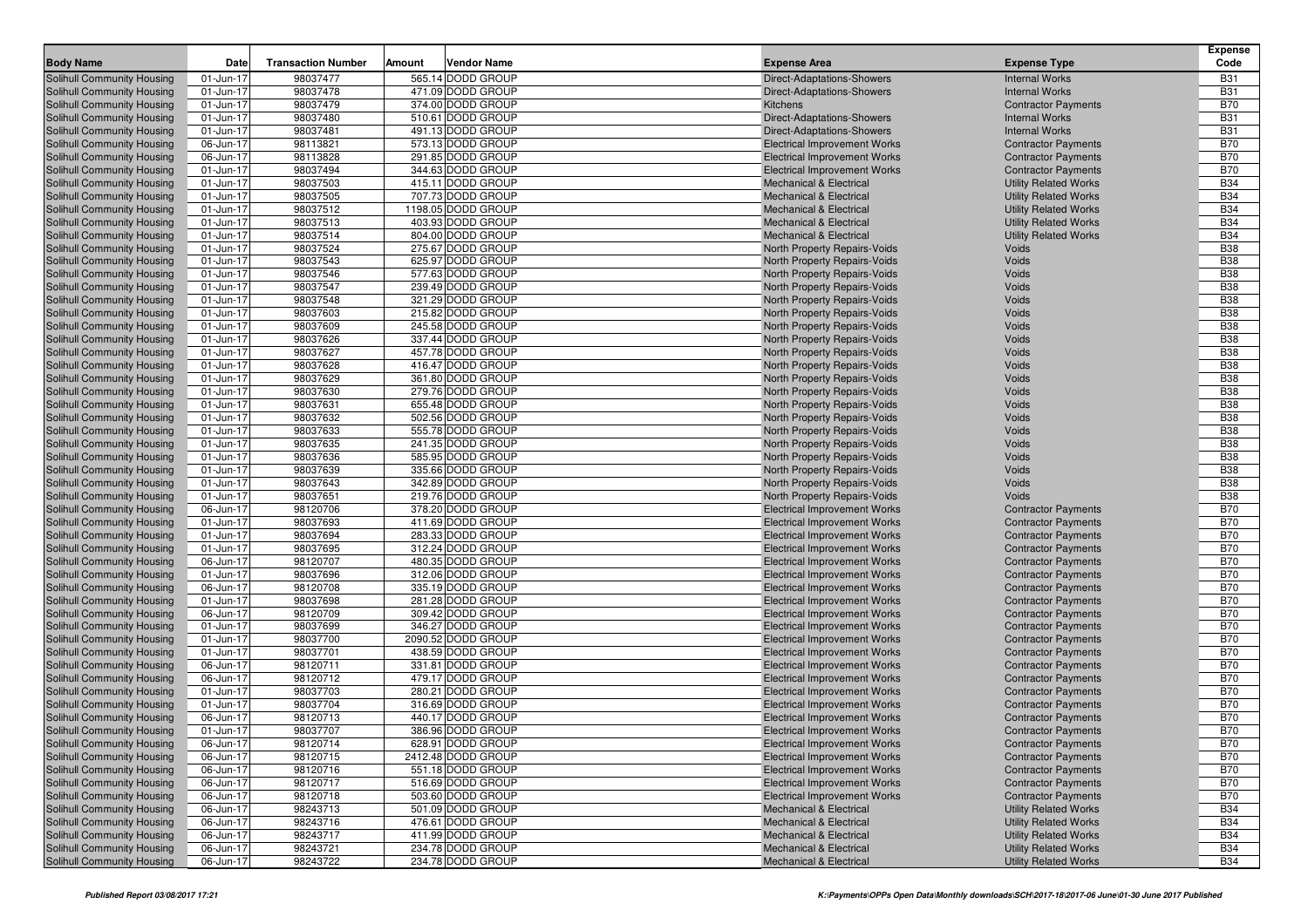| <b>Body Name</b>                                                       | <b>Date</b>            | <b>Transaction Number</b> | Amount | <b>Vendor Name</b>                      | <b>Expense Area</b>                                                      | <b>Expense Type</b>                                          | <b>Expense</b><br>Code   |
|------------------------------------------------------------------------|------------------------|---------------------------|--------|-----------------------------------------|--------------------------------------------------------------------------|--------------------------------------------------------------|--------------------------|
|                                                                        |                        |                           |        |                                         |                                                                          |                                                              |                          |
| Solihull Community Housing                                             | 06-Jun-17              | 98243725                  |        | 418.50 DODD GROUP                       | Direct-Standby                                                           | <b>Other Building costs</b>                                  | <b>B39</b>               |
| <b>Solihull Community Housing</b>                                      | 06-Jun-17              | 98243749                  |        | 300.32 DODD GROUP                       | Direct-Standby                                                           | <b>Other Building costs</b>                                  | <b>B39</b><br><b>B34</b> |
| <b>Solihull Community Housing</b><br><b>Solihull Community Housing</b> | 06-Jun-17<br>06-Jun-17 | 98243768<br>98243797      |        | 292.59 DODD GROUP<br>253.67 DODD GROUP  | <b>Mechanical &amp; Electrical</b><br><b>Mechanical &amp; Electrical</b> | <b>Utility Related Works</b><br><b>Utility Related Works</b> | <b>B34</b>               |
| <b>Solihull Community Housing</b>                                      | 06-Jun-17              | 98243830                  |        | 519.16 DODD GROUP                       | <b>Mechanical &amp; Electrical</b>                                       | <b>Utility Related Works</b>                                 | <b>B34</b>               |
| Solihull Community Housing                                             | 06-Jun-17              | 98243848                  |        | 218.58 DODD GROUP                       | North Property Repairs-Voids                                             | <b>Voids</b>                                                 | <b>B38</b>               |
| <b>Solihull Community Housing</b>                                      | 06-Jun-17              | 98243856                  |        | 939.07 DODD GROUP                       | North Property Repairs-Voids                                             | <b>Voids</b>                                                 | <b>B38</b>               |
| <b>Solihull Community Housing</b>                                      | 06-Jun-17              | 98243859                  |        | 524.92 DODD GROUP                       | North Property Repairs-Voids                                             | Voids                                                        | <b>B38</b>               |
| <b>Solihull Community Housing</b>                                      | 06-Jun-17              | 98243882                  |        | 208.90 DODD GROUP                       | North Property Repairs-Voids                                             | Voids                                                        | <b>B38</b>               |
| <b>Solihull Community Housing</b>                                      | 06-Jun-17              | 98243885                  |        | 725.90 DODD GROUP                       | North Property Repairs-Voids                                             | Voids                                                        | <b>B38</b>               |
| <b>Solihull Community Housing</b>                                      | 06-Jun-17              | 98243888                  |        | 262.22 DODD GROUP                       | North Property Repairs-Voids                                             | Voids                                                        | <b>B38</b>               |
| <b>Solihull Community Housing</b>                                      | 06-Jun-17              | 98243897                  |        | 303.63 DODD GROUP                       | North Property Repairs-Voids                                             | <b>Voids</b>                                                 | <b>B38</b>               |
| <b>Solihull Community Housing</b>                                      | 06-Jun-17              | 98243918                  |        | 222.52 DODD GROUP                       | North Property Repairs-Voids                                             | <b>Voids</b>                                                 | <b>B38</b>               |
| <b>Solihull Community Housing</b>                                      | 06-Jun-17              | 98243944                  |        | 224.45 DODD GROUP                       | <b>Mechanical &amp; Electrical</b>                                       | <b>Utility Related Works</b>                                 | <b>B34</b>               |
| <b>Solihull Community Housing</b>                                      | 06-Jun-17              | 98243970                  |        | 506.18 DODD GROUP                       | Kitchens                                                                 | <b>Contractor Payments</b>                                   | <b>B70</b>               |
| <b>Solihull Community Housing</b>                                      | 06-Jun-17              | 98243972                  |        | 479.08 DODD GROUP                       | Kitchens                                                                 | <b>Contractor Payments</b>                                   | <b>B70</b>               |
| <b>Solihull Community Housing</b>                                      | 06-Jun-17              | 98243974                  |        | 475.20 DODD GROUP                       | Direct-Adaptations-Showers                                               | <b>Internal Works</b>                                        | <b>B31</b>               |
| <b>Solihull Community Housing</b>                                      | 06-Jun-17              | 98243976                  |        | 482.30 DODD GROUP                       | Direct-Adaptations-Showers                                               | <b>Internal Works</b>                                        | <b>B31</b>               |
| <b>Solihull Community Housing</b>                                      | 06-Jun-17              | 98243978                  |        | 475.72 DODD GROUP                       | Direct-Adaptations-Showers                                               | <b>Internal Works</b>                                        | <b>B31</b>               |
| <b>Solihull Community Housing</b>                                      | 06-Jun-17              | 98243996                  |        | 286.05 DODD GROUP                       | <b>Mechanical &amp; Electrical</b>                                       | <b>Utility Related Works</b>                                 | <b>B34</b>               |
| <b>Solihull Community Housing</b>                                      | 06-Jun-17              | 98244009                  |        | 227.29 DODD GROUP                       | <b>Mechanical &amp; Electrical</b>                                       | <b>Utility Related Works</b>                                 | <b>B34</b>               |
| <b>Solihull Community Housing</b>                                      | 06-Jun-17              | 98244014                  |        | 744.90 DODD GROUP                       | <b>Mechanical &amp; Electrical</b>                                       | <b>Utility Related Works</b>                                 | <b>B34</b>               |
| <b>Solihull Community Housing</b>                                      | 06-Jun-17              | 98244015                  |        | 695.45 DODD GROUP                       | <b>Mechanical &amp; Electrical</b>                                       | <b>Utility Related Works</b>                                 | <b>B34</b>               |
| <b>Solihull Community Housing</b>                                      | 06-Jun-17              | 98244016                  |        | 715.24 DODD GROUP                       | <b>Mechanical &amp; Electrical</b>                                       | <b>Utility Related Works</b>                                 | <b>B34</b>               |
| <b>Solihull Community Housing</b>                                      | 06-Jun-17              | 98244017                  |        | 965.41 DODD GROUP                       | <b>Mechanical &amp; Electrical</b>                                       | <b>Utility Related Works</b>                                 | <b>B34</b>               |
| Solihull Community Housing                                             | 12-Jun-17              | 98411004                  |        | 294.48 DODD GROUP                       | Direct-Adaptations-Showers                                               | <b>Internal Works</b>                                        | <b>B31</b>               |
| <b>Solihull Community Housing</b>                                      | 12-Jun-17              | 98411005                  |        | 484.02 DODD GROUP                       | <b>Direct-Adaptations-Showers</b>                                        | <b>Internal Works</b>                                        | <b>B31</b>               |
| <b>Solihull Community Housing</b>                                      | 12-Jun-17              | 98411006                  |        | 407.66 DODD GROUP                       | Direct-Adaptations-Showers                                               | <b>Internal Works</b>                                        | <b>B31</b>               |
| <b>Solihull Community Housing</b>                                      | 12-Jun-17              | 98411007                  |        | 269.56 DODD GROUP                       | North Property Repairs-Voids                                             | <b>Voids</b>                                                 | <b>B38</b>               |
| <b>Solihull Community Housing</b>                                      | 12-Jun-17              | 98411010                  |        | 458.98 DODD GROUP                       | North Property Repairs-Voids                                             | Voids                                                        | <b>B38</b>               |
| Solihull Community Housing                                             | 12-Jun-17              | 98411011                  |        | 389.31 DODD GROUP                       | North Property Repairs-Voids                                             | Voids                                                        | <b>B38</b>               |
| <b>Solihull Community Housing</b>                                      | 12-Jun-17              | 98411015                  |        | 228.38 DODD GROUP                       | North Property Repairs-Voids                                             | Voids                                                        | <b>B38</b>               |
| <b>Solihull Community Housing</b>                                      | 12-Jun-17              | 98411017                  |        | 217.28 DODD GROUP                       | North Property Repairs-Voids                                             | Voids                                                        | <b>B38</b>               |
| <b>Solihull Community Housing</b>                                      | 12-Jun-17              | 98411018                  |        | 273.23 DODD GROUP                       | North Property Repairs-Voids                                             | Voids                                                        | <b>B38</b>               |
| <b>Solihull Community Housing</b>                                      | 12-Jun-17              | 98411019                  |        | 822.39 DODD GROUP                       | North Property Repairs-Voids                                             | Voids                                                        | <b>B38</b>               |
| <b>Solihull Community Housing</b>                                      | 12-Jun-17              | 98411033                  |        | 378.82 DODD GROUP                       | North Property Repairs-Voids                                             | <b>Voids</b>                                                 | <b>B38</b><br><b>B38</b> |
| <b>Solihull Community Housing</b>                                      | 12-Jun-17<br>13-Jun-17 | 98411036<br>98411048      |        | 1693.96 DODD GROUP<br>234.78 DODD GROUP | North Property Repairs-Voids<br><b>Mechanical &amp; Electrical</b>       | <b>Voids</b><br><b>Utility Related Works</b>                 | <b>B34</b>               |
| <b>Solihull Community Housing</b><br><b>Solihull Community Housing</b> | 13-Jun-17              | 98411050                  |        | 2876.30 DODD GROUP                      | North Property Repairs-Voids                                             | <b>Voids</b>                                                 | <b>B38</b>               |
| <b>Solihull Community Housing</b>                                      | 13-Jun-17              | 98411051                  |        | 444.94 DODD GROUP                       | <b>Mechanical &amp; Electrical</b>                                       | <b>Utility Related Works</b>                                 | <b>B34</b>               |
| <b>Solihull Community Housing</b>                                      | 13-Jun-17              | 98411052                  |        | 2876.30 DODD GROUP                      | North Property Repairs-Voids                                             | <b>Voids</b>                                                 | <b>B38</b>               |
| <b>Solihull Community Housing</b>                                      | 13-Jun-17              | 98411055                  |        | 2876.30 DODD GROUP                      | North Property Repairs-Voids                                             | <b>Voids</b>                                                 | <b>B38</b>               |
| <b>Solihull Community Housing</b>                                      | 13-Jun-17              | 98411057                  |        | 2876.30 DODD GROUP                      | North Property Repairs-Voids                                             | <b>Voids</b>                                                 | <b>B</b> 38              |
| <b>Solihull Community Housing</b>                                      | 13-Jun-17              | 98411058                  |        | 2876.30 DODD GROUP                      | North Property Repairs-Voids                                             | <b>Voids</b>                                                 | <b>B38</b>               |
| <b>Solihull Community Housing</b>                                      | 13-Jun-17              | 98411061                  |        | 18401.83 DODD GROUP                     | <b>Electrical Improvement Works</b>                                      | <b>Contractor Payments</b>                                   | <b>B70</b>               |
| <b>Solihull Community Housing</b>                                      | 13-Jun-17              | 98411063                  |        | 1818.52 DODD GROUP                      | <b>Mechanical &amp; Electrical</b>                                       | <b>Utility Related Works</b>                                 | <b>B34</b>               |
| Solihull Community Housing                                             | 13-Jun-17              | 98411064                  |        | 1818.59 DODD GROUP                      | Gas Warm Air/B'boiler/Storage Heater                                     | <b>Contractor Payments</b>                                   | <b>B70</b>               |
| <b>Solihull Community Housing</b>                                      | 13-Jun-17              | 98411067                  |        | 2322.94 DODD GROUP                      | Gas Warm Air/B'boiler/Storage Heater                                     | <b>Contractor Payments</b>                                   | <b>B70</b>               |
| <b>Solihull Community Housing</b>                                      | 13-Jun-17              | 98411069                  |        | 3085.60 DODD GROUP                      | Gas Warm Air/B'boiler/Storage Heater                                     | <b>Contractor Payments</b>                                   | <b>B70</b>               |
| <b>Solihull Community Housing</b>                                      | 13-Jun-17              | 98411071                  |        | 3085.60 DODD GROUP                      | Gas Warm Air/B'boiler/Storage Heater                                     | <b>Contractor Payments</b>                                   | <b>B70</b>               |
| <b>Solihull Community Housing</b>                                      | 13-Jun-17              | 98411073                  |        | 3085.60 DODD GROUP                      | Gas Warm Air/B'boiler/Storage Heater                                     | <b>Contractor Payments</b>                                   | <b>B70</b>               |
| Solihull Community Housing                                             | 13-Jun-17              | 98411075                  |        | 2322.94 DODD GROUP                      | Gas Warm Air/B'boiler/Storage Heater                                     | <b>Contractor Payments</b>                                   | <b>B70</b>               |
| Solihull Community Housing                                             | 13-Jun-17              | 98411079                  |        | 3085.60 DODD GROUP                      | Gas Warm Air/B'boiler/Storage Heater                                     | <b>Contractor Payments</b>                                   | <b>B70</b>               |
| Solihull Community Housing                                             | 13-Jun-17              | 98411081                  |        | 3085.60 DODD GROUP                      | Gas Warm Air/B'boiler/Storage Heater                                     | <b>Contractor Payments</b>                                   | <b>B70</b>               |
| <b>Solihull Community Housing</b>                                      | 13-Jun-17              | 98411083                  |        | 3085.60 DODD GROUP                      | Gas Warm Air/B'boiler/Storage Heater                                     | <b>Contractor Payments</b>                                   | <b>B70</b>               |
| <b>Solihull Community Housing</b>                                      | 13-Jun-17              | 98411085                  |        | 3085.60 DODD GROUP                      | Gas Warm Air/B'boiler/Storage Heater                                     | <b>Contractor Payments</b>                                   | <b>B70</b>               |
| <b>Solihull Community Housing</b>                                      | 13-Jun-17              | 98411112                  |        | 342.89 DODD GROUP                       | Low Rise - Envelope Programme                                            | <b>Contractor Payments</b>                                   | <b>B70</b>               |
| <b>Solihull Community Housing</b>                                      | 13-Jun-17              | 98411113                  |        | 248.42 DODD GROUP                       | <b>Mechanical &amp; Electrical</b>                                       | <b>Utility Related Works</b>                                 | <b>B34</b>               |
| Solihull Community Housing                                             | 13-Jun-17              | 98411119                  |        | 233.82 DODD GROUP                       | Mechanical & Electrical                                                  | <b>Utility Related Works</b>                                 | <b>B34</b>               |
| Solihull Community Housing                                             | 13-Jun-17              | 98509073                  |        | 402.62 DODD GROUP                       | Direct-Adaptations-General                                               | <b>Internal Works</b>                                        | <b>B31</b>               |
| <b>Solihull Community Housing</b>                                      | 13-Jun-17              | 98411175                  |        | 230.09 DODD GROUP                       | Mechanical & Electrical                                                  | <b>Utility Related Works</b>                                 | <b>B34</b>               |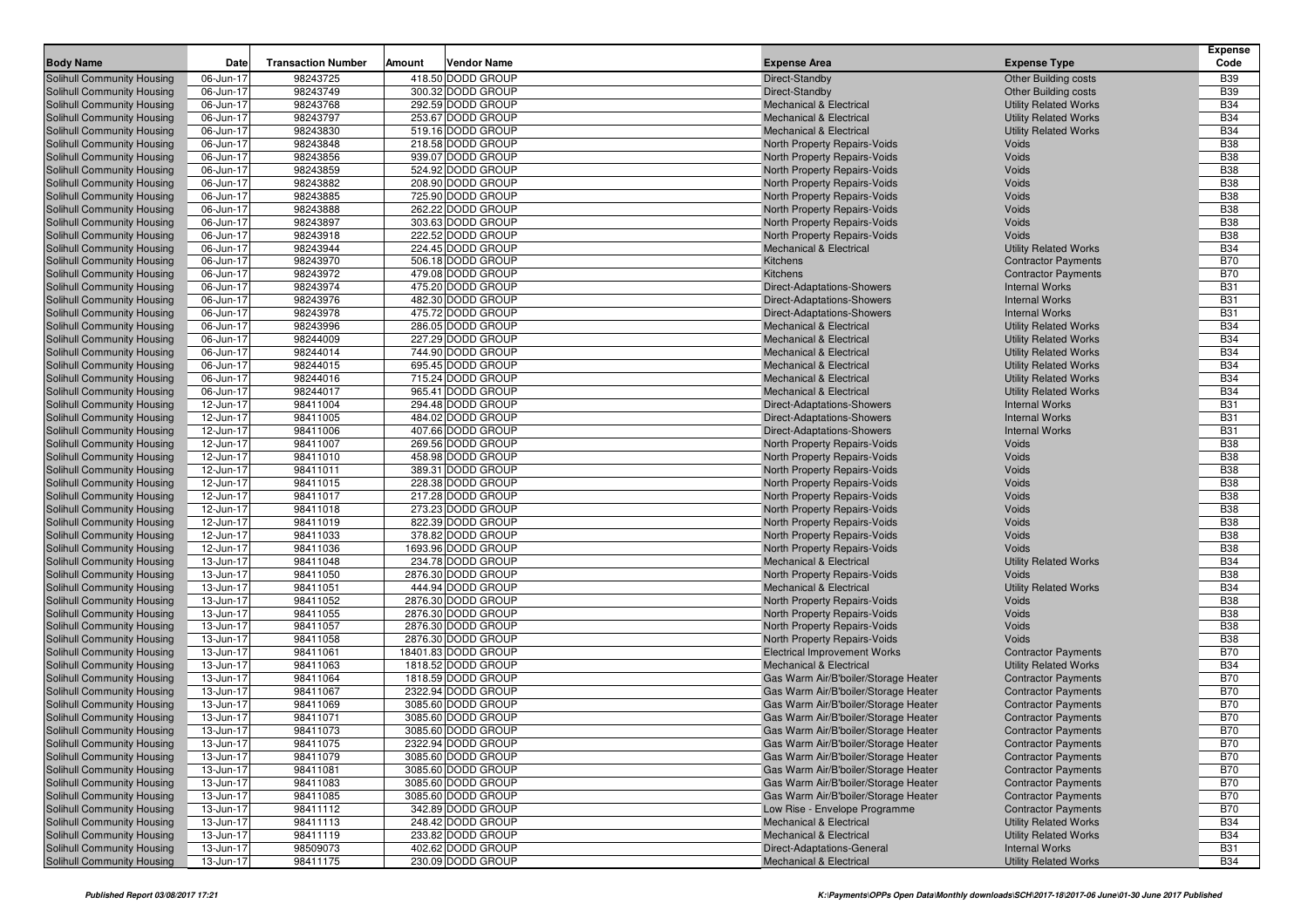| <b>Body Name</b>                                                | <b>Date</b>            | <b>Transaction Number</b> | Amount | <b>Vendor Name</b>                     | <b>Expense Area</b>                                                      | <b>Expense Type</b>                                          | <b>Expense</b><br>Code   |
|-----------------------------------------------------------------|------------------------|---------------------------|--------|----------------------------------------|--------------------------------------------------------------------------|--------------------------------------------------------------|--------------------------|
| Solihull Community Housing                                      | 13-Jun-17              | 98411187                  |        | 292.59 DODD GROUP                      | <b>Mechanical &amp; Electrical</b>                                       | <b>Utility Related Works</b>                                 | <b>B34</b>               |
| Solihull Community Housing                                      | 13-Jun-17              | 98411188                  |        | 272.44 DODD GROUP                      | <b>Mechanical &amp; Electrical</b>                                       | <b>Utility Related Works</b>                                 | <b>B34</b>               |
| Solihull Community Housing                                      | 13-Jun-17              | 98411190                  |        | 366.51 DODD GROUP                      | Public Sector - Major Adaptations                                        | <b>Contractor Payments</b>                                   | <b>B70</b>               |
| Solihull Community Housing                                      | 13-Jun-17              | 98411191                  |        | 263.93 DODD GROUP                      | <b>Mechanical &amp; Electrical</b>                                       | <b>Utility Related Works</b>                                 | <b>B34</b>               |
| Solihull Community Housing                                      | 13-Jun-17              | 98509074                  |        | 5440.59 DODD GROUP                     | Private Sector - Renewal                                                 | <b>Contractor Payments</b>                                   | <b>B70</b>               |
| <b>Solihull Community Housing</b>                               | 13-Jun-17              | 98411194                  |        | 449.16 DODD GROUP                      | <b>Mechanical &amp; Electrical</b>                                       | <b>Utility Related Works</b>                                 | <b>B34</b>               |
| <b>Solihull Community Housing</b>                               | 13-Jun-17              | 98411195                  |        | 4679.42 DODD GROUP                     | Kitchens                                                                 | <b>Contractor Payments</b>                                   | <b>B70</b>               |
| <b>Solihull Community Housing</b>                               | 13-Jun-17              | 98411196                  |        | 590.06 DODD GROUP                      | <b>Mechanical &amp; Electrical</b>                                       | <b>Utility Related Works</b>                                 | <b>B34</b>               |
| Solihull Community Housing                                      | 13-Jun-17              | 98411199                  |        | 359.13 DODD GROUP                      | <b>Mechanical &amp; Electrical</b>                                       | <b>Utility Related Works</b>                                 | <b>B34</b>               |
| Solihull Community Housing                                      | 13-Jun-17              | 98411203                  |        | 222.36 DODD GROUP                      | <b>Mechanical &amp; Electrical</b>                                       | <b>Utility Related Works</b>                                 | <b>B34</b>               |
| <b>Solihull Community Housing</b>                               | 13-Jun-17              | 98411211                  |        | 242.13 DODD GROUP                      | <b>Mechanical &amp; Electrical</b>                                       | <b>Utility Related Works</b>                                 | <b>B34</b>               |
| Solihull Community Housing                                      | 13-Jun-17              | 98411213                  |        | 289.44 DODD GROUP                      | <b>Mechanical &amp; Electrical</b>                                       | <b>Utility Related Works</b>                                 | <b>B34</b>               |
| Solihull Community Housing                                      | 13-Jun-17              | 98411214                  |        | 335.83 DODD GROUP                      | <b>Mechanical &amp; Electrical</b>                                       | <b>Utility Related Works</b>                                 | <b>B34</b>               |
| <b>Solihull Community Housing</b>                               | 14-Jun-17              | 98477711                  |        | 387.71 DODD GROUP                      | <b>Electrical Improvement Works</b>                                      | <b>Contractor Payments</b>                                   | <b>B70</b>               |
| Solihull Community Housing                                      | 14-Jun-17              | 98477712                  |        | 335.47 DODD GROUP                      | <b>Electrical Improvement Works</b>                                      | <b>Contractor Payments</b>                                   | <b>B70</b>               |
| <b>Solihull Community Housing</b>                               | 14-Jun-17              | 98477713                  |        | 302.45 DODD GROUP                      | <b>Electrical Improvement Works</b>                                      | <b>Contractor Payments</b>                                   | <b>B70</b>               |
| <b>Solihull Community Housing</b>                               | 14-Jun-17              | 98477714                  |        | 378.18 DODD GROUP                      | <b>Electrical Improvement Works</b>                                      | <b>Contractor Payments</b>                                   | <b>B70</b>               |
| Solihull Community Housing                                      | 14-Jun-17              | 98477715                  |        | 251.88 DODD GROUP                      | <b>Electrical Improvement Works</b>                                      | <b>Contractor Payments</b>                                   | <b>B70</b>               |
| Solihull Community Housing                                      | 14-Jun-17              | 98477716                  |        | 329.57 DODD GROUP                      | <b>Electrical Improvement Works</b>                                      | <b>Contractor Payments</b>                                   | <b>B70</b>               |
| Solihull Community Housing                                      | 14-Jun-17              | 98477717                  |        | 225.34 DODD GROUP                      | <b>Electrical Improvement Works</b>                                      | <b>Contractor Payments</b>                                   | <b>B70</b>               |
| <b>Solihull Community Housing</b>                               | 22-Jun-17              | 98511864                  |        | 319.38 DODD GROUP                      | <b>Electrical Improvement Works</b>                                      | <b>Contractor Payments</b>                                   | <b>B70</b>               |
| Solihull Community Housing                                      | 14-Jun-17              | 98477718                  |        | 314.63 DODD GROUP                      | <b>Electrical Improvement Works</b>                                      | <b>Contractor Payments</b>                                   | <b>B70</b>               |
| Solihull Community Housing                                      | 22-Jun-17              | 98511870                  |        | 2034.25 DODD GROUP                     | <b>Electrical Improvement Works</b>                                      | <b>Contractor Payments</b>                                   | <b>B70</b>               |
| Solihull Community Housing                                      | 14-Jun-17              | 98477719                  |        | 471.67 DODD GROUP                      | <b>Electrical Improvement Works</b>                                      | <b>Contractor Payments</b>                                   | <b>B70</b>               |
| Solihull Community Housing                                      | 14-Jun-17              | 98477720                  |        | 313.21 DODD GROUP                      | <b>Electrical Improvement Works</b>                                      | <b>Contractor Payments</b>                                   | <b>B70</b>               |
| <b>Solihull Community Housing</b>                               | 14-Jun-17              | 98477721                  |        | 466.14 DODD GROUP                      | <b>Electrical Improvement Works</b>                                      | <b>Contractor Payments</b>                                   | <b>B70</b>               |
| Solihull Community Housing                                      | 14-Jun-17              | 98477725                  |        | 294.79 DODD GROUP                      | <b>Electrical Improvement Works</b>                                      | <b>Contractor Payments</b>                                   | <b>B70</b>               |
| Solihull Community Housing                                      | 14-Jun-17              | 98477731                  |        | 279.05 DODD GROUP                      | <b>Electrical Improvement Works</b>                                      | <b>Contractor Payments</b>                                   | <b>B70</b>               |
| Solihull Community Housing                                      | 14-Jun-17              | 98477732                  |        | 253.62 DODD GROUP                      | <b>Electrical Improvement Works</b>                                      | <b>Contractor Payments</b>                                   | <b>B70</b>               |
| Solihull Community Housing                                      | 22-Jun-17              | 98511868                  |        | 421.67 DODD GROUP                      | <b>Electrical Improvement Works</b>                                      | <b>Contractor Payments</b>                                   | <b>B70</b>               |
| <b>Solihull Community Housing</b>                               | 14-Jun-17              | 98477734                  |        | 294.79 DODD GROUP                      | <b>Electrical Improvement Works</b>                                      | <b>Contractor Payments</b>                                   | <b>B70</b>               |
| Solihull Community Housing                                      | 19-Jun-17              | 98509075                  |        | 400.90 DODD GROUP                      | <b>Direct-Adaptations-Showers</b>                                        | <b>Internal Works</b>                                        | <b>B31</b>               |
| Solihull Community Housing                                      | 19-Jun-17              | 98509077                  |        | 574.57 DODD GROUP                      | Direct-Adaptations-Showers                                               | <b>Internal Works</b>                                        | <b>B31</b>               |
| Solihull Community Housing                                      | 19-Jun-17              | 98509078                  |        | 375.57 DODD GROUP<br>280.22 DODD GROUP | <b>Mechanical &amp; Electrical</b>                                       | <b>Other Building costs</b>                                  | <b>B39</b><br><b>B34</b> |
| Solihull Community Housing                                      | 19-Jun-17              | 98509079                  |        |                                        | <b>Mechanical &amp; Electrical</b>                                       | <b>Utility Related Works</b>                                 | <b>B34</b>               |
| <b>Solihull Community Housing</b><br>Solihull Community Housing | 19-Jun-17<br>19-Jun-17 | 98509080<br>98509085      |        | 292.59 DODD GROUP<br>307.53 DODD GROUP | <b>Mechanical &amp; Electrical</b><br><b>Mechanical &amp; Electrical</b> | <b>Utility Related Works</b><br><b>Utility Related Works</b> | <b>B34</b>               |
| Solihull Community Housing                                      | 19-Jun-17              | 98509099                  |        | 836.24 DODD GROUP                      | <b>Mechanical &amp; Electrical</b>                                       | <b>Utility Related Works</b>                                 | <b>B34</b>               |
| Solihull Community Housing                                      | 19-Jun-17              | 98509107                  |        | 479.00 DODD GROUP                      | <b>Mechanical &amp; Electrical</b>                                       | <b>Utility Related Works</b>                                 | <b>B34</b>               |
| Solihull Community Housing                                      | 19-Jun-17              | 98509115                  |        | 251.66 DODD GROUP                      | <b>Mechanical &amp; Electrical</b>                                       | <b>Utility Related Works</b>                                 | <b>B34</b>               |
| <b>Solihull Community Housing</b>                               | 19-Jun-17              | 98509134                  |        | 211.01 DODD GROUP                      | Low Rise - Envelope Programme                                            | <b>Contractor Payments</b>                                   | <b>B70</b>               |
| Solihull Community Housing                                      | 19-Jun-17              | 98509143                  |        | 227.90 DODD GROUP                      | <b>Mechanical &amp; Electrical</b>                                       | <b>Utility Related Works</b>                                 | <b>B34</b>               |
| Solihull Community Housing                                      | 19-Jun-17              | 98509152                  |        | 234.78 DODD GROUP                      | <b>Mechanical &amp; Electrical</b>                                       | <b>Utility Related Works</b>                                 | <b>B34</b>               |
| Solihull Community Housing                                      | 19-Jun-17              | 98509201                  |        | 338.87 DODD GROUP                      | <b>Mechanical &amp; Electrical</b>                                       | <b>Utility Related Works</b>                                 | <b>B34</b>               |
| Solihull Community Housing                                      | 19-Jun-17              | 98509234                  |        | 641.21 DODD GROUP                      | <b>Public Sector - Major Adaptations</b>                                 | <b>Contractor Payments</b>                                   | <b>B70</b>               |
| Solihull Community Housing                                      | 19-Jun-17              | 98509237                  |        | 454.62 DODD GROUP                      | North Property Repairs-Voids                                             | Voids                                                        | <b>B38</b>               |
| Solihull Community Housing                                      | 19-Jun-17              | 98509238                  |        | 372.36 DODD GROUP                      | North Property Repairs-Voids                                             | Voids                                                        | <b>B38</b>               |
| Solihull Community Housing                                      | 19-Jun-17              | 98509241                  |        | 403.68 DODD GROUP                      | North Property Repairs-Voids                                             | Voids                                                        | <b>B38</b>               |
| <b>Solihull Community Housing</b>                               | 19-Jun-17              | 98509245                  |        | 637.22 DODD GROUP                      | North Property Repairs-Voids                                             | Voids                                                        | <b>B38</b>               |
| Solihull Community Housing                                      | 19-Jun-17              | 98509249                  |        | 675.40 DODD GROUP                      | <b>North Property Repairs-Voids</b>                                      | Voids                                                        | <b>B38</b>               |
| Solihull Community Housing                                      | 19-Jun-17              | 98509250                  |        | 489.76 DODD GROUP                      | North Property Repairs-Voids                                             | Voids                                                        | <b>B38</b>               |
| Solihull Community Housing                                      | 19-Jun-17              | 98509253                  |        | 374.99 DODD GROUP                      | North Property Repairs-Voids                                             | Voids                                                        | <b>B38</b>               |
| Solihull Community Housing                                      | 19-Jun-17              | 98509255                  |        | 221.23 DODD GROUP                      | North Property Repairs-Voids                                             | Voids                                                        | <b>B38</b>               |
| Solihull Community Housing                                      | 19-Jun-17              | 98509256                  |        | 598.73 DODD GROUP                      | <b>North Property Repairs-Voids</b>                                      | Voids                                                        | <b>B</b> 38              |
| Solihull Community Housing                                      | 19-Jun-17              | 98509281                  |        | 219.19 DODD GROUP                      | <b>Mechanical &amp; Electrical</b>                                       | <b>Utility Related Works</b>                                 | <b>B34</b>               |
| Solihull Community Housing                                      | 19-Jun-17              | 98509369                  |        | 282.50 DODD GROUP                      | North Property Repairs-Voids                                             | Voids                                                        | <b>B38</b>               |
| Solihull Community Housing                                      | 01-Jun-17              | 98379710                  |        | 85.00 DOORFIT PRODUCTS LTD             | Stores-Stores and delivery                                               | <b>Stocks</b>                                                | R <sub>10</sub>          |
| Solihull Community Housing                                      | 01-Jun-17              | 98379710                  |        | 73.90 DOORFIT PRODUCTS LTD             | Stores-Stores and delivery                                               | <b>Stocks</b>                                                | R <sub>10</sub>          |
| Solihull Community Housing                                      | 01-Jun-17              | 98379710                  |        | 146.70 DOORFIT PRODUCTS LTD            | Stores-Stores and delivery                                               | <b>Stocks</b>                                                | R <sub>10</sub>          |
| Solihull Community Housing                                      | 01-Jun-17              | 98379710                  |        | 21.00 DOORFIT PRODUCTS LTD             | Stores-Stores and delivery                                               | <b>Stocks</b>                                                | R <sub>10</sub>          |
| Solihull Community Housing                                      | 01-Jun-17              | 98379710                  |        | 55.00 DOORFIT PRODUCTS LTD             | Stores-Stores and delivery                                               | <b>Stocks</b>                                                | R <sub>10</sub>          |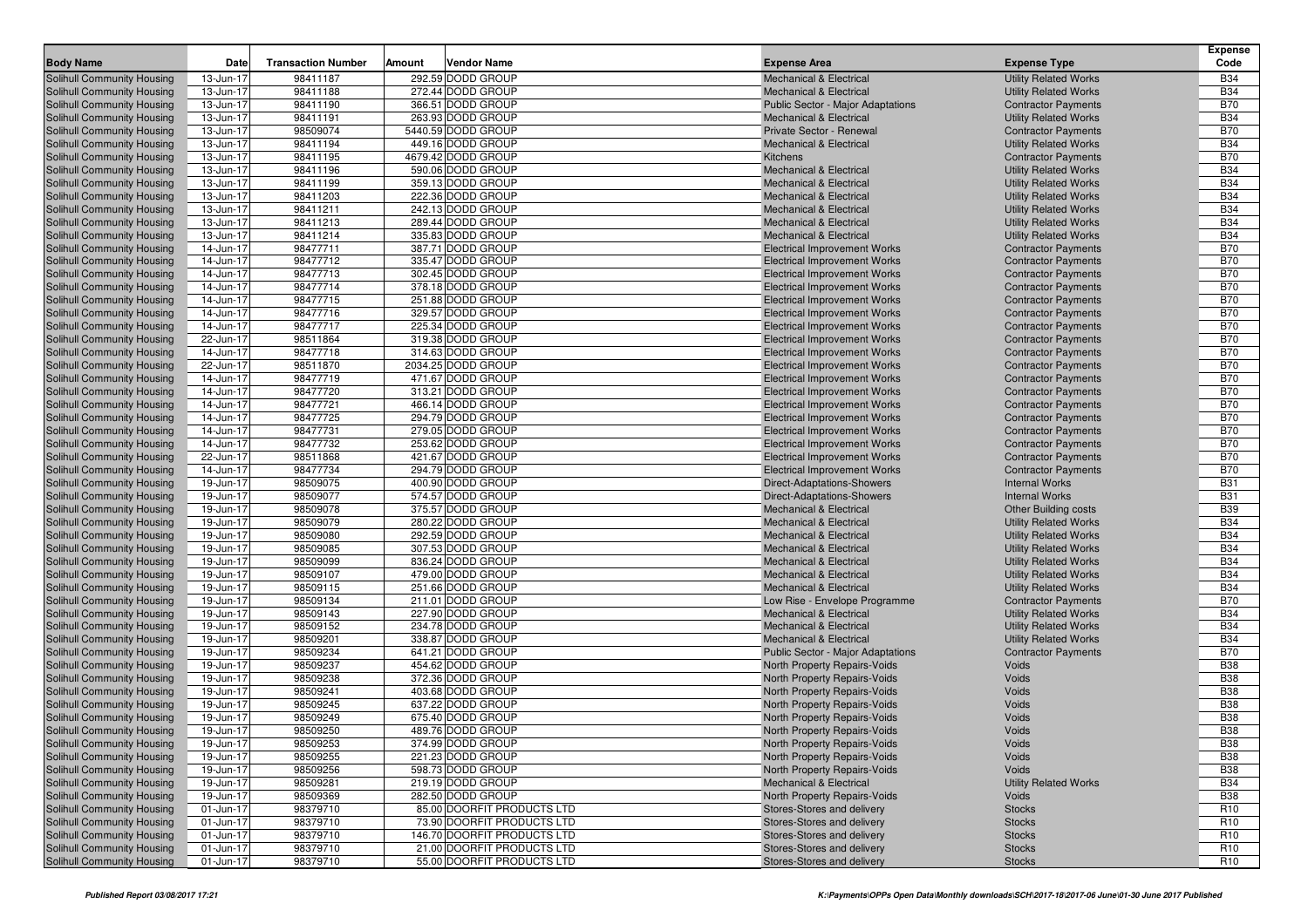| <b>Body Name</b>                                                       | Date                   | <b>Transaction Number</b> | Amount | <b>Vendor Name</b>                                                                          | <b>Expense Area</b>                                                                        | <b>Expense Type</b>                                  | <b>Expense</b><br>Code   |
|------------------------------------------------------------------------|------------------------|---------------------------|--------|---------------------------------------------------------------------------------------------|--------------------------------------------------------------------------------------------|------------------------------------------------------|--------------------------|
| Solihull Community Housing                                             | 02-Jun-17              | 98379714                  |        | 479.80 DOORFIT PRODUCTS LTD                                                                 | Stores-Stores and delivery                                                                 | <b>Stocks</b>                                        | R <sub>10</sub>          |
| Solihull Community Housing                                             | 05-Jun-17              | 98505069                  |        | 305.00 DOORFIT PRODUCTS LTD                                                                 | Stores-Stores and delivery                                                                 | <b>Stocks</b>                                        | R <sub>10</sub>          |
| <b>Solihull Community Housing</b>                                      | 10-Jun-17              | 98505073                  |        | 694.00 DOORFIT PRODUCTS LTD                                                                 | Stores-Stores and delivery                                                                 | <b>Stocks</b>                                        | R <sub>10</sub>          |
| <b>Solihull Community Housing</b>                                      | 09-Jun-17              | 98505074                  |        | 90.00 DOORFIT PRODUCTS LTD                                                                  | Stores-Stores and delivery                                                                 | <b>Stocks</b>                                        | R <sub>10</sub>          |
| Solihull Community Housing                                             | 09-Jun-17              | 98505074                  |        | 146.70 DOORFIT PRODUCTS LTD                                                                 | Stores-Stores and delivery                                                                 | <b>Stocks</b>                                        | R <sub>10</sub>          |
| <b>Solihull Community Housing</b>                                      | 16-Jun-17              | 98560732                  |        | 8.40 DOORFIT PRODUCTS LTD                                                                   | Stores-Stores and delivery                                                                 | <b>Stocks</b>                                        | R <sub>10</sub>          |
| <b>Solihull Community Housing</b>                                      | 16-Jun-17              | 98560732                  |        | 76.60 DOORFIT PRODUCTS LTD                                                                  | Stores-Stores and delivery                                                                 | <b>Stocks</b>                                        | R <sub>10</sub>          |
| <b>Solihull Community Housing</b>                                      | 16-Jun-17              | 98560732                  |        | 100.20 DOORFIT PRODUCTS LTD                                                                 | Stores-Stores and delivery                                                                 | <b>Stocks</b>                                        | R <sub>10</sub>          |
| <b>Solihull Community Housing</b>                                      | 16-Jun-17              | 98560732                  |        | 80.80 DOORFIT PRODUCTS LTD                                                                  | Stores-Stores and delivery                                                                 | <b>Stocks</b>                                        | R <sub>10</sub>          |
| <b>Solihull Community Housing</b>                                      | 16-Jun-17              | 98560732                  |        | 13.50 DOORFIT PRODUCTS LTD                                                                  | Stores-Stores and delivery                                                                 | <b>Stocks</b>                                        | R <sub>10</sub>          |
| <b>Solihull Community Housing</b>                                      | 16-Jun-17              | 98560732                  |        | 75.00 DOORFIT PRODUCTS LTD                                                                  | Stores-Stores and delivery                                                                 | <b>Stocks</b>                                        | R <sub>10</sub>          |
| Solihull Community Housing                                             | 22-Jun-17              | 98560736                  |        | 305.00 DOORFIT PRODUCTS LTD                                                                 | Stores-Stores and delivery                                                                 | <b>Stocks</b>                                        | R <sub>10</sub>          |
| <b>Solihull Community Housing</b>                                      | 05-Jun-17              | 98069708                  |        | 721.84 DR GAIL YOUNG                                                                        | Housing Aid & Homelessness                                                                 | <b>Tenant Medicals</b>                               | D63                      |
| <b>Solihull Community Housing</b>                                      | 27-Jun-17              | 98523709                  |        | 618.72 DR GAIL YOUNG                                                                        | Housing Aid & Homelessness                                                                 | <b>Tenant Medicals</b>                               | D63                      |
| <b>Solihull Community Housing</b>                                      | 05-Jun-17              | 98069707                  |        | 618.72 DR GAIL YOUNG                                                                        | Housing Aid & Homelessness                                                                 | <b>Tenant Medicals</b>                               | D63                      |
| <b>Solihull Community Housing</b>                                      | 01-Jun-17              | 97997727                  |        | 581.26 DRAINTECH SERVICES (MIDLANDS) LTD                                                    | North Property Repairs-Day to day                                                          | <b>Other Works</b>                                   | <b>B32</b>               |
| <b>Solihull Community Housing</b>                                      | 01-Jun-17              | 98504954                  |        | 344.55 DRAINTECH SERVICES (MIDLANDS) LTD                                                    | North Property Repairs-Day to day                                                          | <b>Other Works</b>                                   | <b>B32</b>               |
| <b>Solihull Community Housing</b>                                      | 01-Jun-17              | 98444726                  |        | 251.28 DRAINTECH SERVICES (MIDLANDS) LTD                                                    | North Property Repairs-Day to day                                                          | <b>Other Works</b>                                   | <b>B32</b>               |
| <b>Solihull Community Housing</b>                                      | 01-Jun-17              | 98444727                  |        | 551.08 DRAINTECH SERVICES (MIDLANDS) LTD                                                    | North Property Repairs-Day to day                                                          | <b>Other Works</b>                                   | <b>B32</b>               |
| <b>Solihull Community Housing</b>                                      | 01-Jun-17              | 98444730<br>98444735      |        | 422.52 DRAINTECH SERVICES (MIDLANDS) LTD                                                    | North Property Repairs-Day to day                                                          | <b>Other Works</b>                                   | <b>B32</b><br><b>B32</b> |
| <b>Solihull Community Housing</b>                                      | 01-Jun-17              | 98444744                  |        | 1018.06 DRAINTECH SERVICES (MIDLANDS) LTD<br>261.56 DRAINTECH SERVICES (MIDLANDS) LTD       | North Property Repairs-Day to day                                                          | <b>Other Works</b><br><b>Other Works</b>             | <b>B32</b>               |
| <b>Solihull Community Housing</b><br><b>Solihull Community Housing</b> | 01-Jun-17<br>01-Jun-17 | 98444745                  |        | 208.75 DRAINTECH SERVICES (MIDLANDS) LTD                                                    | North Property Repairs-Day to day<br>North Property Repairs-Day to day                     | <b>Other Works</b>                                   | <b>B32</b>               |
| <b>Solihull Community Housing</b>                                      | 01-Jun-17              | 98444747                  |        | 426.54 DRAINTECH SERVICES (MIDLANDS) LTD                                                    | North Property Repairs-Day to day                                                          | <b>Other Works</b>                                   | <b>B32</b>               |
| Solihull Community Housing                                             | 01-Jun-17              | 98444749                  |        | 344.57 DRAINTECH SERVICES (MIDLANDS) LTD                                                    | North Property Repairs-Day to day                                                          | <b>Other Works</b>                                   | <b>B32</b>               |
| Solihull Community Housing                                             | 01-Jun-17              | 98444750                  |        | 276.50 DRAINTECH SERVICES (MIDLANDS) LTD                                                    | North Property Repairs-Day to day                                                          | <b>Other Works</b>                                   | <b>B32</b>               |
| <b>Solihull Community Housing</b>                                      | 01-Jun-17              | 98504960                  |        | 309.35 DRAINTECH SERVICES (MIDLANDS) LTD                                                    | North Property Repairs-Day to day                                                          | <b>Other Works</b>                                   | B32                      |
| <b>Solihull Community Housing</b>                                      | 01-Jun-17              | 98444765                  |        | 839.78 DRAINTECH SERVICES (MIDLANDS) LTD                                                    | North Property Repairs-Day to day                                                          | <b>External Structures</b>                           | <b>B33</b>               |
| Solihull Community Housing                                             | 01-Jun-17              | 98444782                  |        | 335.63 DRAINTECH SERVICES (MIDLANDS) LTD                                                    | <b>MST</b> -Structural Works                                                               | <b>Contractor Payments</b>                           | <b>B70</b>               |
| Solihull Community Housing                                             | 01-Jun-17              | 98444783                  |        | 274.14 DRAINTECH SERVICES (MIDLANDS) LTD                                                    | North Property Repairs-Day to day                                                          | <b>Other Works</b>                                   | <b>B32</b>               |
| <b>Solihull Community Housing</b>                                      | 01-Jun-17              | 98444788                  |        | 1021.08 DRAINTECH SERVICES (MIDLANDS) LTD                                                   | North Property Repairs-Day to day                                                          | <b>Other Works</b>                                   | <b>B32</b>               |
| <b>Solihull Community Housing</b>                                      | 01-Jun-17              | 98444798                  |        | 481.15 DRAINTECH SERVICES (MIDLANDS) LTD                                                    | <b>MST</b> -Structural Works                                                               | <b>Contractor Payments</b>                           | <b>B70</b>               |
| <b>Solihull Community Housing</b>                                      | 01-Jun-17              | 98444799                  |        | 386.32 DRAINTECH SERVICES (MIDLANDS) LTD                                                    | North Property Repairs-Day to day                                                          | <b>Other Works</b>                                   | <b>B32</b>               |
| <b>Solihull Community Housing</b>                                      | 14-Jun-17              | 98375710                  |        | 207.62 DULUX DECORATOR CENTRES                                                              | Gas Warm Air/B'boiler/Storage Heater                                                       | <b>Contractor Payments</b>                           | <b>B70</b>               |
| <b>Solihull Community Housing</b>                                      | 14-Jun-17              | 98375710                  |        | 20.83 DULUX DECORATOR CENTRES                                                               | Low Rise window Replacement                                                                | <b>Contractor Payments</b>                           | <b>B70</b>               |
| <b>Solihull Community Housing</b>                                      | 14-Jun-17              | 98375710                  |        | 377.31 DULUX DECORATOR CENTRES                                                              | North Property Repairs-Voids                                                               | <b>Internal Works</b>                                | <b>B31</b>               |
| <b>Solihull Community Housing</b>                                      | 14-Jun-17              | 98375711                  |        | 125.00 DULUX DECORATOR CENTRES                                                              | Gas Warm Air/B'boiler/Storage Heater                                                       | <b>Contractor Payments</b>                           | <b>B70</b>               |
| <b>Solihull Community Housing</b>                                      | 14-Jun-17              | 98375711                  |        | 12.44 DULUX DECORATOR CENTRES                                                               | Low Rise window Replacement                                                                | <b>Contractor Payments</b>                           | <b>B70</b>               |
| <b>Solihull Community Housing</b>                                      | 14-Jun-17              | 98375711                  |        | 226.66 DULUX DECORATOR CENTRES                                                              | North Property Repairs-Voids                                                               | <b>Internal Works</b>                                | <b>B31</b>               |
| <b>Solihull Community Housing</b>                                      | 27-Jun-17              | 98522712                  |        | 263.76 E.ON ENERGY                                                                          | Private Sector Leasing - 87 Warwick Rd                                                     | Gas                                                  | <b>B10</b>               |
| <b>Solihull Community Housing</b>                                      | 23-Jun-17              | 98511598                  |        | -444.61 EDEN ADAPTIONS LTD                                                                  | <b>Sub Contractors Tax</b>                                                                 | <b>Creditor: Inland Revenue</b>                      | S02                      |
| <b>Solihull Community Housing</b>                                      | 23-Jun-17              | 98511598                  |        | 7410.24 EDEN ADAPTIONS LTD                                                                  | Private Sector - Disabled Facilities Grants                                                | <b>Contractor Payments</b>                           | <b>B70</b>               |
| <b>Solihull Community Housing</b>                                      | 13-Jun-17              | 98332706                  |        | 2178.00 EDEN BUILD LTD BUILDING CONTRACTORS<br>10381.20 EDEN BUILD LTD BUILDING CONTRACTORS | Private Sector - Disabled Facilities Grants<br>Private Sector - Disabled Facilities Grants | <b>Contractor Payments</b>                           | <b>B70</b><br><b>B70</b> |
| <b>Solihull Community Housing</b><br><b>Solihull Community Housing</b> | 05-Jun-17<br>28-Jun-17 | 98069710<br>98547217      |        | 3.60 EDENRED                                                                                | <b>Central Administration</b>                                                              | <b>Contractor Payments</b><br>Other Fees and Charges | D59                      |
| <b>Solihull Community Housing</b>                                      | 28-Jun-17              | 98547217                  |        | 899.00 EDENRED                                                                              | <b>Payroll Deductions</b>                                                                  | <b>General Creditors</b>                             | S01                      |
| <b>Solihull Community Housing</b>                                      | 15-Jun-17              | 98428708                  |        | 331.54 ELDERCARE                                                                            | Safe and Sound Operational                                                                 | <b>Equipment Rental/Lease</b>                        | D <sub>18</sub>          |
| <b>Solihull Community Housing</b>                                      | 15-Jun-17              | 98428722                  |        | 578.68 ELDERCARE                                                                            | Safe and Sound Operational                                                                 | Other Supplies And Services Costs                    | D90                      |
| <b>Solihull Community Housing</b>                                      | 15-Jun-17              | 98429711                  |        | 621.60 ELDERCARE                                                                            | Safe and Sound Operational                                                                 | <b>Other Supplies And Services Costs</b>             | D90                      |
| <b>Solihull Community Housing</b>                                      | 15-Jun-17              | 98428728                  |        | 333.46 ELDERCARE                                                                            | Safe and Sound Operational                                                                 | <b>Equipment Rental/Lease</b>                        | D <sub>18</sub>          |
| <b>Solihull Community Housing</b>                                      | 15-Jun-17              | 98428728                  |        | 99.57 ELDERCARE                                                                             | Safe and Sound Operational                                                                 | <b>Equipment Rental/Lease</b>                        | D <sub>18</sub>          |
| <b>Solihull Community Housing</b>                                      | 15-Jun-17              | 98428726                  |        | 2761.08 ELDERCARE                                                                           | Safe and Sound Operational                                                                 | Other Supplies And Services Costs                    | D90                      |
| <b>Solihull Community Housing</b>                                      | 13-Jun-17              | 98338715                  |        | 2858.53 ELDERCARE                                                                           | Safe and Sound Operational                                                                 | Other Supplies And Services Costs                    | D90                      |
| <b>Solihull Community Housing</b>                                      | 02-Jun-17              | 98111742                  |        | 381.60 ENVIROCALL LTD                                                                       | North Property Repairs-Day to day                                                          | <b>Internal Works</b>                                | <b>B31</b>               |
| <b>Solihull Community Housing</b>                                      | 02-Jun-17              | 98111742                  |        | 367.60 ENVIROCALL LTD                                                                       | <b>Direct-Adaptations-Showers</b>                                                          | <b>Internal Works</b>                                | <b>B31</b>               |
| <b>Solihull Community Housing</b>                                      | 02-Jun-17              | 98111742                  |        | 367.60 ENVIROCALL LTD                                                                       | North Property Repairs-Day to day                                                          | <b>Internal Works</b>                                | <b>B31</b>               |
| <b>Solihull Community Housing</b>                                      | 02-Jun-17              | 98111742                  |        | 63.60 ENVIROCALL LTD                                                                        | North Property Repairs-Day to day                                                          | <b>Internal Works</b>                                | <b>B31</b>               |
| <b>Solihull Community Housing</b>                                      | 02-Jun-17              | 98111742                  |        | 147.80 ENVIROCALL LTD                                                                       | North Property Repairs-Day to day                                                          | <b>Internal Works</b>                                | <b>B31</b>               |
| <b>Solihull Community Housing</b>                                      | 02-Jun-17              | 98111742                  |        | 140.70 ENVIROCALL LTD                                                                       | North Property Repairs-Day to day                                                          | <b>Internal Works</b>                                | <b>B31</b>               |
| <b>Solihull Community Housing</b>                                      | 02-Jun-17              | 98111742                  |        | 49.60 ENVIROCALL LTD                                                                        | North Property Repairs-Day to day                                                          | <b>Internal Works</b>                                | <b>B31</b>               |
| Solihull Community Housing                                             | 02-Jun-17              | 98111742                  |        | 125.20 ENVIROCALL LTD                                                                       | North Property Repairs-Day to day                                                          | <b>Internal Works</b>                                | <b>B31</b>               |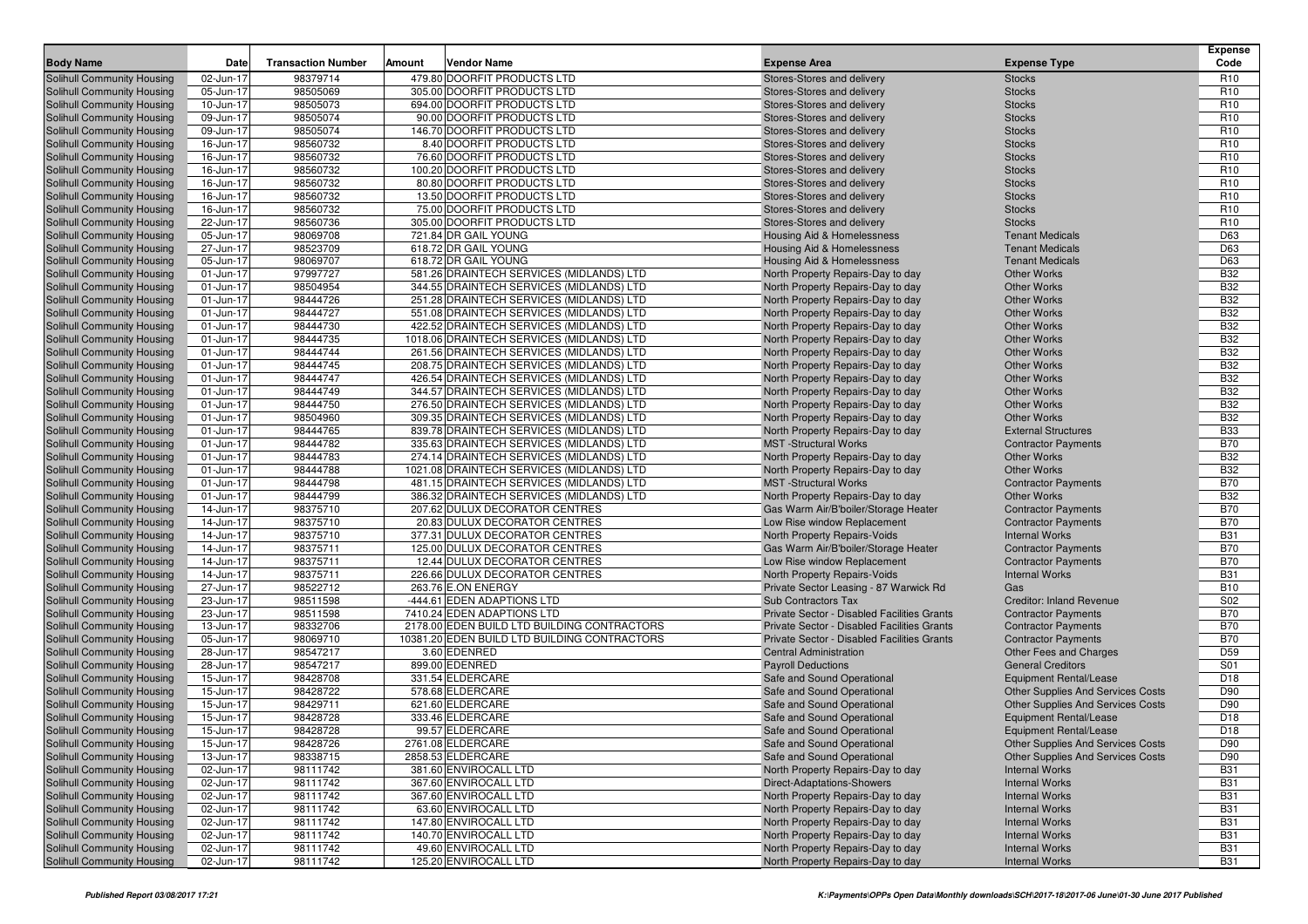| <b>Body Name</b>                                                       | Date                   | <b>Transaction Number</b> | Amount | <b>Vendor Name</b>                           | <b>Expense Area</b>                                             | <b>Expense Type</b>                            | <b>Expense</b><br>Code   |
|------------------------------------------------------------------------|------------------------|---------------------------|--------|----------------------------------------------|-----------------------------------------------------------------|------------------------------------------------|--------------------------|
| Solihull Community Housing                                             | 02-Jun-17              | 98111742                  |        | 19.80 ENVIROCALL LTD                         | North Property Repairs-Day to day                               | <b>Internal Works</b>                          | <b>B31</b>               |
| Solihull Community Housing                                             | 02-Jun-17              | 98111742                  |        | 65.05 ENVIROCALL LTD                         | North Property Repairs-Day to day                               | <b>Internal Works</b>                          | <b>B31</b>               |
| <b>Solihull Community Housing</b>                                      | 02-Jun-17              | 98111742                  |        | 102.40 ENVIROCALL LTD                        | North Property Repairs-Day to day                               | <b>Internal Works</b>                          | <b>B31</b>               |
| <b>Solihull Community Housing</b>                                      | 02-Jun-17              | 98111742                  |        | 425.00 ENVIROCALL LTD                        | North Property Repairs-Day to day                               | <b>Internal Works</b>                          | <b>B31</b>               |
| <b>Solihull Community Housing</b>                                      | 02-Jun-17              | 98111742                  |        | 49.60 ENVIROCALL LTD                         | North Property Repairs-Day to day                               | <b>Internal Works</b>                          | <b>B31</b>               |
| Solihull Community Housing                                             | 02-Jun-17              | 98111742                  |        | 88.35 ENVIROCALL LTD                         | North Property Repairs-Day to day                               | <b>Internal Works</b>                          | <b>B31</b>               |
| <b>Solihull Community Housing</b>                                      | 06-Jun-17              | 98112708                  |        | 1700.00 ENVIROCALL LTD                       | North Property Repairs-Day to day                               | <b>Internal Works</b>                          | <b>B31</b>               |
| <b>Solihull Community Housing</b>                                      | 02-Jun-17              | 98111743                  |        | 243.00 ENVIROCALL LTD                        | North Property Repairs-Day to day                               | <b>Internal Works</b>                          | <b>B31</b>               |
| <b>Solihull Community Housing</b>                                      | 02-Jun-17              | 98111743                  |        | 49.60 ENVIROCALL LTD                         | North Property Repairs-Day to day                               | <b>Internal Works</b>                          | <b>B31</b>               |
| <b>Solihull Community Housing</b>                                      | 02-Jun-17              | 98111743                  |        | 595.90 ENVIROCALL LTD                        | North Property Repairs-Day to day                               | <b>Internal Works</b>                          | <b>B31</b>               |
| <b>Solihull Community Housing</b>                                      | 02-Jun-17              | 98111743                  |        | 576.40 ENVIROCALL LTD                        | North Property Repairs-Day to day                               | <b>Internal Works</b>                          | <b>B31</b>               |
| Solihull Community Housing                                             | 02-Jun-17              | 98111743                  |        | 167.80 ENVIROCALL LTD                        | <b>Public Sector - Major Adaptations</b>                        | <b>Contractor Payments</b>                     | <b>B70</b>               |
| Solihull Community Housing                                             | 02-Jun-17              | 98111743                  |        | 308.50 ENVIROCALL LTD                        | <b>Public Sector - Major Adaptations</b>                        | <b>Contractor Payments</b>                     | <b>B70</b>               |
| <b>Solihull Community Housing</b>                                      | 02-Jun-17              | 98111743                  |        | 24.80 ENVIROCALL LTD                         | North Property Repairs-Day to day                               | <b>Internal Works</b>                          | <b>B31</b>               |
| <b>Solihull Community Housing</b>                                      | 02-Jun-17              | 98111743                  |        | 26.00 ENVIROCALL LTD                         | North Property Repairs-Day to day                               | <b>Internal Works</b>                          | <b>B31</b>               |
| <b>Solihull Community Housing</b>                                      | 02-Jun-17              | 98111743                  |        | 38.50 ENVIROCALL LTD                         | North Property Repairs-Day to day                               | <b>Internal Works</b>                          | <b>B31</b>               |
| <b>Solihull Community Housing</b>                                      | 02-Jun-17              | 98111743                  |        | 212.50 ENVIROCALL LTD                        | North Property Repairs-Day to day                               | <b>Internal Works</b>                          | <b>B31</b>               |
| <b>Solihull Community Housing</b>                                      | 02-Jun-17              | 98111743                  |        | 42.00 ENVIROCALL LTD                         | North Property Repairs-Day to day                               | <b>Internal Works</b>                          | <b>B31</b>               |
| <b>Solihull Community Housing</b>                                      | 02-Jun-17              | 98111743                  |        | 66.00 ENVIROCALL LTD                         | <b>Pitched Re-roofing</b>                                       | <b>Contractor Payments</b>                     | <b>B70</b>               |
| <b>Solihull Community Housing</b>                                      | 02-Jun-17              | 98111743                  |        | 66.00 ENVIROCALL LTD                         | Pitched Re-roofing                                              | <b>Contractor Payments</b>                     | <b>B70</b>               |
| <b>Solihull Community Housing</b>                                      | 02-Jun-17              | 98111743                  |        | 66.00 ENVIROCALL LTD                         | Pitched Re-roofing                                              | <b>Contractor Payments</b>                     | <b>B70</b>               |
| Solihull Community Housing                                             | 02-Jun-17              | 98111743                  |        | 66.00 ENVIROCALL LTD                         | Pitched Re-roofing                                              | <b>Contractor Payments</b>                     | <b>B70</b>               |
| <b>Solihull Community Housing</b>                                      | 02-Jun-17              | 98111743                  |        | 66.00 ENVIROCALL LTD                         | <b>Pitched Re-roofing</b>                                       | <b>Contractor Payments</b>                     | <b>B70</b>               |
| <b>Solihull Community Housing</b>                                      | 02-Jun-17              | 98111743                  |        | 66.00 ENVIROCALL LTD                         | Pitched Re-roofing                                              | <b>Contractor Payments</b>                     | <b>B70</b>               |
| <b>Solihull Community Housing</b>                                      | 02-Jun-17              | 98111743                  |        | 26.00 ENVIROCALL LTD                         | North Property Repairs-Day to day                               | <b>Internal Works</b>                          | <b>B31</b>               |
| <b>Solihull Community Housing</b>                                      | 02-Jun-17              | 98111743                  |        | 25.50 ENVIROCALL LTD                         | North Property Repairs-Day to day                               | <b>Internal Works</b>                          | <b>B31</b>               |
| <b>Solihull Community Housing</b>                                      | 05-Jun-17              | 98251791                  |        | 5225.00 ENVIROCALL LTD                       | Direct - Asbestos                                               | <b>Internal Works</b>                          | <b>B31</b>               |
| <b>Solihull Community Housing</b>                                      | 05-Jun-17              | 98251791                  |        | 389.00 ENVIROCALL LTD                        | North Property Repairs-Day to day                               | <b>Internal Works</b>                          | <b>B31</b>               |
| <b>Solihull Community Housing</b>                                      | 05-Jun-17              | 98251791                  |        | 96.90 ENVIROCALL LTD                         | <b>Cyclical Maintenance</b>                                     | <b>Contractor Payments</b>                     | <b>B70</b>               |
| <b>Solihull Community Housing</b>                                      | 05-Jun-17              | 98251791                  |        | 146.50 ENVIROCALL LTD                        | <b>Cyclical Maintenance</b>                                     | <b>Contractor Payments</b>                     | <b>B70</b>               |
| <b>Solihull Community Housing</b>                                      | 05-Jun-17              | 98251791                  |        | 243.00 ENVIROCALL LTD                        | North Property Repairs-Day to day                               | <b>Internal Works</b>                          | <b>B31</b>               |
| <b>Solihull Community Housing</b>                                      | 05-Jun-17              | 98251791                  |        | 115.50 ENVIROCALL LTD                        | North Property Repairs-Day to day                               | <b>Internal Works</b>                          | <b>B31</b>               |
| <b>Solihull Community Housing</b>                                      | 05-Jun-17              | 98251791                  |        | 187.60 ENVIROCALL LTD                        | North Property Repairs-Day to day                               | <b>Internal Works</b>                          | <b>B31</b>               |
| <b>Solihull Community Housing</b>                                      | 05-Jun-17              | 98251791                  |        | 49.60 ENVIROCALL LTD                         | North Property Repairs-Day to day                               | <b>Internal Works</b>                          | <b>B31</b>               |
| <b>Solihull Community Housing</b>                                      | 05-Jun-17              | 98251791                  |        | 49.60 ENVIROCALL LTD                         | North Property Repairs-Day to day                               | <b>Internal Works</b>                          | <b>B31</b>               |
| <b>Solihull Community Housing</b>                                      | 05-Jun-17              | 98251791                  |        | 49.60 ENVIROCALL LTD                         | North Property Repairs-Day to day                               | <b>Internal Works</b>                          | <b>B31</b>               |
| <b>Solihull Community Housing</b>                                      | 05-Jun-17              | 98251791                  |        | 128.00 ENVIROCALL LTD                        | North Property Repairs-Day to day                               | <b>Internal Works</b>                          | <b>B31</b><br><b>B31</b> |
| <b>Solihull Community Housing</b>                                      | 05-Jun-17              | 98251791                  |        | 49.60 ENVIROCALL LTD                         | North Property Repairs-Day to day                               | <b>Internal Works</b>                          | <b>B31</b>               |
| <b>Solihull Community Housing</b>                                      | 05-Jun-17              | 98251791<br>98251791      |        | 44.75 ENVIROCALL LTD<br>77.60 ENVIROCALL LTD | North Property Repairs-Day to day                               | <b>Internal Works</b><br><b>Internal Works</b> | <b>B31</b>               |
| <b>Solihull Community Housing</b>                                      | 05-Jun-17              | 98251792                  |        | 172.00 ENVIROCALL LTD                        | North Property Repairs-Day to day                               | <b>Internal Works</b>                          | <b>B31</b>               |
| <b>Solihull Community Housing</b><br><b>Solihull Community Housing</b> | 05-Jun-17<br>05-Jun-17 | 98251792                  |        | 49.60 ENVIROCALL LTD                         | North Property Repairs-Day to day<br>Direct-Adaptations-Showers | <b>Internal Works</b>                          | <b>B31</b>               |
| <b>Solihull Community Housing</b>                                      | 05-Jun-17              | 98251792                  |        | 38.50 ENVIROCALL LTD                         | North Property Repairs-Day to day                               | <b>Internal Works</b>                          | <b>B31</b>               |
| <b>Solihull Community Housing</b>                                      | 05-Jun-17              | 98251792                  |        | 74.40 ENVIROCALL LTD                         | North Property Repairs-Day to day                               | <b>Internal Works</b>                          | <b>B31</b>               |
| <b>Solihull Community Housing</b>                                      | 05-Jun-17              | 98251792                  |        | 136.00 ENVIROCALL LTD                        | North Property Repairs-Day to day                               | <b>Internal Works</b>                          | <b>B31</b>               |
| <b>Solihull Community Housing</b>                                      | 05-Jun-17              | 98251792                  |        | 52.80 ENVIROCALL LTD                         | Pitched Re-roofing                                              | <b>Contractor Payments</b>                     | <b>B70</b>               |
| <b>Solihull Community Housing</b>                                      | 05-Jun-17              | 98251792                  |        | 106.25 ENVIROCALL LTD                        | North Property Repairs-Day to day                               | <b>Internal Works</b>                          | <b>B31</b>               |
| Solihull Community Housing                                             | 05-Jun-17              | 98251792                  |        | 443.80 ENVIROCALL LTD                        | North Property Repairs-Day to day                               | <b>Internal Works</b>                          | <b>B31</b>               |
| <b>Solihull Community Housing</b>                                      | 20-Jun-17              | 98503426                  |        | 13948.66 ENVIRONMENTAL CONTRACTS LTD         | Stores-Stores and delivery                                      | <b>Waste Disposal</b>                          | E20                      |
| <b>Solihull Community Housing</b>                                      | 06-Jun-17              | 98109709                  |        | 446.50 EUROPEAN METAL RECYCLING LTD          | Stores-Stores and delivery                                      | <b>Waste Disposal</b>                          | E20                      |
| <b>Solihull Community Housing</b>                                      | 13-Jun-17              | 98338712                  |        | 20.00 FAMILY CARE TRUST (SOLIHULL)           | <b>Private Sector Leasing</b>                                   | <b>Other Works</b>                             | <b>B32</b>               |
| <b>Solihull Community Housing</b>                                      | 13-Jun-17              | 98338712                  |        | 10.00 FAMILY CARE TRUST (SOLIHULL)           | <b>Private Sector Leasing</b>                                   | <b>Other Works</b>                             | <b>B32</b>               |
| <b>Solihull Community Housing</b>                                      | 13-Jun-17              | 98338712                  |        | 25.00 FAMILY CARE TRUST (SOLIHULL)           | <b>Private Sector Leasing</b>                                   | <b>Other Works</b>                             | <b>B32</b>               |
| Solihull Community Housing                                             | 13-Jun-17              | 98338712                  |        | 15.00 FAMILY CARE TRUST (SOLIHULL)           | <b>Private Sector Leasing</b>                                   | <b>Other Works</b>                             | <b>B32</b>               |
| <b>Solihull Community Housing</b>                                      | 13-Jun-17              | 98338712                  |        | 20.00 FAMILY CARE TRUST (SOLIHULL)           | <b>Private Sector Leasing</b>                                   | <b>Other Works</b>                             | <b>B32</b>               |
| <b>Solihull Community Housing</b>                                      | 13-Jun-17              | 98338712                  |        | 20.00 FAMILY CARE TRUST (SOLIHULL)           | <b>Private Sector Leasing</b>                                   | <b>Other Works</b>                             | <b>B32</b>               |
| Solihull Community Housing                                             | 13-Jun-17              | 98338712                  |        | 25.00 FAMILY CARE TRUST (SOLIHULL)           | <b>Private Sector Leasing</b>                                   | <b>Other Works</b>                             | <b>B32</b>               |
| <b>Solihull Community Housing</b>                                      | 13-Jun-17              | 98338712                  |        | 25.00 FAMILY CARE TRUST (SOLIHULL)           | <b>Private Sector Leasing</b>                                   | <b>Other Works</b>                             | <b>B32</b>               |
| <b>Solihull Community Housing</b>                                      | 13-Jun-17              | 98338712                  |        | 20.00 FAMILY CARE TRUST (SOLIHULL)           | <b>Private Sector Leasing</b>                                   | <b>Other Works</b>                             | <b>B32</b>               |
| Solihull Community Housing                                             | 13-Jun-17              | 98338712                  |        | 35.00 FAMILY CARE TRUST (SOLIHULL)           | <b>Private Sector Leasing</b>                                   | <b>Other Works</b>                             | <b>B32</b>               |
| Solihull Community Housing                                             | 13-Jun-17              | 98338712                  |        | 25.00 FAMILY CARE TRUST (SOLIHULL)           | <b>Private Sector Leasing</b>                                   | <b>Other Works</b>                             | <b>B32</b>               |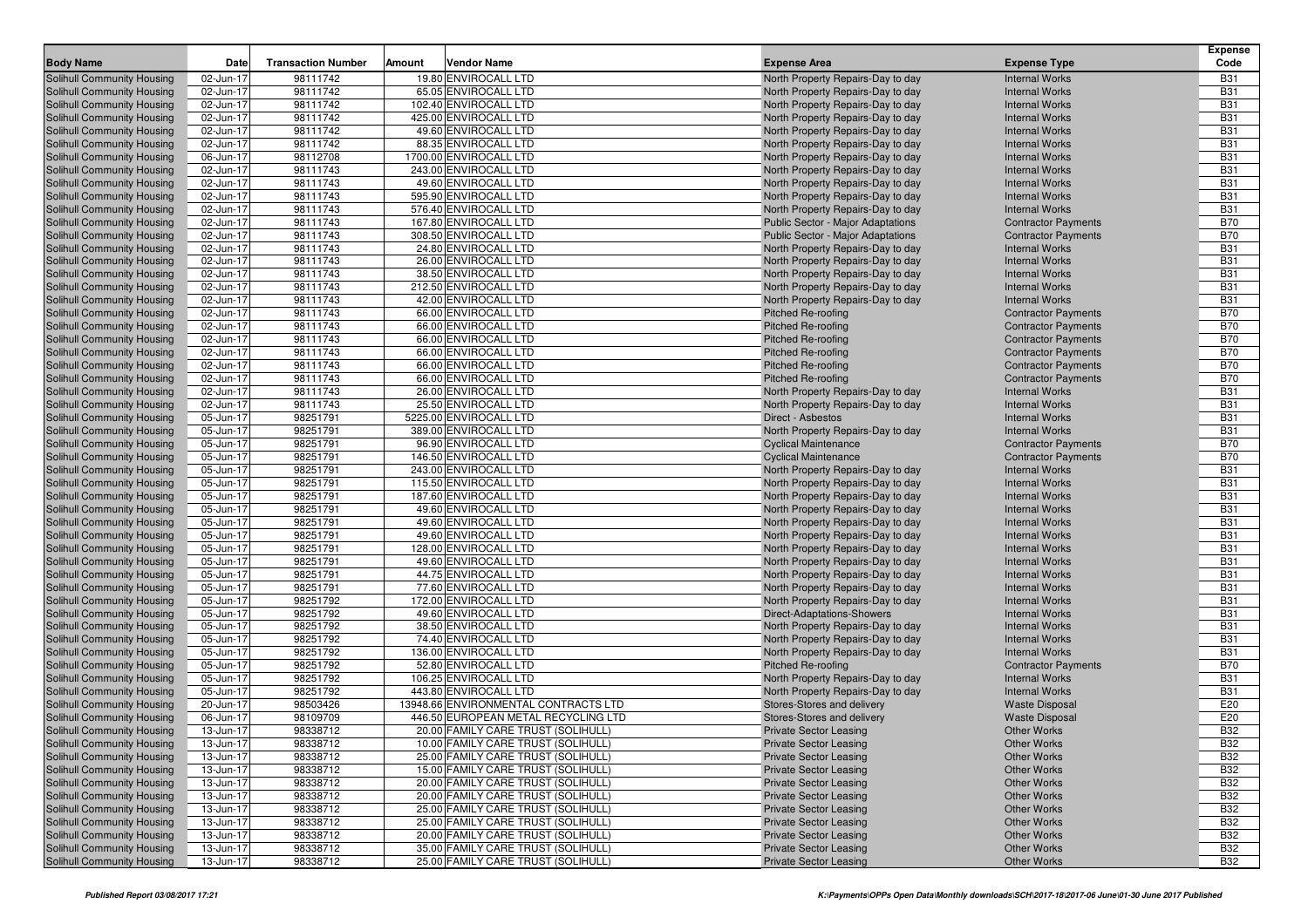| <b>Body Name</b>                                         | Date                   | <b>Transaction Number</b> | Amount | <b>Vendor Name</b>                                                                               | <b>Expense Area</b>                                                   | <b>Expense Type</b>                                                    | <b>Expense</b><br>Code |
|----------------------------------------------------------|------------------------|---------------------------|--------|--------------------------------------------------------------------------------------------------|-----------------------------------------------------------------------|------------------------------------------------------------------------|------------------------|
| Solihull Community Housing                               | 13-Jun-17              | 98338712                  |        | 15.00 FAMILY CARE TRUST (SOLIHULL)                                                               | <b>Private Sector Leasing</b>                                         | <b>Other Works</b>                                                     | <b>B32</b>             |
| Solihull Community Housing                               | 13-Jun-17              | 98338712                  |        | 25.00 FAMILY CARE TRUST (SOLIHULL)                                                               | <b>Private Sector Leasing</b>                                         | <b>Other Works</b>                                                     | <b>B32</b>             |
| Solihull Community Housing                               | 12-Jun-17              | 98280732                  |        | 1485.00 FAMILY CARE TRUST (SOLIHULL)                                                             | North Property Repairs-Voids                                          | Voids                                                                  | <b>B38</b>             |
| Solihull Community Housing                               | 08-Jun-17              | 98222710                  |        | 590.15 FAST TRACK MANAGEMENT SERVICES LTD                                                        | North Property Repairs-Day to day                                     | <b>Agency Staff</b>                                                    | A60                    |
| Solihull Community Housing                               | 08-Jun-17              | 98222709                  |        | 590.15 FAST TRACK MANAGEMENT SERVICES LTD                                                        | North Property Repairs-Day to day                                     | <b>Agency Staff</b>                                                    | A60                    |
| Solihull Community Housing                               | 06-Jun-17              | 98113735                  |        | 478.50 FAST TRACK MANAGEMENT SERVICES LTD                                                        | North Property Repairs-Day to day                                     | <b>Agency Staff</b>                                                    | A60                    |
| Solihull Community Housing                               | 06-Jun-17              | 98113738                  |        | 590.15 FAST TRACK MANAGEMENT SERVICES LTD                                                        | North Property Repairs-Day to day                                     | <b>Agency Staff</b>                                                    | A60                    |
| Solihull Community Housing                               | 13-Jun-17              | 98338724                  |        | 708.18 FAST TRACK MANAGEMENT SERVICES LTD                                                        | North Property Repairs-Day to day                                     | <b>Agency Staff</b>                                                    | A60                    |
| Solihull Community Housing                               | 13-Jun-17              | 98338721                  |        | 23.65 FAST TRACK MANAGEMENT SERVICES LTD                                                         | North Property Repairs-Day to day                                     | <b>Agency Staff</b>                                                    | A60                    |
| Solihull Community Housing                               | 13-Jun-17              | 98338721                  |        | 330.44 FAST TRACK MANAGEMENT SERVICES LTD                                                        | North Property Repairs-Day to day                                     | <b>Agency Staff</b>                                                    | A60                    |
| Solihull Community Housing                               | 21-Jun-17              | 98509071                  |        | 590.15 FAST TRACK MANAGEMENT SERVICES LTD                                                        | North Property Repairs-Day to day                                     | <b>Agency Staff</b>                                                    | A60                    |
| Solihull Community Housing                               | 21-Jun-17              | 98509070                  |        | 590.15 FAST TRACK MANAGEMENT SERVICES LTD                                                        | North Property Repairs-Day to day                                     | <b>Agency Staff</b>                                                    | A60                    |
| Solihull Community Housing                               | 13-Jun-17              | 98332709                  |        | 540.00 FERNDOWN ESTATES                                                                          | <b>Estate Mgmt Team</b>                                               | Rents                                                                  | <b>B22</b>             |
| Solihull Community Housing                               | 28-Jun-17              | 98547318                  |        | 342.00 FERRET INFORMATION SYSTEMS LTD                                                            | Home Improvement Agency                                               | <b>ICT Software</b>                                                    | D31                    |
| Solihull Community Housing                               | 01-Jun-17              | 98251714                  |        | 210.24 FLOOR RESTORATIONS LTD                                                                    | Direct-Adaptations-Showers                                            | <b>Internal Works</b>                                                  | <b>B31</b>             |
| Solihull Community Housing                               | 01-Jun-17              | 98251715                  |        | 210.24 FLOOR RESTORATIONS LTD                                                                    | Direct-Adaptations-Showers                                            | <b>Internal Works</b>                                                  | <b>B31</b>             |
| Solihull Community Housing                               | 01-Jun-17              | 98444717                  |        | 210.24 FLOOR RESTORATIONS LTD                                                                    | Direct-Adaptations-Showers                                            | <b>Internal Works</b>                                                  | <b>B31</b>             |
| Solihull Community Housing                               | 09-Jun-17              | 98444723                  |        | 210.24 FLOOR RESTORATIONS LTD                                                                    | Direct-Adaptations-Showers                                            | <b>Internal Works</b>                                                  | <b>B31</b>             |
| Solihull Community Housing                               | 14-Jun-17              | 98570719                  |        | 1608.17 FLOOR RESTORATIONS LTD                                                                   | North Property Repairs-Day to day                                     | <b>Internal Works</b>                                                  | <b>B31</b>             |
| Solihull Community Housing                               | 16-Jun-17              | 98542707                  |        | 1503.78 FLOOR RESTORATIONS LTD                                                                   | North Property Repairs-Voids                                          | Voids                                                                  | <b>B38</b>             |
| Solihull Community Housing                               | 16-Jun-17              | 98570721                  |        | 244.10 FLOOR RESTORATIONS LTD                                                                    | North Property Repairs-Day to day                                     | <b>Internal Works</b>                                                  | <b>B31</b>             |
| Solihull Community Housing                               | 16-Jun-17              | 98504947                  |        | 265.60 FLOOR RESTORATIONS LTD                                                                    | Direct-Adaptations-Showers                                            | <b>Internal Works</b>                                                  | <b>B31</b>             |
| Solihull Community Housing                               | 12-Jun-17              | 98269712                  |        | 13630.00 GATENBYSANDERSON                                                                        | <b>Central Administration</b>                                         | <b>Recruitment Advertising</b>                                         | A71                    |
| Solihull Community Housing                               | 12-Jun-17              | 98269713                  |        | 6134.00 GATENBYSANDERSON                                                                         | <b>Central Administration</b>                                         | <b>Recruitment Advertising</b>                                         | A71                    |
| Solihull Community Housing                               | 12-Jun-17              | 98269714                  |        | 2250.00 GATENBYSANDERSON                                                                         | <b>Central Administration</b>                                         | <b>Recruitment Advertising</b>                                         | A71                    |
| Solihull Community Housing                               | 12-Jun-17              | 98269715                  |        | 2085.00 GATENBYSANDERSON                                                                         | <b>Central Administration</b>                                         | <b>Recruitment Advertising</b>                                         | A71                    |
| Solihull Community Housing                               | 12-Jun-17              | 98269716                  |        | 3220.00 GATENBYSANDERSON                                                                         | <b>Central Administration</b>                                         | <b>Recruitment Advertising</b>                                         | A71                    |
| Solihull Community Housing                               | 01-Jun-17              | 98067707                  |        | 17957.72 GENERAL ASPHALTE COMPANY LTD<br>17957.72 GENERAL ASPHALTE COMPANY LTD                   | Flat Re-roofing                                                       | <b>Contractor Payments</b>                                             | <b>B70</b>             |
| Solihull Community Housing                               | 01-Jun-17              | 98067708                  |        |                                                                                                  | Flat Re-roofing                                                       | <b>Contractor Payments</b>                                             | <b>B70</b><br>D90      |
| Solihull Community Housing<br>Solihull Community Housing | 21-Jun-17<br>20-Jun-17 | 98509461<br>98503424      |        | 230.00 GRANGE REMOVAL CO LTD<br>230.00 GRANGE REMOVAL CO LTD                                     | <b>Housing Aid &amp; Homelessness</b><br><b>MST</b> -Structural Works | <b>Other Supplies And Services Costs</b><br><b>Contractor Payments</b> | <b>B70</b>             |
| Solihull Community Housing                               | 05-Jun-17              | 98077713                  |        | 230.00 GRANGE REMOVAL CO LTD                                                                     | <b>Welfare Reform Work</b>                                            | <b>Professional Fees</b>                                               | D <sub>50</sub>        |
| Solihull Community Housing                               | 05-Jun-17              | 98077715                  |        | 230.00 GRANGE REMOVAL CO LTD                                                                     | <b>Welfare Reform Work</b>                                            | <b>Professional Fees</b>                                               | D <sub>50</sub>        |
| Solihull Community Housing                               | 05-Jun-17              | 98077717                  |        | 230.00 GRANGE REMOVAL CO LTD                                                                     | <b>Welfare Reform Work</b>                                            | <b>Professional Fees</b>                                               | D <sub>50</sub>        |
| Solihull Community Housing                               | 21-Jun-17              | 98509464                  |        | 230.00 GRANGE REMOVAL CO LTD                                                                     | Housing Aid & Homelessness                                            | <b>Other Supplies And Services Costs</b>                               | D90                    |
| Solihull Community Housing                               | 27-Jun-17              | 98522709                  |        | 230.00 GRANGE REMOVAL CO LTD                                                                     | <b>Welfare Reform Work</b>                                            | <b>Professional Fees</b>                                               | D <sub>50</sub>        |
| Solihull Community Housing                               | 08-Jun-17              | 98183708                  |        | 1475.00 HARDALL INTERNATIONAL LIMITED                                                            | <b>Direct-Fire Precaution Works</b>                                   | <b>Mechanical &amp; Electrical Costs</b>                               | <b>B92</b>             |
| Solihull Community Housing                               | 05-Jun-17              | 98079708                  |        | 640.15 HARDYMAN & CO LTD                                                                         | Public Sector - Major Adaptations                                     | <b>Contractor Payments</b>                                             | <b>B70</b>             |
| Solihull Community Housing                               | 16-Jun-17              | 98494706                  |        | 1312.38 HM REVENUE & CUSTOMS                                                                     | <b>Central Administration</b>                                         | Pay: APT & C                                                           | A10                    |
| Solihull Community Housing                               | 02-Jun-17              | 98051706                  |        | 105929.00 HM REVENUE & CUSTOMS                                                                   | <b>VAT</b>                                                            | <b>Creditor: Government</b>                                            | S04                    |
| Solihull Community Housing                               | 20-Jun-17              | 98503419                  |        | 355.00 HMCTS                                                                                     | <b>Income Collection Team</b>                                         | <b>Court Fees</b>                                                      | D <sub>54</sub>        |
| Solihull Community Housing                               | 01-Jun-17              | 98022708                  |        | 2952.92 HUGHES TRADE                                                                             | Homelessness                                                          | Furniture                                                              | D <sub>11</sub>        |
| Solihull Community Housing                               | 06-Jun-17              | 98109708                  |        | -998.00 HUNTLEY REFRIGERATION LTD                                                                | <b>Sub Contractors Tax</b>                                            | <b>Creditor: Inland Revenue</b>                                        | S <sub>02</sub>        |
| Solihull Community Housing                               | 06-Jun-17              | 98109707                  |        | 998.00 INLAND REVENUE ONLY                                                                       | <b>Sub Contractors Tax</b>                                            | <b>Creditor: Inland Revenue</b>                                        | S02                    |
| Solihull Community Housing                               | 01-Jun-17              | 98024706                  |        | 793.13 JAMES ANDREWS RECRUITMENT SOLUTIONS LTD                                                   | <b>Housing Aid &amp; Homelessness</b>                                 | <b>Agency Staff</b>                                                    | A60                    |
| Solihull Community Housing                               | 01-Jun-17              | 98022710                  |        | 869.50 JAMES ANDREWS RECRUITMENT SOLUTIONS LTD                                                   | Housing Aid & Homelessness                                            | <b>Agency Staff</b>                                                    | A60                    |
| Solihull Community Housing                               | 01-Jun-17              | 98022709                  |        | 630.85 JAMES ANDREWS RECRUITMENT SOLUTIONS LTD                                                   | <b>Housing Aid &amp; Homelessness</b>                                 | <b>Agency Staff</b>                                                    | A60                    |
| Solihull Community Housing                               | 05-Jun-17              | 98079713                  |        | 743.02 JAMES ANDREWS RECRUITMENT SOLUTIONS LTD                                                   | <b>Estate Mgmt Team</b>                                               | <b>Agency Staff</b>                                                    | A60                    |
| Solihull Community Housing                               | 07-Jun-17              | 98149736                  |        | 846.00 JAMES ANDREWS RECRUITMENT SOLUTIONS LTD                                                   | <b>Housing Aid &amp; Homelessness</b>                                 | <b>Agency Staff</b>                                                    | A60                    |
| Solihull Community Housing                               | 07-Jun-17              | 98149735                  |        | 502.98 JAMES ANDREWS RECRUITMENT SOLUTIONS LTD                                                   | <b>Housing Aid &amp; Homelessness</b>                                 | <b>Agency Staff</b>                                                    | A60                    |
| Solihull Community Housing                               | 13-Jun-17              | 98338727                  |        | 633.13 JAMES ANDREWS RECRUITMENT SOLUTIONS LTD                                                   | <b>Estate Mgmt Team</b>                                               | <b>Agency Staff</b>                                                    | A60                    |
| Solihull Community Housing                               | 14-Jun-17              | 98375713                  |        | 922.38 JAMES ANDREWS RECRUITMENT SOLUTIONS LTD                                                   | Housing Aid & Homelessness                                            | <b>Agency Staff</b>                                                    | A60                    |
| Solihull Community Housing                               | 14-Jun-17              | 98375712                  |        | 613.80 JAMES ANDREWS RECRUITMENT SOLUTIONS LTD                                                   | <b>Housing Aid &amp; Homelessness</b>                                 | <b>Agency Staff</b>                                                    | A60                    |
| Solihull Community Housing                               | 14-Jun-17              | 98375714                  |        | 779.64 JAMES ANDREWS RECRUITMENT SOLUTIONS LTD                                                   | Housing Aid & Homelessness                                            | <b>Agency Staff</b>                                                    | A60                    |
| Solihull Community Housing                               | 21-Jun-17              | 98509408                  |        | 426.25 JAMES ANDREWS RECRUITMENT SOLUTIONS LTD                                                   | Housing Aid & Homelessness                                            | <b>Agency Staff</b>                                                    | A60                    |
| Solihull Community Housing                               | 21-Jun-17              | 98509407                  |        | 774.41 JAMES ANDREWS RECRUITMENT SOLUTIONS LTD<br>605.28 JAMES ANDREWS RECRUITMENT SOLUTIONS LTD | <b>Estate Mgmt Team</b>                                               | <b>Agency Staff</b>                                                    | A60                    |
| Solihull Community Housing                               | 28-Jun-17              | 98547325                  |        |                                                                                                  | <b>Housing Aid &amp; Homelessness</b>                                 | <b>Agency Staff</b>                                                    | A60                    |
| Solihull Community Housing<br>Solihull Community Housing | 28-Jun-17<br>02-Jun-17 | 98547326                  |        | 638.37 JAMES ANDREWS RECRUITMENT SOLUTIONS LTD<br>400.68 JAMES ANDREWS RECRUITMENT SOLUTIONS LTD | <b>Estate Mgmt Team</b><br>Housing Aid & Homelessness                 | <b>Agency Staff</b><br><b>Agency Staff</b>                             | A60<br>A60             |
| Solihull Community Housing                               | 07-Jun-17              | 98045711<br>98149731      |        | 150211.49 JESSUP BROTHERS LTD                                                                    | New Build - Coleshill Heath School Extra Care                         | <b>Contractor Payments</b>                                             | <b>B70</b>             |
| Solihull Community Housing                               | 07-Jun-17              | 98149730                  |        | 27000.00 JESSUP BROTHERS LTD                                                                     | New Build - Ipswich Walk                                              | <b>Contractor Payments</b>                                             | <b>B70</b>             |
|                                                          |                        |                           |        |                                                                                                  |                                                                       |                                                                        |                        |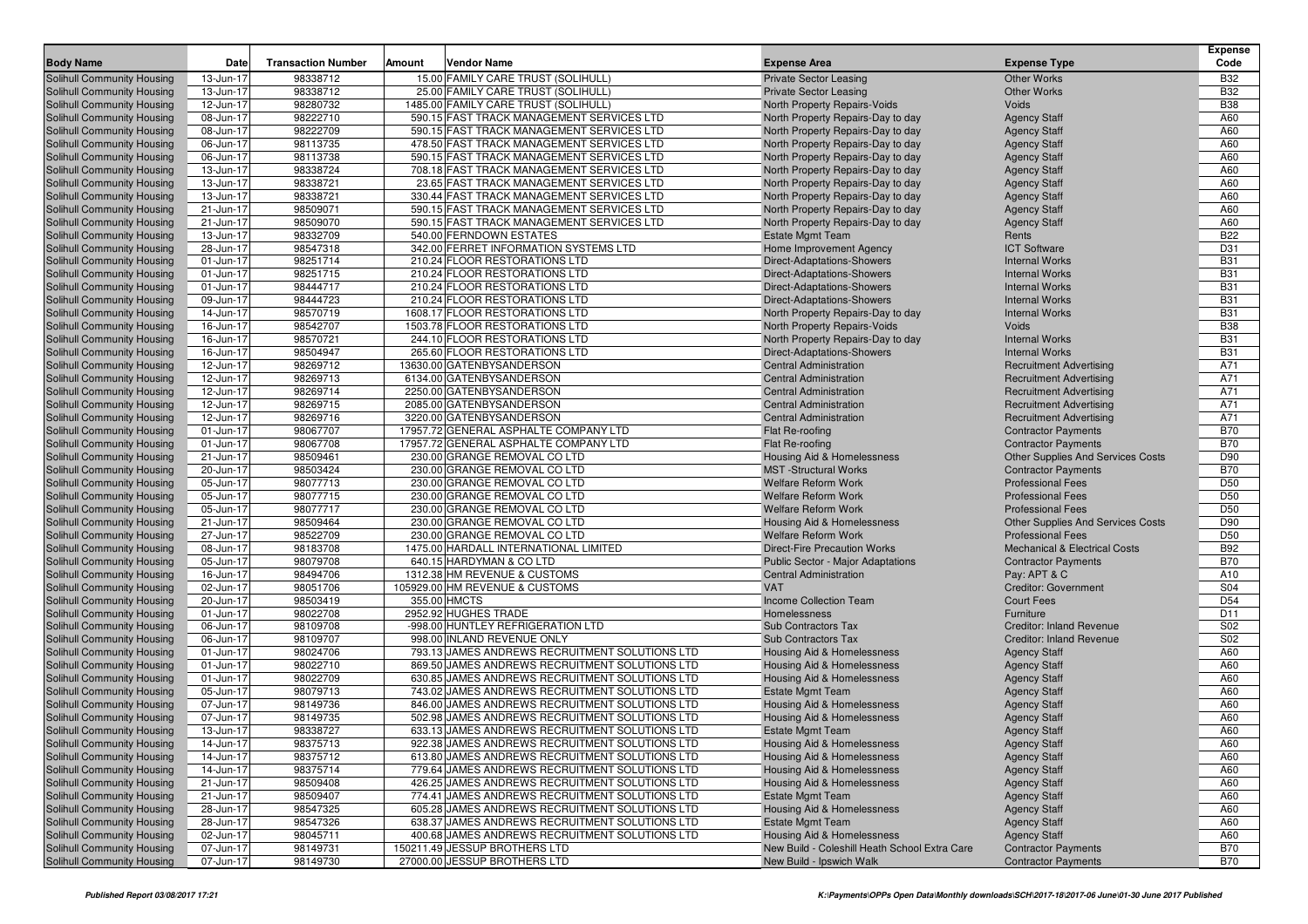| 98379717<br>Solihull Community Housing<br>15.10 JEWSON LTD<br>Stores-Stores and delivery<br>R <sub>10</sub><br>01-Jun-17<br><b>Stocks</b><br>98379717<br>75.60 JEWSON LTD<br>R <sub>10</sub><br>Solihull Community Housing<br>01-Jun-17<br><b>Stocks</b><br>Stores-Stores and delivery<br>R <sub>10</sub><br>Solihull Community Housing<br>01-Jun-17<br>98379717<br>6.00 JEWSON LTD<br>Stores-Stores and delivery<br><b>Stocks</b><br>98379717<br>14.44 JEWSON LTD<br>R <sub>10</sub><br>Solihull Community Housing<br>01-Jun-17<br><b>Stocks</b><br>Stores-Stores and delivery<br>Solihull Community Housing<br>98379717<br>578.56 JEWSON LTD<br>R <sub>10</sub><br>01-Jun-17<br>Stores-Stores and delivery<br><b>Stocks</b><br>98379717<br>R <sub>10</sub><br>600.00 JEWSON LTD<br>Solihull Community Housing<br>01-Jun-17<br>Stores-Stores and delivery<br><b>Stocks</b><br>98379717<br>705.00 JEWSON LTD<br>R <sub>10</sub><br>Solihull Community Housing<br>01-Jun-17<br>Stores-Stores and delivery<br><b>Stocks</b><br>R <sub>10</sub><br>01-Jun-17<br>98379717<br>459.90 JEWSON LTD<br><b>Stocks</b><br>Solihull Community Housing<br>Stores-Stores and delivery<br>98379717<br>163.60 JEWSON LTD<br>R <sub>10</sub><br>Solihull Community Housing<br>01-Jun-17<br><b>Stocks</b><br>Stores-Stores and delivery<br>R <sub>10</sub><br>Solihull Community Housing<br>01-Jun-17<br>98379717<br>187.40 JEWSON LTD<br>Stores-Stores and delivery<br><b>Stocks</b><br>98379717<br>345.70 JEWSON LTD<br>R <sub>10</sub><br>Solihull Community Housing<br>01-Jun-17<br>Stores-Stores and delivery<br><b>Stocks</b><br>98379717<br>10.00 JEWSON LTD<br>R <sub>10</sub><br><b>Solihull Community Housing</b><br>01-Jun-17<br>Stores-Stores and delivery<br><b>Stocks</b><br>R <sub>10</sub><br>01-Jun-17<br>98379717<br>38.67 JEWSON LTD<br>Solihull Community Housing<br>Stores-Stores and delivery<br><b>Stocks</b><br>98379717<br>R <sub>10</sub><br>Solihull Community Housing<br>01-Jun-17<br>16.00 JEWSON LTD<br><b>Stocks</b><br>Stores-Stores and delivery<br>R <sub>10</sub><br>Solihull Community Housing<br>98379717<br>60.80 JEWSON LTD<br>01-Jun-17<br>Stores-Stores and delivery<br><b>Stocks</b><br>98379718<br>R <sub>10</sub><br>Solihull Community Housing<br>01-Jun-17<br>390.00 JEWSON LTD<br>Stores-Stores and delivery<br><b>Stocks</b><br>98144717<br>17.00 JEWSON LTD<br>R <sub>10</sub><br>01-Jun-17<br>Solihull Community Housing<br>Stores-Stores and delivery<br><b>Stocks</b><br>98144717<br>R <sub>10</sub><br>01-Jun-17<br>82.80 JEWSON LTD<br>Solihull Community Housing<br>Stores-Stores and delivery<br><b>Stocks</b><br>R <sub>10</sub><br>98144717<br>63.50 JEWSON LTD<br><b>Solihull Community Housing</b><br>01-Jun-17<br><b>Stocks</b><br>Stores-Stores and delivery<br>R <sub>10</sub><br>Solihull Community Housing<br>98144717<br>58.44 JEWSON LTD<br>01-Jun-17<br>Stores-Stores and delivery<br><b>Stocks</b><br>98144717<br>R <sub>10</sub><br><b>Solihull Community Housing</b><br>01-Jun-17<br>20.00 JEWSON LTD<br>Stores-Stores and delivery<br><b>Stocks</b><br>98144717<br>13.32 JEWSON LTD<br>R <sub>10</sub><br><b>Solihull Community Housing</b><br>01-Jun-17<br>Stores-Stores and delivery<br><b>Stocks</b><br>R <sub>10</sub><br>01-Jun-17<br>98144717<br>62.40 JEWSON LTD<br>Solihull Community Housing<br>Stores-Stores and delivery<br><b>Stocks</b><br>98144717<br>73.50 JEWSON LTD<br>R <sub>10</sub><br>Solihull Community Housing<br>01-Jun-17<br><b>Stocks</b><br>Stores-Stores and delivery<br>98144717<br>R <sub>10</sub><br>Solihull Community Housing<br>23.00 JEWSON LTD<br>01-Jun-17<br>Stores-Stores and delivery<br><b>Stocks</b><br>98144717<br>47.60 JEWSON LTD<br>R <sub>10</sub><br>Solihull Community Housing<br>01-Jun-17<br>Stores-Stores and delivery<br><b>Stocks</b><br>98144717<br>180.70 JEWSON LTD<br>R <sub>10</sub><br>01-Jun-17<br>Solihull Community Housing<br>Stores-Stores and delivery<br><b>Stocks</b><br>98144717<br>R <sub>10</sub><br>01-Jun-17<br>14.00 JEWSON LTD<br>Solihull Community Housing<br>Stores-Stores and delivery<br><b>Stocks</b><br>R <sub>10</sub><br>98144722<br>463.98 JEWSON LTD<br>Solihull Community Housing<br>01-Jun-17<br><b>Stocks</b><br>Stores-Stores and delivery<br>29.20 JEWSON LTD<br>R <sub>10</sub><br>Solihull Community Housing<br>98144722<br>01-Jun-17<br>Stores-Stores and delivery<br><b>Stocks</b><br>98144722<br>5.40 JEWSON LTD<br>R <sub>10</sub><br><b>Solihull Community Housing</b><br>01-Jun-17<br>Stores-Stores and delivery<br><b>Stocks</b><br>98144722<br>21.00 JEWSON LTD<br>R <sub>10</sub><br>Solihull Community Housing<br>01-Jun-17<br>Stores-Stores and delivery<br><b>Stocks</b><br>R <sub>10</sub><br>01-Jun-17<br>98144722<br>81.50 JEWSON LTD<br>Solihull Community Housing<br>Stores-Stores and delivery<br><b>Stocks</b><br>R <sub>10</sub><br>98144722<br>67.35 JEWSON LTD<br><b>Solihull Community Housing</b><br>01-Jun-17<br><b>Stocks</b><br>Stores-Stores and delivery<br>R <sub>10</sub><br>Solihull Community Housing<br>98144722<br>15.00 JEWSON LTD<br>01-Jun-17<br>Stores-Stores and delivery<br><b>Stocks</b><br>98144722<br>7.20 JEWSON LTD<br>R <sub>10</sub><br><b>Solihull Community Housing</b><br>01-Jun-17<br>Stores-Stores and delivery<br><b>Stocks</b><br>98144722<br>329.50 JEWSON LTD<br>R <sub>10</sub><br>01-Jun-17<br>Solihull Community Housing<br>Stores-Stores and delivery<br><b>Stocks</b><br>98144722<br>R <sub>10</sub><br>01-Jun-17<br>5.60 JEWSON LTD<br>Solihull Community Housing<br>Stores-Stores and delivery<br><b>Stocks</b><br>R <sub>10</sub><br>98144722<br>123.00 JEWSON LTD<br>Solihull Community Housing<br>01-Jun-17<br><b>Stocks</b><br>Stores-Stores and delivery<br>R <sub>10</sub><br>Solihull Community Housing<br>98144722<br>92.80 JEWSON LTD<br>01-Jun-17<br>Stores-Stores and delivery<br><b>Stocks</b><br>98144722<br>210.60 JEWSON LTD<br>R <sub>10</sub><br>Solihull Community Housing<br>01-Jun-17<br>Stores-Stores and delivery<br><b>Stocks</b><br>98144722<br>R <sub>10</sub><br><b>Solihull Community Housing</b><br>01-Jun-17<br>90.60 JEWSON LTD<br>Stores-Stores and delivery<br><b>Stocks</b><br>01-Jun-17<br>98144722<br>358.76 JEWSON LTD<br>R <sub>10</sub><br>Solihull Community Housing<br>Stores-Stores and delivery<br><b>Stocks</b><br>R <sub>10</sub><br>98144722<br>278.50 JEWSON LTD<br>Solihull Community Housing<br>01-Jun-17<br><b>Stocks</b><br>Stores-Stores and delivery<br>R <sub>10</sub><br>Solihull Community Housing<br>98144722<br>22.10 JEWSON LTD<br>01-Jun-17<br>Stores-Stores and delivery<br><b>Stocks</b><br>98144727<br>32.50 JEWSON LTD<br>R <sub>10</sub><br>Solihull Community Housing<br>01-Jun-17<br>Stores-Stores and delivery<br><b>Stocks</b><br>98144727<br>R <sub>10</sub><br>01-Jun-17<br>10.00 JEWSON LTD<br>Solihull Community Housing<br>Stores-Stores and delivery<br><b>Stocks</b><br>98144727<br>01-Jun-17<br>10.76 JEWSON LTD<br>R <sub>10</sub><br>Solihull Community Housing<br>Stores-Stores and delivery<br><b>Stocks</b><br>R <sub>10</sub><br>98144727<br>Solihull Community Housing<br>19.65 JEWSON LTD<br><b>Stocks</b><br>01-Jun-17<br>Stores-Stores and delivery<br>R <sub>10</sub><br>98144727<br>41.70 JEWSON LTD<br>Solihull Community Housing<br>01-Jun-17<br>Stores-Stores and delivery<br><b>Stocks</b><br>98144727<br>R <sub>10</sub><br>Solihull Community Housing<br>01-Jun-17<br>26.40 JEWSON LTD<br>Stores-Stores and delivery<br><b>Stocks</b><br>98144727<br>133.20 JEWSON LTD<br><b>Stocks</b><br>R <sub>10</sub><br>Solihull Community Housing<br>01-Jun-17<br>Stores-Stores and delivery<br>98144727<br>94.80 JEWSON LTD<br>R <sub>10</sub><br>Solihull Community Housing<br>01-Jun-17<br>Stores-Stores and delivery<br><b>Stocks</b><br>R <sub>10</sub><br>98144727<br>53.15 JEWSON LTD<br>Solihull Community Housing<br>01-Jun-17<br>Stores-Stores and delivery<br><b>Stocks</b><br>98144727<br>R <sub>10</sub><br>Solihull Community Housing<br>01-Jun-17<br>281.80 JEWSON LTD<br>Stores-Stores and delivery<br><b>Stocks</b><br>98144727<br>64.50 JEWSON LTD<br>R <sub>10</sub><br>Solihull Community Housing<br>01-Jun-17<br>Stores-Stores and delivery<br><b>Stocks</b><br>98144727<br>R <sub>10</sub><br>Solihull Community Housing<br>01-Jun-17<br>297.60 JEWSON LTD<br>Stores-Stores and delivery<br><b>Stocks</b><br>98144727<br>117.00 JEWSON LTD<br>R <sub>10</sub><br>Solihull Community Housing<br>01-Jun-17<br>Stores-Stores and delivery<br><b>Stocks</b><br>98144727<br>6.95 JEWSON LTD<br>R <sub>10</sub><br>Solihull Community Housing<br>01-Jun-17<br>Stores-Stores and delivery<br><b>Stocks</b><br>98144727<br>139.20 JEWSON LTD<br>R <sub>10</sub><br>Solihull Community Housing<br>01-Jun-17<br>Stores-Stores and delivery<br><b>Stocks</b><br>98144727<br>18.24 JEWSON LTD<br>R <sub>10</sub><br>Solihull Community Housing<br>01-Jun-17<br>Stores-Stores and delivery<br><b>Stocks</b> | <b>Body Name</b> | Date | <b>Transaction Number</b> | Amount | <b>Vendor Name</b> | <b>Expense Area</b> | <b>Expense Type</b> | <b>Expense</b><br>Code |
|------------------------------------------------------------------------------------------------------------------------------------------------------------------------------------------------------------------------------------------------------------------------------------------------------------------------------------------------------------------------------------------------------------------------------------------------------------------------------------------------------------------------------------------------------------------------------------------------------------------------------------------------------------------------------------------------------------------------------------------------------------------------------------------------------------------------------------------------------------------------------------------------------------------------------------------------------------------------------------------------------------------------------------------------------------------------------------------------------------------------------------------------------------------------------------------------------------------------------------------------------------------------------------------------------------------------------------------------------------------------------------------------------------------------------------------------------------------------------------------------------------------------------------------------------------------------------------------------------------------------------------------------------------------------------------------------------------------------------------------------------------------------------------------------------------------------------------------------------------------------------------------------------------------------------------------------------------------------------------------------------------------------------------------------------------------------------------------------------------------------------------------------------------------------------------------------------------------------------------------------------------------------------------------------------------------------------------------------------------------------------------------------------------------------------------------------------------------------------------------------------------------------------------------------------------------------------------------------------------------------------------------------------------------------------------------------------------------------------------------------------------------------------------------------------------------------------------------------------------------------------------------------------------------------------------------------------------------------------------------------------------------------------------------------------------------------------------------------------------------------------------------------------------------------------------------------------------------------------------------------------------------------------------------------------------------------------------------------------------------------------------------------------------------------------------------------------------------------------------------------------------------------------------------------------------------------------------------------------------------------------------------------------------------------------------------------------------------------------------------------------------------------------------------------------------------------------------------------------------------------------------------------------------------------------------------------------------------------------------------------------------------------------------------------------------------------------------------------------------------------------------------------------------------------------------------------------------------------------------------------------------------------------------------------------------------------------------------------------------------------------------------------------------------------------------------------------------------------------------------------------------------------------------------------------------------------------------------------------------------------------------------------------------------------------------------------------------------------------------------------------------------------------------------------------------------------------------------------------------------------------------------------------------------------------------------------------------------------------------------------------------------------------------------------------------------------------------------------------------------------------------------------------------------------------------------------------------------------------------------------------------------------------------------------------------------------------------------------------------------------------------------------------------------------------------------------------------------------------------------------------------------------------------------------------------------------------------------------------------------------------------------------------------------------------------------------------------------------------------------------------------------------------------------------------------------------------------------------------------------------------------------------------------------------------------------------------------------------------------------------------------------------------------------------------------------------------------------------------------------------------------------------------------------------------------------------------------------------------------------------------------------------------------------------------------------------------------------------------------------------------------------------------------------------------------------------------------------------------------------------------------------------------------------------------------------------------------------------------------------------------------------------------------------------------------------------------------------------------------------------------------------------------------------------------------------------------------------------------------------------------------------------------------------------------------------------------------------------------------------------------------------------------------------------------------------------------------------------------------------------------------------------------------------------------------------------------------------------------------------------------------------------------------------------------------------------------------------------------------------------------------------------------------------------------------------------------------------------------------------------------------------------------------------------------------------------------------------------------------------------------------------------------------------------------------------------------------------------------------------------------------------------------------------------------------------------------------------------------------------------------------------------------------------------------------------------------------------------------------------------------------------------------------------------------------------------------------------------------------------------------------------------------------------------------------------------------------------------------------------------------------------------------------------------------------------------------------------------------------------------------------------------------------------------------------------------------------------------------------------------------------------------------------------------------------------------------------------------------------------------------------------------------------------------------------------------------------------------------------------------------------------------------------------------------------------------------------------------------------------------------------------------------------------------------------------------------------------------------------------------------------------------------|------------------|------|---------------------------|--------|--------------------|---------------------|---------------------|------------------------|
|                                                                                                                                                                                                                                                                                                                                                                                                                                                                                                                                                                                                                                                                                                                                                                                                                                                                                                                                                                                                                                                                                                                                                                                                                                                                                                                                                                                                                                                                                                                                                                                                                                                                                                                                                                                                                                                                                                                                                                                                                                                                                                                                                                                                                                                                                                                                                                                                                                                                                                                                                                                                                                                                                                                                                                                                                                                                                                                                                                                                                                                                                                                                                                                                                                                                                                                                                                                                                                                                                                                                                                                                                                                                                                                                                                                                                                                                                                                                                                                                                                                                                                                                                                                                                                                                                                                                                                                                                                                                                                                                                                                                                                                                                                                                                                                                                                                                                                                                                                                                                                                                                                                                                                                                                                                                                                                                                                                                                                                                                                                                                                                                                                                                                                                                                                                                                                                                                                                                                                                                                                                                                                                                                                                                                                                                                                                                                                                                                                                                                                                                                                                                                                                                                                                                                                                                                                                                                                                                                                                                                                                                                                                                                                                                                                                                                                                                                                                                                                                                                                                                                                                                                                                                                                                                                                                                                                                                                                                                                                                                                                                                                                                                                                                                                                                                                                                                                                                                                                                                                                                                                                                                                                                                                                                                                                                                                                                                                                                                                                                                                              |                  |      |                           |        |                    |                     |                     |                        |
|                                                                                                                                                                                                                                                                                                                                                                                                                                                                                                                                                                                                                                                                                                                                                                                                                                                                                                                                                                                                                                                                                                                                                                                                                                                                                                                                                                                                                                                                                                                                                                                                                                                                                                                                                                                                                                                                                                                                                                                                                                                                                                                                                                                                                                                                                                                                                                                                                                                                                                                                                                                                                                                                                                                                                                                                                                                                                                                                                                                                                                                                                                                                                                                                                                                                                                                                                                                                                                                                                                                                                                                                                                                                                                                                                                                                                                                                                                                                                                                                                                                                                                                                                                                                                                                                                                                                                                                                                                                                                                                                                                                                                                                                                                                                                                                                                                                                                                                                                                                                                                                                                                                                                                                                                                                                                                                                                                                                                                                                                                                                                                                                                                                                                                                                                                                                                                                                                                                                                                                                                                                                                                                                                                                                                                                                                                                                                                                                                                                                                                                                                                                                                                                                                                                                                                                                                                                                                                                                                                                                                                                                                                                                                                                                                                                                                                                                                                                                                                                                                                                                                                                                                                                                                                                                                                                                                                                                                                                                                                                                                                                                                                                                                                                                                                                                                                                                                                                                                                                                                                                                                                                                                                                                                                                                                                                                                                                                                                                                                                                                                              |                  |      |                           |        |                    |                     |                     |                        |
|                                                                                                                                                                                                                                                                                                                                                                                                                                                                                                                                                                                                                                                                                                                                                                                                                                                                                                                                                                                                                                                                                                                                                                                                                                                                                                                                                                                                                                                                                                                                                                                                                                                                                                                                                                                                                                                                                                                                                                                                                                                                                                                                                                                                                                                                                                                                                                                                                                                                                                                                                                                                                                                                                                                                                                                                                                                                                                                                                                                                                                                                                                                                                                                                                                                                                                                                                                                                                                                                                                                                                                                                                                                                                                                                                                                                                                                                                                                                                                                                                                                                                                                                                                                                                                                                                                                                                                                                                                                                                                                                                                                                                                                                                                                                                                                                                                                                                                                                                                                                                                                                                                                                                                                                                                                                                                                                                                                                                                                                                                                                                                                                                                                                                                                                                                                                                                                                                                                                                                                                                                                                                                                                                                                                                                                                                                                                                                                                                                                                                                                                                                                                                                                                                                                                                                                                                                                                                                                                                                                                                                                                                                                                                                                                                                                                                                                                                                                                                                                                                                                                                                                                                                                                                                                                                                                                                                                                                                                                                                                                                                                                                                                                                                                                                                                                                                                                                                                                                                                                                                                                                                                                                                                                                                                                                                                                                                                                                                                                                                                                                              |                  |      |                           |        |                    |                     |                     |                        |
|                                                                                                                                                                                                                                                                                                                                                                                                                                                                                                                                                                                                                                                                                                                                                                                                                                                                                                                                                                                                                                                                                                                                                                                                                                                                                                                                                                                                                                                                                                                                                                                                                                                                                                                                                                                                                                                                                                                                                                                                                                                                                                                                                                                                                                                                                                                                                                                                                                                                                                                                                                                                                                                                                                                                                                                                                                                                                                                                                                                                                                                                                                                                                                                                                                                                                                                                                                                                                                                                                                                                                                                                                                                                                                                                                                                                                                                                                                                                                                                                                                                                                                                                                                                                                                                                                                                                                                                                                                                                                                                                                                                                                                                                                                                                                                                                                                                                                                                                                                                                                                                                                                                                                                                                                                                                                                                                                                                                                                                                                                                                                                                                                                                                                                                                                                                                                                                                                                                                                                                                                                                                                                                                                                                                                                                                                                                                                                                                                                                                                                                                                                                                                                                                                                                                                                                                                                                                                                                                                                                                                                                                                                                                                                                                                                                                                                                                                                                                                                                                                                                                                                                                                                                                                                                                                                                                                                                                                                                                                                                                                                                                                                                                                                                                                                                                                                                                                                                                                                                                                                                                                                                                                                                                                                                                                                                                                                                                                                                                                                                                                              |                  |      |                           |        |                    |                     |                     |                        |
|                                                                                                                                                                                                                                                                                                                                                                                                                                                                                                                                                                                                                                                                                                                                                                                                                                                                                                                                                                                                                                                                                                                                                                                                                                                                                                                                                                                                                                                                                                                                                                                                                                                                                                                                                                                                                                                                                                                                                                                                                                                                                                                                                                                                                                                                                                                                                                                                                                                                                                                                                                                                                                                                                                                                                                                                                                                                                                                                                                                                                                                                                                                                                                                                                                                                                                                                                                                                                                                                                                                                                                                                                                                                                                                                                                                                                                                                                                                                                                                                                                                                                                                                                                                                                                                                                                                                                                                                                                                                                                                                                                                                                                                                                                                                                                                                                                                                                                                                                                                                                                                                                                                                                                                                                                                                                                                                                                                                                                                                                                                                                                                                                                                                                                                                                                                                                                                                                                                                                                                                                                                                                                                                                                                                                                                                                                                                                                                                                                                                                                                                                                                                                                                                                                                                                                                                                                                                                                                                                                                                                                                                                                                                                                                                                                                                                                                                                                                                                                                                                                                                                                                                                                                                                                                                                                                                                                                                                                                                                                                                                                                                                                                                                                                                                                                                                                                                                                                                                                                                                                                                                                                                                                                                                                                                                                                                                                                                                                                                                                                                                              |                  |      |                           |        |                    |                     |                     |                        |
|                                                                                                                                                                                                                                                                                                                                                                                                                                                                                                                                                                                                                                                                                                                                                                                                                                                                                                                                                                                                                                                                                                                                                                                                                                                                                                                                                                                                                                                                                                                                                                                                                                                                                                                                                                                                                                                                                                                                                                                                                                                                                                                                                                                                                                                                                                                                                                                                                                                                                                                                                                                                                                                                                                                                                                                                                                                                                                                                                                                                                                                                                                                                                                                                                                                                                                                                                                                                                                                                                                                                                                                                                                                                                                                                                                                                                                                                                                                                                                                                                                                                                                                                                                                                                                                                                                                                                                                                                                                                                                                                                                                                                                                                                                                                                                                                                                                                                                                                                                                                                                                                                                                                                                                                                                                                                                                                                                                                                                                                                                                                                                                                                                                                                                                                                                                                                                                                                                                                                                                                                                                                                                                                                                                                                                                                                                                                                                                                                                                                                                                                                                                                                                                                                                                                                                                                                                                                                                                                                                                                                                                                                                                                                                                                                                                                                                                                                                                                                                                                                                                                                                                                                                                                                                                                                                                                                                                                                                                                                                                                                                                                                                                                                                                                                                                                                                                                                                                                                                                                                                                                                                                                                                                                                                                                                                                                                                                                                                                                                                                                                              |                  |      |                           |        |                    |                     |                     |                        |
|                                                                                                                                                                                                                                                                                                                                                                                                                                                                                                                                                                                                                                                                                                                                                                                                                                                                                                                                                                                                                                                                                                                                                                                                                                                                                                                                                                                                                                                                                                                                                                                                                                                                                                                                                                                                                                                                                                                                                                                                                                                                                                                                                                                                                                                                                                                                                                                                                                                                                                                                                                                                                                                                                                                                                                                                                                                                                                                                                                                                                                                                                                                                                                                                                                                                                                                                                                                                                                                                                                                                                                                                                                                                                                                                                                                                                                                                                                                                                                                                                                                                                                                                                                                                                                                                                                                                                                                                                                                                                                                                                                                                                                                                                                                                                                                                                                                                                                                                                                                                                                                                                                                                                                                                                                                                                                                                                                                                                                                                                                                                                                                                                                                                                                                                                                                                                                                                                                                                                                                                                                                                                                                                                                                                                                                                                                                                                                                                                                                                                                                                                                                                                                                                                                                                                                                                                                                                                                                                                                                                                                                                                                                                                                                                                                                                                                                                                                                                                                                                                                                                                                                                                                                                                                                                                                                                                                                                                                                                                                                                                                                                                                                                                                                                                                                                                                                                                                                                                                                                                                                                                                                                                                                                                                                                                                                                                                                                                                                                                                                                                              |                  |      |                           |        |                    |                     |                     |                        |
|                                                                                                                                                                                                                                                                                                                                                                                                                                                                                                                                                                                                                                                                                                                                                                                                                                                                                                                                                                                                                                                                                                                                                                                                                                                                                                                                                                                                                                                                                                                                                                                                                                                                                                                                                                                                                                                                                                                                                                                                                                                                                                                                                                                                                                                                                                                                                                                                                                                                                                                                                                                                                                                                                                                                                                                                                                                                                                                                                                                                                                                                                                                                                                                                                                                                                                                                                                                                                                                                                                                                                                                                                                                                                                                                                                                                                                                                                                                                                                                                                                                                                                                                                                                                                                                                                                                                                                                                                                                                                                                                                                                                                                                                                                                                                                                                                                                                                                                                                                                                                                                                                                                                                                                                                                                                                                                                                                                                                                                                                                                                                                                                                                                                                                                                                                                                                                                                                                                                                                                                                                                                                                                                                                                                                                                                                                                                                                                                                                                                                                                                                                                                                                                                                                                                                                                                                                                                                                                                                                                                                                                                                                                                                                                                                                                                                                                                                                                                                                                                                                                                                                                                                                                                                                                                                                                                                                                                                                                                                                                                                                                                                                                                                                                                                                                                                                                                                                                                                                                                                                                                                                                                                                                                                                                                                                                                                                                                                                                                                                                                                              |                  |      |                           |        |                    |                     |                     |                        |
|                                                                                                                                                                                                                                                                                                                                                                                                                                                                                                                                                                                                                                                                                                                                                                                                                                                                                                                                                                                                                                                                                                                                                                                                                                                                                                                                                                                                                                                                                                                                                                                                                                                                                                                                                                                                                                                                                                                                                                                                                                                                                                                                                                                                                                                                                                                                                                                                                                                                                                                                                                                                                                                                                                                                                                                                                                                                                                                                                                                                                                                                                                                                                                                                                                                                                                                                                                                                                                                                                                                                                                                                                                                                                                                                                                                                                                                                                                                                                                                                                                                                                                                                                                                                                                                                                                                                                                                                                                                                                                                                                                                                                                                                                                                                                                                                                                                                                                                                                                                                                                                                                                                                                                                                                                                                                                                                                                                                                                                                                                                                                                                                                                                                                                                                                                                                                                                                                                                                                                                                                                                                                                                                                                                                                                                                                                                                                                                                                                                                                                                                                                                                                                                                                                                                                                                                                                                                                                                                                                                                                                                                                                                                                                                                                                                                                                                                                                                                                                                                                                                                                                                                                                                                                                                                                                                                                                                                                                                                                                                                                                                                                                                                                                                                                                                                                                                                                                                                                                                                                                                                                                                                                                                                                                                                                                                                                                                                                                                                                                                                                              |                  |      |                           |        |                    |                     |                     |                        |
|                                                                                                                                                                                                                                                                                                                                                                                                                                                                                                                                                                                                                                                                                                                                                                                                                                                                                                                                                                                                                                                                                                                                                                                                                                                                                                                                                                                                                                                                                                                                                                                                                                                                                                                                                                                                                                                                                                                                                                                                                                                                                                                                                                                                                                                                                                                                                                                                                                                                                                                                                                                                                                                                                                                                                                                                                                                                                                                                                                                                                                                                                                                                                                                                                                                                                                                                                                                                                                                                                                                                                                                                                                                                                                                                                                                                                                                                                                                                                                                                                                                                                                                                                                                                                                                                                                                                                                                                                                                                                                                                                                                                                                                                                                                                                                                                                                                                                                                                                                                                                                                                                                                                                                                                                                                                                                                                                                                                                                                                                                                                                                                                                                                                                                                                                                                                                                                                                                                                                                                                                                                                                                                                                                                                                                                                                                                                                                                                                                                                                                                                                                                                                                                                                                                                                                                                                                                                                                                                                                                                                                                                                                                                                                                                                                                                                                                                                                                                                                                                                                                                                                                                                                                                                                                                                                                                                                                                                                                                                                                                                                                                                                                                                                                                                                                                                                                                                                                                                                                                                                                                                                                                                                                                                                                                                                                                                                                                                                                                                                                                                              |                  |      |                           |        |                    |                     |                     |                        |
|                                                                                                                                                                                                                                                                                                                                                                                                                                                                                                                                                                                                                                                                                                                                                                                                                                                                                                                                                                                                                                                                                                                                                                                                                                                                                                                                                                                                                                                                                                                                                                                                                                                                                                                                                                                                                                                                                                                                                                                                                                                                                                                                                                                                                                                                                                                                                                                                                                                                                                                                                                                                                                                                                                                                                                                                                                                                                                                                                                                                                                                                                                                                                                                                                                                                                                                                                                                                                                                                                                                                                                                                                                                                                                                                                                                                                                                                                                                                                                                                                                                                                                                                                                                                                                                                                                                                                                                                                                                                                                                                                                                                                                                                                                                                                                                                                                                                                                                                                                                                                                                                                                                                                                                                                                                                                                                                                                                                                                                                                                                                                                                                                                                                                                                                                                                                                                                                                                                                                                                                                                                                                                                                                                                                                                                                                                                                                                                                                                                                                                                                                                                                                                                                                                                                                                                                                                                                                                                                                                                                                                                                                                                                                                                                                                                                                                                                                                                                                                                                                                                                                                                                                                                                                                                                                                                                                                                                                                                                                                                                                                                                                                                                                                                                                                                                                                                                                                                                                                                                                                                                                                                                                                                                                                                                                                                                                                                                                                                                                                                                                              |                  |      |                           |        |                    |                     |                     |                        |
|                                                                                                                                                                                                                                                                                                                                                                                                                                                                                                                                                                                                                                                                                                                                                                                                                                                                                                                                                                                                                                                                                                                                                                                                                                                                                                                                                                                                                                                                                                                                                                                                                                                                                                                                                                                                                                                                                                                                                                                                                                                                                                                                                                                                                                                                                                                                                                                                                                                                                                                                                                                                                                                                                                                                                                                                                                                                                                                                                                                                                                                                                                                                                                                                                                                                                                                                                                                                                                                                                                                                                                                                                                                                                                                                                                                                                                                                                                                                                                                                                                                                                                                                                                                                                                                                                                                                                                                                                                                                                                                                                                                                                                                                                                                                                                                                                                                                                                                                                                                                                                                                                                                                                                                                                                                                                                                                                                                                                                                                                                                                                                                                                                                                                                                                                                                                                                                                                                                                                                                                                                                                                                                                                                                                                                                                                                                                                                                                                                                                                                                                                                                                                                                                                                                                                                                                                                                                                                                                                                                                                                                                                                                                                                                                                                                                                                                                                                                                                                                                                                                                                                                                                                                                                                                                                                                                                                                                                                                                                                                                                                                                                                                                                                                                                                                                                                                                                                                                                                                                                                                                                                                                                                                                                                                                                                                                                                                                                                                                                                                                                              |                  |      |                           |        |                    |                     |                     |                        |
|                                                                                                                                                                                                                                                                                                                                                                                                                                                                                                                                                                                                                                                                                                                                                                                                                                                                                                                                                                                                                                                                                                                                                                                                                                                                                                                                                                                                                                                                                                                                                                                                                                                                                                                                                                                                                                                                                                                                                                                                                                                                                                                                                                                                                                                                                                                                                                                                                                                                                                                                                                                                                                                                                                                                                                                                                                                                                                                                                                                                                                                                                                                                                                                                                                                                                                                                                                                                                                                                                                                                                                                                                                                                                                                                                                                                                                                                                                                                                                                                                                                                                                                                                                                                                                                                                                                                                                                                                                                                                                                                                                                                                                                                                                                                                                                                                                                                                                                                                                                                                                                                                                                                                                                                                                                                                                                                                                                                                                                                                                                                                                                                                                                                                                                                                                                                                                                                                                                                                                                                                                                                                                                                                                                                                                                                                                                                                                                                                                                                                                                                                                                                                                                                                                                                                                                                                                                                                                                                                                                                                                                                                                                                                                                                                                                                                                                                                                                                                                                                                                                                                                                                                                                                                                                                                                                                                                                                                                                                                                                                                                                                                                                                                                                                                                                                                                                                                                                                                                                                                                                                                                                                                                                                                                                                                                                                                                                                                                                                                                                                                              |                  |      |                           |        |                    |                     |                     |                        |
|                                                                                                                                                                                                                                                                                                                                                                                                                                                                                                                                                                                                                                                                                                                                                                                                                                                                                                                                                                                                                                                                                                                                                                                                                                                                                                                                                                                                                                                                                                                                                                                                                                                                                                                                                                                                                                                                                                                                                                                                                                                                                                                                                                                                                                                                                                                                                                                                                                                                                                                                                                                                                                                                                                                                                                                                                                                                                                                                                                                                                                                                                                                                                                                                                                                                                                                                                                                                                                                                                                                                                                                                                                                                                                                                                                                                                                                                                                                                                                                                                                                                                                                                                                                                                                                                                                                                                                                                                                                                                                                                                                                                                                                                                                                                                                                                                                                                                                                                                                                                                                                                                                                                                                                                                                                                                                                                                                                                                                                                                                                                                                                                                                                                                                                                                                                                                                                                                                                                                                                                                                                                                                                                                                                                                                                                                                                                                                                                                                                                                                                                                                                                                                                                                                                                                                                                                                                                                                                                                                                                                                                                                                                                                                                                                                                                                                                                                                                                                                                                                                                                                                                                                                                                                                                                                                                                                                                                                                                                                                                                                                                                                                                                                                                                                                                                                                                                                                                                                                                                                                                                                                                                                                                                                                                                                                                                                                                                                                                                                                                                                              |                  |      |                           |        |                    |                     |                     |                        |
|                                                                                                                                                                                                                                                                                                                                                                                                                                                                                                                                                                                                                                                                                                                                                                                                                                                                                                                                                                                                                                                                                                                                                                                                                                                                                                                                                                                                                                                                                                                                                                                                                                                                                                                                                                                                                                                                                                                                                                                                                                                                                                                                                                                                                                                                                                                                                                                                                                                                                                                                                                                                                                                                                                                                                                                                                                                                                                                                                                                                                                                                                                                                                                                                                                                                                                                                                                                                                                                                                                                                                                                                                                                                                                                                                                                                                                                                                                                                                                                                                                                                                                                                                                                                                                                                                                                                                                                                                                                                                                                                                                                                                                                                                                                                                                                                                                                                                                                                                                                                                                                                                                                                                                                                                                                                                                                                                                                                                                                                                                                                                                                                                                                                                                                                                                                                                                                                                                                                                                                                                                                                                                                                                                                                                                                                                                                                                                                                                                                                                                                                                                                                                                                                                                                                                                                                                                                                                                                                                                                                                                                                                                                                                                                                                                                                                                                                                                                                                                                                                                                                                                                                                                                                                                                                                                                                                                                                                                                                                                                                                                                                                                                                                                                                                                                                                                                                                                                                                                                                                                                                                                                                                                                                                                                                                                                                                                                                                                                                                                                                                              |                  |      |                           |        |                    |                     |                     |                        |
|                                                                                                                                                                                                                                                                                                                                                                                                                                                                                                                                                                                                                                                                                                                                                                                                                                                                                                                                                                                                                                                                                                                                                                                                                                                                                                                                                                                                                                                                                                                                                                                                                                                                                                                                                                                                                                                                                                                                                                                                                                                                                                                                                                                                                                                                                                                                                                                                                                                                                                                                                                                                                                                                                                                                                                                                                                                                                                                                                                                                                                                                                                                                                                                                                                                                                                                                                                                                                                                                                                                                                                                                                                                                                                                                                                                                                                                                                                                                                                                                                                                                                                                                                                                                                                                                                                                                                                                                                                                                                                                                                                                                                                                                                                                                                                                                                                                                                                                                                                                                                                                                                                                                                                                                                                                                                                                                                                                                                                                                                                                                                                                                                                                                                                                                                                                                                                                                                                                                                                                                                                                                                                                                                                                                                                                                                                                                                                                                                                                                                                                                                                                                                                                                                                                                                                                                                                                                                                                                                                                                                                                                                                                                                                                                                                                                                                                                                                                                                                                                                                                                                                                                                                                                                                                                                                                                                                                                                                                                                                                                                                                                                                                                                                                                                                                                                                                                                                                                                                                                                                                                                                                                                                                                                                                                                                                                                                                                                                                                                                                                                              |                  |      |                           |        |                    |                     |                     |                        |
|                                                                                                                                                                                                                                                                                                                                                                                                                                                                                                                                                                                                                                                                                                                                                                                                                                                                                                                                                                                                                                                                                                                                                                                                                                                                                                                                                                                                                                                                                                                                                                                                                                                                                                                                                                                                                                                                                                                                                                                                                                                                                                                                                                                                                                                                                                                                                                                                                                                                                                                                                                                                                                                                                                                                                                                                                                                                                                                                                                                                                                                                                                                                                                                                                                                                                                                                                                                                                                                                                                                                                                                                                                                                                                                                                                                                                                                                                                                                                                                                                                                                                                                                                                                                                                                                                                                                                                                                                                                                                                                                                                                                                                                                                                                                                                                                                                                                                                                                                                                                                                                                                                                                                                                                                                                                                                                                                                                                                                                                                                                                                                                                                                                                                                                                                                                                                                                                                                                                                                                                                                                                                                                                                                                                                                                                                                                                                                                                                                                                                                                                                                                                                                                                                                                                                                                                                                                                                                                                                                                                                                                                                                                                                                                                                                                                                                                                                                                                                                                                                                                                                                                                                                                                                                                                                                                                                                                                                                                                                                                                                                                                                                                                                                                                                                                                                                                                                                                                                                                                                                                                                                                                                                                                                                                                                                                                                                                                                                                                                                                                                              |                  |      |                           |        |                    |                     |                     |                        |
|                                                                                                                                                                                                                                                                                                                                                                                                                                                                                                                                                                                                                                                                                                                                                                                                                                                                                                                                                                                                                                                                                                                                                                                                                                                                                                                                                                                                                                                                                                                                                                                                                                                                                                                                                                                                                                                                                                                                                                                                                                                                                                                                                                                                                                                                                                                                                                                                                                                                                                                                                                                                                                                                                                                                                                                                                                                                                                                                                                                                                                                                                                                                                                                                                                                                                                                                                                                                                                                                                                                                                                                                                                                                                                                                                                                                                                                                                                                                                                                                                                                                                                                                                                                                                                                                                                                                                                                                                                                                                                                                                                                                                                                                                                                                                                                                                                                                                                                                                                                                                                                                                                                                                                                                                                                                                                                                                                                                                                                                                                                                                                                                                                                                                                                                                                                                                                                                                                                                                                                                                                                                                                                                                                                                                                                                                                                                                                                                                                                                                                                                                                                                                                                                                                                                                                                                                                                                                                                                                                                                                                                                                                                                                                                                                                                                                                                                                                                                                                                                                                                                                                                                                                                                                                                                                                                                                                                                                                                                                                                                                                                                                                                                                                                                                                                                                                                                                                                                                                                                                                                                                                                                                                                                                                                                                                                                                                                                                                                                                                                                                              |                  |      |                           |        |                    |                     |                     |                        |
|                                                                                                                                                                                                                                                                                                                                                                                                                                                                                                                                                                                                                                                                                                                                                                                                                                                                                                                                                                                                                                                                                                                                                                                                                                                                                                                                                                                                                                                                                                                                                                                                                                                                                                                                                                                                                                                                                                                                                                                                                                                                                                                                                                                                                                                                                                                                                                                                                                                                                                                                                                                                                                                                                                                                                                                                                                                                                                                                                                                                                                                                                                                                                                                                                                                                                                                                                                                                                                                                                                                                                                                                                                                                                                                                                                                                                                                                                                                                                                                                                                                                                                                                                                                                                                                                                                                                                                                                                                                                                                                                                                                                                                                                                                                                                                                                                                                                                                                                                                                                                                                                                                                                                                                                                                                                                                                                                                                                                                                                                                                                                                                                                                                                                                                                                                                                                                                                                                                                                                                                                                                                                                                                                                                                                                                                                                                                                                                                                                                                                                                                                                                                                                                                                                                                                                                                                                                                                                                                                                                                                                                                                                                                                                                                                                                                                                                                                                                                                                                                                                                                                                                                                                                                                                                                                                                                                                                                                                                                                                                                                                                                                                                                                                                                                                                                                                                                                                                                                                                                                                                                                                                                                                                                                                                                                                                                                                                                                                                                                                                                                              |                  |      |                           |        |                    |                     |                     |                        |
|                                                                                                                                                                                                                                                                                                                                                                                                                                                                                                                                                                                                                                                                                                                                                                                                                                                                                                                                                                                                                                                                                                                                                                                                                                                                                                                                                                                                                                                                                                                                                                                                                                                                                                                                                                                                                                                                                                                                                                                                                                                                                                                                                                                                                                                                                                                                                                                                                                                                                                                                                                                                                                                                                                                                                                                                                                                                                                                                                                                                                                                                                                                                                                                                                                                                                                                                                                                                                                                                                                                                                                                                                                                                                                                                                                                                                                                                                                                                                                                                                                                                                                                                                                                                                                                                                                                                                                                                                                                                                                                                                                                                                                                                                                                                                                                                                                                                                                                                                                                                                                                                                                                                                                                                                                                                                                                                                                                                                                                                                                                                                                                                                                                                                                                                                                                                                                                                                                                                                                                                                                                                                                                                                                                                                                                                                                                                                                                                                                                                                                                                                                                                                                                                                                                                                                                                                                                                                                                                                                                                                                                                                                                                                                                                                                                                                                                                                                                                                                                                                                                                                                                                                                                                                                                                                                                                                                                                                                                                                                                                                                                                                                                                                                                                                                                                                                                                                                                                                                                                                                                                                                                                                                                                                                                                                                                                                                                                                                                                                                                                                              |                  |      |                           |        |                    |                     |                     |                        |
|                                                                                                                                                                                                                                                                                                                                                                                                                                                                                                                                                                                                                                                                                                                                                                                                                                                                                                                                                                                                                                                                                                                                                                                                                                                                                                                                                                                                                                                                                                                                                                                                                                                                                                                                                                                                                                                                                                                                                                                                                                                                                                                                                                                                                                                                                                                                                                                                                                                                                                                                                                                                                                                                                                                                                                                                                                                                                                                                                                                                                                                                                                                                                                                                                                                                                                                                                                                                                                                                                                                                                                                                                                                                                                                                                                                                                                                                                                                                                                                                                                                                                                                                                                                                                                                                                                                                                                                                                                                                                                                                                                                                                                                                                                                                                                                                                                                                                                                                                                                                                                                                                                                                                                                                                                                                                                                                                                                                                                                                                                                                                                                                                                                                                                                                                                                                                                                                                                                                                                                                                                                                                                                                                                                                                                                                                                                                                                                                                                                                                                                                                                                                                                                                                                                                                                                                                                                                                                                                                                                                                                                                                                                                                                                                                                                                                                                                                                                                                                                                                                                                                                                                                                                                                                                                                                                                                                                                                                                                                                                                                                                                                                                                                                                                                                                                                                                                                                                                                                                                                                                                                                                                                                                                                                                                                                                                                                                                                                                                                                                                                              |                  |      |                           |        |                    |                     |                     |                        |
|                                                                                                                                                                                                                                                                                                                                                                                                                                                                                                                                                                                                                                                                                                                                                                                                                                                                                                                                                                                                                                                                                                                                                                                                                                                                                                                                                                                                                                                                                                                                                                                                                                                                                                                                                                                                                                                                                                                                                                                                                                                                                                                                                                                                                                                                                                                                                                                                                                                                                                                                                                                                                                                                                                                                                                                                                                                                                                                                                                                                                                                                                                                                                                                                                                                                                                                                                                                                                                                                                                                                                                                                                                                                                                                                                                                                                                                                                                                                                                                                                                                                                                                                                                                                                                                                                                                                                                                                                                                                                                                                                                                                                                                                                                                                                                                                                                                                                                                                                                                                                                                                                                                                                                                                                                                                                                                                                                                                                                                                                                                                                                                                                                                                                                                                                                                                                                                                                                                                                                                                                                                                                                                                                                                                                                                                                                                                                                                                                                                                                                                                                                                                                                                                                                                                                                                                                                                                                                                                                                                                                                                                                                                                                                                                                                                                                                                                                                                                                                                                                                                                                                                                                                                                                                                                                                                                                                                                                                                                                                                                                                                                                                                                                                                                                                                                                                                                                                                                                                                                                                                                                                                                                                                                                                                                                                                                                                                                                                                                                                                                                              |                  |      |                           |        |                    |                     |                     |                        |
|                                                                                                                                                                                                                                                                                                                                                                                                                                                                                                                                                                                                                                                                                                                                                                                                                                                                                                                                                                                                                                                                                                                                                                                                                                                                                                                                                                                                                                                                                                                                                                                                                                                                                                                                                                                                                                                                                                                                                                                                                                                                                                                                                                                                                                                                                                                                                                                                                                                                                                                                                                                                                                                                                                                                                                                                                                                                                                                                                                                                                                                                                                                                                                                                                                                                                                                                                                                                                                                                                                                                                                                                                                                                                                                                                                                                                                                                                                                                                                                                                                                                                                                                                                                                                                                                                                                                                                                                                                                                                                                                                                                                                                                                                                                                                                                                                                                                                                                                                                                                                                                                                                                                                                                                                                                                                                                                                                                                                                                                                                                                                                                                                                                                                                                                                                                                                                                                                                                                                                                                                                                                                                                                                                                                                                                                                                                                                                                                                                                                                                                                                                                                                                                                                                                                                                                                                                                                                                                                                                                                                                                                                                                                                                                                                                                                                                                                                                                                                                                                                                                                                                                                                                                                                                                                                                                                                                                                                                                                                                                                                                                                                                                                                                                                                                                                                                                                                                                                                                                                                                                                                                                                                                                                                                                                                                                                                                                                                                                                                                                                                              |                  |      |                           |        |                    |                     |                     |                        |
|                                                                                                                                                                                                                                                                                                                                                                                                                                                                                                                                                                                                                                                                                                                                                                                                                                                                                                                                                                                                                                                                                                                                                                                                                                                                                                                                                                                                                                                                                                                                                                                                                                                                                                                                                                                                                                                                                                                                                                                                                                                                                                                                                                                                                                                                                                                                                                                                                                                                                                                                                                                                                                                                                                                                                                                                                                                                                                                                                                                                                                                                                                                                                                                                                                                                                                                                                                                                                                                                                                                                                                                                                                                                                                                                                                                                                                                                                                                                                                                                                                                                                                                                                                                                                                                                                                                                                                                                                                                                                                                                                                                                                                                                                                                                                                                                                                                                                                                                                                                                                                                                                                                                                                                                                                                                                                                                                                                                                                                                                                                                                                                                                                                                                                                                                                                                                                                                                                                                                                                                                                                                                                                                                                                                                                                                                                                                                                                                                                                                                                                                                                                                                                                                                                                                                                                                                                                                                                                                                                                                                                                                                                                                                                                                                                                                                                                                                                                                                                                                                                                                                                                                                                                                                                                                                                                                                                                                                                                                                                                                                                                                                                                                                                                                                                                                                                                                                                                                                                                                                                                                                                                                                                                                                                                                                                                                                                                                                                                                                                                                                              |                  |      |                           |        |                    |                     |                     |                        |
|                                                                                                                                                                                                                                                                                                                                                                                                                                                                                                                                                                                                                                                                                                                                                                                                                                                                                                                                                                                                                                                                                                                                                                                                                                                                                                                                                                                                                                                                                                                                                                                                                                                                                                                                                                                                                                                                                                                                                                                                                                                                                                                                                                                                                                                                                                                                                                                                                                                                                                                                                                                                                                                                                                                                                                                                                                                                                                                                                                                                                                                                                                                                                                                                                                                                                                                                                                                                                                                                                                                                                                                                                                                                                                                                                                                                                                                                                                                                                                                                                                                                                                                                                                                                                                                                                                                                                                                                                                                                                                                                                                                                                                                                                                                                                                                                                                                                                                                                                                                                                                                                                                                                                                                                                                                                                                                                                                                                                                                                                                                                                                                                                                                                                                                                                                                                                                                                                                                                                                                                                                                                                                                                                                                                                                                                                                                                                                                                                                                                                                                                                                                                                                                                                                                                                                                                                                                                                                                                                                                                                                                                                                                                                                                                                                                                                                                                                                                                                                                                                                                                                                                                                                                                                                                                                                                                                                                                                                                                                                                                                                                                                                                                                                                                                                                                                                                                                                                                                                                                                                                                                                                                                                                                                                                                                                                                                                                                                                                                                                                                                              |                  |      |                           |        |                    |                     |                     |                        |
|                                                                                                                                                                                                                                                                                                                                                                                                                                                                                                                                                                                                                                                                                                                                                                                                                                                                                                                                                                                                                                                                                                                                                                                                                                                                                                                                                                                                                                                                                                                                                                                                                                                                                                                                                                                                                                                                                                                                                                                                                                                                                                                                                                                                                                                                                                                                                                                                                                                                                                                                                                                                                                                                                                                                                                                                                                                                                                                                                                                                                                                                                                                                                                                                                                                                                                                                                                                                                                                                                                                                                                                                                                                                                                                                                                                                                                                                                                                                                                                                                                                                                                                                                                                                                                                                                                                                                                                                                                                                                                                                                                                                                                                                                                                                                                                                                                                                                                                                                                                                                                                                                                                                                                                                                                                                                                                                                                                                                                                                                                                                                                                                                                                                                                                                                                                                                                                                                                                                                                                                                                                                                                                                                                                                                                                                                                                                                                                                                                                                                                                                                                                                                                                                                                                                                                                                                                                                                                                                                                                                                                                                                                                                                                                                                                                                                                                                                                                                                                                                                                                                                                                                                                                                                                                                                                                                                                                                                                                                                                                                                                                                                                                                                                                                                                                                                                                                                                                                                                                                                                                                                                                                                                                                                                                                                                                                                                                                                                                                                                                                                              |                  |      |                           |        |                    |                     |                     |                        |
|                                                                                                                                                                                                                                                                                                                                                                                                                                                                                                                                                                                                                                                                                                                                                                                                                                                                                                                                                                                                                                                                                                                                                                                                                                                                                                                                                                                                                                                                                                                                                                                                                                                                                                                                                                                                                                                                                                                                                                                                                                                                                                                                                                                                                                                                                                                                                                                                                                                                                                                                                                                                                                                                                                                                                                                                                                                                                                                                                                                                                                                                                                                                                                                                                                                                                                                                                                                                                                                                                                                                                                                                                                                                                                                                                                                                                                                                                                                                                                                                                                                                                                                                                                                                                                                                                                                                                                                                                                                                                                                                                                                                                                                                                                                                                                                                                                                                                                                                                                                                                                                                                                                                                                                                                                                                                                                                                                                                                                                                                                                                                                                                                                                                                                                                                                                                                                                                                                                                                                                                                                                                                                                                                                                                                                                                                                                                                                                                                                                                                                                                                                                                                                                                                                                                                                                                                                                                                                                                                                                                                                                                                                                                                                                                                                                                                                                                                                                                                                                                                                                                                                                                                                                                                                                                                                                                                                                                                                                                                                                                                                                                                                                                                                                                                                                                                                                                                                                                                                                                                                                                                                                                                                                                                                                                                                                                                                                                                                                                                                                                                              |                  |      |                           |        |                    |                     |                     |                        |
|                                                                                                                                                                                                                                                                                                                                                                                                                                                                                                                                                                                                                                                                                                                                                                                                                                                                                                                                                                                                                                                                                                                                                                                                                                                                                                                                                                                                                                                                                                                                                                                                                                                                                                                                                                                                                                                                                                                                                                                                                                                                                                                                                                                                                                                                                                                                                                                                                                                                                                                                                                                                                                                                                                                                                                                                                                                                                                                                                                                                                                                                                                                                                                                                                                                                                                                                                                                                                                                                                                                                                                                                                                                                                                                                                                                                                                                                                                                                                                                                                                                                                                                                                                                                                                                                                                                                                                                                                                                                                                                                                                                                                                                                                                                                                                                                                                                                                                                                                                                                                                                                                                                                                                                                                                                                                                                                                                                                                                                                                                                                                                                                                                                                                                                                                                                                                                                                                                                                                                                                                                                                                                                                                                                                                                                                                                                                                                                                                                                                                                                                                                                                                                                                                                                                                                                                                                                                                                                                                                                                                                                                                                                                                                                                                                                                                                                                                                                                                                                                                                                                                                                                                                                                                                                                                                                                                                                                                                                                                                                                                                                                                                                                                                                                                                                                                                                                                                                                                                                                                                                                                                                                                                                                                                                                                                                                                                                                                                                                                                                                                              |                  |      |                           |        |                    |                     |                     |                        |
|                                                                                                                                                                                                                                                                                                                                                                                                                                                                                                                                                                                                                                                                                                                                                                                                                                                                                                                                                                                                                                                                                                                                                                                                                                                                                                                                                                                                                                                                                                                                                                                                                                                                                                                                                                                                                                                                                                                                                                                                                                                                                                                                                                                                                                                                                                                                                                                                                                                                                                                                                                                                                                                                                                                                                                                                                                                                                                                                                                                                                                                                                                                                                                                                                                                                                                                                                                                                                                                                                                                                                                                                                                                                                                                                                                                                                                                                                                                                                                                                                                                                                                                                                                                                                                                                                                                                                                                                                                                                                                                                                                                                                                                                                                                                                                                                                                                                                                                                                                                                                                                                                                                                                                                                                                                                                                                                                                                                                                                                                                                                                                                                                                                                                                                                                                                                                                                                                                                                                                                                                                                                                                                                                                                                                                                                                                                                                                                                                                                                                                                                                                                                                                                                                                                                                                                                                                                                                                                                                                                                                                                                                                                                                                                                                                                                                                                                                                                                                                                                                                                                                                                                                                                                                                                                                                                                                                                                                                                                                                                                                                                                                                                                                                                                                                                                                                                                                                                                                                                                                                                                                                                                                                                                                                                                                                                                                                                                                                                                                                                                                              |                  |      |                           |        |                    |                     |                     |                        |
|                                                                                                                                                                                                                                                                                                                                                                                                                                                                                                                                                                                                                                                                                                                                                                                                                                                                                                                                                                                                                                                                                                                                                                                                                                                                                                                                                                                                                                                                                                                                                                                                                                                                                                                                                                                                                                                                                                                                                                                                                                                                                                                                                                                                                                                                                                                                                                                                                                                                                                                                                                                                                                                                                                                                                                                                                                                                                                                                                                                                                                                                                                                                                                                                                                                                                                                                                                                                                                                                                                                                                                                                                                                                                                                                                                                                                                                                                                                                                                                                                                                                                                                                                                                                                                                                                                                                                                                                                                                                                                                                                                                                                                                                                                                                                                                                                                                                                                                                                                                                                                                                                                                                                                                                                                                                                                                                                                                                                                                                                                                                                                                                                                                                                                                                                                                                                                                                                                                                                                                                                                                                                                                                                                                                                                                                                                                                                                                                                                                                                                                                                                                                                                                                                                                                                                                                                                                                                                                                                                                                                                                                                                                                                                                                                                                                                                                                                                                                                                                                                                                                                                                                                                                                                                                                                                                                                                                                                                                                                                                                                                                                                                                                                                                                                                                                                                                                                                                                                                                                                                                                                                                                                                                                                                                                                                                                                                                                                                                                                                                                                              |                  |      |                           |        |                    |                     |                     |                        |
|                                                                                                                                                                                                                                                                                                                                                                                                                                                                                                                                                                                                                                                                                                                                                                                                                                                                                                                                                                                                                                                                                                                                                                                                                                                                                                                                                                                                                                                                                                                                                                                                                                                                                                                                                                                                                                                                                                                                                                                                                                                                                                                                                                                                                                                                                                                                                                                                                                                                                                                                                                                                                                                                                                                                                                                                                                                                                                                                                                                                                                                                                                                                                                                                                                                                                                                                                                                                                                                                                                                                                                                                                                                                                                                                                                                                                                                                                                                                                                                                                                                                                                                                                                                                                                                                                                                                                                                                                                                                                                                                                                                                                                                                                                                                                                                                                                                                                                                                                                                                                                                                                                                                                                                                                                                                                                                                                                                                                                                                                                                                                                                                                                                                                                                                                                                                                                                                                                                                                                                                                                                                                                                                                                                                                                                                                                                                                                                                                                                                                                                                                                                                                                                                                                                                                                                                                                                                                                                                                                                                                                                                                                                                                                                                                                                                                                                                                                                                                                                                                                                                                                                                                                                                                                                                                                                                                                                                                                                                                                                                                                                                                                                                                                                                                                                                                                                                                                                                                                                                                                                                                                                                                                                                                                                                                                                                                                                                                                                                                                                                                              |                  |      |                           |        |                    |                     |                     |                        |
|                                                                                                                                                                                                                                                                                                                                                                                                                                                                                                                                                                                                                                                                                                                                                                                                                                                                                                                                                                                                                                                                                                                                                                                                                                                                                                                                                                                                                                                                                                                                                                                                                                                                                                                                                                                                                                                                                                                                                                                                                                                                                                                                                                                                                                                                                                                                                                                                                                                                                                                                                                                                                                                                                                                                                                                                                                                                                                                                                                                                                                                                                                                                                                                                                                                                                                                                                                                                                                                                                                                                                                                                                                                                                                                                                                                                                                                                                                                                                                                                                                                                                                                                                                                                                                                                                                                                                                                                                                                                                                                                                                                                                                                                                                                                                                                                                                                                                                                                                                                                                                                                                                                                                                                                                                                                                                                                                                                                                                                                                                                                                                                                                                                                                                                                                                                                                                                                                                                                                                                                                                                                                                                                                                                                                                                                                                                                                                                                                                                                                                                                                                                                                                                                                                                                                                                                                                                                                                                                                                                                                                                                                                                                                                                                                                                                                                                                                                                                                                                                                                                                                                                                                                                                                                                                                                                                                                                                                                                                                                                                                                                                                                                                                                                                                                                                                                                                                                                                                                                                                                                                                                                                                                                                                                                                                                                                                                                                                                                                                                                                                              |                  |      |                           |        |                    |                     |                     |                        |
|                                                                                                                                                                                                                                                                                                                                                                                                                                                                                                                                                                                                                                                                                                                                                                                                                                                                                                                                                                                                                                                                                                                                                                                                                                                                                                                                                                                                                                                                                                                                                                                                                                                                                                                                                                                                                                                                                                                                                                                                                                                                                                                                                                                                                                                                                                                                                                                                                                                                                                                                                                                                                                                                                                                                                                                                                                                                                                                                                                                                                                                                                                                                                                                                                                                                                                                                                                                                                                                                                                                                                                                                                                                                                                                                                                                                                                                                                                                                                                                                                                                                                                                                                                                                                                                                                                                                                                                                                                                                                                                                                                                                                                                                                                                                                                                                                                                                                                                                                                                                                                                                                                                                                                                                                                                                                                                                                                                                                                                                                                                                                                                                                                                                                                                                                                                                                                                                                                                                                                                                                                                                                                                                                                                                                                                                                                                                                                                                                                                                                                                                                                                                                                                                                                                                                                                                                                                                                                                                                                                                                                                                                                                                                                                                                                                                                                                                                                                                                                                                                                                                                                                                                                                                                                                                                                                                                                                                                                                                                                                                                                                                                                                                                                                                                                                                                                                                                                                                                                                                                                                                                                                                                                                                                                                                                                                                                                                                                                                                                                                                                              |                  |      |                           |        |                    |                     |                     |                        |
|                                                                                                                                                                                                                                                                                                                                                                                                                                                                                                                                                                                                                                                                                                                                                                                                                                                                                                                                                                                                                                                                                                                                                                                                                                                                                                                                                                                                                                                                                                                                                                                                                                                                                                                                                                                                                                                                                                                                                                                                                                                                                                                                                                                                                                                                                                                                                                                                                                                                                                                                                                                                                                                                                                                                                                                                                                                                                                                                                                                                                                                                                                                                                                                                                                                                                                                                                                                                                                                                                                                                                                                                                                                                                                                                                                                                                                                                                                                                                                                                                                                                                                                                                                                                                                                                                                                                                                                                                                                                                                                                                                                                                                                                                                                                                                                                                                                                                                                                                                                                                                                                                                                                                                                                                                                                                                                                                                                                                                                                                                                                                                                                                                                                                                                                                                                                                                                                                                                                                                                                                                                                                                                                                                                                                                                                                                                                                                                                                                                                                                                                                                                                                                                                                                                                                                                                                                                                                                                                                                                                                                                                                                                                                                                                                                                                                                                                                                                                                                                                                                                                                                                                                                                                                                                                                                                                                                                                                                                                                                                                                                                                                                                                                                                                                                                                                                                                                                                                                                                                                                                                                                                                                                                                                                                                                                                                                                                                                                                                                                                                                              |                  |      |                           |        |                    |                     |                     |                        |
|                                                                                                                                                                                                                                                                                                                                                                                                                                                                                                                                                                                                                                                                                                                                                                                                                                                                                                                                                                                                                                                                                                                                                                                                                                                                                                                                                                                                                                                                                                                                                                                                                                                                                                                                                                                                                                                                                                                                                                                                                                                                                                                                                                                                                                                                                                                                                                                                                                                                                                                                                                                                                                                                                                                                                                                                                                                                                                                                                                                                                                                                                                                                                                                                                                                                                                                                                                                                                                                                                                                                                                                                                                                                                                                                                                                                                                                                                                                                                                                                                                                                                                                                                                                                                                                                                                                                                                                                                                                                                                                                                                                                                                                                                                                                                                                                                                                                                                                                                                                                                                                                                                                                                                                                                                                                                                                                                                                                                                                                                                                                                                                                                                                                                                                                                                                                                                                                                                                                                                                                                                                                                                                                                                                                                                                                                                                                                                                                                                                                                                                                                                                                                                                                                                                                                                                                                                                                                                                                                                                                                                                                                                                                                                                                                                                                                                                                                                                                                                                                                                                                                                                                                                                                                                                                                                                                                                                                                                                                                                                                                                                                                                                                                                                                                                                                                                                                                                                                                                                                                                                                                                                                                                                                                                                                                                                                                                                                                                                                                                                                                              |                  |      |                           |        |                    |                     |                     |                        |
|                                                                                                                                                                                                                                                                                                                                                                                                                                                                                                                                                                                                                                                                                                                                                                                                                                                                                                                                                                                                                                                                                                                                                                                                                                                                                                                                                                                                                                                                                                                                                                                                                                                                                                                                                                                                                                                                                                                                                                                                                                                                                                                                                                                                                                                                                                                                                                                                                                                                                                                                                                                                                                                                                                                                                                                                                                                                                                                                                                                                                                                                                                                                                                                                                                                                                                                                                                                                                                                                                                                                                                                                                                                                                                                                                                                                                                                                                                                                                                                                                                                                                                                                                                                                                                                                                                                                                                                                                                                                                                                                                                                                                                                                                                                                                                                                                                                                                                                                                                                                                                                                                                                                                                                                                                                                                                                                                                                                                                                                                                                                                                                                                                                                                                                                                                                                                                                                                                                                                                                                                                                                                                                                                                                                                                                                                                                                                                                                                                                                                                                                                                                                                                                                                                                                                                                                                                                                                                                                                                                                                                                                                                                                                                                                                                                                                                                                                                                                                                                                                                                                                                                                                                                                                                                                                                                                                                                                                                                                                                                                                                                                                                                                                                                                                                                                                                                                                                                                                                                                                                                                                                                                                                                                                                                                                                                                                                                                                                                                                                                                                              |                  |      |                           |        |                    |                     |                     |                        |
|                                                                                                                                                                                                                                                                                                                                                                                                                                                                                                                                                                                                                                                                                                                                                                                                                                                                                                                                                                                                                                                                                                                                                                                                                                                                                                                                                                                                                                                                                                                                                                                                                                                                                                                                                                                                                                                                                                                                                                                                                                                                                                                                                                                                                                                                                                                                                                                                                                                                                                                                                                                                                                                                                                                                                                                                                                                                                                                                                                                                                                                                                                                                                                                                                                                                                                                                                                                                                                                                                                                                                                                                                                                                                                                                                                                                                                                                                                                                                                                                                                                                                                                                                                                                                                                                                                                                                                                                                                                                                                                                                                                                                                                                                                                                                                                                                                                                                                                                                                                                                                                                                                                                                                                                                                                                                                                                                                                                                                                                                                                                                                                                                                                                                                                                                                                                                                                                                                                                                                                                                                                                                                                                                                                                                                                                                                                                                                                                                                                                                                                                                                                                                                                                                                                                                                                                                                                                                                                                                                                                                                                                                                                                                                                                                                                                                                                                                                                                                                                                                                                                                                                                                                                                                                                                                                                                                                                                                                                                                                                                                                                                                                                                                                                                                                                                                                                                                                                                                                                                                                                                                                                                                                                                                                                                                                                                                                                                                                                                                                                                                              |                  |      |                           |        |                    |                     |                     |                        |
|                                                                                                                                                                                                                                                                                                                                                                                                                                                                                                                                                                                                                                                                                                                                                                                                                                                                                                                                                                                                                                                                                                                                                                                                                                                                                                                                                                                                                                                                                                                                                                                                                                                                                                                                                                                                                                                                                                                                                                                                                                                                                                                                                                                                                                                                                                                                                                                                                                                                                                                                                                                                                                                                                                                                                                                                                                                                                                                                                                                                                                                                                                                                                                                                                                                                                                                                                                                                                                                                                                                                                                                                                                                                                                                                                                                                                                                                                                                                                                                                                                                                                                                                                                                                                                                                                                                                                                                                                                                                                                                                                                                                                                                                                                                                                                                                                                                                                                                                                                                                                                                                                                                                                                                                                                                                                                                                                                                                                                                                                                                                                                                                                                                                                                                                                                                                                                                                                                                                                                                                                                                                                                                                                                                                                                                                                                                                                                                                                                                                                                                                                                                                                                                                                                                                                                                                                                                                                                                                                                                                                                                                                                                                                                                                                                                                                                                                                                                                                                                                                                                                                                                                                                                                                                                                                                                                                                                                                                                                                                                                                                                                                                                                                                                                                                                                                                                                                                                                                                                                                                                                                                                                                                                                                                                                                                                                                                                                                                                                                                                                                              |                  |      |                           |        |                    |                     |                     |                        |
|                                                                                                                                                                                                                                                                                                                                                                                                                                                                                                                                                                                                                                                                                                                                                                                                                                                                                                                                                                                                                                                                                                                                                                                                                                                                                                                                                                                                                                                                                                                                                                                                                                                                                                                                                                                                                                                                                                                                                                                                                                                                                                                                                                                                                                                                                                                                                                                                                                                                                                                                                                                                                                                                                                                                                                                                                                                                                                                                                                                                                                                                                                                                                                                                                                                                                                                                                                                                                                                                                                                                                                                                                                                                                                                                                                                                                                                                                                                                                                                                                                                                                                                                                                                                                                                                                                                                                                                                                                                                                                                                                                                                                                                                                                                                                                                                                                                                                                                                                                                                                                                                                                                                                                                                                                                                                                                                                                                                                                                                                                                                                                                                                                                                                                                                                                                                                                                                                                                                                                                                                                                                                                                                                                                                                                                                                                                                                                                                                                                                                                                                                                                                                                                                                                                                                                                                                                                                                                                                                                                                                                                                                                                                                                                                                                                                                                                                                                                                                                                                                                                                                                                                                                                                                                                                                                                                                                                                                                                                                                                                                                                                                                                                                                                                                                                                                                                                                                                                                                                                                                                                                                                                                                                                                                                                                                                                                                                                                                                                                                                                                              |                  |      |                           |        |                    |                     |                     |                        |
|                                                                                                                                                                                                                                                                                                                                                                                                                                                                                                                                                                                                                                                                                                                                                                                                                                                                                                                                                                                                                                                                                                                                                                                                                                                                                                                                                                                                                                                                                                                                                                                                                                                                                                                                                                                                                                                                                                                                                                                                                                                                                                                                                                                                                                                                                                                                                                                                                                                                                                                                                                                                                                                                                                                                                                                                                                                                                                                                                                                                                                                                                                                                                                                                                                                                                                                                                                                                                                                                                                                                                                                                                                                                                                                                                                                                                                                                                                                                                                                                                                                                                                                                                                                                                                                                                                                                                                                                                                                                                                                                                                                                                                                                                                                                                                                                                                                                                                                                                                                                                                                                                                                                                                                                                                                                                                                                                                                                                                                                                                                                                                                                                                                                                                                                                                                                                                                                                                                                                                                                                                                                                                                                                                                                                                                                                                                                                                                                                                                                                                                                                                                                                                                                                                                                                                                                                                                                                                                                                                                                                                                                                                                                                                                                                                                                                                                                                                                                                                                                                                                                                                                                                                                                                                                                                                                                                                                                                                                                                                                                                                                                                                                                                                                                                                                                                                                                                                                                                                                                                                                                                                                                                                                                                                                                                                                                                                                                                                                                                                                                                              |                  |      |                           |        |                    |                     |                     |                        |
|                                                                                                                                                                                                                                                                                                                                                                                                                                                                                                                                                                                                                                                                                                                                                                                                                                                                                                                                                                                                                                                                                                                                                                                                                                                                                                                                                                                                                                                                                                                                                                                                                                                                                                                                                                                                                                                                                                                                                                                                                                                                                                                                                                                                                                                                                                                                                                                                                                                                                                                                                                                                                                                                                                                                                                                                                                                                                                                                                                                                                                                                                                                                                                                                                                                                                                                                                                                                                                                                                                                                                                                                                                                                                                                                                                                                                                                                                                                                                                                                                                                                                                                                                                                                                                                                                                                                                                                                                                                                                                                                                                                                                                                                                                                                                                                                                                                                                                                                                                                                                                                                                                                                                                                                                                                                                                                                                                                                                                                                                                                                                                                                                                                                                                                                                                                                                                                                                                                                                                                                                                                                                                                                                                                                                                                                                                                                                                                                                                                                                                                                                                                                                                                                                                                                                                                                                                                                                                                                                                                                                                                                                                                                                                                                                                                                                                                                                                                                                                                                                                                                                                                                                                                                                                                                                                                                                                                                                                                                                                                                                                                                                                                                                                                                                                                                                                                                                                                                                                                                                                                                                                                                                                                                                                                                                                                                                                                                                                                                                                                                                              |                  |      |                           |        |                    |                     |                     |                        |
|                                                                                                                                                                                                                                                                                                                                                                                                                                                                                                                                                                                                                                                                                                                                                                                                                                                                                                                                                                                                                                                                                                                                                                                                                                                                                                                                                                                                                                                                                                                                                                                                                                                                                                                                                                                                                                                                                                                                                                                                                                                                                                                                                                                                                                                                                                                                                                                                                                                                                                                                                                                                                                                                                                                                                                                                                                                                                                                                                                                                                                                                                                                                                                                                                                                                                                                                                                                                                                                                                                                                                                                                                                                                                                                                                                                                                                                                                                                                                                                                                                                                                                                                                                                                                                                                                                                                                                                                                                                                                                                                                                                                                                                                                                                                                                                                                                                                                                                                                                                                                                                                                                                                                                                                                                                                                                                                                                                                                                                                                                                                                                                                                                                                                                                                                                                                                                                                                                                                                                                                                                                                                                                                                                                                                                                                                                                                                                                                                                                                                                                                                                                                                                                                                                                                                                                                                                                                                                                                                                                                                                                                                                                                                                                                                                                                                                                                                                                                                                                                                                                                                                                                                                                                                                                                                                                                                                                                                                                                                                                                                                                                                                                                                                                                                                                                                                                                                                                                                                                                                                                                                                                                                                                                                                                                                                                                                                                                                                                                                                                                                              |                  |      |                           |        |                    |                     |                     |                        |
|                                                                                                                                                                                                                                                                                                                                                                                                                                                                                                                                                                                                                                                                                                                                                                                                                                                                                                                                                                                                                                                                                                                                                                                                                                                                                                                                                                                                                                                                                                                                                                                                                                                                                                                                                                                                                                                                                                                                                                                                                                                                                                                                                                                                                                                                                                                                                                                                                                                                                                                                                                                                                                                                                                                                                                                                                                                                                                                                                                                                                                                                                                                                                                                                                                                                                                                                                                                                                                                                                                                                                                                                                                                                                                                                                                                                                                                                                                                                                                                                                                                                                                                                                                                                                                                                                                                                                                                                                                                                                                                                                                                                                                                                                                                                                                                                                                                                                                                                                                                                                                                                                                                                                                                                                                                                                                                                                                                                                                                                                                                                                                                                                                                                                                                                                                                                                                                                                                                                                                                                                                                                                                                                                                                                                                                                                                                                                                                                                                                                                                                                                                                                                                                                                                                                                                                                                                                                                                                                                                                                                                                                                                                                                                                                                                                                                                                                                                                                                                                                                                                                                                                                                                                                                                                                                                                                                                                                                                                                                                                                                                                                                                                                                                                                                                                                                                                                                                                                                                                                                                                                                                                                                                                                                                                                                                                                                                                                                                                                                                                                                              |                  |      |                           |        |                    |                     |                     |                        |
|                                                                                                                                                                                                                                                                                                                                                                                                                                                                                                                                                                                                                                                                                                                                                                                                                                                                                                                                                                                                                                                                                                                                                                                                                                                                                                                                                                                                                                                                                                                                                                                                                                                                                                                                                                                                                                                                                                                                                                                                                                                                                                                                                                                                                                                                                                                                                                                                                                                                                                                                                                                                                                                                                                                                                                                                                                                                                                                                                                                                                                                                                                                                                                                                                                                                                                                                                                                                                                                                                                                                                                                                                                                                                                                                                                                                                                                                                                                                                                                                                                                                                                                                                                                                                                                                                                                                                                                                                                                                                                                                                                                                                                                                                                                                                                                                                                                                                                                                                                                                                                                                                                                                                                                                                                                                                                                                                                                                                                                                                                                                                                                                                                                                                                                                                                                                                                                                                                                                                                                                                                                                                                                                                                                                                                                                                                                                                                                                                                                                                                                                                                                                                                                                                                                                                                                                                                                                                                                                                                                                                                                                                                                                                                                                                                                                                                                                                                                                                                                                                                                                                                                                                                                                                                                                                                                                                                                                                                                                                                                                                                                                                                                                                                                                                                                                                                                                                                                                                                                                                                                                                                                                                                                                                                                                                                                                                                                                                                                                                                                                                              |                  |      |                           |        |                    |                     |                     |                        |
|                                                                                                                                                                                                                                                                                                                                                                                                                                                                                                                                                                                                                                                                                                                                                                                                                                                                                                                                                                                                                                                                                                                                                                                                                                                                                                                                                                                                                                                                                                                                                                                                                                                                                                                                                                                                                                                                                                                                                                                                                                                                                                                                                                                                                                                                                                                                                                                                                                                                                                                                                                                                                                                                                                                                                                                                                                                                                                                                                                                                                                                                                                                                                                                                                                                                                                                                                                                                                                                                                                                                                                                                                                                                                                                                                                                                                                                                                                                                                                                                                                                                                                                                                                                                                                                                                                                                                                                                                                                                                                                                                                                                                                                                                                                                                                                                                                                                                                                                                                                                                                                                                                                                                                                                                                                                                                                                                                                                                                                                                                                                                                                                                                                                                                                                                                                                                                                                                                                                                                                                                                                                                                                                                                                                                                                                                                                                                                                                                                                                                                                                                                                                                                                                                                                                                                                                                                                                                                                                                                                                                                                                                                                                                                                                                                                                                                                                                                                                                                                                                                                                                                                                                                                                                                                                                                                                                                                                                                                                                                                                                                                                                                                                                                                                                                                                                                                                                                                                                                                                                                                                                                                                                                                                                                                                                                                                                                                                                                                                                                                                                              |                  |      |                           |        |                    |                     |                     |                        |
|                                                                                                                                                                                                                                                                                                                                                                                                                                                                                                                                                                                                                                                                                                                                                                                                                                                                                                                                                                                                                                                                                                                                                                                                                                                                                                                                                                                                                                                                                                                                                                                                                                                                                                                                                                                                                                                                                                                                                                                                                                                                                                                                                                                                                                                                                                                                                                                                                                                                                                                                                                                                                                                                                                                                                                                                                                                                                                                                                                                                                                                                                                                                                                                                                                                                                                                                                                                                                                                                                                                                                                                                                                                                                                                                                                                                                                                                                                                                                                                                                                                                                                                                                                                                                                                                                                                                                                                                                                                                                                                                                                                                                                                                                                                                                                                                                                                                                                                                                                                                                                                                                                                                                                                                                                                                                                                                                                                                                                                                                                                                                                                                                                                                                                                                                                                                                                                                                                                                                                                                                                                                                                                                                                                                                                                                                                                                                                                                                                                                                                                                                                                                                                                                                                                                                                                                                                                                                                                                                                                                                                                                                                                                                                                                                                                                                                                                                                                                                                                                                                                                                                                                                                                                                                                                                                                                                                                                                                                                                                                                                                                                                                                                                                                                                                                                                                                                                                                                                                                                                                                                                                                                                                                                                                                                                                                                                                                                                                                                                                                                                              |                  |      |                           |        |                    |                     |                     |                        |
|                                                                                                                                                                                                                                                                                                                                                                                                                                                                                                                                                                                                                                                                                                                                                                                                                                                                                                                                                                                                                                                                                                                                                                                                                                                                                                                                                                                                                                                                                                                                                                                                                                                                                                                                                                                                                                                                                                                                                                                                                                                                                                                                                                                                                                                                                                                                                                                                                                                                                                                                                                                                                                                                                                                                                                                                                                                                                                                                                                                                                                                                                                                                                                                                                                                                                                                                                                                                                                                                                                                                                                                                                                                                                                                                                                                                                                                                                                                                                                                                                                                                                                                                                                                                                                                                                                                                                                                                                                                                                                                                                                                                                                                                                                                                                                                                                                                                                                                                                                                                                                                                                                                                                                                                                                                                                                                                                                                                                                                                                                                                                                                                                                                                                                                                                                                                                                                                                                                                                                                                                                                                                                                                                                                                                                                                                                                                                                                                                                                                                                                                                                                                                                                                                                                                                                                                                                                                                                                                                                                                                                                                                                                                                                                                                                                                                                                                                                                                                                                                                                                                                                                                                                                                                                                                                                                                                                                                                                                                                                                                                                                                                                                                                                                                                                                                                                                                                                                                                                                                                                                                                                                                                                                                                                                                                                                                                                                                                                                                                                                                                              |                  |      |                           |        |                    |                     |                     |                        |
|                                                                                                                                                                                                                                                                                                                                                                                                                                                                                                                                                                                                                                                                                                                                                                                                                                                                                                                                                                                                                                                                                                                                                                                                                                                                                                                                                                                                                                                                                                                                                                                                                                                                                                                                                                                                                                                                                                                                                                                                                                                                                                                                                                                                                                                                                                                                                                                                                                                                                                                                                                                                                                                                                                                                                                                                                                                                                                                                                                                                                                                                                                                                                                                                                                                                                                                                                                                                                                                                                                                                                                                                                                                                                                                                                                                                                                                                                                                                                                                                                                                                                                                                                                                                                                                                                                                                                                                                                                                                                                                                                                                                                                                                                                                                                                                                                                                                                                                                                                                                                                                                                                                                                                                                                                                                                                                                                                                                                                                                                                                                                                                                                                                                                                                                                                                                                                                                                                                                                                                                                                                                                                                                                                                                                                                                                                                                                                                                                                                                                                                                                                                                                                                                                                                                                                                                                                                                                                                                                                                                                                                                                                                                                                                                                                                                                                                                                                                                                                                                                                                                                                                                                                                                                                                                                                                                                                                                                                                                                                                                                                                                                                                                                                                                                                                                                                                                                                                                                                                                                                                                                                                                                                                                                                                                                                                                                                                                                                                                                                                                                              |                  |      |                           |        |                    |                     |                     |                        |
|                                                                                                                                                                                                                                                                                                                                                                                                                                                                                                                                                                                                                                                                                                                                                                                                                                                                                                                                                                                                                                                                                                                                                                                                                                                                                                                                                                                                                                                                                                                                                                                                                                                                                                                                                                                                                                                                                                                                                                                                                                                                                                                                                                                                                                                                                                                                                                                                                                                                                                                                                                                                                                                                                                                                                                                                                                                                                                                                                                                                                                                                                                                                                                                                                                                                                                                                                                                                                                                                                                                                                                                                                                                                                                                                                                                                                                                                                                                                                                                                                                                                                                                                                                                                                                                                                                                                                                                                                                                                                                                                                                                                                                                                                                                                                                                                                                                                                                                                                                                                                                                                                                                                                                                                                                                                                                                                                                                                                                                                                                                                                                                                                                                                                                                                                                                                                                                                                                                                                                                                                                                                                                                                                                                                                                                                                                                                                                                                                                                                                                                                                                                                                                                                                                                                                                                                                                                                                                                                                                                                                                                                                                                                                                                                                                                                                                                                                                                                                                                                                                                                                                                                                                                                                                                                                                                                                                                                                                                                                                                                                                                                                                                                                                                                                                                                                                                                                                                                                                                                                                                                                                                                                                                                                                                                                                                                                                                                                                                                                                                                                              |                  |      |                           |        |                    |                     |                     |                        |
|                                                                                                                                                                                                                                                                                                                                                                                                                                                                                                                                                                                                                                                                                                                                                                                                                                                                                                                                                                                                                                                                                                                                                                                                                                                                                                                                                                                                                                                                                                                                                                                                                                                                                                                                                                                                                                                                                                                                                                                                                                                                                                                                                                                                                                                                                                                                                                                                                                                                                                                                                                                                                                                                                                                                                                                                                                                                                                                                                                                                                                                                                                                                                                                                                                                                                                                                                                                                                                                                                                                                                                                                                                                                                                                                                                                                                                                                                                                                                                                                                                                                                                                                                                                                                                                                                                                                                                                                                                                                                                                                                                                                                                                                                                                                                                                                                                                                                                                                                                                                                                                                                                                                                                                                                                                                                                                                                                                                                                                                                                                                                                                                                                                                                                                                                                                                                                                                                                                                                                                                                                                                                                                                                                                                                                                                                                                                                                                                                                                                                                                                                                                                                                                                                                                                                                                                                                                                                                                                                                                                                                                                                                                                                                                                                                                                                                                                                                                                                                                                                                                                                                                                                                                                                                                                                                                                                                                                                                                                                                                                                                                                                                                                                                                                                                                                                                                                                                                                                                                                                                                                                                                                                                                                                                                                                                                                                                                                                                                                                                                                                              |                  |      |                           |        |                    |                     |                     |                        |
|                                                                                                                                                                                                                                                                                                                                                                                                                                                                                                                                                                                                                                                                                                                                                                                                                                                                                                                                                                                                                                                                                                                                                                                                                                                                                                                                                                                                                                                                                                                                                                                                                                                                                                                                                                                                                                                                                                                                                                                                                                                                                                                                                                                                                                                                                                                                                                                                                                                                                                                                                                                                                                                                                                                                                                                                                                                                                                                                                                                                                                                                                                                                                                                                                                                                                                                                                                                                                                                                                                                                                                                                                                                                                                                                                                                                                                                                                                                                                                                                                                                                                                                                                                                                                                                                                                                                                                                                                                                                                                                                                                                                                                                                                                                                                                                                                                                                                                                                                                                                                                                                                                                                                                                                                                                                                                                                                                                                                                                                                                                                                                                                                                                                                                                                                                                                                                                                                                                                                                                                                                                                                                                                                                                                                                                                                                                                                                                                                                                                                                                                                                                                                                                                                                                                                                                                                                                                                                                                                                                                                                                                                                                                                                                                                                                                                                                                                                                                                                                                                                                                                                                                                                                                                                                                                                                                                                                                                                                                                                                                                                                                                                                                                                                                                                                                                                                                                                                                                                                                                                                                                                                                                                                                                                                                                                                                                                                                                                                                                                                                                              |                  |      |                           |        |                    |                     |                     |                        |
|                                                                                                                                                                                                                                                                                                                                                                                                                                                                                                                                                                                                                                                                                                                                                                                                                                                                                                                                                                                                                                                                                                                                                                                                                                                                                                                                                                                                                                                                                                                                                                                                                                                                                                                                                                                                                                                                                                                                                                                                                                                                                                                                                                                                                                                                                                                                                                                                                                                                                                                                                                                                                                                                                                                                                                                                                                                                                                                                                                                                                                                                                                                                                                                                                                                                                                                                                                                                                                                                                                                                                                                                                                                                                                                                                                                                                                                                                                                                                                                                                                                                                                                                                                                                                                                                                                                                                                                                                                                                                                                                                                                                                                                                                                                                                                                                                                                                                                                                                                                                                                                                                                                                                                                                                                                                                                                                                                                                                                                                                                                                                                                                                                                                                                                                                                                                                                                                                                                                                                                                                                                                                                                                                                                                                                                                                                                                                                                                                                                                                                                                                                                                                                                                                                                                                                                                                                                                                                                                                                                                                                                                                                                                                                                                                                                                                                                                                                                                                                                                                                                                                                                                                                                                                                                                                                                                                                                                                                                                                                                                                                                                                                                                                                                                                                                                                                                                                                                                                                                                                                                                                                                                                                                                                                                                                                                                                                                                                                                                                                                                                              |                  |      |                           |        |                    |                     |                     |                        |
|                                                                                                                                                                                                                                                                                                                                                                                                                                                                                                                                                                                                                                                                                                                                                                                                                                                                                                                                                                                                                                                                                                                                                                                                                                                                                                                                                                                                                                                                                                                                                                                                                                                                                                                                                                                                                                                                                                                                                                                                                                                                                                                                                                                                                                                                                                                                                                                                                                                                                                                                                                                                                                                                                                                                                                                                                                                                                                                                                                                                                                                                                                                                                                                                                                                                                                                                                                                                                                                                                                                                                                                                                                                                                                                                                                                                                                                                                                                                                                                                                                                                                                                                                                                                                                                                                                                                                                                                                                                                                                                                                                                                                                                                                                                                                                                                                                                                                                                                                                                                                                                                                                                                                                                                                                                                                                                                                                                                                                                                                                                                                                                                                                                                                                                                                                                                                                                                                                                                                                                                                                                                                                                                                                                                                                                                                                                                                                                                                                                                                                                                                                                                                                                                                                                                                                                                                                                                                                                                                                                                                                                                                                                                                                                                                                                                                                                                                                                                                                                                                                                                                                                                                                                                                                                                                                                                                                                                                                                                                                                                                                                                                                                                                                                                                                                                                                                                                                                                                                                                                                                                                                                                                                                                                                                                                                                                                                                                                                                                                                                                                              |                  |      |                           |        |                    |                     |                     |                        |
|                                                                                                                                                                                                                                                                                                                                                                                                                                                                                                                                                                                                                                                                                                                                                                                                                                                                                                                                                                                                                                                                                                                                                                                                                                                                                                                                                                                                                                                                                                                                                                                                                                                                                                                                                                                                                                                                                                                                                                                                                                                                                                                                                                                                                                                                                                                                                                                                                                                                                                                                                                                                                                                                                                                                                                                                                                                                                                                                                                                                                                                                                                                                                                                                                                                                                                                                                                                                                                                                                                                                                                                                                                                                                                                                                                                                                                                                                                                                                                                                                                                                                                                                                                                                                                                                                                                                                                                                                                                                                                                                                                                                                                                                                                                                                                                                                                                                                                                                                                                                                                                                                                                                                                                                                                                                                                                                                                                                                                                                                                                                                                                                                                                                                                                                                                                                                                                                                                                                                                                                                                                                                                                                                                                                                                                                                                                                                                                                                                                                                                                                                                                                                                                                                                                                                                                                                                                                                                                                                                                                                                                                                                                                                                                                                                                                                                                                                                                                                                                                                                                                                                                                                                                                                                                                                                                                                                                                                                                                                                                                                                                                                                                                                                                                                                                                                                                                                                                                                                                                                                                                                                                                                                                                                                                                                                                                                                                                                                                                                                                                                              |                  |      |                           |        |                    |                     |                     |                        |
|                                                                                                                                                                                                                                                                                                                                                                                                                                                                                                                                                                                                                                                                                                                                                                                                                                                                                                                                                                                                                                                                                                                                                                                                                                                                                                                                                                                                                                                                                                                                                                                                                                                                                                                                                                                                                                                                                                                                                                                                                                                                                                                                                                                                                                                                                                                                                                                                                                                                                                                                                                                                                                                                                                                                                                                                                                                                                                                                                                                                                                                                                                                                                                                                                                                                                                                                                                                                                                                                                                                                                                                                                                                                                                                                                                                                                                                                                                                                                                                                                                                                                                                                                                                                                                                                                                                                                                                                                                                                                                                                                                                                                                                                                                                                                                                                                                                                                                                                                                                                                                                                                                                                                                                                                                                                                                                                                                                                                                                                                                                                                                                                                                                                                                                                                                                                                                                                                                                                                                                                                                                                                                                                                                                                                                                                                                                                                                                                                                                                                                                                                                                                                                                                                                                                                                                                                                                                                                                                                                                                                                                                                                                                                                                                                                                                                                                                                                                                                                                                                                                                                                                                                                                                                                                                                                                                                                                                                                                                                                                                                                                                                                                                                                                                                                                                                                                                                                                                                                                                                                                                                                                                                                                                                                                                                                                                                                                                                                                                                                                                                              |                  |      |                           |        |                    |                     |                     |                        |
|                                                                                                                                                                                                                                                                                                                                                                                                                                                                                                                                                                                                                                                                                                                                                                                                                                                                                                                                                                                                                                                                                                                                                                                                                                                                                                                                                                                                                                                                                                                                                                                                                                                                                                                                                                                                                                                                                                                                                                                                                                                                                                                                                                                                                                                                                                                                                                                                                                                                                                                                                                                                                                                                                                                                                                                                                                                                                                                                                                                                                                                                                                                                                                                                                                                                                                                                                                                                                                                                                                                                                                                                                                                                                                                                                                                                                                                                                                                                                                                                                                                                                                                                                                                                                                                                                                                                                                                                                                                                                                                                                                                                                                                                                                                                                                                                                                                                                                                                                                                                                                                                                                                                                                                                                                                                                                                                                                                                                                                                                                                                                                                                                                                                                                                                                                                                                                                                                                                                                                                                                                                                                                                                                                                                                                                                                                                                                                                                                                                                                                                                                                                                                                                                                                                                                                                                                                                                                                                                                                                                                                                                                                                                                                                                                                                                                                                                                                                                                                                                                                                                                                                                                                                                                                                                                                                                                                                                                                                                                                                                                                                                                                                                                                                                                                                                                                                                                                                                                                                                                                                                                                                                                                                                                                                                                                                                                                                                                                                                                                                                                              |                  |      |                           |        |                    |                     |                     |                        |
|                                                                                                                                                                                                                                                                                                                                                                                                                                                                                                                                                                                                                                                                                                                                                                                                                                                                                                                                                                                                                                                                                                                                                                                                                                                                                                                                                                                                                                                                                                                                                                                                                                                                                                                                                                                                                                                                                                                                                                                                                                                                                                                                                                                                                                                                                                                                                                                                                                                                                                                                                                                                                                                                                                                                                                                                                                                                                                                                                                                                                                                                                                                                                                                                                                                                                                                                                                                                                                                                                                                                                                                                                                                                                                                                                                                                                                                                                                                                                                                                                                                                                                                                                                                                                                                                                                                                                                                                                                                                                                                                                                                                                                                                                                                                                                                                                                                                                                                                                                                                                                                                                                                                                                                                                                                                                                                                                                                                                                                                                                                                                                                                                                                                                                                                                                                                                                                                                                                                                                                                                                                                                                                                                                                                                                                                                                                                                                                                                                                                                                                                                                                                                                                                                                                                                                                                                                                                                                                                                                                                                                                                                                                                                                                                                                                                                                                                                                                                                                                                                                                                                                                                                                                                                                                                                                                                                                                                                                                                                                                                                                                                                                                                                                                                                                                                                                                                                                                                                                                                                                                                                                                                                                                                                                                                                                                                                                                                                                                                                                                                                              |                  |      |                           |        |                    |                     |                     |                        |
|                                                                                                                                                                                                                                                                                                                                                                                                                                                                                                                                                                                                                                                                                                                                                                                                                                                                                                                                                                                                                                                                                                                                                                                                                                                                                                                                                                                                                                                                                                                                                                                                                                                                                                                                                                                                                                                                                                                                                                                                                                                                                                                                                                                                                                                                                                                                                                                                                                                                                                                                                                                                                                                                                                                                                                                                                                                                                                                                                                                                                                                                                                                                                                                                                                                                                                                                                                                                                                                                                                                                                                                                                                                                                                                                                                                                                                                                                                                                                                                                                                                                                                                                                                                                                                                                                                                                                                                                                                                                                                                                                                                                                                                                                                                                                                                                                                                                                                                                                                                                                                                                                                                                                                                                                                                                                                                                                                                                                                                                                                                                                                                                                                                                                                                                                                                                                                                                                                                                                                                                                                                                                                                                                                                                                                                                                                                                                                                                                                                                                                                                                                                                                                                                                                                                                                                                                                                                                                                                                                                                                                                                                                                                                                                                                                                                                                                                                                                                                                                                                                                                                                                                                                                                                                                                                                                                                                                                                                                                                                                                                                                                                                                                                                                                                                                                                                                                                                                                                                                                                                                                                                                                                                                                                                                                                                                                                                                                                                                                                                                                                              |                  |      |                           |        |                    |                     |                     |                        |
|                                                                                                                                                                                                                                                                                                                                                                                                                                                                                                                                                                                                                                                                                                                                                                                                                                                                                                                                                                                                                                                                                                                                                                                                                                                                                                                                                                                                                                                                                                                                                                                                                                                                                                                                                                                                                                                                                                                                                                                                                                                                                                                                                                                                                                                                                                                                                                                                                                                                                                                                                                                                                                                                                                                                                                                                                                                                                                                                                                                                                                                                                                                                                                                                                                                                                                                                                                                                                                                                                                                                                                                                                                                                                                                                                                                                                                                                                                                                                                                                                                                                                                                                                                                                                                                                                                                                                                                                                                                                                                                                                                                                                                                                                                                                                                                                                                                                                                                                                                                                                                                                                                                                                                                                                                                                                                                                                                                                                                                                                                                                                                                                                                                                                                                                                                                                                                                                                                                                                                                                                                                                                                                                                                                                                                                                                                                                                                                                                                                                                                                                                                                                                                                                                                                                                                                                                                                                                                                                                                                                                                                                                                                                                                                                                                                                                                                                                                                                                                                                                                                                                                                                                                                                                                                                                                                                                                                                                                                                                                                                                                                                                                                                                                                                                                                                                                                                                                                                                                                                                                                                                                                                                                                                                                                                                                                                                                                                                                                                                                                                                              |                  |      |                           |        |                    |                     |                     |                        |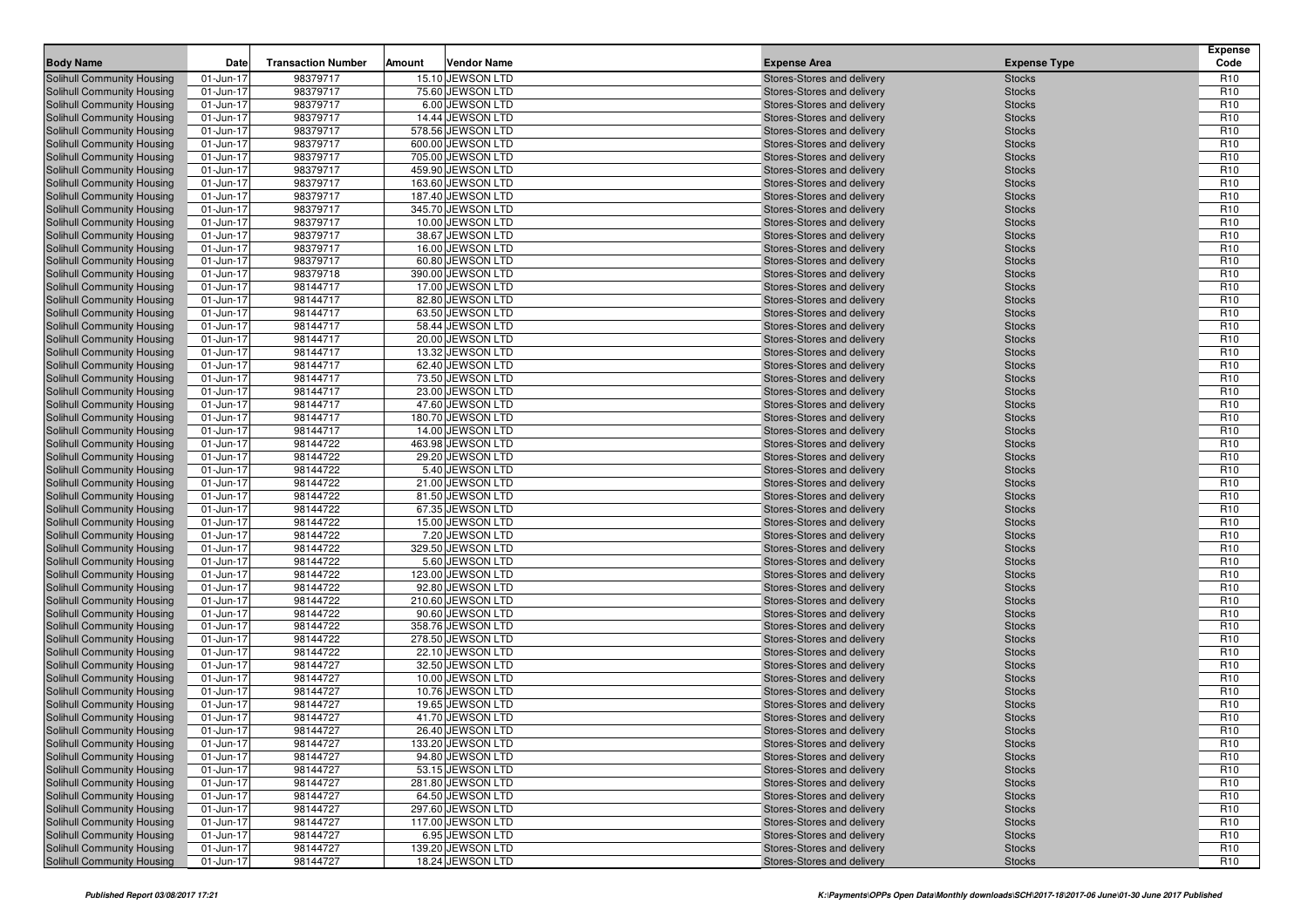| <b>Body Name</b>                                         | Date                   | <b>Transaction Number</b> | Amount | <b>Vendor Name</b>                   | <b>Expense Area</b>                                      | <b>Expense Type</b>            | <b>Expense</b><br>Code             |
|----------------------------------------------------------|------------------------|---------------------------|--------|--------------------------------------|----------------------------------------------------------|--------------------------------|------------------------------------|
| Solihull Community Housing                               |                        | 98144727                  |        | 84.60 JEWSON LTD                     | Stores-Stores and delivery                               | <b>Stocks</b>                  | R <sub>10</sub>                    |
| Solihull Community Housing                               | 01-Jun-17<br>01-Jun-17 | 98144727                  |        | 43.20 JEWSON LTD                     | Stores-Stores and delivery                               | <b>Stocks</b>                  | R <sub>10</sub>                    |
| Solihull Community Housing                               | 01-Jun-17              | 98144729                  |        | 15.10 JEWSON LTD                     | Stores-Stores and delivery                               | <b>Stocks</b>                  | R <sub>10</sub>                    |
| Solihull Community Housing                               | 01-Jun-17              | 98144729                  |        | 7.70 JEWSON LTD                      | Stores-Stores and delivery                               | <b>Stocks</b>                  | R <sub>10</sub>                    |
| Solihull Community Housing                               | 01-Jun-17              | 98144729                  |        | 61.20 JEWSON LTD                     | Stores-Stores and delivery                               | <b>Stocks</b>                  | R <sub>10</sub>                    |
| Solihull Community Housing                               | 01-Jun-17              | 98144729                  |        | 8.46 JEWSON LTD                      | Stores-Stores and delivery                               | <b>Stocks</b>                  | R <sub>10</sub>                    |
| Solihull Community Housing                               | 01-Jun-17              | 98144729                  |        | 13.57 JEWSON LTD                     | Stores-Stores and delivery                               | <b>Stocks</b>                  | R <sub>10</sub>                    |
| Solihull Community Housing                               | 01-Jun-17              | 98144729                  |        | 197.80 JEWSON LTD                    | Stores-Stores and delivery                               | <b>Stocks</b>                  | R <sub>10</sub>                    |
| Solihull Community Housing                               | 01-Jun-17              | 98144729                  |        | 177.60 JEWSON LTD                    | Stores-Stores and delivery                               | <b>Stocks</b>                  | R <sub>10</sub>                    |
| Solihull Community Housing                               | 01-Jun-17              | 98144729                  |        | 15.80 JEWSON LTD                     | Stores-Stores and delivery                               | <b>Stocks</b>                  | R <sub>10</sub>                    |
| Solihull Community Housing                               | 01-Jun-17              | 98144729                  |        | 27.24 JEWSON LTD                     | Stores-Stores and delivery                               | <b>Stocks</b>                  | R <sub>10</sub>                    |
| <b>Solihull Community Housing</b>                        | 01-Jun-17              | 98144729                  |        | 165.94 JEWSON LTD                    | Stores-Stores and delivery                               | <b>Stocks</b>                  | R <sub>10</sub>                    |
| Solihull Community Housing                               | 01-Jun-17              | 98144729                  |        | 49.20 JEWSON LTD                     | Stores-Stores and delivery                               | <b>Stocks</b>                  | R <sub>10</sub>                    |
| Solihull Community Housing                               | 01-Jun-17              | 98144729                  |        | 874.50 JEWSON LTD                    | Stores-Stores and delivery                               | <b>Stocks</b>                  | R <sub>10</sub>                    |
| Solihull Community Housing                               | 01-Jun-17              | 98144729                  |        | 62.10 JEWSON LTD                     | Stores-Stores and delivery                               | <b>Stocks</b>                  | R <sub>10</sub>                    |
| <b>Solihull Community Housing</b>                        | 01-Jun-17              | 98144729                  |        | 30.38 JEWSON LTD                     | Stores-Stores and delivery                               | <b>Stocks</b>                  | R <sub>10</sub>                    |
| Solihull Community Housing                               | 01-Jun-17              | 98144729                  |        | 2.40 JEWSON LTD                      | Stores-Stores and delivery                               | <b>Stocks</b>                  | R <sub>10</sub>                    |
| Solihull Community Housing                               | 01-Jun-17              | 98144733                  |        | 158.60 JEWSON LTD                    | Stores-Stores and delivery                               | <b>Stocks</b>                  | R <sub>10</sub>                    |
| Solihull Community Housing                               | 01-Jun-17              | 98144733                  |        | 80.95 JEWSON LTD                     | Stores-Stores and delivery                               | <b>Stocks</b>                  | R <sub>10</sub>                    |
| Solihull Community Housing                               | 01-Jun-17              | 98144737                  |        | 225.30 JEWSON LTD                    | Stores-Stores and delivery                               | <b>Stocks</b>                  | R <sub>10</sub>                    |
| <b>Solihull Community Housing</b>                        | 01-Jun-17              | 98144737                  |        | 516.70 JEWSON LTD                    | Stores-Stores and delivery                               | <b>Stocks</b>                  | R <sub>10</sub>                    |
| <b>Solihull Community Housing</b>                        | 01-Jun-17              | 98144737                  |        | 87.84 JEWSON LTD                     | Stores-Stores and delivery                               | <b>Stocks</b>                  | R <sub>10</sub>                    |
| Solihull Community Housing                               | 01-Jun-17              | 98144737                  |        | 18.50 JEWSON LTD                     | Stores-Stores and delivery                               | <b>Stocks</b>                  | R <sub>10</sub>                    |
| Solihull Community Housing                               | 01-Jun-17              | 98144737                  |        | 82.80 JEWSON LTD                     | Stores-Stores and delivery                               | <b>Stocks</b>                  | R <sub>10</sub>                    |
| Solihull Community Housing                               | 01-Jun-17              | 98144737                  |        | 38.80 JEWSON LTD                     | Stores-Stores and delivery                               | <b>Stocks</b>                  | R <sub>10</sub>                    |
| Solihull Community Housing                               | 01-Jun-17              | 98144737                  |        | 4.14 JEWSON LTD                      | Stores-Stores and delivery                               | <b>Stocks</b>                  | R <sub>10</sub>                    |
| Solihull Community Housing                               | 01-Jun-17              | 98144737                  |        | 111.20 JEWSON LTD                    | Stores-Stores and delivery                               | <b>Stocks</b>                  | R <sub>10</sub>                    |
| Solihull Community Housing                               | 01-Jun-17              | 98144737                  |        | 38.67 JEWSON LTD                     | Stores-Stores and delivery                               | <b>Stocks</b>                  | R <sub>10</sub>                    |
| Solihull Community Housing                               | 01-Jun-17              | 98144737                  |        | 54.80 JEWSON LTD                     | Stores-Stores and delivery                               | <b>Stocks</b>                  | R <sub>10</sub>                    |
| Solihull Community Housing                               | 01-Jun-17              | 98144737                  |        | 10.20 JEWSON LTD                     | Stores-Stores and delivery                               | <b>Stocks</b>                  | R <sub>10</sub>                    |
| <b>Solihull Community Housing</b>                        | 01-Jun-17              | 98144737                  |        | 282.40 JEWSON LTD                    | Stores-Stores and delivery                               | <b>Stocks</b>                  | R <sub>10</sub>                    |
| <b>Solihull Community Housing</b>                        | 01-Jun-17              | 98144737                  |        | 319.85 JEWSON LTD                    | Stores-Stores and delivery                               | <b>Stocks</b>                  | R <sub>10</sub>                    |
| Solihull Community Housing                               | 01-Jun-17              | 98144737                  |        | 189.30 JEWSON LTD                    | Stores-Stores and delivery                               | <b>Stocks</b>                  | R <sub>10</sub>                    |
| Solihull Community Housing                               | 01-Jun-17              | 98379719                  |        | 252.72 JEWSON LTD                    | Stores-Stores and delivery                               | <b>Stocks</b>                  | R <sub>10</sub>                    |
| Solihull Community Housing                               | 01-Jun-17              | 98144738                  |        | 367.20 JEWSON LTD                    | Stores-Stores and delivery                               | <b>Stocks</b>                  | R <sub>10</sub>                    |
| Solihull Community Housing                               | 01-Jun-17              | 98144738                  |        | 72.00 JEWSON LTD                     | Stores-Stores and delivery                               | <b>Stocks</b>                  | R <sub>10</sub>                    |
| Solihull Community Housing                               | 01-Jun-17              | 98144738                  |        | 6.75 JEWSON LTD                      | Stores-Stores and delivery                               | <b>Stocks</b>                  | R <sub>10</sub>                    |
| Solihull Community Housing                               | 01-Jun-17              | 98144738                  |        | 35.40 JEWSON LTD                     | Stores-Stores and delivery                               | <b>Stocks</b>                  | R <sub>10</sub><br>R <sub>10</sub> |
| Solihull Community Housing<br>Solihull Community Housing | 01-Jun-17              | 98144738<br>98144738      |        | 53.15 JEWSON LTD<br>80.50 JEWSON LTD | Stores-Stores and delivery                               | <b>Stocks</b><br><b>Stocks</b> | R <sub>10</sub>                    |
| Solihull Community Housing                               | 01-Jun-17<br>01-Jun-17 | 98144738                  |        | 133.60 JEWSON LTD                    | Stores-Stores and delivery<br>Stores-Stores and delivery |                                | R <sub>10</sub>                    |
| <b>Solihull Community Housing</b>                        | 01-Jun-17              | 98144738                  |        | 8.60 JEWSON LTD                      | Stores-Stores and delivery                               | <b>Stocks</b><br><b>Stocks</b> | R <sub>10</sub>                    |
| Solihull Community Housing                               | 01-Jun-17              | 98144738                  |        | 78.00 JEWSON LTD                     | Stores-Stores and delivery                               | <b>Stocks</b>                  | R <sub>10</sub>                    |
| Solihull Community Housing                               | 01-Jun-17              | 98144738                  |        | 60.90 JEWSON LTD                     | Stores-Stores and delivery                               | <b>Stocks</b>                  | R <sub>10</sub>                    |
| Solihull Community Housing                               | 01-Jun-17              | 98144738                  |        | 24.70 JEWSON LTD                     | Stores-Stores and delivery                               | <b>Stocks</b>                  | R <sub>10</sub>                    |
| Solihull Community Housing                               | 01-Jun-17              | 98144738                  |        | 54.00 JEWSON LTD                     | Stores-Stores and delivery                               | <b>Stocks</b>                  | R <sub>10</sub>                    |
| Solihull Community Housing                               | 01-Jun-17              | 98144738                  |        | 123.40 JEWSON LTD                    | Stores-Stores and delivery                               | <b>Stocks</b>                  | R <sub>10</sub>                    |
| Solihull Community Housing                               | 01-Jun-17              | 98144738                  |        | 69.00 JEWSON LTD                     | Stores-Stores and delivery                               | <b>Stocks</b>                  | R <sub>10</sub>                    |
| Solihull Community Housing                               | 01-Jun-17              | 98144738                  |        | 26.00 JEWSON LTD                     | Stores-Stores and delivery                               | <b>Stocks</b>                  | R <sub>10</sub>                    |
| Solihull Community Housing                               | 01-Jun-17              | 98144738                  |        | 107.82 JEWSON LTD                    | Stores-Stores and delivery                               | <b>Stocks</b>                  | R <sub>10</sub>                    |
| Solihull Community Housing                               | 01-Jun-17              | 98144738                  |        | 18.24 JEWSON LTD                     | Stores-Stores and delivery                               | <b>Stocks</b>                  | R <sub>10</sub>                    |
| Solihull Community Housing                               | 01-Jun-17              | 98144738                  |        | 100.50 JEWSON LTD                    | Stores-Stores and delivery                               | <b>Stocks</b>                  | R <sub>10</sub>                    |
| Solihull Community Housing                               | 01-Jun-17              | 98144738                  |        | 48.00 JEWSON LTD                     | Stores-Stores and delivery                               | <b>Stocks</b>                  | R <sub>10</sub>                    |
| Solihull Community Housing                               | 01-Jun-17              | 98144738                  |        | 62.60 JEWSON LTD                     | Stores-Stores and delivery                               | <b>Stocks</b>                  | R <sub>10</sub>                    |
| Solihull Community Housing                               | 01-Jun-17              | 98144738                  |        | 139.40 JEWSON LTD                    | Stores-Stores and delivery                               | <b>Stocks</b>                  | R <sub>10</sub>                    |
| Solihull Community Housing                               | 01-Jun-17              | 98144738                  |        | 125.80 JEWSON LTD                    | Stores-Stores and delivery                               | <b>Stocks</b>                  | R <sub>10</sub>                    |
| Solihull Community Housing                               | 01-Jun-17              | 98144738                  |        | 243.00 JEWSON LTD                    | Stores-Stores and delivery                               | <b>Stocks</b>                  | R <sub>10</sub>                    |
| Solihull Community Housing                               | 01-Jun-17              | 98144744                  |        | 621.60 JEWSON LTD                    | Stores-Stores and delivery                               | <b>Stocks</b>                  | R <sub>10</sub>                    |
| Solihull Community Housing                               | 01-Jun-17              | 98144744                  |        | 168.20 JEWSON LTD                    | Stores-Stores and delivery                               | <b>Stocks</b>                  | R <sub>10</sub>                    |
| Solihull Community Housing                               | 01-Jun-17              | 98144745                  |        | 583.74 JEWSON LTD                    | Stores-Stores and delivery                               | <b>Stocks</b>                  | R <sub>10</sub>                    |
| Solihull Community Housing                               | 01-Jun-17              | 98144746                  |        | 98.30 JEWSON LTD                     | Stores-Stores and delivery                               | <b>Stocks</b>                  | R <sub>10</sub>                    |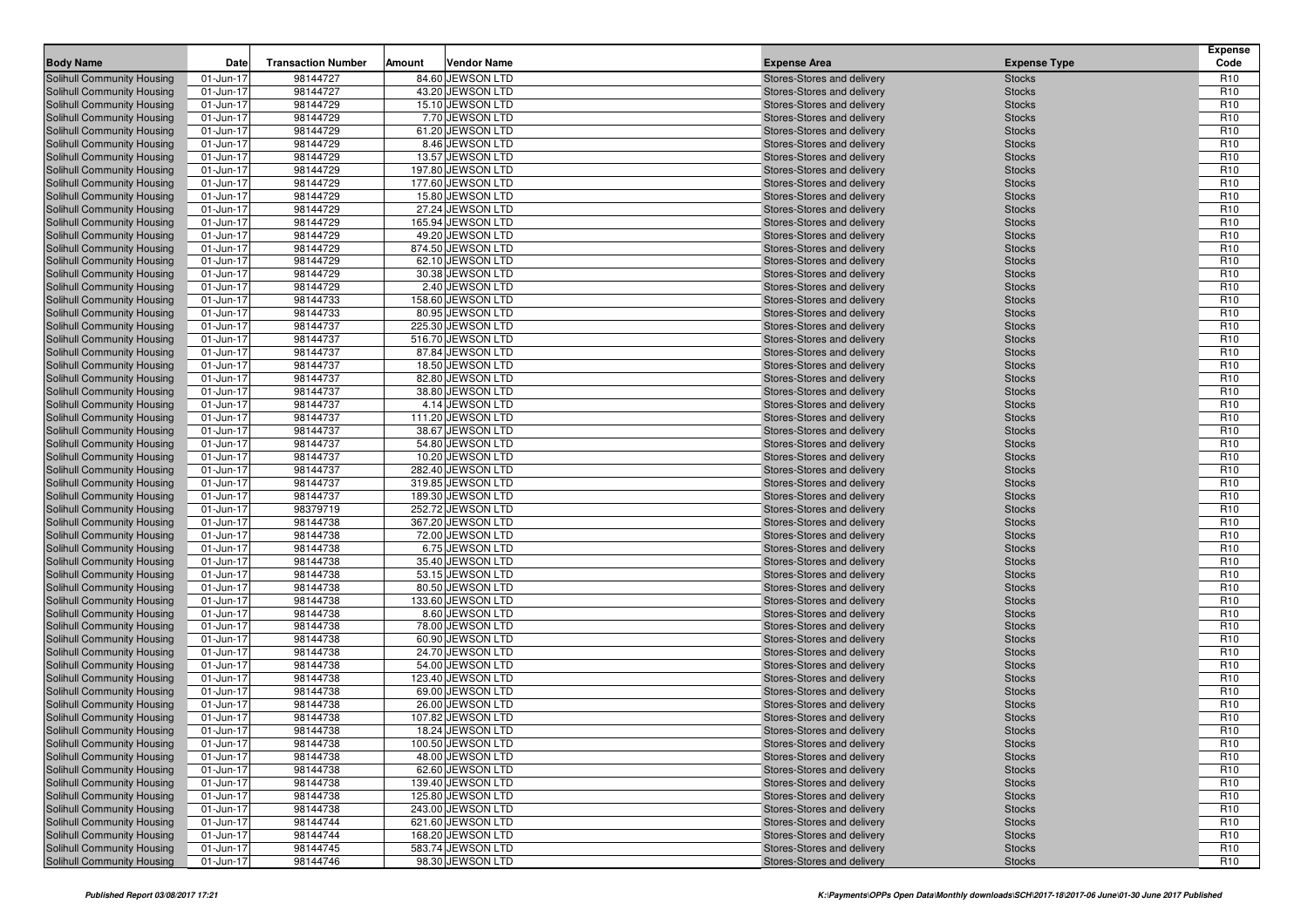|                                                                 |                        |                           |        |                                       |                                                          |                                | <b>Expense</b>                     |
|-----------------------------------------------------------------|------------------------|---------------------------|--------|---------------------------------------|----------------------------------------------------------|--------------------------------|------------------------------------|
| <b>Body Name</b>                                                | Date                   | <b>Transaction Number</b> | Amount | <b>Vendor Name</b>                    | <b>Expense Area</b>                                      | <b>Expense Type</b>            | Code                               |
| Solihull Community Housing<br>Solihull Community Housing        | 01-Jun-17              | 98144746                  |        | 483.84 JEWSON LTD<br>26.00 JEWSON LTD | Stores-Stores and delivery                               | <b>Stocks</b>                  | R <sub>10</sub><br>R <sub>10</sub> |
| Solihull Community Housing                                      | 01-Jun-17<br>01-Jun-17 | 98144746<br>98144749      |        | 8.20 JEWSON LTD                       | Stores-Stores and delivery<br>Stores-Stores and delivery | <b>Stocks</b><br><b>Stocks</b> | R <sub>10</sub>                    |
| Solihull Community Housing                                      | 01-Jun-17              | 98144749                  |        | 127.60 JEWSON LTD                     | Stores-Stores and delivery                               | <b>Stocks</b>                  | R <sub>10</sub>                    |
| Solihull Community Housing                                      | 01-Jun-17              | 98144749                  |        | 87.60 JEWSON LTD                      | Stores-Stores and delivery                               | <b>Stocks</b>                  | R <sub>10</sub>                    |
| Solihull Community Housing                                      | 01-Jun-17              | 98144749                  |        | 5.40 JEWSON LTD                       | Stores-Stores and delivery                               | <b>Stocks</b>                  | R <sub>10</sub>                    |
| Solihull Community Housing                                      | 01-Jun-17              | 98144749                  |        | 46.80 JEWSON LTD                      | Stores-Stores and delivery                               | <b>Stocks</b>                  | R <sub>10</sub>                    |
| Solihull Community Housing                                      | 01-Jun-17              | 98144749                  |        | 127.70 JEWSON LTD                     | Stores-Stores and delivery                               | <b>Stocks</b>                  | R <sub>10</sub>                    |
| Solihull Community Housing                                      | 01-Jun-17              | 98144749                  |        | 19.20 JEWSON LTD                      | Stores-Stores and delivery                               | <b>Stocks</b>                  | R <sub>10</sub>                    |
| Solihull Community Housing                                      | 01-Jun-17              | 98144749                  |        | 494.30 JEWSON LTD                     | Stores-Stores and delivery                               | <b>Stocks</b>                  | R <sub>10</sub>                    |
| Solihull Community Housing                                      | 01-Jun-17              | 98144749                  |        | 164.20 JEWSON LTD                     | Stores-Stores and delivery                               | <b>Stocks</b>                  | R <sub>10</sub>                    |
| Solihull Community Housing                                      | 01-Jun-17              | 98144749                  |        | 52.60 JEWSON LTD                      | Stores-Stores and delivery                               | <b>Stocks</b>                  | R <sub>10</sub>                    |
| Solihull Community Housing                                      | 01-Jun-17              | 98144749                  |        | 27.00 JEWSON LTD                      | Stores-Stores and delivery                               | <b>Stocks</b>                  | R <sub>10</sub>                    |
| Solihull Community Housing                                      | 01-Jun-17              | 98144749                  |        | 157.68 JEWSON LTD                     | Stores-Stores and delivery                               | <b>Stocks</b>                  | R <sub>10</sub>                    |
| Solihull Community Housing                                      | 01-Jun-17              | 98144749                  |        | 55.67 JEWSON LTD                      | Stores-Stores and delivery                               | <b>Stocks</b>                  | R <sub>10</sub>                    |
| Solihull Community Housing                                      | 01-Jun-17              | 98144749                  |        | 22.65 JEWSON LTD                      | Stores-Stores and delivery                               | <b>Stocks</b>                  | R <sub>10</sub>                    |
| Solihull Community Housing                                      | 01-Jun-17              | 98144749                  |        | 511.20 JEWSON LTD                     | Stores-Stores and delivery                               | <b>Stocks</b>                  | R <sub>10</sub>                    |
| Solihull Community Housing                                      | 01-Jun-17              | 98144749                  |        | 46.50 JEWSON LTD                      | Stores-Stores and delivery                               | <b>Stocks</b>                  | R <sub>10</sub>                    |
| <b>Solihull Community Housing</b>                               | 03-Jun-17              | 98144751                  |        | 18.00 JEWSON LTD                      | Stores-Stores and delivery                               | <b>Stocks</b>                  | R <sub>10</sub>                    |
| Solihull Community Housing                                      | 03-Jun-17              | 98144751                  |        | 2.50 JEWSON LTD                       | Stores-Stores and delivery                               | <b>Stocks</b>                  | R <sub>10</sub>                    |
| <b>Solihull Community Housing</b>                               | 03-Jun-17              | 98144751                  |        | 326.00 JEWSON LTD                     | Stores-Stores and delivery                               | <b>Stocks</b>                  | R <sub>10</sub>                    |
| Solihull Community Housing<br>Solihull Community Housing        | 03-Jun-17<br>03-Jun-17 | 98144751                  |        | 93.60 JEWSON LTD                      | Stores-Stores and delivery                               | <b>Stocks</b>                  | R <sub>10</sub><br>R <sub>10</sub> |
| Solihull Community Housing                                      |                        | 98144751<br>98144751      |        | 34.15 JEWSON LTD                      | Stores-Stores and delivery                               | <b>Stocks</b>                  | R <sub>10</sub>                    |
| Solihull Community Housing                                      | 03-Jun-17<br>03-Jun-17 | 98144751                  |        | 22.40 JEWSON LTD<br>42.00 JEWSON LTD  | Stores-Stores and delivery<br>Stores-Stores and delivery | <b>Stocks</b><br><b>Stocks</b> | R <sub>10</sub>                    |
| <b>Solihull Community Housing</b>                               | 03-Jun-17              | 98144751                  |        | 41.80 JEWSON LTD                      | Stores-Stores and delivery                               | <b>Stocks</b>                  | R <sub>10</sub>                    |
| Solihull Community Housing                                      | 03-Jun-17              | 98144751                  |        | 104.00 JEWSON LTD                     | Stores-Stores and delivery                               | <b>Stocks</b>                  | R <sub>10</sub>                    |
| Solihull Community Housing                                      | 03-Jun-17              | 98144751                  |        | 342.76 JEWSON LTD                     | Stores-Stores and delivery                               | <b>Stocks</b>                  | R <sub>10</sub>                    |
| Solihull Community Housing                                      | 03-Jun-17              | 98144751                  |        | 84.70 JEWSON LTD                      | Stores-Stores and delivery                               | <b>Stocks</b>                  | R <sub>10</sub>                    |
| Solihull Community Housing                                      | 03-Jun-17              | 98144751                  |        | 196.70 JEWSON LTD                     | Stores-Stores and delivery                               | <b>Stocks</b>                  | R <sub>10</sub>                    |
| Solihull Community Housing                                      | 03-Jun-17              | 98144751                  |        | 28.25 JEWSON LTD                      | Stores-Stores and delivery                               | <b>Stocks</b>                  | R <sub>10</sub>                    |
| Solihull Community Housing                                      | 03-Jun-17              | 98144751                  |        | 186.20 JEWSON LTD                     | Stores-Stores and delivery                               | <b>Stocks</b>                  | R <sub>10</sub>                    |
| Solihull Community Housing                                      | 03-Jun-17              | 98144751                  |        | 198.20 JEWSON LTD                     | Stores-Stores and delivery                               | <b>Stocks</b>                  | R <sub>10</sub>                    |
| Solihull Community Housing                                      | 03-Jun-17              | 98144751                  |        | 276.56 JEWSON LTD                     | Stores-Stores and delivery                               | <b>Stocks</b>                  | R <sub>10</sub>                    |
| Solihull Community Housing                                      | 03-Jun-17              | 98144751                  |        | 112.50 JEWSON LTD                     | Stores-Stores and delivery                               | <b>Stocks</b>                  | R <sub>10</sub>                    |
| Solihull Community Housing                                      | 03-Jun-17              | 98144751                  |        | 5.82 JEWSON LTD                       | Stores-Stores and delivery                               | <b>Stocks</b>                  | R <sub>10</sub>                    |
| Solihull Community Housing                                      | 03-Jun-17              | 98144751                  |        | 23.20 JEWSON LTD                      | Stores-Stores and delivery                               | <b>Stocks</b>                  | R <sub>10</sub>                    |
| <b>Solihull Community Housing</b>                               | 03-Jun-17              | 98144751                  |        | 53.90 JEWSON LTD                      | Stores-Stores and delivery                               | <b>Stocks</b>                  | R <sub>10</sub>                    |
| Solihull Community Housing                                      | 05-Jun-17              | 98379720                  |        | 373.76 JEWSON LTD                     | Stores-Stores and delivery                               | <b>Stocks</b>                  | R <sub>10</sub>                    |
| Solihull Community Housing                                      | 05-Jun-17              | 98379722                  |        | 75.60 JEWSON LTD                      | Stores-Stores and delivery                               | <b>Stocks</b>                  | R <sub>10</sub>                    |
| Solihull Community Housing                                      | 05-Jun-17              | 98379722                  |        | 21.80 JEWSON LTD                      | Stores-Stores and delivery                               | <b>Stocks</b>                  | R <sub>10</sub>                    |
| Solihull Community Housing                                      | 05-Jun-17<br>05-Jun-17 | 98379722<br>98379722      |        | 14.40 JEWSON LTD<br>281.80 JEWSON LTD | Stores-Stores and delivery                               | <b>Stocks</b>                  | R <sub>10</sub><br>R <sub>10</sub> |
| <b>Solihull Community Housing</b><br>Solihull Community Housing | 05-Jun-17              | 98379722                  |        | 27.40 JEWSON LTD                      | Stores-Stores and delivery<br>Stores-Stores and delivery | <b>Stocks</b><br><b>Stocks</b> | R <sub>10</sub>                    |
| Solihull Community Housing                                      | 05-Jun-17              | 98379722                  |        | 19.00 JEWSON LTD                      | Stores-Stores and delivery                               | <b>Stocks</b>                  | R <sub>10</sub>                    |
| Solihull Community Housing                                      | 05-Jun-17              | 98379722                  |        | 357.48 JEWSON LTD                     | Stores-Stores and delivery                               | <b>Stocks</b>                  | R <sub>10</sub>                    |
| Solihull Community Housing                                      | 05-Jun-17              | 98379722                  |        | 16.30 JEWSON LTD                      | Stores-Stores and delivery                               | <b>Stocks</b>                  | R <sub>10</sub>                    |
| Solihull Community Housing                                      | 05-Jun-17              | 98379722                  |        | 111.20 JEWSON LTD                     | Stores-Stores and delivery                               | <b>Stocks</b>                  | R <sub>10</sub>                    |
| Solihull Community Housing                                      | 05-Jun-17              | 98379722                  |        | 501.00 JEWSON LTD                     | Stores-Stores and delivery                               | <b>Stocks</b>                  | R <sub>10</sub>                    |
| Solihull Community Housing                                      | 05-Jun-17              | 98379722                  |        | 187.40 JEWSON LTD                     | Stores-Stores and delivery                               | <b>Stocks</b>                  | R <sub>10</sub>                    |
| <b>Solihull Community Housing</b>                               | 05-Jun-17              | 98379722                  |        | 41.73 JEWSON LTD                      | Stores-Stores and delivery                               | <b>Stocks</b>                  | R <sub>10</sub>                    |
| Solihull Community Housing                                      | 05-Jun-17              | 98379722                  |        | 16.00 JEWSON LTD                      | Stores-Stores and delivery                               | <b>Stocks</b>                  | R <sub>10</sub>                    |
| Solihull Community Housing                                      | 05-Jun-17              | 98379722                  |        | 13.75 JEWSON LTD                      | Stores-Stores and delivery                               | <b>Stocks</b>                  | R <sub>10</sub>                    |
| Solihull Community Housing                                      | 05-Jun-17              | 98379722                  |        | 21.55 JEWSON LTD                      | Stores-Stores and delivery                               | <b>Stocks</b>                  | R <sub>10</sub>                    |
| Solihull Community Housing                                      | 05-Jun-17              | 98379722                  |        | 192.40 JEWSON LTD                     | Stores-Stores and delivery                               | <b>Stocks</b>                  | R <sub>10</sub>                    |
| Solihull Community Housing                                      | 05-Jun-17              | 98379724                  |        | 73.73 JEWSON LTD                      | Stores-Stores and delivery                               | <b>Stocks</b>                  | R <sub>10</sub>                    |
| Solihull Community Housing                                      | 05-Jun-17              | 98379724                  |        | 403.20 JEWSON LTD                     | Stores-Stores and delivery                               | <b>Stocks</b>                  | R <sub>10</sub>                    |
| Solihull Community Housing                                      | 06-Jun-17              | 98379729                  |        | 56.00 JEWSON LTD                      | Stores-Stores and delivery                               | <b>Stocks</b>                  | R <sub>10</sub>                    |
| Solihull Community Housing                                      | 06-Jun-17              | 98379729                  |        | 8.10 JEWSON LTD                       | Stores-Stores and delivery                               | <b>Stocks</b>                  | R <sub>10</sub>                    |
| Solihull Community Housing                                      | 06-Jun-17              | 98379729                  |        | 4.80 JEWSON LTD                       | Stores-Stores and delivery                               | <b>Stocks</b>                  | R <sub>10</sub>                    |
| Solihull Community Housing                                      | 06-Jun-17              | 98379729                  |        | 15.80 JEWSON LTD                      | Stores-Stores and delivery                               | <b>Stocks</b>                  | R <sub>10</sub>                    |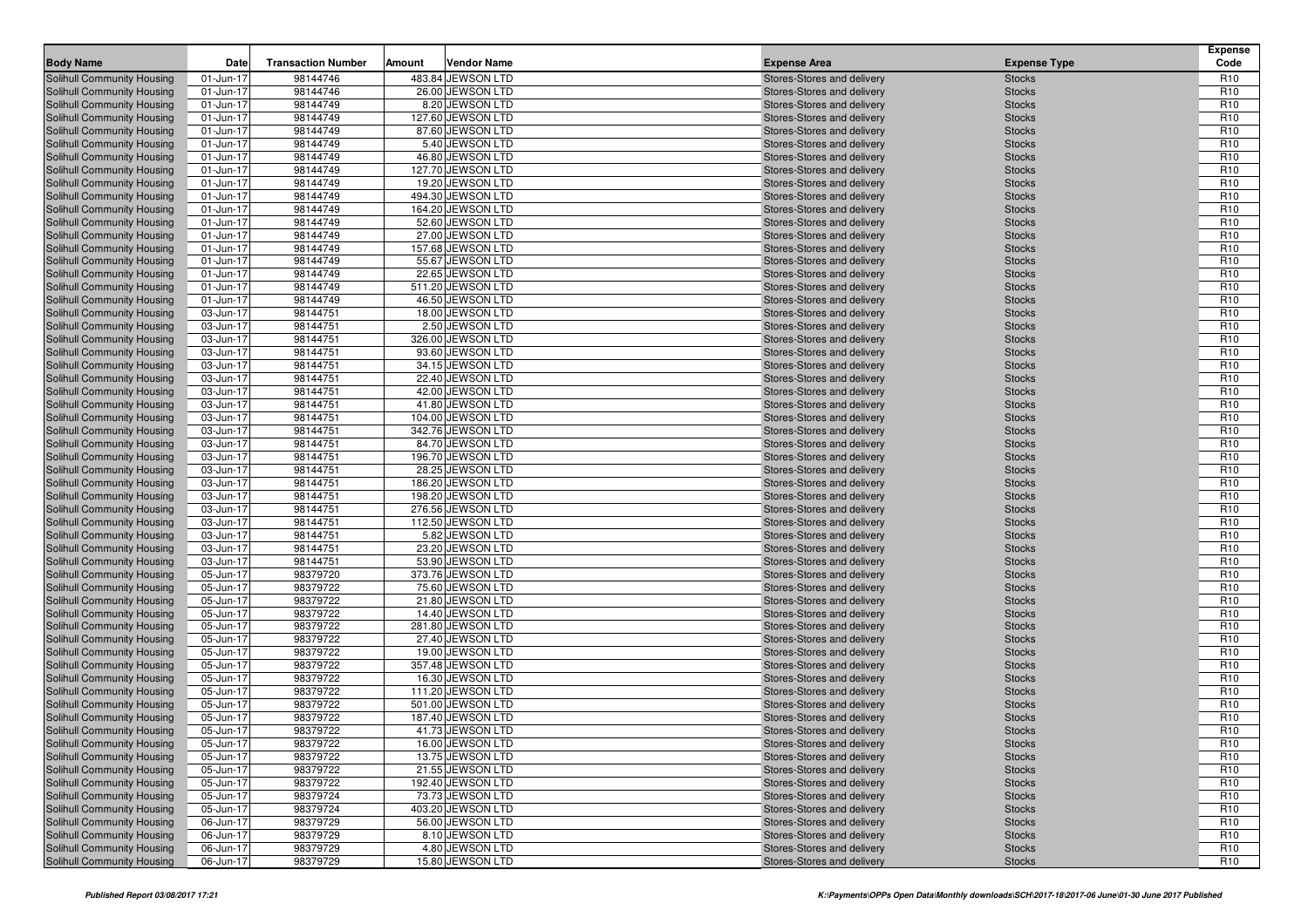| <b>Body Name</b>                                         | Date                   | <b>Transaction Number</b> | Amount | <b>Vendor Name</b>                   | <b>Expense Area</b>                                      | <b>Expense Type</b>            | <b>Expense</b><br>Code             |
|----------------------------------------------------------|------------------------|---------------------------|--------|--------------------------------------|----------------------------------------------------------|--------------------------------|------------------------------------|
|                                                          |                        | 98379729                  |        | 100.75 JEWSON LTD                    | Stores-Stores and delivery                               | <b>Stocks</b>                  | R <sub>10</sub>                    |
| Solihull Community Housing<br>Solihull Community Housing | 06-Jun-17<br>06-Jun-17 | 98379729                  |        | 15.00 JEWSON LTD                     | Stores-Stores and delivery                               | <b>Stocks</b>                  | R <sub>10</sub>                    |
| Solihull Community Housing                               | 06-Jun-17              | 98379729                  |        | 11.60 JEWSON LTD                     | Stores-Stores and delivery                               | <b>Stocks</b>                  | R <sub>10</sub>                    |
| Solihull Community Housing                               | 06-Jun-17              | 98379729                  |        | 63.80 JEWSON LTD                     | Stores-Stores and delivery                               | <b>Stocks</b>                  | R <sub>10</sub>                    |
| Solihull Community Housing                               | 06-Jun-17              | 98379729                  |        | 42.30 JEWSON LTD                     | Stores-Stores and delivery                               | <b>Stocks</b>                  | R <sub>10</sub>                    |
| Solihull Community Housing                               | 06-Jun-17              | 98379729                  |        | 20.95 JEWSON LTD                     | Stores-Stores and delivery                               | <b>Stocks</b>                  | R <sub>10</sub>                    |
| Solihull Community Housing                               | 06-Jun-17              | 98379729                  |        | 22.52 JEWSON LTD                     | Stores-Stores and delivery                               | <b>Stocks</b>                  | R <sub>10</sub>                    |
| Solihull Community Housing                               | 06-Jun-17              | 98379729                  |        | 26.35 JEWSON LTD                     | Stores-Stores and delivery                               | <b>Stocks</b>                  | R <sub>10</sub>                    |
| Solihull Community Housing                               | 07-Jun-17              | 98379732                  |        | 15.10 JEWSON LTD                     | Stores-Stores and delivery                               | <b>Stocks</b>                  | R <sub>10</sub>                    |
| Solihull Community Housing                               | 07-Jun-17              | 98379732                  |        | 3.50 JEWSON LTD                      | Stores-Stores and delivery                               | <b>Stocks</b>                  | R <sub>10</sub>                    |
| Solihull Community Housing                               | 07-Jun-17              | 98379732                  |        | 88.68 JEWSON LTD                     | Stores-Stores and delivery                               | <b>Stocks</b>                  | R <sub>10</sub>                    |
| <b>Solihull Community Housing</b>                        | 07-Jun-17              | 98379732                  |        | 5.79 JEWSON LTD                      | Stores-Stores and delivery                               | <b>Stocks</b>                  | R <sub>10</sub>                    |
| Solihull Community Housing                               | 07-Jun-17              | 98379732                  |        | 19.00 JEWSON LTD                     | Stores-Stores and delivery                               | <b>Stocks</b>                  | R <sub>10</sub>                    |
| Solihull Community Housing                               | 07-Jun-17              | 98379732                  |        | 5.40 JEWSON LTD                      | Stores-Stores and delivery                               | <b>Stocks</b>                  | R <sub>10</sub>                    |
| Solihull Community Housing                               | 07-Jun-17              | 98379732                  |        | 58.44 JEWSON LTD                     | Stores-Stores and delivery                               | <b>Stocks</b>                  | R <sub>10</sub>                    |
| <b>Solihull Community Housing</b>                        | 07-Jun-17              | 98379732                  |        | 11.00 JEWSON LTD                     | Stores-Stores and delivery                               | <b>Stocks</b>                  | R <sub>10</sub>                    |
| Solihull Community Housing                               | 07-Jun-17              | 98379732                  |        | 130.00 JEWSON LTD                    | Stores-Stores and delivery                               | <b>Stocks</b>                  | R <sub>10</sub>                    |
| Solihull Community Housing                               | 07-Jun-17              | 98379732                  |        | 13.60 JEWSON LTD                     | Stores-Stores and delivery                               | <b>Stocks</b>                  | R <sub>10</sub>                    |
| Solihull Community Housing                               | 07-Jun-17              | 98379732                  |        | 84.29 JEWSON LTD                     | Stores-Stores and delivery                               | <b>Stocks</b>                  | R <sub>10</sub>                    |
| Solihull Community Housing                               | 07-Jun-17              | 98379732                  |        | 28.50 JEWSON LTD                     | Stores-Stores and delivery                               | <b>Stocks</b>                  | R <sub>10</sub>                    |
| <b>Solihull Community Housing</b>                        | 07-Jun-17              | 98379732                  |        | 3.80 JEWSON LTD                      | Stores-Stores and delivery                               | <b>Stocks</b>                  | R <sub>10</sub>                    |
| <b>Solihull Community Housing</b>                        | 07-Jun-17              | 98379732                  |        | 31.04 JEWSON LTD                     | Stores-Stores and delivery                               | <b>Stocks</b>                  | R <sub>10</sub>                    |
| Solihull Community Housing                               | 07-Jun-17              | 98379732                  |        | 62.40 JEWSON LTD                     | Stores-Stores and delivery                               | <b>Stocks</b>                  | R <sub>10</sub>                    |
| Solihull Community Housing                               | 07-Jun-17              | 98379732                  |        | 259.00 JEWSON LTD                    | Stores-Stores and delivery                               | <b>Stocks</b>                  | R <sub>10</sub>                    |
| Solihull Community Housing                               | 07-Jun-17              | 98379732                  |        | 38.67 JEWSON LTD                     | Stores-Stores and delivery                               | <b>Stocks</b>                  | R <sub>10</sub>                    |
| <b>Solihull Community Housing</b>                        | 08-Jun-17              | 98379733                  |        | 686.81 JEWSON LTD                    | Stores-Stores and delivery                               | <b>Stocks</b>                  | R <sub>10</sub>                    |
| Solihull Community Housing                               | 08-Jun-17              | 98379734                  |        | 28.80 JEWSON LTD                     | Stores-Stores and delivery                               | <b>Stocks</b>                  | R <sub>10</sub>                    |
| Solihull Community Housing                               | 08-Jun-17              | 98379734                  |        | 23.10 JEWSON LTD                     | Stores-Stores and delivery                               | <b>Stocks</b>                  | R <sub>10</sub>                    |
| Solihull Community Housing                               | 08-Jun-17              | 98379734                  |        | 15.20 JEWSON LTD                     | Stores-Stores and delivery                               | <b>Stocks</b>                  | R <sub>10</sub>                    |
| Solihull Community Housing                               | 08-Jun-17              | 98379734                  |        | 101.28 JEWSON LTD                    | Stores-Stores and delivery                               | <b>Stocks</b>                  | R <sub>10</sub>                    |
| <b>Solihull Community Housing</b>                        | 08-Jun-17              | 98379734                  |        | 172.60 JEWSON LTD                    | Stores-Stores and delivery                               | <b>Stocks</b>                  | R <sub>10</sub>                    |
| <b>Solihull Community Housing</b>                        | 08-Jun-17              | 98379734                  |        | 11.04 JEWSON LTD                     | Stores-Stores and delivery                               | <b>Stocks</b>                  | R <sub>10</sub>                    |
| Solihull Community Housing                               | 08-Jun-17              | 98379734                  |        | 250.80 JEWSON LTD                    | Stores-Stores and delivery                               | <b>Stocks</b>                  | R <sub>10</sub>                    |
| <b>Solihull Community Housing</b>                        | 08-Jun-17              | 98379734                  |        | 145.50 JEWSON LTD                    | Stores-Stores and delivery                               | <b>Stocks</b>                  | R <sub>10</sub>                    |
| Solihull Community Housing                               | 08-Jun-17              | 98379734                  |        | 62.10 JEWSON LTD                     | Stores-Stores and delivery                               | <b>Stocks</b>                  | R <sub>10</sub>                    |
| <b>Solihull Community Housing</b>                        | 08-Jun-17              | 98379734                  |        | 230.50 JEWSON LTD                    | Stores-Stores and delivery                               | <b>Stocks</b>                  | R <sub>10</sub>                    |
| <b>Solihull Community Housing</b>                        | 08-Jun-17              | 98379734                  |        | 230.50 JEWSON LTD                    | Stores-Stores and delivery                               | <b>Stocks</b>                  | R <sub>10</sub>                    |
| Solihull Community Housing                               | 08-Jun-17              | 98379734                  |        | 84.00 JEWSON LTD                     | Stores-Stores and delivery                               | <b>Stocks</b>                  | R <sub>10</sub><br>R <sub>10</sub> |
| Solihull Community Housing<br>Solihull Community Housing | 08-Jun-17              | 98379734<br>98379734      |        | 42.86 JEWSON LTD<br>71.50 JEWSON LTD | Stores-Stores and delivery                               | <b>Stocks</b><br><b>Stocks</b> | R <sub>10</sub>                    |
| <b>Solihull Community Housing</b>                        | 08-Jun-17<br>08-Jun-17 | 98379734                  |        | 48.00 JEWSON LTD                     | Stores-Stores and delivery<br>Stores-Stores and delivery |                                | R <sub>10</sub>                    |
| <b>Solihull Community Housing</b>                        | 09-Jun-17              | 98379737                  |        | 6.80 JEWSON LTD                      | Stores-Stores and delivery                               | <b>Stocks</b><br><b>Stocks</b> | R <sub>10</sub>                    |
| Solihull Community Housing                               | 09-Jun-17              | 98379737                  |        | 20.20 JEWSON LTD                     | Stores-Stores and delivery                               | <b>Stocks</b>                  | R <sub>10</sub>                    |
| Solihull Community Housing                               | 09-Jun-17              | 98379737                  |        | 15.80 JEWSON LTD                     | Stores-Stores and delivery                               | <b>Stocks</b>                  | R <sub>10</sub>                    |
| Solihull Community Housing                               | 09-Jun-17              | 98379737                  |        | 14.25 JEWSON LTD                     | Stores-Stores and delivery                               | <b>Stocks</b>                  | R <sub>10</sub>                    |
| <b>Solihull Community Housing</b>                        | 09-Jun-17              | 98379737                  |        | 126.00 JEWSON LTD                    | Stores-Stores and delivery                               | <b>Stocks</b>                  | R <sub>10</sub>                    |
| Solihull Community Housing                               | 09-Jun-17              | 98379737                  |        | 163.60 JEWSON LTD                    | Stores-Stores and delivery                               | <b>Stocks</b>                  | R <sub>10</sub>                    |
| Solihull Community Housing                               | 09-Jun-17              | 98379737                  |        | 56.50 JEWSON LTD                     | Stores-Stores and delivery                               | <b>Stocks</b>                  | R <sub>10</sub>                    |
| Solihull Community Housing                               | 09-Jun-17              | 98379737                  |        | 186.20 JEWSON LTD                    | Stores-Stores and delivery                               | <b>Stocks</b>                  | R <sub>10</sub>                    |
| Solihull Community Housing                               | 09-Jun-17              | 98379737                  |        | 123.55 JEWSON LTD                    | Stores-Stores and delivery                               | <b>Stocks</b>                  | R <sub>10</sub>                    |
| Solihull Community Housing                               | 09-Jun-17              | 98379738                  |        | 18.40 JEWSON LTD                     | Stores-Stores and delivery                               | <b>Stocks</b>                  | R <sub>10</sub>                    |
| Solihull Community Housing                               | 09-Jun-17              | 98379738                  |        | 28.80 JEWSON LTD                     | Stores-Stores and delivery                               | <b>Stocks</b>                  | R <sub>10</sub>                    |
| Solihull Community Housing                               | 09-Jun-17              | 98379738                  |        | 218.94 JEWSON LTD                    | Stores-Stores and delivery                               | <b>Stocks</b>                  | R <sub>10</sub>                    |
| Solihull Community Housing                               | 09-Jun-17              | 98379738                  |        | 574.04 JEWSON LTD                    | Stores-Stores and delivery                               | <b>Stocks</b>                  | R <sub>10</sub>                    |
| Solihull Community Housing                               | 09-Jun-17              | 98379738                  |        | 390.00 JEWSON LTD                    | Stores-Stores and delivery                               | <b>Stocks</b>                  | R <sub>10</sub>                    |
| Solihull Community Housing                               | 09-Jun-17              | 98379738                  |        | 69.00 JEWSON LTD                     | Stores-Stores and delivery                               | <b>Stocks</b>                  | R <sub>10</sub>                    |
| Solihull Community Housing                               | 09-Jun-17              | 98379738                  |        | 975.00 JEWSON LTD                    | Stores-Stores and delivery                               | <b>Stocks</b>                  | R <sub>10</sub>                    |
| Solihull Community Housing                               | 09-Jun-17              | 98379738                  |        | 43.20 JEWSON LTD                     | Stores-Stores and delivery                               | <b>Stocks</b>                  | R <sub>10</sub>                    |
| Solihull Community Housing                               | 09-Jun-17              | 98379738                  |        | 22.50 JEWSON LTD                     | Stores-Stores and delivery                               | <b>Stocks</b>                  | R <sub>10</sub>                    |
| Solihull Community Housing                               | 09-Jun-17              | 98379742                  |        | 210.60 JEWSON LTD                    | Stores-Stores and delivery                               | <b>Stocks</b>                  | R <sub>10</sub>                    |
| Solihull Community Housing                               | 12-Jun-17              | 98505078                  |        | 3.60 JEWSON LTD                      | Stores-Stores and delivery                               | <b>Stocks</b>                  | R <sub>10</sub>                    |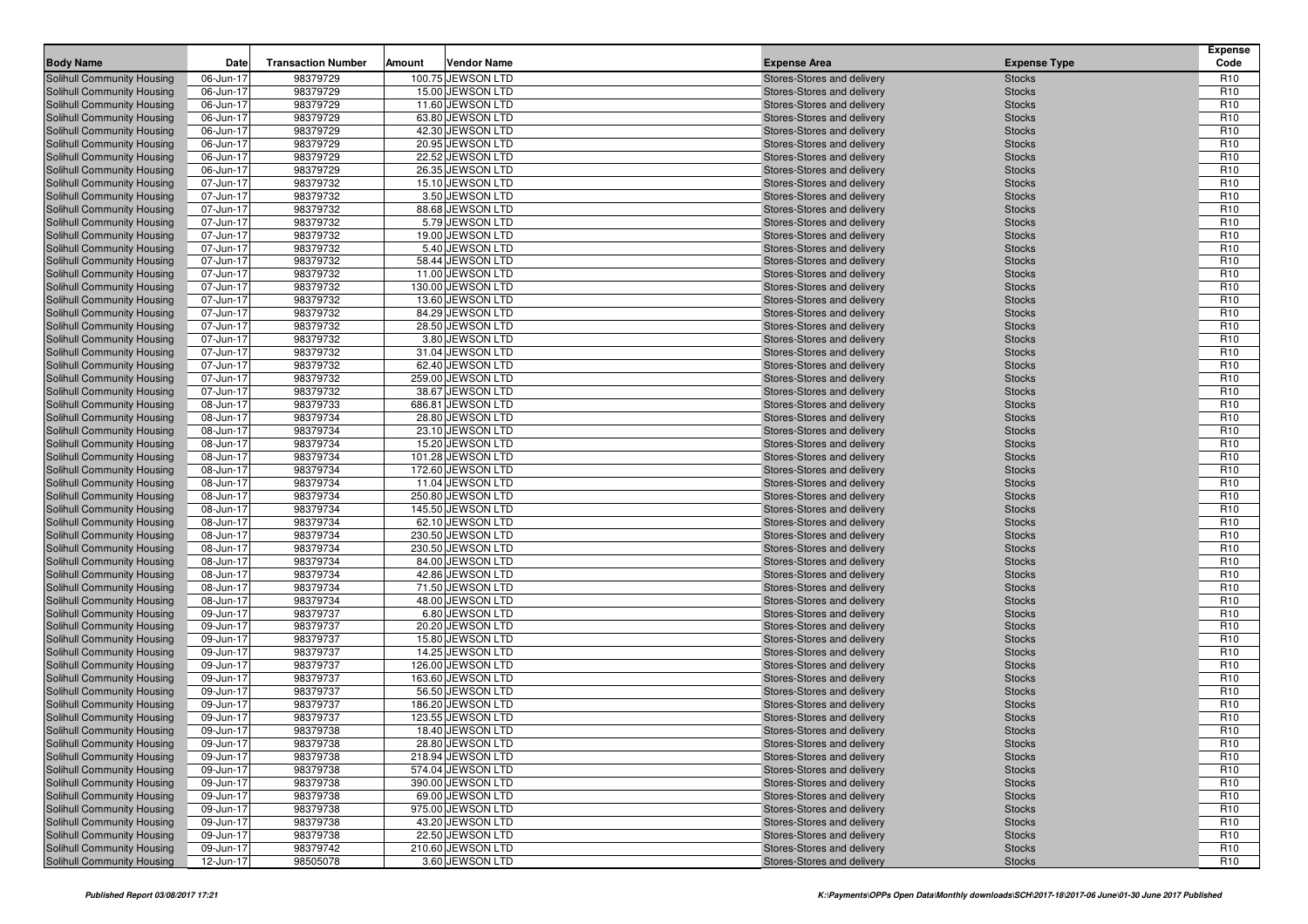| <b>Body Name</b>                  | Date                   | <b>Transaction Number</b> | Amount | <b>Vendor Name</b> | <b>Expense Area</b>                                      | <b>Expense Type</b> | <b>Expense</b><br>Code |
|-----------------------------------|------------------------|---------------------------|--------|--------------------|----------------------------------------------------------|---------------------|------------------------|
| Solihull Community Housing        |                        | 98505078                  |        | 11.60 JEWSON LTD   | Stores-Stores and delivery                               | <b>Stocks</b>       | R <sub>10</sub>        |
| Solihull Community Housing        | 12-Jun-17<br>12-Jun-17 | 98505078                  |        | 56.84 JEWSON LTD   |                                                          | <b>Stocks</b>       | R <sub>10</sub>        |
| Solihull Community Housing        | 12-Jun-17              | 98505078                  |        | 33.05 JEWSON LTD   | Stores-Stores and delivery<br>Stores-Stores and delivery | <b>Stocks</b>       | R <sub>10</sub>        |
| Solihull Community Housing        | 12-Jun-17              | 98505078                  |        | 14.00 JEWSON LTD   | Stores-Stores and delivery                               | <b>Stocks</b>       | R <sub>10</sub>        |
| Solihull Community Housing        | 12-Jun-17              | 98505078                  |        | 36.30 JEWSON LTD   | Stores-Stores and delivery                               | <b>Stocks</b>       | R <sub>10</sub>        |
| Solihull Community Housing        | 12-Jun-17              | 98505078                  |        | 38.67 JEWSON LTD   | Stores-Stores and delivery                               | <b>Stocks</b>       | R <sub>10</sub>        |
| Solihull Community Housing        | 12-Jun-17              | 98505078                  |        | 13.34 JEWSON LTD   | Stores-Stores and delivery                               | <b>Stocks</b>       | R <sub>10</sub>        |
| Solihull Community Housing        | 12-Jun-17              | 98505078                  |        | 69.00 JEWSON LTD   | Stores-Stores and delivery                               | <b>Stocks</b>       | R <sub>10</sub>        |
| Solihull Community Housing        | 12-Jun-17              | 98505079                  |        | 398.89 JEWSON LTD  | Stores-Stores and delivery                               | <b>Stocks</b>       | R <sub>10</sub>        |
| Solihull Community Housing        | 13-Jun-17              | 98505080                  |        | 149.30 JEWSON LTD  | Stores-Stores and delivery                               | <b>Stocks</b>       | R <sub>10</sub>        |
| Solihull Community Housing        | 13-Jun-17              | 98505080                  |        | 63.50 JEWSON LTD   | Stores-Stores and delivery                               | <b>Stocks</b>       | R <sub>10</sub>        |
| Solihull Community Housing        | 13-Jun-17              | 98505080                  |        | 69.50 JEWSON LTD   | Stores-Stores and delivery                               | <b>Stocks</b>       | R <sub>10</sub>        |
| Solihull Community Housing        | 13-Jun-17              | 98505080                  |        | 187.40 JEWSON LTD  | Stores-Stores and delivery                               | <b>Stocks</b>       | R <sub>10</sub>        |
| Solihull Community Housing        | 13-Jun-17              | 98505080                  |        | 282.50 JEWSON LTD  | Stores-Stores and delivery                               | <b>Stocks</b>       | R <sub>10</sub>        |
| Solihull Community Housing        | 14-Jun-17              | 98505082                  |        | 9.50 JEWSON LTD    | Stores-Stores and delivery                               | <b>Stocks</b>       | R <sub>10</sub>        |
| Solihull Community Housing        | 14-Jun-17              | 98505082                  |        | 13.57 JEWSON LTD   | Stores-Stores and delivery                               | <b>Stocks</b>       | R <sub>10</sub>        |
| Solihull Community Housing        | 14-Jun-17              | 98505082                  |        | 31.20 JEWSON LTD   | Stores-Stores and delivery                               | <b>Stocks</b>       | R <sub>10</sub>        |
| Solihull Community Housing        | 14-Jun-17              | 98505082                  |        | 81.50 JEWSON LTD   | Stores-Stores and delivery                               | <b>Stocks</b>       | R <sub>10</sub>        |
| Solihull Community Housing        | 14-Jun-17              | 98505082                  |        | 400.00 JEWSON LTD  | Stores-Stores and delivery                               | <b>Stocks</b>       | R <sub>10</sub>        |
| Solihull Community Housing        | 14-Jun-17              | 98505082                  |        | 131.10 JEWSON LTD  | Stores-Stores and delivery                               | <b>Stocks</b>       | R <sub>10</sub>        |
| Solihull Community Housing        | 14-Jun-17              | 98505082                  |        | 9.90 JEWSON LTD    | Stores-Stores and delivery                               | <b>Stocks</b>       | R <sub>10</sub>        |
| Solihull Community Housing        | 14-Jun-17              | 98505082                  |        | 243.00 JEWSON LTD  | Stores-Stores and delivery                               | <b>Stocks</b>       | R <sub>10</sub>        |
| Solihull Community Housing        | 14-Jun-17              | 98505084                  |        | 104.36 JEWSON LTD  | Stores-Stores and delivery                               | <b>Stocks</b>       | R <sub>10</sub>        |
| <b>Solihull Community Housing</b> | 14-Jun-17              | 98505084                  |        | 1000.44 JEWSON LTD | Stores-Stores and delivery                               | <b>Stocks</b>       | R <sub>10</sub>        |
| Solihull Community Housing        | 15-Jun-17              | 98505088                  |        | 9.10 JEWSON LTD    | Stores-Stores and delivery                               | <b>Stocks</b>       | R <sub>10</sub>        |
| <b>Solihull Community Housing</b> | 15-Jun-17              | 98505088                  |        | 14.00 JEWSON LTD   | Stores-Stores and delivery                               | <b>Stocks</b>       | R <sub>10</sub>        |
| <b>Solihull Community Housing</b> | 15-Jun-17              | 98505088                  |        | 5.10 JEWSON LTD    | Stores-Stores and delivery                               | <b>Stocks</b>       | R <sub>10</sub>        |
| Solihull Community Housing        | 15-Jun-17              | 98505088                  |        | 53.15 JEWSON LTD   | Stores-Stores and delivery                               | <b>Stocks</b>       | R <sub>10</sub>        |
| <b>Solihull Community Housing</b> | 15-Jun-17              | 98505088                  |        | 281.80 JEWSON LTD  | Stores-Stores and delivery                               | <b>Stocks</b>       | R <sub>10</sub>        |
| Solihull Community Housing        | 15-Jun-17              | 98505088                  |        | 4.30 JEWSON LTD    | Stores-Stores and delivery                               | <b>Stocks</b>       | R <sub>10</sub>        |
| Solihull Community Housing        | 15-Jun-17              | 98505088                  |        | 10.00 JEWSON LTD   | Stores-Stores and delivery                               | <b>Stocks</b>       | R <sub>10</sub>        |
| Solihull Community Housing        | 15-Jun-17              | 98505088                  |        | 13.17 JEWSON LTD   | Stores-Stores and delivery                               | <b>Stocks</b>       | R <sub>10</sub>        |
| Solihull Community Housing        | 15-Jun-17              | 98505088                  |        | 17.25 JEWSON LTD   | Stores-Stores and delivery                               | <b>Stocks</b>       | R <sub>10</sub>        |
| Solihull Community Housing        | 15-Jun-17              | 98505088                  |        | 550.00 JEWSON LTD  | Stores-Stores and delivery                               | <b>Stocks</b>       | R <sub>10</sub>        |
| Solihull Community Housing        | 15-Jun-17              | 98505088                  |        | 600.00 JEWSON LTD  | Stores-Stores and delivery                               | <b>Stocks</b>       | R <sub>10</sub>        |
| Solihull Community Housing        | 15-Jun-17              | 98505088                  |        | 41.40 JEWSON LTD   | Stores-Stores and delivery                               | <b>Stocks</b>       | R <sub>10</sub>        |
| Solihull Community Housing        | 15-Jun-17              | 98505088                  |        | 72.36 JEWSON LTD   | Stores-Stores and delivery                               | <b>Stocks</b>       | R <sub>10</sub>        |
| Solihull Community Housing        | 15-Jun-17              | 98505088                  |        | 126.20 JEWSON LTD  | Stores-Stores and delivery                               | <b>Stocks</b>       | R <sub>10</sub>        |
| Solihull Community Housing        | 15-Jun-17              | 98505088                  |        | 21.55 JEWSON LTD   | Stores-Stores and delivery                               | <b>Stocks</b>       | R <sub>10</sub>        |
| Solihull Community Housing        | 15-Jun-17              | 98560749                  |        | 747.20 JEWSON LTD  | Stores-Stores and delivery                               | <b>Stocks</b>       | R <sub>10</sub>        |
| Solihull Community Housing        | 15-Jun-17              | 98560749                  |        | 367.90 JEWSON LTD  | Stores-Stores and delivery                               | <b>Stocks</b>       | R <sub>10</sub>        |
| <b>Solihull Community Housing</b> | 15-Jun-17              | 98560749                  |        | 747.20 JEWSON LTD  | Stores-Stores and delivery                               | <b>Stocks</b>       | R <sub>10</sub>        |
| Solihull Community Housing        | 15-Jun-17              | 98560749                  |        | 55.00 JEWSON LTD   | Stores-Stores and delivery                               | <b>Stocks</b>       | R <sub>10</sub>        |
| Solihull Community Housing        | 15-Jun-17              | 98560749                  |        | 357.50 JEWSON LTD  | Stores-Stores and delivery                               | <b>Stocks</b>       | R <sub>10</sub>        |
| Solihull Community Housing        | 16-Jun-17              | 98505089                  |        | 3.40 JEWSON LTD    | Stores-Stores and delivery                               | <b>Stocks</b>       | R <sub>10</sub>        |
| Solihull Community Housing        | 16-Jun-17              | 98505089                  |        | 152.01 JEWSON LTD  | Stores-Stores and delivery                               | <b>Stocks</b>       | R <sub>10</sub>        |
| Solihull Community Housing        | 16-Jun-17              | 98505089                  |        | 69.12 JEWSON LTD   | Stores-Stores and delivery                               | <b>Stocks</b>       | R <sub>10</sub>        |
| Solihull Community Housing        | 16-Jun-17              | 98505089                  |        | 155.40 JEWSON LTD  | Stores-Stores and delivery                               | <b>Stocks</b>       | R <sub>10</sub>        |
| Solihull Community Housing        | 16-Jun-17              | 98505089                  |        | 5.80 JEWSON LTD    | Stores-Stores and delivery                               | <b>Stocks</b>       | R <sub>10</sub>        |
| Solihull Community Housing        | 16-Jun-17              | 98505089                  |        | 83.40 JEWSON LTD   | Stores-Stores and delivery                               | <b>Stocks</b>       | R <sub>10</sub>        |
| Solihull Community Housing        | 16-Jun-17              | 98505089                  |        | 56.84 JEWSON LTD   | Stores-Stores and delivery                               | <b>Stocks</b>       | R <sub>10</sub>        |
| Solihull Community Housing        | 16-Jun-17              | 98505089                  |        | 3.60 JEWSON LTD    | Stores-Stores and delivery                               | <b>Stocks</b>       | R <sub>10</sub>        |
| Solihull Community Housing        | 16-Jun-17              | 98505089                  |        | 5.19 JEWSON LTD    | Stores-Stores and delivery                               | <b>Stocks</b>       | R <sub>10</sub>        |
| Solihull Community Housing        | 16-Jun-17              | 98505089                  |        | 13.50 JEWSON LTD   | Stores-Stores and delivery                               | <b>Stocks</b>       | R <sub>10</sub>        |
| Solihull Community Housing        | 16-Jun-17              | 98505089                  |        | 123.48 JEWSON LTD  | Stores-Stores and delivery                               | <b>Stocks</b>       | R <sub>10</sub>        |
| Solihull Community Housing        | 16-Jun-17              | 98505089                  |        | 38.67 JEWSON LTD   | Stores-Stores and delivery                               | <b>Stocks</b>       | R <sub>10</sub>        |
| Solihull Community Housing        | 16-Jun-17              | 98505089                  |        | 108.80 JEWSON LTD  | Stores-Stores and delivery                               | <b>Stocks</b>       | R <sub>10</sub>        |
| Solihull Community Housing        | 16-Jun-17              | 98505089                  |        | 22.10 JEWSON LTD   | Stores-Stores and delivery                               | <b>Stocks</b>       | R <sub>10</sub>        |
| Solihull Community Housing        | 16-Jun-17              | 98505089                  |        | 3.70 JEWSON LTD    | Stores-Stores and delivery                               | <b>Stocks</b>       | R <sub>10</sub>        |
| Solihull Community Housing        | 19-Jun-17              | 98560751                  |        | 15.00 JEWSON LTD   | Stores-Stores and delivery                               | <b>Stocks</b>       | R <sub>10</sub>        |
| Solihull Community Housing        | 19-Jun-17              | 98560751                  |        | 43.00 JEWSON LTD   | Stores-Stores and delivery                               | <b>Stocks</b>       | R <sub>10</sub>        |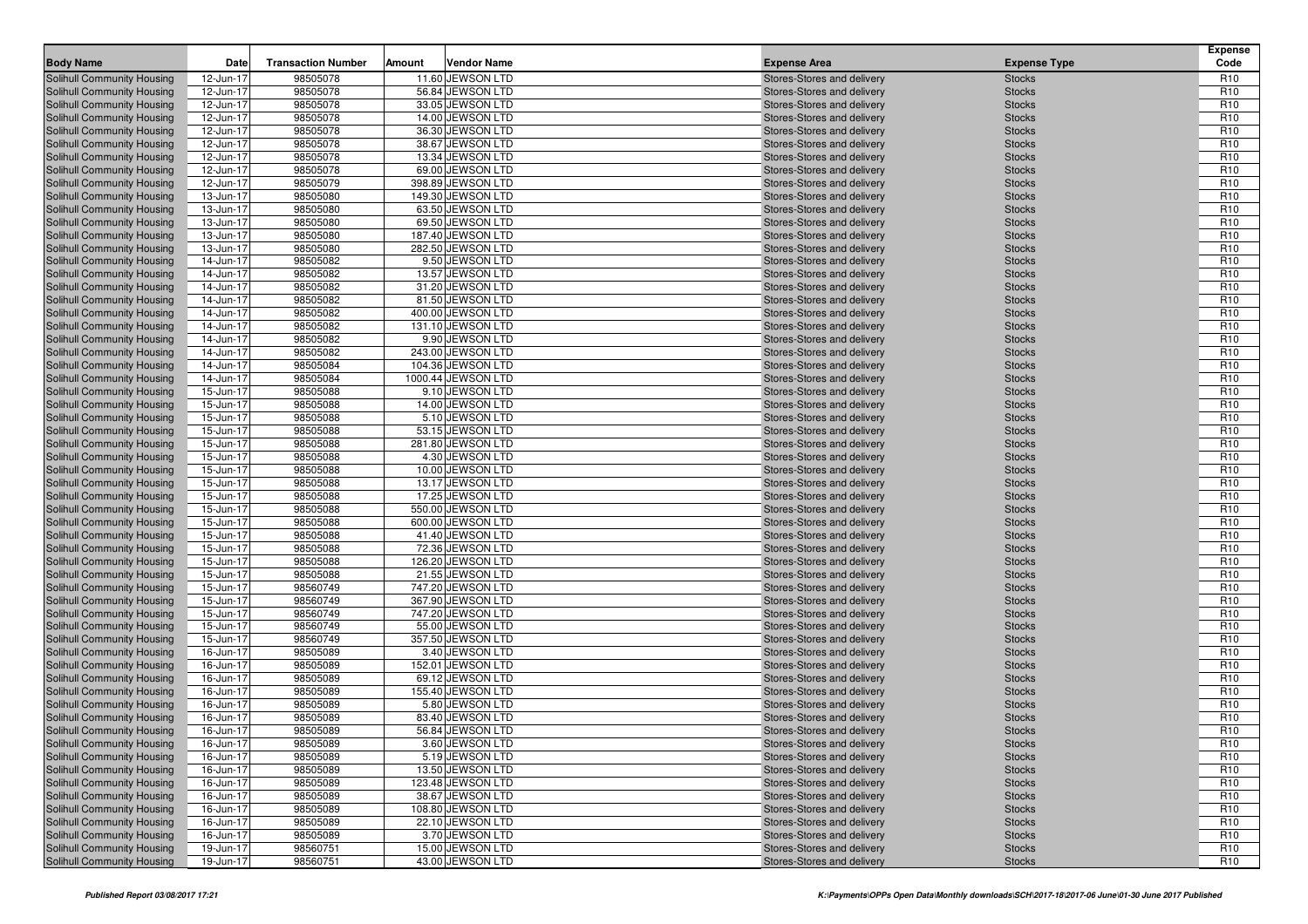|                                                                        |                        |                           |                                                                          |                                                                                |                                                             | <b>Expense</b>                     |
|------------------------------------------------------------------------|------------------------|---------------------------|--------------------------------------------------------------------------|--------------------------------------------------------------------------------|-------------------------------------------------------------|------------------------------------|
| <b>Body Name</b>                                                       | <b>Date</b>            | <b>Transaction Number</b> | <b>Vendor Name</b><br>Amount                                             | <b>Expense Area</b>                                                            | <b>Expense Type</b>                                         | Code                               |
| Solihull Community Housing<br>Solihull Community Housing               | 19-Jun-17              | 98560751                  | 26.40 JEWSON LTD<br>583.00 JEWSON LTD                                    | Stores-Stores and delivery                                                     | <b>Stocks</b>                                               | R <sub>10</sub><br>R <sub>10</sub> |
| Solihull Community Housing                                             | 19-Jun-17<br>19-Jun-17 | 98560751<br>98560751      | 6.95 JEWSON LTD                                                          | Stores-Stores and delivery<br>Stores-Stores and delivery                       | <b>Stocks</b><br><b>Stocks</b>                              | R <sub>10</sub>                    |
| <b>Solihull Community Housing</b>                                      | 19-Jun-17              | 98560751                  | 59.85 JEWSON LTD                                                         | Stores-Stores and delivery                                                     | <b>Stocks</b>                                               | R <sub>10</sub>                    |
| Solihull Community Housing                                             | 19-Jun-17              | 98560751                  | 62.40 JEWSON LTD                                                         | Stores-Stores and delivery                                                     | <b>Stocks</b>                                               | R <sub>10</sub>                    |
| Solihull Community Housing                                             | 19-Jun-17              | 98560751                  | 73.50 JEWSON LTD                                                         | Stores-Stores and delivery                                                     | <b>Stocks</b>                                               | R <sub>10</sub>                    |
| <b>Solihull Community Housing</b>                                      | 19-Jun-17              | 98560751                  | 197.20 JEWSON LTD                                                        | Stores-Stores and delivery                                                     | <b>Stocks</b>                                               | R <sub>10</sub>                    |
| Solihull Community Housing                                             | 19-Jun-17              | 98560751                  | 8.00 JEWSON LTD                                                          | Stores-Stores and delivery                                                     | <b>Stocks</b>                                               | R <sub>10</sub>                    |
| Solihull Community Housing                                             | 19-Jun-17              | 98560751                  | 46.00 JEWSON LTD                                                         | Stores-Stores and delivery                                                     | <b>Stocks</b>                                               | R <sub>10</sub>                    |
| Solihull Community Housing                                             | 19-Jun-17              | 98560751                  | 52.20 JEWSON LTD                                                         | Stores-Stores and delivery                                                     | <b>Stocks</b>                                               | R <sub>10</sub>                    |
| Solihull Community Housing                                             | 19-Jun-17              | 98560751                  | 66.50 JEWSON LTD                                                         | Stores-Stores and delivery                                                     | <b>Stocks</b>                                               | R <sub>10</sub>                    |
| <b>Solihull Community Housing</b>                                      | 19-Jun-17              | 98560752                  | 326.00 JEWSON LTD                                                        | Stores-Stores and delivery                                                     | <b>Stocks</b>                                               | R <sub>10</sub>                    |
| Solihull Community Housing                                             | 20-Jun-17              | 98560754                  | 753.70 JEWSON LTD                                                        | Stores-Stores and delivery                                                     | <b>Stocks</b>                                               | R <sub>10</sub>                    |
| Solihull Community Housing                                             | 20-Jun-17              | 98560755                  | 565.00 JEWSON LTD                                                        | Stores-Stores and delivery                                                     | <b>Stocks</b>                                               | R <sub>10</sub>                    |
| Solihull Community Housing                                             | 20-Jun-17              | 98560756                  | 310.02 JEWSON LTD                                                        | Stores-Stores and delivery                                                     | <b>Stocks</b>                                               | R <sub>10</sub>                    |
| Solihull Community Housing                                             | 20-Jun-17              | 98560756                  | 29.47 JEWSON LTD                                                         | Stores-Stores and delivery                                                     | <b>Stocks</b>                                               | R <sub>10</sub>                    |
| Solihull Community Housing                                             | 20-Jun-17<br>20-Jun-17 | 98560756<br>98560756      | 3.60 JEWSON LTD<br>198.40 JEWSON LTD                                     | Stores-Stores and delivery                                                     | <b>Stocks</b>                                               | R <sub>10</sub><br>R <sub>10</sub> |
| <b>Solihull Community Housing</b><br><b>Solihull Community Housing</b> | 20-Jun-17              | 98560756                  | 97.50 JEWSON LTD                                                         | Stores-Stores and delivery<br>Stores-Stores and delivery                       | <b>Stocks</b><br><b>Stocks</b>                              | R <sub>10</sub>                    |
| <b>Solihull Community Housing</b>                                      | 20-Jun-17              | 98560756                  | 85.50 JEWSON LTD                                                         | Stores-Stores and delivery                                                     | <b>Stocks</b>                                               | R <sub>10</sub>                    |
| <b>Solihull Community Housing</b>                                      | 20-Jun-17              | 98560756                  | 13.32 JEWSON LTD                                                         | Stores-Stores and delivery                                                     | <b>Stocks</b>                                               | R <sub>10</sub>                    |
| <b>Solihull Community Housing</b>                                      | 20-Jun-17              | 98560756                  | 705.00 JEWSON LTD                                                        | Stores-Stores and delivery                                                     | <b>Stocks</b>                                               | R <sub>10</sub>                    |
| <b>Solihull Community Housing</b>                                      | 20-Jun-17              | 98560756                  | 56.50 JEWSON LTD                                                         | Stores-Stores and delivery                                                     | <b>Stocks</b>                                               | R <sub>10</sub>                    |
| <b>Solihull Community Housing</b>                                      | 20-Jun-17              | 98560756                  | 8.00 JEWSON LTD                                                          | Stores-Stores and delivery                                                     | <b>Stocks</b>                                               | R <sub>10</sub>                    |
| Solihull Community Housing                                             | 20-Jun-17              | 98560756                  | 133.50 JEWSON LTD                                                        | Stores-Stores and delivery                                                     | <b>Stocks</b>                                               | R <sub>10</sub>                    |
| <b>Solihull Community Housing</b>                                      | 20-Jun-17              | 98560756                  | 11.20 JEWSON LTD                                                         | Stores-Stores and delivery                                                     | <b>Stocks</b>                                               | R <sub>10</sub>                    |
| <b>Solihull Community Housing</b>                                      | 20-Jun-17              | 98560756                  | 61.40 JEWSON LTD                                                         | Stores-Stores and delivery                                                     | <b>Stocks</b>                                               | R <sub>10</sub>                    |
| Solihull Community Housing                                             | 20-Jun-17              | 98560756                  | 0.25 JEWSON LTD                                                          | Stores-Stores and delivery                                                     | <b>Stocks</b>                                               | R <sub>10</sub>                    |
| Solihull Community Housing                                             | 20-Jun-17              | 98560756                  | 48.00 JEWSON LTD                                                         | Stores-Stores and delivery                                                     | <b>Stocks</b>                                               | R <sub>10</sub>                    |
| Solihull Community Housing                                             | 20-Jun-17              | 98560756                  | 126.20 JEWSON LTD                                                        | Stores-Stores and delivery                                                     | <b>Stocks</b>                                               | R <sub>10</sub>                    |
| Solihull Community Housing                                             | 20-Jun-17              | 98560756                  | 26.35 JEWSON LTD                                                         | Stores-Stores and delivery                                                     | <b>Stocks</b>                                               | R <sub>10</sub>                    |
| <b>Solihull Community Housing</b>                                      | 05-Jun-17              | 98079714                  | 3100.17 KELBEC CIVILS                                                    | <b>Tarmac &amp; Resurfacing Works</b>                                          | <b>Contractor Payments</b>                                  | <b>B70</b>                         |
| Solihull Community Housing                                             | 05-Jun-17              | 98079715                  | 2932.43 KELBEC CIVILS                                                    | <b>Tarmac &amp; Resurfacing Works</b>                                          | <b>Contractor Payments</b>                                  | <b>B70</b>                         |
| Solihull Community Housing                                             | 16-Jun-17              | 98467707                  | 5302.73 KELBEC CIVILS                                                    | <b>Tarmac &amp; Resurfacing Works</b>                                          | <b>Contractor Payments</b>                                  | <b>B70</b>                         |
| Solihull Community Housing                                             | 16-Jun-17              | 98467708                  | 3964.21 KELBEC CIVILS                                                    | <b>Tarmac &amp; Resurfacing Works</b>                                          | <b>Contractor Payments</b>                                  | <b>B70</b>                         |
| Solihull Community Housing                                             | 20-Jun-17              | 98503427<br>98503429      | 873.01 KELBEC CIVILS<br>4234.70 KELBEC CIVILS                            | <b>Tarmac &amp; Resurfacing Works</b>                                          | <b>Contractor Payments</b>                                  | <b>B70</b><br><b>B70</b>           |
| Solihull Community Housing<br>Solihull Community Housing               | 20-Jun-17<br>16-Jun-17 | 98467709                  | 6096.26 KELBEC CIVILS                                                    | <b>Tarmac &amp; Resurfacing Works</b><br><b>Tarmac &amp; Resurfacing Works</b> | <b>Contractor Payments</b><br><b>Contractor Payments</b>    | <b>B70</b>                         |
| Solihull Community Housing                                             | 22-Jun-17              | 98511872                  | 653.39 KELBEC CIVILS                                                     | <b>Tarmac &amp; Resurfacing Works</b>                                          | <b>Contractor Payments</b>                                  | <b>B70</b>                         |
| Solihull Community Housing                                             | 22-Jun-17              | 98511874                  | 6479.76 KELBEC CIVILS                                                    | <b>Tarmac &amp; Resurfacing Works</b>                                          | <b>Contractor Payments</b>                                  | <b>B70</b>                         |
| Solihull Community Housing                                             | 15-Jun-17              | 98428706                  | 1477.24 LEGRAND                                                          | Safe and Sound Operational                                                     | <b>Equipment Rental/Lease</b>                               | D <sub>18</sub>                    |
| Solihull Community Housing                                             | 14-Jun-17              | 98407720                  | 4504.37 LEGRAND                                                          | Safe and Sound Operational                                                     | <b>Equipment Rental/Lease</b>                               | D <sub>18</sub>                    |
| Solihull Community Housing                                             | 14-Jun-17              | 98407722                  | 3459.17 LEGRAND                                                          | Safe and Sound Operational                                                     | <b>Equipment Rental/Lease</b>                               | D <sub>18</sub>                    |
| <b>Solihull Community Housing</b>                                      | 15-Jun-17              | 98429709                  | 535.50 LEGRAND                                                           | Safe and Sound Operational                                                     | <b>Equipment Rental/Lease</b>                               | D <sub>18</sub>                    |
| Solihull Community Housing                                             | 14-Jun-17              | 98407723                  | 291.59 LEGRAND                                                           | Safe and Sound Operational                                                     | <b>Equipment Rental/Lease</b>                               | D <sub>18</sub>                    |
| Solihull Community Housing                                             | 14-Jun-17              | 98407729                  | 252.20 LEGRAND                                                           | Safe and Sound Operational                                                     | <b>Equipment Rental/Lease</b>                               | D <sub>18</sub>                    |
| <b>Solihull Community Housing</b>                                      | 14-Jun-17              | 98407728                  | 3397.40 LEGRAND                                                          | Safe and Sound Operational                                                     | <b>Equipment Rental/Lease</b>                               | D <sub>18</sub>                    |
| <b>Solihull Community Housing</b>                                      | 14-Jun-17              | 98407727                  | 2821.52 LEGRAND                                                          | Safe and Sound Operational                                                     | <b>Equipment Rental/Lease</b>                               | D <sub>18</sub>                    |
| <b>Solihull Community Housing</b>                                      | 29-Jun-17              | 98519543                  | 9463.00 LIBERATA UK LIMITED                                              | <b>Income Collection Team</b>                                                  | <b>Court Fees</b>                                           | D <sub>54</sub>                    |
| Solihull Community Housing                                             | 14-Jun-17              | 98509385                  | 473.31 LIFT & ENGINEERING SERVICES                                       | <b>Mechanical &amp; Electrical</b>                                             | <b>Utility Related Works</b>                                | <b>B34</b>                         |
| Solihull Community Housing                                             | 01-Jun-17              | 98488711                  | 303.52 LIFT & ENGINEERING SERVICES                                       | <b>Mechanical &amp; Electrical</b>                                             | <b>Utility Related Works</b>                                | <b>B34</b>                         |
| Solihull Community Housing                                             | 01-Jun-17              | 98488712                  | 359.09 LIFT & ENGINEERING SERVICES                                       | <b>Mechanical &amp; Electrical</b>                                             | <b>Utility Related Works</b>                                | <b>B34</b>                         |
| Solihull Community Housing                                             | 01-Jun-17              | 98488713                  | 359.09 LIFT & ENGINEERING SERVICES                                       | <b>Mechanical &amp; Electrical</b>                                             | <b>Utility Related Works</b>                                | <b>B34</b>                         |
| Solihull Community Housing                                             | 01-Jun-17              | 98488714                  | 359.09 LIFT & ENGINEERING SERVICES                                       | <b>Mechanical &amp; Electrical</b>                                             | <b>Utility Related Works</b>                                | <b>B34</b>                         |
| Solihull Community Housing                                             | 15-Jun-17              | 98509399                  | 212.52 LIFT & ENGINEERING SERVICES<br>437.57 LIFT & ENGINEERING SERVICES | Direct-Standby                                                                 | <b>Other Building costs</b>                                 | <b>B39</b>                         |
| <b>Solihull Community Housing</b><br>Solihull Community Housing        | 15-Jun-17<br>16-Jun-17 | 98509400<br>98509404      | 219.52 LIFT & ENGINEERING SERVICES                                       | Direct-Standby<br><b>Mechanical &amp; Electrical</b>                           | <b>Other Building costs</b><br><b>Utility Related Works</b> | <b>B39</b><br><b>B34</b>           |
| <b>Solihull Community Housing</b>                                      | 07-Jun-17              | 98149732                  | 5942.99 LOVELL PARTNERSHIP LTD                                           | New Build - Richmond Road                                                      | <b>Contractor Payments</b>                                  | <b>B70</b>                         |
| Solihull Community Housing                                             | 09-Jun-17              | 98246742                  | 858.11 LYRECO UK LTD                                                     | <b>Endeavour House</b>                                                         | Stationery                                                  | D <sub>25</sub>                    |
| Solihull Community Housing                                             | 09-Jun-17              | 98246743                  | 282.04 LYRECO UK LTD                                                     | <b>Endeavour House</b>                                                         | Stationery                                                  | D <sub>25</sub>                    |
| Solihull Community Housing                                             | 13-Jun-17              | 98338709                  | 18061.39 MAN COMMERCIAL PROTECTION LTD                                   | <b>CCTV</b>                                                                    | Security                                                    | <b>B43</b>                         |
|                                                                        |                        |                           |                                                                          |                                                                                |                                                             |                                    |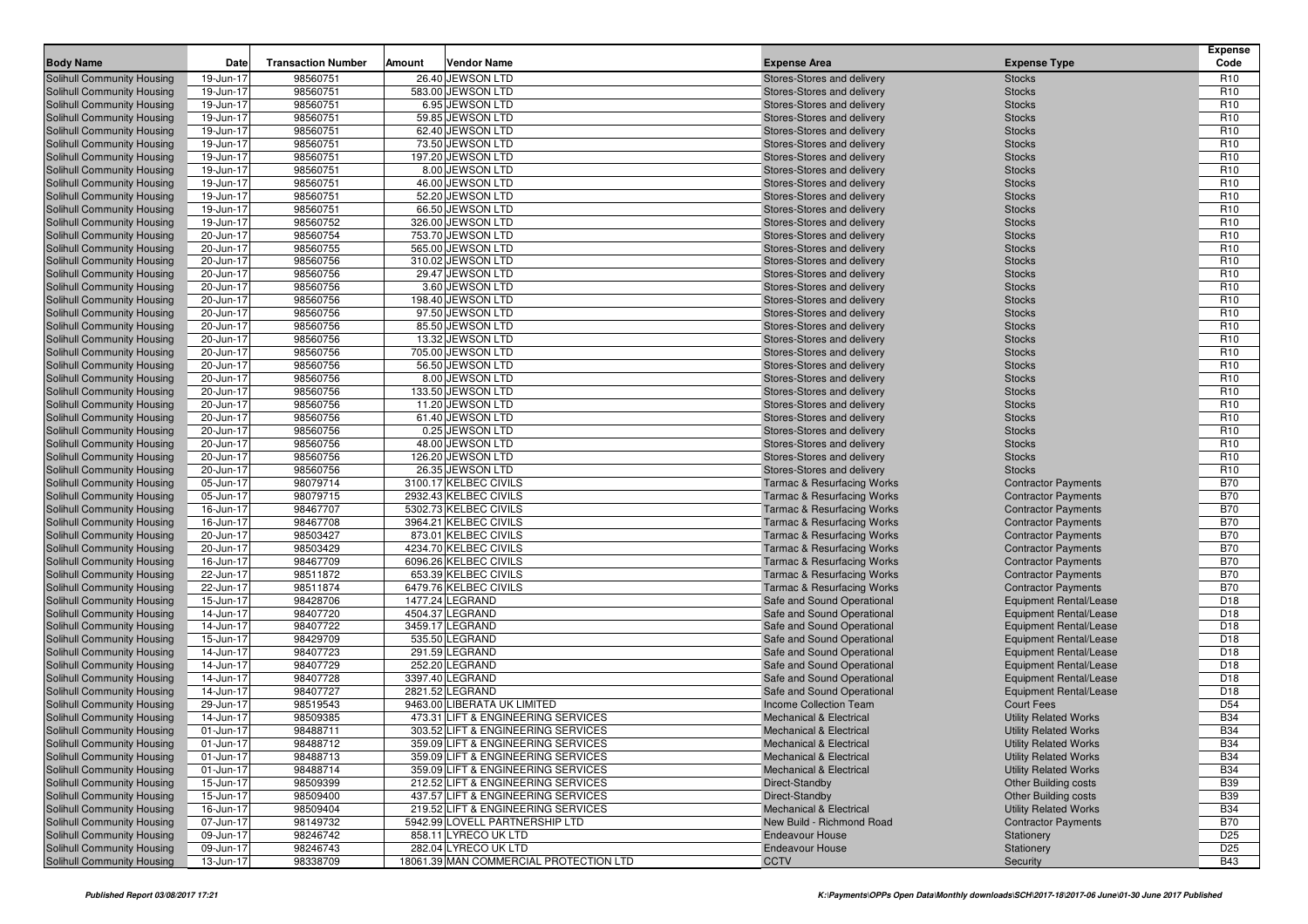| <b>Body Name</b>                                                | Date                   | <b>Transaction Number</b> | Amount | <b>Vendor Name</b>                                | <b>Expense Area</b>                                          | <b>Expense Type</b>                        | <b>Expense</b><br>Code |
|-----------------------------------------------------------------|------------------------|---------------------------|--------|---------------------------------------------------|--------------------------------------------------------------|--------------------------------------------|------------------------|
| <b>Solihull Community Housing</b>                               | 22-Jun-17              | 98511848                  |        | 3360.00 MAN COMMERCIAL PROTECTION LTD             | New Build - Richmond Road                                    | <b>Contractor Payments</b>                 | <b>B70</b>             |
| Solihull Community Housing                                      | 22-Jun-17              | 98511849                  |        | 1344.00 MAN COMMERCIAL PROTECTION LTD             | New Build - Richmond Road                                    | <b>Contractor Payments</b>                 | <b>B70</b>             |
| Solihull Community Housing                                      | 01-Jun-17              | 98046706                  |        | 11734.43 MITIE PROPERTY SERVICES MIDS LTD         | High Rise - Communal Decorating                              | <b>Contractor Payments</b>                 | <b>B70</b>             |
| Solihull Community Housing                                      | 09-Jun-17              | 98304707                  |        | 16385.75 MITIE PROPERTY SERVICES MIDS LTD         | High Rise - Communal Decorating                              | <b>Contractor Payments</b>                 | <b>B70</b>             |
| Solihull Community Housing                                      | 16-Jun-17              | 98467711                  |        | 3529.86 MITIE PROPERTY SERVICES MIDS LTD          | High Rise - Communal Decorating                              | <b>Contractor Payments</b>                 | <b>B70</b>             |
| Solihull Community Housing                                      | 29-Jun-17              | 98553714                  |        | 3529.79 MITIE PROPERTY SERVICES MIDS LTD          | High Rise - Communal Decorating                              | <b>Contractor Payments</b>                 | <b>B70</b>             |
| Solihull Community Housing                                      | 01-Jun-17              | 98336759                  |        | 49.00 MOSSVALE MAINTENANCE & SEALING SERVICES LTD | Mechanical & Electrical                                      | <b>Utility Related Works</b>               | <b>B34</b>             |
| Solihull Community Housing                                      | 01-Jun-17              | 98336759                  |        | 49.00 MOSSVALE MAINTENANCE & SEALING SERVICES LTD | <b>Mechanical &amp; Electrical</b>                           | <b>Utility Related Works</b>               | <b>B34</b>             |
| Solihull Community Housing                                      | 01-Jun-17              | 98336759                  |        | 49.00 MOSSVALE MAINTENANCE & SEALING SERVICES LTD | <b>Mechanical &amp; Electrical</b>                           | <b>Utility Related Works</b>               | <b>B34</b>             |
| Solihull Community Housing                                      | 01-Jun-17              | 98336759                  |        | 49.00 MOSSVALE MAINTENANCE & SEALING SERVICES LTD | <b>Mechanical &amp; Electrical</b>                           | <b>Utility Related Works</b>               | <b>B34</b>             |
| <b>Solihull Community Housing</b>                               | 01-Jun-17              | 98336759                  |        | 49.00 MOSSVALE MAINTENANCE & SEALING SERVICES LTD | <b>Mechanical &amp; Electrical</b>                           | <b>Utility Related Works</b>               | <b>B34</b>             |
| Solihull Community Housing                                      | 01-Jun-17              | 98336759                  |        | 49.00 MOSSVALE MAINTENANCE & SEALING SERVICES LTD | <b>Mechanical &amp; Electrical</b>                           | <b>Utility Related Works</b>               | <b>B34</b>             |
| Solihull Community Housing                                      | 01-Jun-17              | 98336759                  |        | 49.00 MOSSVALE MAINTENANCE & SEALING SERVICES LTD | <b>Mechanical &amp; Electrical</b>                           | <b>Utility Related Works</b>               | <b>B34</b>             |
| Solihull Community Housing                                      | 01-Jun-17              | 98336759                  |        | 49.00 MOSSVALE MAINTENANCE & SEALING SERVICES LTD | <b>Mechanical &amp; Electrical</b>                           | <b>Utility Related Works</b>               | <b>B34</b>             |
| Solihull Community Housing                                      | 01-Jun-17              | 98336759                  |        | 49.00 MOSSVALE MAINTENANCE & SEALING SERVICES LTD | <b>Mechanical &amp; Electrical</b>                           | <b>Utility Related Works</b>               | <b>B34</b>             |
| <b>Solihull Community Housing</b>                               | 01-Jun-17              | 98336759                  |        | 49.00 MOSSVALE MAINTENANCE & SEALING SERVICES LTD | <b>Mechanical &amp; Electrical</b>                           | <b>Utility Related Works</b>               | <b>B34</b>             |
| Solihull Community Housing                                      | 01-Jun-17              | 98336759                  |        | 49.00 MOSSVALE MAINTENANCE & SEALING SERVICES LTD | <b>Mechanical &amp; Electrical</b>                           | <b>Utility Related Works</b>               | <b>B34</b>             |
| Solihull Community Housing                                      | 01-Jun-17              | 98336759                  |        | 49.00 MOSSVALE MAINTENANCE & SEALING SERVICES LTD | <b>Mechanical &amp; Electrical</b>                           | <b>Utility Related Works</b>               | <b>B34</b>             |
| Solihull Community Housing                                      | 01-Jun-17              | 98336759                  |        | 49.00 MOSSVALE MAINTENANCE & SEALING SERVICES LTD | <b>Mechanical &amp; Electrical</b>                           | <b>Utility Related Works</b>               | <b>B34</b>             |
| Solihull Community Housing                                      | 01-Jun-17              | 98336759                  |        | 49.00 MOSSVALE MAINTENANCE & SEALING SERVICES LTD | <b>Mechanical &amp; Electrical</b>                           | <b>Utility Related Works</b>               | <b>B34</b>             |
| <b>Solihull Community Housing</b>                               | 01-Jun-17              | 98336759                  |        | 49.00 MOSSVALE MAINTENANCE & SEALING SERVICES LTD | <b>Mechanical &amp; Electrical</b>                           | <b>Utility Related Works</b>               | <b>B34</b>             |
| Solihull Community Housing                                      | 01-Jun-17              | 98336759                  |        | 49.00 MOSSVALE MAINTENANCE & SEALING SERVICES LTD | <b>Mechanical &amp; Electrical</b>                           | <b>Utility Related Works</b>               | <b>B34</b>             |
| Solihull Community Housing                                      | 01-Jun-17              | 98336759                  |        | 49.00 MOSSVALE MAINTENANCE & SEALING SERVICES LTD | <b>Mechanical &amp; Electrical</b>                           | <b>Utility Related Works</b>               | <b>B34</b>             |
| Solihull Community Housing                                      | 01-Jun-17              | 98336759                  |        | 49.00 MOSSVALE MAINTENANCE & SEALING SERVICES LTD | <b>Mechanical &amp; Electrical</b>                           | <b>Utility Related Works</b>               | <b>B34</b>             |
| Solihull Community Housing                                      | 01-Jun-17              | 98336759                  |        | 49.00 MOSSVALE MAINTENANCE & SEALING SERVICES LTD | <b>Mechanical &amp; Electrical</b>                           | <b>Utility Related Works</b>               | <b>B34</b>             |
| <b>Solihull Community Housing</b>                               | 01-Jun-17              | 98336759                  |        | 49.00 MOSSVALE MAINTENANCE & SEALING SERVICES LTD | <b>Mechanical &amp; Electrical</b>                           | <b>Utility Related Works</b>               | <b>B34</b>             |
| Solihull Community Housing                                      | 12-Jun-17              | 98505075                  |        | 95.70 NATIONAL PLASTICS                           | Stores-Stores and delivery                                   | <b>Stocks</b>                              | R <sub>10</sub>        |
| Solihull Community Housing                                      | 12-Jun-17              | 98505075                  |        | 184.80 NATIONAL PLASTICS                          | Stores-Stores and delivery                                   | <b>Stocks</b>                              | R <sub>10</sub>        |
| Solihull Community Housing                                      | 08-Jun-17              | 98379706                  |        | 349.40 NICHOLLS & CLARKE BUILDING PRODUCTS LTD    | Stores-Stores and delivery                                   | <b>Stocks</b>                              | R <sub>10</sub>        |
| Solihull Community Housing                                      | 12-Jun-17              | 98269717                  |        | 474.50 NIYAA PEOPLE                               | <b>Call Centre</b>                                           | <b>Agency Staff</b>                        | A60                    |
| <b>Solihull Community Housing</b>                               | 12-Jun-17              | 98269719                  |        | 629.00 NIYAA PEOPLE                               | North Property Repairs-Day to day                            | <b>Agency Staff</b>                        | A60                    |
| Solihull Community Housing                                      | 12-Jun-17              | 98269718                  |        | 315.00 NIYAA PEOPLE                               | North Property Repairs-Day to day                            | <b>Agency Staff</b>                        | A60                    |
| Solihull Community Housing                                      | 02-Jun-17              | 98045713                  |        | 565.50 NIYAA PEOPLE                               | <b>Call Centre</b>                                           | <b>Agency Staff</b>                        | A60                    |
| <b>Solihull Community Housing</b>                               | 30-Jun-17              | 98570708                  |        | 629.00 NIYAA PEOPLE                               | North Property Repairs-Day to day                            | <b>Agency Staff</b>                        | A60                    |
| <b>Solihull Community Housing</b>                               | 30-Jun-17              | 98570709                  |        | 420.00 NIYAA PEOPLE                               | North Property Repairs-Day to day                            | <b>Agency Staff</b>                        | A60                    |
| <b>Solihull Community Housing</b>                               | 30-Jun-17              | 98570710                  |        | 502.46 NIYAA PEOPLE                               | Safe and Sound Operational                                   | <b>Agency Staff</b>                        | A60                    |
| <b>Solihull Community Housing</b>                               | 30-Jun-17              | 98570711                  |        | 321.78 NIYAA PEOPLE                               | North Property Repairs-Day to day                            | <b>Agency Staff</b>                        | A60                    |
| Solihull Community Housing                                      | 30-Jun-17              | 98570711                  |        | 270.22 NIYAA PEOPLE                               | North Property Repairs-Day to day                            | <b>Agency Staff</b>                        | A60                    |
| <b>Solihull Community Housing</b>                               | 30-Jun-17              | 98570730                  |        | 666.25 NIYAA PEOPLE                               | <b>Call Centre</b>                                           | <b>Agency Staff</b>                        | A60                    |
| Solihull Community Housing                                      | 30-Jun-17              | 98570729                  |        | 422.50 NIYAA PEOPLE                               | <b>Call Centre</b>                                           | <b>Agency Staff</b>                        | A60                    |
| <b>Solihull Community Housing</b>                               | 09-Jun-17              | 98248709                  |        | 510.00 NIYAA PEOPLE                               | North Property Repairs-Day to day                            | <b>Agency Staff</b>                        | A60                    |
| Solihull Community Housing                                      | 06-Jun-17              | 98113815                  |        | 468.00 NIYAA PEOPLE                               | <b>Call Centre</b>                                           | <b>Agency Staff</b>                        | A60                    |
| Solihull Community Housing                                      | 06-Jun-17              | 98113812                  |        | 464.00 NIYAA PEOPLE                               | North Property Repairs-Day to day                            | <b>Agency Staff</b>                        | A60                    |
| <b>Solihull Community Housing</b>                               | 06-Jun-17              | 98113817                  |        | 393.25 NIYAA PEOPLE<br>434.00 NIYAA PEOPLE        | <b>Call Centre</b>                                           | <b>Agency Staff</b>                        | A60<br>A60             |
| Solihull Community Housing                                      | 06-Jun-17              | 98113743                  |        | 450.61 NIYAA PEOPLE                               | Damp Removal & Painting                                      | <b>Agency Staff</b>                        |                        |
| <b>Solihull Community Housing</b>                               | 20-Jun-17              | 98503431                  |        |                                                   | Safe and Sound Operational                                   | <b>Agency Staff</b>                        | A60<br>A60             |
| <b>Solihull Community Housing</b>                               | 13-Jun-17<br>20-Jun-17 | 98362714<br>98503433      |        | 620.50 NIYAA PEOPLE<br>482.09 NIYAA PEOPLE        | North Property Repairs-Day to day                            | <b>Agency Staff</b>                        | A60                    |
| Solihull Community Housing                                      |                        | 98511854                  |        | 555.75 NIYAA PEOPLE                               | Safe and Sound Operational<br>Call Centre                    | <b>Agency Staff</b>                        | A60                    |
| <b>Solihull Community Housing</b><br>Solihull Community Housing | 22-Jun-17<br>22-Jun-17 | 98511857                  |        | 286.00 NIYAA PEOPLE                               | <b>Call Centre</b>                                           | <b>Agency Staff</b>                        | A60                    |
| Solihull Community Housing                                      | 13-Jun-17              | 98362715                  |        | 455.00 NIYAA PEOPLE                               |                                                              | <b>Agency Staff</b>                        | A60                    |
| Solihull Community Housing                                      | 13-Jun-17              | 98362713                  |        | 518.00 NIYAA PEOPLE                               | Damp Removal & Painting<br>North Property Repairs-Day to day | <b>Agency Staff</b>                        | A60                    |
| Solihull Community Housing                                      | 13-Jun-17              | 98338728                  |        | 592.00 NIYAA PEOPLE                               | North Property Repairs-Day to day                            | <b>Agency Staff</b><br><b>Agency Staff</b> | A60                    |
| Solihull Community Housing                                      | 20-Jun-17              | 98503441                  |        | 629.00 NIYAA PEOPLE                               | North Property Repairs-Day to day                            | <b>Agency Staff</b>                        | A60                    |
| Solihull Community Housing                                      | 20-Jun-17              | 98504850                  |        | 518.00 NIYAA PEOPLE                               | North Property Repairs-Day to day                            | <b>Agency Staff</b>                        | A60                    |
| Solihull Community Housing                                      | 20-Jun-17              | 98504851                  |        | 286.00 NIYAA PEOPLE                               | <b>Call Centre</b>                                           | <b>Agency Staff</b>                        | A60                    |
| Solihull Community Housing                                      | 20-Jun-17              | 98504849                  |        | 525.00 NIYAA PEOPLE                               | Damp Removal & Painting                                      | <b>Agency Staff</b>                        | A60                    |
| Solihull Community Housing                                      | 20-Jun-17              | 98503444                  |        | 462.50 NIYAA PEOPLE                               | Damp Removal & Painting                                      | <b>Agency Staff</b>                        | A60                    |
| Solihull Community Housing                                      | 20-Jun-17              | 98503439                  |        | 592.00 NIYAA PEOPLE                               | North Property Repairs-Day to day                            | <b>Agency Staff</b>                        | A60                    |
| Solihull Community Housing                                      | 21-Jun-17              | 98509406                  |        | 325.92 NIYAA PEOPLE                               | Safe and Sound Operational                                   | <b>Agency Staff</b>                        | A60                    |
| Solihull Community Housing                                      | 27-Jun-17              | 98524706                  |        | 315.00 NIYAA PEOPLE                               | North Property Repairs-Day to day                            | <b>Agency Staff</b>                        | A60                    |
|                                                                 |                        |                           |        |                                                   |                                                              |                                            |                        |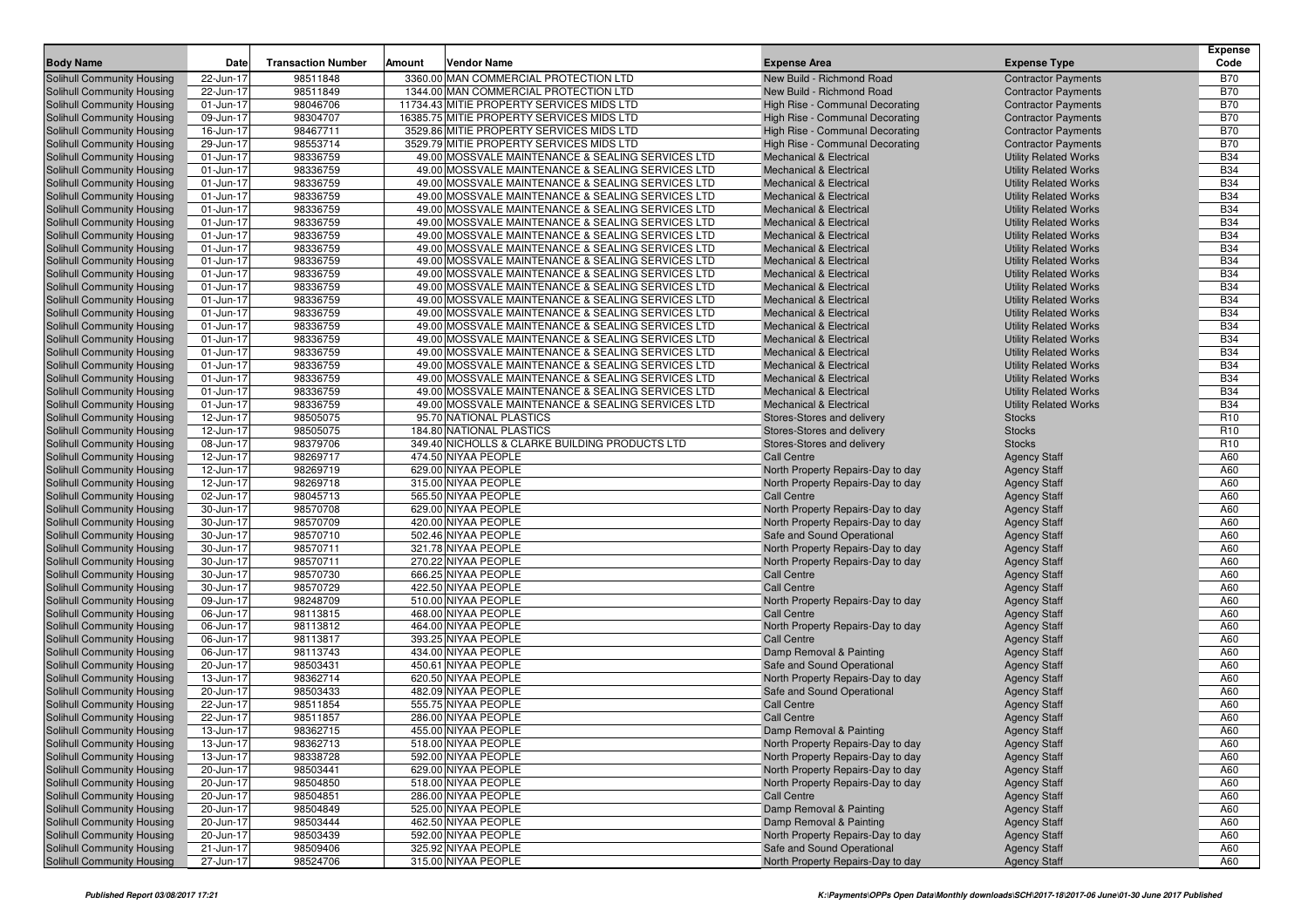| 98523711<br>592.00 NIYAA PEOPLE<br>Solihull Community Housing<br>27-Jun-17<br>A60<br>North Property Repairs-Day to day<br><b>Agency Staff</b><br>98523710<br>476.00 NIYAA PEOPLE<br>A60<br>27-Jun-17<br>Solihull Community Housing<br><b>Call Centre</b><br><b>Agency Staff</b><br>A60<br>27-Jun-17<br>98519181<br>331.50 NIYAA PEOPLE<br>Damp Removal & Painting<br>Solihull Community Housing<br><b>Agency Staff</b><br>98519183<br>756.00 NIYAA PEOPLE<br>A60<br>27-Jun-17<br>Solihull Community Housing<br>Damp Removal & Painting<br><b>Agency Staff</b><br>98547323<br>629.00 NIYAA PEOPLE<br>A60<br>Solihull Community Housing<br>28-Jun-17<br>North Property Repairs-Day to day<br><b>Agency Staff</b><br>98522714<br><b>B11</b><br>27-Jun-17<br>495.14 NPOWER<br>Solihull Community Housing<br>82 Warwick Road Intensive Support Unit<br>Electricity<br>98251729<br>4440.00 OPENVIEW SECURITY SOLUTIONS LTD<br><b>B34</b><br><b>Solihull Community Housing</b><br>01-Jun-17<br><b>Mechanical &amp; Electrical</b><br><b>Utility Related Works</b><br><b>B34</b><br>01-Jun-17<br>98251763<br>444.33 OPENVIEW SECURITY SOLUTIONS LTD<br><b>Utility Related Works</b><br>Solihull Community Housing<br><b>Mechanical &amp; Electrical</b><br><b>B34</b><br>98251774<br>332.34 OPENVIEW SECURITY SOLUTIONS LTD<br>Solihull Community Housing<br>01-Jun-17<br><b>Utility Related Works</b><br><b>Mechanical &amp; Electrical</b><br><b>B70</b><br>01-Jun-17<br>97997759<br>592.95 OPUS STRUCTURAL SURVEYS<br>Solihull Community Housing<br><b>MST</b> -Structural Works<br><b>Contractor Payments</b><br>97997760<br><b>B70</b><br><b>Solihull Community Housing</b><br>296.48 OPUS STRUCTURAL SURVEYS<br><b>MST</b> -Structural Works<br><b>Contractor Payments</b><br>01-Jun-17<br>236.60 ORBIS PROPERTY PROTECTION LTD<br><b>B50</b><br>21-Jun-17<br>98509451<br>Solihull Community Housing<br>Ipswich House<br>Cleaning<br>D <sub>59</sub><br>06-Jun-17<br>98113819<br>279.50 ORBIS PROTECT LIMITED<br><b>Call Centre</b><br>Solihull Community Housing<br>Other Fees and Charges<br><b>B38</b><br>97997732<br>01-Jun-17<br>339.27 ORBIS PROTECT LIMITED<br>Voids<br>Solihull Community Housing<br>North Property Repairs-Voids<br><b>B38</b><br>01-Jun-17<br>97997738<br>264.19 ORBIS PROTECT LIMITED<br>North Property Repairs-Voids<br><b>Voids</b><br>Solihull Community Housing<br>97997746<br><b>B38</b><br><b>Solihull Community Housing</b><br>01-Jun-17<br>244.35 ORBIS PROTECT LIMITED<br>North Property Repairs-Voids<br><b>Voids</b><br>97997751<br><b>B38</b><br>01-Jun-17<br>223.43 ORBIS PROTECT LIMITED<br>North Property Repairs-Voids<br><b>Voids</b><br>Solihull Community Housing<br><b>B38</b><br>01-Jun-17<br>98111726<br>1331.57 ORBIS PROTECT LIMITED<br>Voids<br>Solihull Community Housing<br>North Property Repairs-Voids<br><b>B38</b><br>98111733<br>Solihull Community Housing<br>01-Jun-17<br>345.34 ORBIS PROTECT LIMITED<br>North Property Repairs-Voids<br><b>Voids</b><br><b>B38</b><br>01-Jun-17<br>98111739<br>370.75 ORBIS PROTECT LIMITED<br>Voids<br>Solihull Community Housing<br>North Property Repairs-Voids<br>98336778<br><b>B38</b><br><b>Solihull Community Housing</b><br>08-Jun-17<br>284.96 ORBIS PROTECT LIMITED<br>North Property Repairs-Voids<br>Voids<br>98336782<br>244.25 ORBIS PROTECT LIMITED<br><b>B38</b><br>08-Jun-17<br>North Property Repairs-Voids<br><b>Voids</b><br>Solihull Community Housing<br><b>B38</b><br>08-Jun-17<br>98336783<br>325.20 ORBIS PROTECT LIMITED<br>Voids<br>Solihull Community Housing<br>North Property Repairs-Voids<br><b>B38</b><br>98336788<br>08-Jun-17<br>219.37 ORBIS PROTECT LIMITED<br>North Property Repairs-Voids<br><b>Voids</b><br>Solihull Community Housing<br><b>B38</b><br>98511759<br>222.31 ORBIS PROTECT LIMITED<br>Voids<br>Solihull Community Housing<br>13-Jun-17<br>North Property Repairs-Voids<br><b>B38</b><br>98511760<br>251.55 ORBIS PROTECT LIMITED<br><b>Solihull Community Housing</b><br>13-Jun-17<br>North Property Repairs-Voids<br>Voids<br><b>B38</b><br>13-Jun-17<br>98511767<br>239.43 ORBIS PROTECT LIMITED<br><b>Voids</b><br>Solihull Community Housing<br>North Property Repairs-Voids<br><b>B38</b><br>13-Jun-17<br>98511769<br>311.28 ORBIS PROTECT LIMITED<br>Voids<br>Solihull Community Housing<br>North Property Repairs-Voids<br><b>B38</b><br>98504995<br>Solihull Community Housing<br>15-Jun-17<br>227.07 ORBIS PROTECT LIMITED<br>North Property Repairs-Voids<br>Voids<br><b>B38</b><br>20-Jun-17<br>98542807<br>356.39 ORBIS PROTECT LIMITED<br>Voids<br>Solihull Community Housing<br>North Property Repairs-Voids<br><b>B38</b><br>98542816<br><b>Solihull Community Housing</b><br>20-Jun-17<br>274.78 ORBIS PROTECT LIMITED<br>North Property Repairs-Voids<br>Voids<br><b>B38</b><br>20-Jun-17<br>98542818<br>269.90 ORBIS PROTECT LIMITED<br>North Property Repairs-Voids<br><b>Voids</b><br>Solihull Community Housing<br><b>B38</b><br>22-Jun-17<br>98542823<br>210.19 ORBIS PROTECT LIMITED<br>Voids<br>Solihull Community Housing<br>North Property Repairs-Voids<br>98542828<br><b>B38</b><br>22-Jun-17<br>216.41 ORBIS PROTECT LIMITED<br><b>Voids</b><br>Solihull Community Housing<br>North Property Repairs-Voids<br>D <sub>59</sub><br>02-Jun-17<br>98051707<br>3218.15 ORBIS PROTECT LIMITED<br><b>Call Centre</b><br>Solihull Community Housing<br>Other Fees and Charges<br>98144768<br>6477.97 PACE PETROLEUM LTD<br>R <sub>10</sub><br><b>Solihull Community Housing</b><br>01-Jun-17<br>Stores-Stores and delivery<br><b>Stocks</b><br>98183710<br>D <sub>59</sub><br>08-Jun-17<br>1080.00 PENNINGTON CHOICE LTD<br><b>Solihull Community Housing</b><br><b>Energy Performance Certificates</b><br>Other Fees and Charges<br><b>B34</b><br>02-Jun-17<br>98053706<br>3465.45 QUALITY GAS AUDIT SERVICES LTD<br><b>Utility Related Works</b><br>Solihull Community Housing<br><b>Mechanical &amp; Electrical</b><br><b>B34</b><br>98515862<br>Solihull Community Housing<br>26-Jun-17<br>3343.14 QUALITY GAS AUDIT SERVICES LTD<br><b>Mechanical &amp; Electrical</b><br><b>Utility Related Works</b><br><b>B70</b><br>01-Jun-17<br>98076707<br>2789.50 R S MILLER ROOFING (WOLVERHAMPTON) LTD<br>Solihull Community Housing<br><b>Pitched Re-roofing</b><br><b>Contractor Payments</b><br>98076707<br><b>B70</b><br>Solihull Community Housing<br>01-Jun-17<br>2814.10 R S MILLER ROOFING(WOLVERHAMPTON) LTD<br><b>Pitched Re-roofing</b><br><b>Contractor Payments</b><br>98076707<br><b>B70</b><br>01-Jun-17<br>2793.60 R S MILLER ROOFING (WOLVERHAMPTON) LTD<br><b>Contractor Payments</b><br><b>Solihull Community Housing</b><br><b>Pitched Re-roofing</b><br><b>B70</b><br>01-Jun-17<br>98076707<br>2728.00 R S MILLER ROOFING(WOLVERHAMPTON) LTD<br>Solihull Community Housing<br><b>Pitched Re-roofing</b><br><b>Contractor Payments</b><br>98076707<br><b>B70</b><br>01-Jun-17<br>2810.00 R S MILLER ROOFING (WOLVERHAMPTON) LTD<br>Solihull Community Housing<br><b>Pitched Re-roofing</b><br><b>Contractor Payments</b><br>98076707<br><b>B70</b><br>01-Jun-17<br>3202.30 R S MILLER ROOFING(WOLVERHAMPTON) LTD<br>Solihull Community Housing<br><b>Pitched Re-roofing</b><br><b>Contractor Payments</b><br>98076707<br><b>B70</b><br>Solihull Community Housing<br>01-Jun-17<br>3198.20 R S MILLER ROOFING (WOLVERHAMPTON) LTD<br><b>Pitched Re-roofing</b><br><b>Contractor Payments</b><br>98076707<br><b>B70</b><br>3015.70 R S MILLER ROOFING (WOLVERHAMPTON) LTD<br>Solihull Community Housing<br>01-Jun-17<br><b>Pitched Re-roofing</b><br><b>Contractor Payments</b><br><b>B70</b><br>01-Jun-17<br>98076707<br>3070.30 R S MILLER ROOFING (WOLVERHAMPTON) LTD<br>Solihull Community Housing<br><b>Pitched Re-roofing</b><br><b>Contractor Payments</b><br>98076707<br><b>B70</b><br>Solihull Community Housing<br>01-Jun-17<br>3036.20 R S MILLER ROOFING (WOLVERHAMPTON) LTD<br>Pitched Re-roofing<br><b>Contractor Payments</b><br><b>B70</b><br>01-Jun-17<br>98076707<br>3032.10 R S MILLER ROOFING(WOLVERHAMPTON) LTD<br><b>Pitched Re-roofing</b><br>Solihull Community Housing<br><b>Contractor Payments</b><br>98076707<br><b>B70</b><br>Solihull Community Housing<br>01-Jun-17<br>2949.90 R S MILLER ROOFING (WOLVERHAMPTON) LTD<br><b>Pitched Re-roofing</b><br><b>Contractor Payments</b><br>Solihull Community Housing<br>98076707<br>Pitched Re-roofing<br><b>Contractor Payments</b><br><b>B70</b><br>01-Jun-17<br>2958.10 R S MILLER ROOFING(WOLVERHAMPTON) LTD<br>98076707<br><b>B70</b><br>Solihull Community Housing<br>01-Jun-17<br>2805.90 R S MILLER ROOFING (WOLVERHAMPTON) LTD<br>Pitched Re-roofing<br><b>Contractor Payments</b><br>98076707<br><b>B70</b><br>Solihull Community Housing<br>01-Jun-17<br>4089.00 R S MILLER ROOFING(WOLVERHAMPTON) LTD<br>Pitched Re-roofing<br><b>Contractor Payments</b><br>98076707<br><b>B70</b><br>Solihull Community Housing<br>01-Jun-17<br>4089.00 R S MILLER ROOFING(WOLVERHAMPTON) LTD<br>Pitched Re-roofing<br><b>Contractor Payments</b><br>98076707<br>4089.00 R S MILLER ROOFING(WOLVERHAMPTON) LTD<br><b>B70</b><br>Solihull Community Housing<br>01-Jun-17<br>Pitched Re-roofing<br><b>Contractor Payments</b><br>98076707<br><b>B70</b><br>Solihull Community Housing<br>01-Jun-17<br>4089.00 R S MILLER ROOFING(WOLVERHAMPTON) LTD<br>Pitched Re-roofing<br><b>Contractor Payments</b><br>98076707<br><b>B70</b><br>Solihull Community Housing<br>01-Jun-17<br>2801.80 R S MILLER ROOFING (WOLVERHAMPTON) LTD<br>Pitched Re-roofing<br><b>Contractor Payments</b><br>98269732<br>Solihull Community Housing<br>12-Jun-17<br>142.56 RANDSTAD EMPLOYMENT BUREAU LTD<br>Lettings & Management<br>A60<br><b>Agency Staff</b><br>98269732<br>A60<br>Solihull Community Housing<br>12-Jun-17<br>721.76 RANDSTAD EMPLOYMENT BUREAU LTD<br>Housing Aid & Homelessness<br><b>Agency Staff</b><br>98222713<br>689.12 RANDSTAD EMPLOYMENT BUREAU LTD<br>A60<br>Solihull Community Housing<br>08-Jun-17<br>Housing Aid & Homelessness<br><b>Agency Staff</b> | <b>Body Name</b> | Date | <b>Transaction Number</b> | Amount | <b>Vendor Name</b> | <b>Expense Area</b> | <b>Expense Type</b> | <b>Expense</b><br>Code |
|---------------------------------------------------------------------------------------------------------------------------------------------------------------------------------------------------------------------------------------------------------------------------------------------------------------------------------------------------------------------------------------------------------------------------------------------------------------------------------------------------------------------------------------------------------------------------------------------------------------------------------------------------------------------------------------------------------------------------------------------------------------------------------------------------------------------------------------------------------------------------------------------------------------------------------------------------------------------------------------------------------------------------------------------------------------------------------------------------------------------------------------------------------------------------------------------------------------------------------------------------------------------------------------------------------------------------------------------------------------------------------------------------------------------------------------------------------------------------------------------------------------------------------------------------------------------------------------------------------------------------------------------------------------------------------------------------------------------------------------------------------------------------------------------------------------------------------------------------------------------------------------------------------------------------------------------------------------------------------------------------------------------------------------------------------------------------------------------------------------------------------------------------------------------------------------------------------------------------------------------------------------------------------------------------------------------------------------------------------------------------------------------------------------------------------------------------------------------------------------------------------------------------------------------------------------------------------------------------------------------------------------------------------------------------------------------------------------------------------------------------------------------------------------------------------------------------------------------------------------------------------------------------------------------------------------------------------------------------------------------------------------------------------------------------------------------------------------------------------------------------------------------------------------------------------------------------------------------------------------------------------------------------------------------------------------------------------------------------------------------------------------------------------------------------------------------------------------------------------------------------------------------------------------------------------------------------------------------------------------------------------------------------------------------------------------------------------------------------------------------------------------------------------------------------------------------------------------------------------------------------------------------------------------------------------------------------------------------------------------------------------------------------------------------------------------------------------------------------------------------------------------------------------------------------------------------------------------------------------------------------------------------------------------------------------------------------------------------------------------------------------------------------------------------------------------------------------------------------------------------------------------------------------------------------------------------------------------------------------------------------------------------------------------------------------------------------------------------------------------------------------------------------------------------------------------------------------------------------------------------------------------------------------------------------------------------------------------------------------------------------------------------------------------------------------------------------------------------------------------------------------------------------------------------------------------------------------------------------------------------------------------------------------------------------------------------------------------------------------------------------------------------------------------------------------------------------------------------------------------------------------------------------------------------------------------------------------------------------------------------------------------------------------------------------------------------------------------------------------------------------------------------------------------------------------------------------------------------------------------------------------------------------------------------------------------------------------------------------------------------------------------------------------------------------------------------------------------------------------------------------------------------------------------------------------------------------------------------------------------------------------------------------------------------------------------------------------------------------------------------------------------------------------------------------------------------------------------------------------------------------------------------------------------------------------------------------------------------------------------------------------------------------------------------------------------------------------------------------------------------------------------------------------------------------------------------------------------------------------------------------------------------------------------------------------------------------------------------------------------------------------------------------------------------------------------------------------------------------------------------------------------------------------------------------------------------------------------------------------------------------------------------------------------------------------------------------------------------------------------------------------------------------------------------------------------------------------------------------------------------------------------------------------------------------------------------------------------------------------------------------------------------------------------------------------------------------------------------------------------------------------------------------------------------------------------------------------------------------------------------------------------------------------------------------------------------------------------------------------------------------------------------------------------------------------------------------------------------------------------------------------------------------------------------------------------------------------------------------------------------------------------------------------------------------------------------------------------------------------------------------------------------------------------------------------------------------------------------------------------------------------------------------------------------------------------------------------------------------------------------------------------------------------------------------------------------------------------------------------------------------------------------------------------------------------------------------------------------------------------------------------------------------------------------------------------------------------------------------------------------------------------------------------------------------------------------------------------------------------------------------------------------------------------------------------------------------------------------------------------------------------------------------------------------------------------------------------------------------------------------------------------------------------------------------------------------------------------------------------------------------------------------------------------------------------------------------------------------------------------------------------------------------------------------------------------------------------------------------------------------------------------------------------------------------------------------------------------------------------------------------------------------------------------------------------------------------------------------------------------------------------------------------------------------------------------------------------------------------------------------------------|------------------|------|---------------------------|--------|--------------------|---------------------|---------------------|------------------------|
|                                                                                                                                                                                                                                                                                                                                                                                                                                                                                                                                                                                                                                                                                                                                                                                                                                                                                                                                                                                                                                                                                                                                                                                                                                                                                                                                                                                                                                                                                                                                                                                                                                                                                                                                                                                                                                                                                                                                                                                                                                                                                                                                                                                                                                                                                                                                                                                                                                                                                                                                                                                                                                                                                                                                                                                                                                                                                                                                                                                                                                                                                                                                                                                                                                                                                                                                                                                                                                                                                                                                                                                                                                                                                                                                                                                                                                                                                                                                                                                                                                                                                                                                                                                                                                                                                                                                                                                                                                                                                                                                                                                                                                                                                                                                                                                                                                                                                                                                                                                                                                                                                                                                                                                                                                                                                                                                                                                                                                                                                                                                                                                                                                                                                                                                                                                                                                                                                                                                                                                                                                                                                                                                                                                                                                                                                                                                                                                                                                                                                                                                                                                                                                                                                                                                                                                                                                                                                                                                                                                                                                                                                                                                                                                                                                                                                                                                                                                                                                                                                                                                                                                                                                                                                                                                                                                                                                                                                                                                                                                                                                                                                                                                                                                                                                                                                                                                                                                                                                                                                                                                                                                                                                                                                                                                                                                                                                                                                                                                                                                                                                                                                                                                                                                                                                                                                                                                                                                                                                                                                                                                                                                                                                                                                                                                                                                                                                                                                                                                                                                                                                                                                                                                 |                  |      |                           |        |                    |                     |                     |                        |
|                                                                                                                                                                                                                                                                                                                                                                                                                                                                                                                                                                                                                                                                                                                                                                                                                                                                                                                                                                                                                                                                                                                                                                                                                                                                                                                                                                                                                                                                                                                                                                                                                                                                                                                                                                                                                                                                                                                                                                                                                                                                                                                                                                                                                                                                                                                                                                                                                                                                                                                                                                                                                                                                                                                                                                                                                                                                                                                                                                                                                                                                                                                                                                                                                                                                                                                                                                                                                                                                                                                                                                                                                                                                                                                                                                                                                                                                                                                                                                                                                                                                                                                                                                                                                                                                                                                                                                                                                                                                                                                                                                                                                                                                                                                                                                                                                                                                                                                                                                                                                                                                                                                                                                                                                                                                                                                                                                                                                                                                                                                                                                                                                                                                                                                                                                                                                                                                                                                                                                                                                                                                                                                                                                                                                                                                                                                                                                                                                                                                                                                                                                                                                                                                                                                                                                                                                                                                                                                                                                                                                                                                                                                                                                                                                                                                                                                                                                                                                                                                                                                                                                                                                                                                                                                                                                                                                                                                                                                                                                                                                                                                                                                                                                                                                                                                                                                                                                                                                                                                                                                                                                                                                                                                                                                                                                                                                                                                                                                                                                                                                                                                                                                                                                                                                                                                                                                                                                                                                                                                                                                                                                                                                                                                                                                                                                                                                                                                                                                                                                                                                                                                                                                                 |                  |      |                           |        |                    |                     |                     |                        |
|                                                                                                                                                                                                                                                                                                                                                                                                                                                                                                                                                                                                                                                                                                                                                                                                                                                                                                                                                                                                                                                                                                                                                                                                                                                                                                                                                                                                                                                                                                                                                                                                                                                                                                                                                                                                                                                                                                                                                                                                                                                                                                                                                                                                                                                                                                                                                                                                                                                                                                                                                                                                                                                                                                                                                                                                                                                                                                                                                                                                                                                                                                                                                                                                                                                                                                                                                                                                                                                                                                                                                                                                                                                                                                                                                                                                                                                                                                                                                                                                                                                                                                                                                                                                                                                                                                                                                                                                                                                                                                                                                                                                                                                                                                                                                                                                                                                                                                                                                                                                                                                                                                                                                                                                                                                                                                                                                                                                                                                                                                                                                                                                                                                                                                                                                                                                                                                                                                                                                                                                                                                                                                                                                                                                                                                                                                                                                                                                                                                                                                                                                                                                                                                                                                                                                                                                                                                                                                                                                                                                                                                                                                                                                                                                                                                                                                                                                                                                                                                                                                                                                                                                                                                                                                                                                                                                                                                                                                                                                                                                                                                                                                                                                                                                                                                                                                                                                                                                                                                                                                                                                                                                                                                                                                                                                                                                                                                                                                                                                                                                                                                                                                                                                                                                                                                                                                                                                                                                                                                                                                                                                                                                                                                                                                                                                                                                                                                                                                                                                                                                                                                                                                                                 |                  |      |                           |        |                    |                     |                     |                        |
|                                                                                                                                                                                                                                                                                                                                                                                                                                                                                                                                                                                                                                                                                                                                                                                                                                                                                                                                                                                                                                                                                                                                                                                                                                                                                                                                                                                                                                                                                                                                                                                                                                                                                                                                                                                                                                                                                                                                                                                                                                                                                                                                                                                                                                                                                                                                                                                                                                                                                                                                                                                                                                                                                                                                                                                                                                                                                                                                                                                                                                                                                                                                                                                                                                                                                                                                                                                                                                                                                                                                                                                                                                                                                                                                                                                                                                                                                                                                                                                                                                                                                                                                                                                                                                                                                                                                                                                                                                                                                                                                                                                                                                                                                                                                                                                                                                                                                                                                                                                                                                                                                                                                                                                                                                                                                                                                                                                                                                                                                                                                                                                                                                                                                                                                                                                                                                                                                                                                                                                                                                                                                                                                                                                                                                                                                                                                                                                                                                                                                                                                                                                                                                                                                                                                                                                                                                                                                                                                                                                                                                                                                                                                                                                                                                                                                                                                                                                                                                                                                                                                                                                                                                                                                                                                                                                                                                                                                                                                                                                                                                                                                                                                                                                                                                                                                                                                                                                                                                                                                                                                                                                                                                                                                                                                                                                                                                                                                                                                                                                                                                                                                                                                                                                                                                                                                                                                                                                                                                                                                                                                                                                                                                                                                                                                                                                                                                                                                                                                                                                                                                                                                                                                 |                  |      |                           |        |                    |                     |                     |                        |
|                                                                                                                                                                                                                                                                                                                                                                                                                                                                                                                                                                                                                                                                                                                                                                                                                                                                                                                                                                                                                                                                                                                                                                                                                                                                                                                                                                                                                                                                                                                                                                                                                                                                                                                                                                                                                                                                                                                                                                                                                                                                                                                                                                                                                                                                                                                                                                                                                                                                                                                                                                                                                                                                                                                                                                                                                                                                                                                                                                                                                                                                                                                                                                                                                                                                                                                                                                                                                                                                                                                                                                                                                                                                                                                                                                                                                                                                                                                                                                                                                                                                                                                                                                                                                                                                                                                                                                                                                                                                                                                                                                                                                                                                                                                                                                                                                                                                                                                                                                                                                                                                                                                                                                                                                                                                                                                                                                                                                                                                                                                                                                                                                                                                                                                                                                                                                                                                                                                                                                                                                                                                                                                                                                                                                                                                                                                                                                                                                                                                                                                                                                                                                                                                                                                                                                                                                                                                                                                                                                                                                                                                                                                                                                                                                                                                                                                                                                                                                                                                                                                                                                                                                                                                                                                                                                                                                                                                                                                                                                                                                                                                                                                                                                                                                                                                                                                                                                                                                                                                                                                                                                                                                                                                                                                                                                                                                                                                                                                                                                                                                                                                                                                                                                                                                                                                                                                                                                                                                                                                                                                                                                                                                                                                                                                                                                                                                                                                                                                                                                                                                                                                                                                                 |                  |      |                           |        |                    |                     |                     |                        |
|                                                                                                                                                                                                                                                                                                                                                                                                                                                                                                                                                                                                                                                                                                                                                                                                                                                                                                                                                                                                                                                                                                                                                                                                                                                                                                                                                                                                                                                                                                                                                                                                                                                                                                                                                                                                                                                                                                                                                                                                                                                                                                                                                                                                                                                                                                                                                                                                                                                                                                                                                                                                                                                                                                                                                                                                                                                                                                                                                                                                                                                                                                                                                                                                                                                                                                                                                                                                                                                                                                                                                                                                                                                                                                                                                                                                                                                                                                                                                                                                                                                                                                                                                                                                                                                                                                                                                                                                                                                                                                                                                                                                                                                                                                                                                                                                                                                                                                                                                                                                                                                                                                                                                                                                                                                                                                                                                                                                                                                                                                                                                                                                                                                                                                                                                                                                                                                                                                                                                                                                                                                                                                                                                                                                                                                                                                                                                                                                                                                                                                                                                                                                                                                                                                                                                                                                                                                                                                                                                                                                                                                                                                                                                                                                                                                                                                                                                                                                                                                                                                                                                                                                                                                                                                                                                                                                                                                                                                                                                                                                                                                                                                                                                                                                                                                                                                                                                                                                                                                                                                                                                                                                                                                                                                                                                                                                                                                                                                                                                                                                                                                                                                                                                                                                                                                                                                                                                                                                                                                                                                                                                                                                                                                                                                                                                                                                                                                                                                                                                                                                                                                                                                                                 |                  |      |                           |        |                    |                     |                     |                        |
|                                                                                                                                                                                                                                                                                                                                                                                                                                                                                                                                                                                                                                                                                                                                                                                                                                                                                                                                                                                                                                                                                                                                                                                                                                                                                                                                                                                                                                                                                                                                                                                                                                                                                                                                                                                                                                                                                                                                                                                                                                                                                                                                                                                                                                                                                                                                                                                                                                                                                                                                                                                                                                                                                                                                                                                                                                                                                                                                                                                                                                                                                                                                                                                                                                                                                                                                                                                                                                                                                                                                                                                                                                                                                                                                                                                                                                                                                                                                                                                                                                                                                                                                                                                                                                                                                                                                                                                                                                                                                                                                                                                                                                                                                                                                                                                                                                                                                                                                                                                                                                                                                                                                                                                                                                                                                                                                                                                                                                                                                                                                                                                                                                                                                                                                                                                                                                                                                                                                                                                                                                                                                                                                                                                                                                                                                                                                                                                                                                                                                                                                                                                                                                                                                                                                                                                                                                                                                                                                                                                                                                                                                                                                                                                                                                                                                                                                                                                                                                                                                                                                                                                                                                                                                                                                                                                                                                                                                                                                                                                                                                                                                                                                                                                                                                                                                                                                                                                                                                                                                                                                                                                                                                                                                                                                                                                                                                                                                                                                                                                                                                                                                                                                                                                                                                                                                                                                                                                                                                                                                                                                                                                                                                                                                                                                                                                                                                                                                                                                                                                                                                                                                                                                 |                  |      |                           |        |                    |                     |                     |                        |
|                                                                                                                                                                                                                                                                                                                                                                                                                                                                                                                                                                                                                                                                                                                                                                                                                                                                                                                                                                                                                                                                                                                                                                                                                                                                                                                                                                                                                                                                                                                                                                                                                                                                                                                                                                                                                                                                                                                                                                                                                                                                                                                                                                                                                                                                                                                                                                                                                                                                                                                                                                                                                                                                                                                                                                                                                                                                                                                                                                                                                                                                                                                                                                                                                                                                                                                                                                                                                                                                                                                                                                                                                                                                                                                                                                                                                                                                                                                                                                                                                                                                                                                                                                                                                                                                                                                                                                                                                                                                                                                                                                                                                                                                                                                                                                                                                                                                                                                                                                                                                                                                                                                                                                                                                                                                                                                                                                                                                                                                                                                                                                                                                                                                                                                                                                                                                                                                                                                                                                                                                                                                                                                                                                                                                                                                                                                                                                                                                                                                                                                                                                                                                                                                                                                                                                                                                                                                                                                                                                                                                                                                                                                                                                                                                                                                                                                                                                                                                                                                                                                                                                                                                                                                                                                                                                                                                                                                                                                                                                                                                                                                                                                                                                                                                                                                                                                                                                                                                                                                                                                                                                                                                                                                                                                                                                                                                                                                                                                                                                                                                                                                                                                                                                                                                                                                                                                                                                                                                                                                                                                                                                                                                                                                                                                                                                                                                                                                                                                                                                                                                                                                                                                                 |                  |      |                           |        |                    |                     |                     |                        |
|                                                                                                                                                                                                                                                                                                                                                                                                                                                                                                                                                                                                                                                                                                                                                                                                                                                                                                                                                                                                                                                                                                                                                                                                                                                                                                                                                                                                                                                                                                                                                                                                                                                                                                                                                                                                                                                                                                                                                                                                                                                                                                                                                                                                                                                                                                                                                                                                                                                                                                                                                                                                                                                                                                                                                                                                                                                                                                                                                                                                                                                                                                                                                                                                                                                                                                                                                                                                                                                                                                                                                                                                                                                                                                                                                                                                                                                                                                                                                                                                                                                                                                                                                                                                                                                                                                                                                                                                                                                                                                                                                                                                                                                                                                                                                                                                                                                                                                                                                                                                                                                                                                                                                                                                                                                                                                                                                                                                                                                                                                                                                                                                                                                                                                                                                                                                                                                                                                                                                                                                                                                                                                                                                                                                                                                                                                                                                                                                                                                                                                                                                                                                                                                                                                                                                                                                                                                                                                                                                                                                                                                                                                                                                                                                                                                                                                                                                                                                                                                                                                                                                                                                                                                                                                                                                                                                                                                                                                                                                                                                                                                                                                                                                                                                                                                                                                                                                                                                                                                                                                                                                                                                                                                                                                                                                                                                                                                                                                                                                                                                                                                                                                                                                                                                                                                                                                                                                                                                                                                                                                                                                                                                                                                                                                                                                                                                                                                                                                                                                                                                                                                                                                                                 |                  |      |                           |        |                    |                     |                     |                        |
|                                                                                                                                                                                                                                                                                                                                                                                                                                                                                                                                                                                                                                                                                                                                                                                                                                                                                                                                                                                                                                                                                                                                                                                                                                                                                                                                                                                                                                                                                                                                                                                                                                                                                                                                                                                                                                                                                                                                                                                                                                                                                                                                                                                                                                                                                                                                                                                                                                                                                                                                                                                                                                                                                                                                                                                                                                                                                                                                                                                                                                                                                                                                                                                                                                                                                                                                                                                                                                                                                                                                                                                                                                                                                                                                                                                                                                                                                                                                                                                                                                                                                                                                                                                                                                                                                                                                                                                                                                                                                                                                                                                                                                                                                                                                                                                                                                                                                                                                                                                                                                                                                                                                                                                                                                                                                                                                                                                                                                                                                                                                                                                                                                                                                                                                                                                                                                                                                                                                                                                                                                                                                                                                                                                                                                                                                                                                                                                                                                                                                                                                                                                                                                                                                                                                                                                                                                                                                                                                                                                                                                                                                                                                                                                                                                                                                                                                                                                                                                                                                                                                                                                                                                                                                                                                                                                                                                                                                                                                                                                                                                                                                                                                                                                                                                                                                                                                                                                                                                                                                                                                                                                                                                                                                                                                                                                                                                                                                                                                                                                                                                                                                                                                                                                                                                                                                                                                                                                                                                                                                                                                                                                                                                                                                                                                                                                                                                                                                                                                                                                                                                                                                                                                 |                  |      |                           |        |                    |                     |                     |                        |
|                                                                                                                                                                                                                                                                                                                                                                                                                                                                                                                                                                                                                                                                                                                                                                                                                                                                                                                                                                                                                                                                                                                                                                                                                                                                                                                                                                                                                                                                                                                                                                                                                                                                                                                                                                                                                                                                                                                                                                                                                                                                                                                                                                                                                                                                                                                                                                                                                                                                                                                                                                                                                                                                                                                                                                                                                                                                                                                                                                                                                                                                                                                                                                                                                                                                                                                                                                                                                                                                                                                                                                                                                                                                                                                                                                                                                                                                                                                                                                                                                                                                                                                                                                                                                                                                                                                                                                                                                                                                                                                                                                                                                                                                                                                                                                                                                                                                                                                                                                                                                                                                                                                                                                                                                                                                                                                                                                                                                                                                                                                                                                                                                                                                                                                                                                                                                                                                                                                                                                                                                                                                                                                                                                                                                                                                                                                                                                                                                                                                                                                                                                                                                                                                                                                                                                                                                                                                                                                                                                                                                                                                                                                                                                                                                                                                                                                                                                                                                                                                                                                                                                                                                                                                                                                                                                                                                                                                                                                                                                                                                                                                                                                                                                                                                                                                                                                                                                                                                                                                                                                                                                                                                                                                                                                                                                                                                                                                                                                                                                                                                                                                                                                                                                                                                                                                                                                                                                                                                                                                                                                                                                                                                                                                                                                                                                                                                                                                                                                                                                                                                                                                                                                                 |                  |      |                           |        |                    |                     |                     |                        |
|                                                                                                                                                                                                                                                                                                                                                                                                                                                                                                                                                                                                                                                                                                                                                                                                                                                                                                                                                                                                                                                                                                                                                                                                                                                                                                                                                                                                                                                                                                                                                                                                                                                                                                                                                                                                                                                                                                                                                                                                                                                                                                                                                                                                                                                                                                                                                                                                                                                                                                                                                                                                                                                                                                                                                                                                                                                                                                                                                                                                                                                                                                                                                                                                                                                                                                                                                                                                                                                                                                                                                                                                                                                                                                                                                                                                                                                                                                                                                                                                                                                                                                                                                                                                                                                                                                                                                                                                                                                                                                                                                                                                                                                                                                                                                                                                                                                                                                                                                                                                                                                                                                                                                                                                                                                                                                                                                                                                                                                                                                                                                                                                                                                                                                                                                                                                                                                                                                                                                                                                                                                                                                                                                                                                                                                                                                                                                                                                                                                                                                                                                                                                                                                                                                                                                                                                                                                                                                                                                                                                                                                                                                                                                                                                                                                                                                                                                                                                                                                                                                                                                                                                                                                                                                                                                                                                                                                                                                                                                                                                                                                                                                                                                                                                                                                                                                                                                                                                                                                                                                                                                                                                                                                                                                                                                                                                                                                                                                                                                                                                                                                                                                                                                                                                                                                                                                                                                                                                                                                                                                                                                                                                                                                                                                                                                                                                                                                                                                                                                                                                                                                                                                                                 |                  |      |                           |        |                    |                     |                     |                        |
|                                                                                                                                                                                                                                                                                                                                                                                                                                                                                                                                                                                                                                                                                                                                                                                                                                                                                                                                                                                                                                                                                                                                                                                                                                                                                                                                                                                                                                                                                                                                                                                                                                                                                                                                                                                                                                                                                                                                                                                                                                                                                                                                                                                                                                                                                                                                                                                                                                                                                                                                                                                                                                                                                                                                                                                                                                                                                                                                                                                                                                                                                                                                                                                                                                                                                                                                                                                                                                                                                                                                                                                                                                                                                                                                                                                                                                                                                                                                                                                                                                                                                                                                                                                                                                                                                                                                                                                                                                                                                                                                                                                                                                                                                                                                                                                                                                                                                                                                                                                                                                                                                                                                                                                                                                                                                                                                                                                                                                                                                                                                                                                                                                                                                                                                                                                                                                                                                                                                                                                                                                                                                                                                                                                                                                                                                                                                                                                                                                                                                                                                                                                                                                                                                                                                                                                                                                                                                                                                                                                                                                                                                                                                                                                                                                                                                                                                                                                                                                                                                                                                                                                                                                                                                                                                                                                                                                                                                                                                                                                                                                                                                                                                                                                                                                                                                                                                                                                                                                                                                                                                                                                                                                                                                                                                                                                                                                                                                                                                                                                                                                                                                                                                                                                                                                                                                                                                                                                                                                                                                                                                                                                                                                                                                                                                                                                                                                                                                                                                                                                                                                                                                                                                 |                  |      |                           |        |                    |                     |                     |                        |
|                                                                                                                                                                                                                                                                                                                                                                                                                                                                                                                                                                                                                                                                                                                                                                                                                                                                                                                                                                                                                                                                                                                                                                                                                                                                                                                                                                                                                                                                                                                                                                                                                                                                                                                                                                                                                                                                                                                                                                                                                                                                                                                                                                                                                                                                                                                                                                                                                                                                                                                                                                                                                                                                                                                                                                                                                                                                                                                                                                                                                                                                                                                                                                                                                                                                                                                                                                                                                                                                                                                                                                                                                                                                                                                                                                                                                                                                                                                                                                                                                                                                                                                                                                                                                                                                                                                                                                                                                                                                                                                                                                                                                                                                                                                                                                                                                                                                                                                                                                                                                                                                                                                                                                                                                                                                                                                                                                                                                                                                                                                                                                                                                                                                                                                                                                                                                                                                                                                                                                                                                                                                                                                                                                                                                                                                                                                                                                                                                                                                                                                                                                                                                                                                                                                                                                                                                                                                                                                                                                                                                                                                                                                                                                                                                                                                                                                                                                                                                                                                                                                                                                                                                                                                                                                                                                                                                                                                                                                                                                                                                                                                                                                                                                                                                                                                                                                                                                                                                                                                                                                                                                                                                                                                                                                                                                                                                                                                                                                                                                                                                                                                                                                                                                                                                                                                                                                                                                                                                                                                                                                                                                                                                                                                                                                                                                                                                                                                                                                                                                                                                                                                                                                                 |                  |      |                           |        |                    |                     |                     |                        |
|                                                                                                                                                                                                                                                                                                                                                                                                                                                                                                                                                                                                                                                                                                                                                                                                                                                                                                                                                                                                                                                                                                                                                                                                                                                                                                                                                                                                                                                                                                                                                                                                                                                                                                                                                                                                                                                                                                                                                                                                                                                                                                                                                                                                                                                                                                                                                                                                                                                                                                                                                                                                                                                                                                                                                                                                                                                                                                                                                                                                                                                                                                                                                                                                                                                                                                                                                                                                                                                                                                                                                                                                                                                                                                                                                                                                                                                                                                                                                                                                                                                                                                                                                                                                                                                                                                                                                                                                                                                                                                                                                                                                                                                                                                                                                                                                                                                                                                                                                                                                                                                                                                                                                                                                                                                                                                                                                                                                                                                                                                                                                                                                                                                                                                                                                                                                                                                                                                                                                                                                                                                                                                                                                                                                                                                                                                                                                                                                                                                                                                                                                                                                                                                                                                                                                                                                                                                                                                                                                                                                                                                                                                                                                                                                                                                                                                                                                                                                                                                                                                                                                                                                                                                                                                                                                                                                                                                                                                                                                                                                                                                                                                                                                                                                                                                                                                                                                                                                                                                                                                                                                                                                                                                                                                                                                                                                                                                                                                                                                                                                                                                                                                                                                                                                                                                                                                                                                                                                                                                                                                                                                                                                                                                                                                                                                                                                                                                                                                                                                                                                                                                                                                                                 |                  |      |                           |        |                    |                     |                     |                        |
|                                                                                                                                                                                                                                                                                                                                                                                                                                                                                                                                                                                                                                                                                                                                                                                                                                                                                                                                                                                                                                                                                                                                                                                                                                                                                                                                                                                                                                                                                                                                                                                                                                                                                                                                                                                                                                                                                                                                                                                                                                                                                                                                                                                                                                                                                                                                                                                                                                                                                                                                                                                                                                                                                                                                                                                                                                                                                                                                                                                                                                                                                                                                                                                                                                                                                                                                                                                                                                                                                                                                                                                                                                                                                                                                                                                                                                                                                                                                                                                                                                                                                                                                                                                                                                                                                                                                                                                                                                                                                                                                                                                                                                                                                                                                                                                                                                                                                                                                                                                                                                                                                                                                                                                                                                                                                                                                                                                                                                                                                                                                                                                                                                                                                                                                                                                                                                                                                                                                                                                                                                                                                                                                                                                                                                                                                                                                                                                                                                                                                                                                                                                                                                                                                                                                                                                                                                                                                                                                                                                                                                                                                                                                                                                                                                                                                                                                                                                                                                                                                                                                                                                                                                                                                                                                                                                                                                                                                                                                                                                                                                                                                                                                                                                                                                                                                                                                                                                                                                                                                                                                                                                                                                                                                                                                                                                                                                                                                                                                                                                                                                                                                                                                                                                                                                                                                                                                                                                                                                                                                                                                                                                                                                                                                                                                                                                                                                                                                                                                                                                                                                                                                                                                 |                  |      |                           |        |                    |                     |                     |                        |
|                                                                                                                                                                                                                                                                                                                                                                                                                                                                                                                                                                                                                                                                                                                                                                                                                                                                                                                                                                                                                                                                                                                                                                                                                                                                                                                                                                                                                                                                                                                                                                                                                                                                                                                                                                                                                                                                                                                                                                                                                                                                                                                                                                                                                                                                                                                                                                                                                                                                                                                                                                                                                                                                                                                                                                                                                                                                                                                                                                                                                                                                                                                                                                                                                                                                                                                                                                                                                                                                                                                                                                                                                                                                                                                                                                                                                                                                                                                                                                                                                                                                                                                                                                                                                                                                                                                                                                                                                                                                                                                                                                                                                                                                                                                                                                                                                                                                                                                                                                                                                                                                                                                                                                                                                                                                                                                                                                                                                                                                                                                                                                                                                                                                                                                                                                                                                                                                                                                                                                                                                                                                                                                                                                                                                                                                                                                                                                                                                                                                                                                                                                                                                                                                                                                                                                                                                                                                                                                                                                                                                                                                                                                                                                                                                                                                                                                                                                                                                                                                                                                                                                                                                                                                                                                                                                                                                                                                                                                                                                                                                                                                                                                                                                                                                                                                                                                                                                                                                                                                                                                                                                                                                                                                                                                                                                                                                                                                                                                                                                                                                                                                                                                                                                                                                                                                                                                                                                                                                                                                                                                                                                                                                                                                                                                                                                                                                                                                                                                                                                                                                                                                                                                                 |                  |      |                           |        |                    |                     |                     |                        |
|                                                                                                                                                                                                                                                                                                                                                                                                                                                                                                                                                                                                                                                                                                                                                                                                                                                                                                                                                                                                                                                                                                                                                                                                                                                                                                                                                                                                                                                                                                                                                                                                                                                                                                                                                                                                                                                                                                                                                                                                                                                                                                                                                                                                                                                                                                                                                                                                                                                                                                                                                                                                                                                                                                                                                                                                                                                                                                                                                                                                                                                                                                                                                                                                                                                                                                                                                                                                                                                                                                                                                                                                                                                                                                                                                                                                                                                                                                                                                                                                                                                                                                                                                                                                                                                                                                                                                                                                                                                                                                                                                                                                                                                                                                                                                                                                                                                                                                                                                                                                                                                                                                                                                                                                                                                                                                                                                                                                                                                                                                                                                                                                                                                                                                                                                                                                                                                                                                                                                                                                                                                                                                                                                                                                                                                                                                                                                                                                                                                                                                                                                                                                                                                                                                                                                                                                                                                                                                                                                                                                                                                                                                                                                                                                                                                                                                                                                                                                                                                                                                                                                                                                                                                                                                                                                                                                                                                                                                                                                                                                                                                                                                                                                                                                                                                                                                                                                                                                                                                                                                                                                                                                                                                                                                                                                                                                                                                                                                                                                                                                                                                                                                                                                                                                                                                                                                                                                                                                                                                                                                                                                                                                                                                                                                                                                                                                                                                                                                                                                                                                                                                                                                                                 |                  |      |                           |        |                    |                     |                     |                        |
|                                                                                                                                                                                                                                                                                                                                                                                                                                                                                                                                                                                                                                                                                                                                                                                                                                                                                                                                                                                                                                                                                                                                                                                                                                                                                                                                                                                                                                                                                                                                                                                                                                                                                                                                                                                                                                                                                                                                                                                                                                                                                                                                                                                                                                                                                                                                                                                                                                                                                                                                                                                                                                                                                                                                                                                                                                                                                                                                                                                                                                                                                                                                                                                                                                                                                                                                                                                                                                                                                                                                                                                                                                                                                                                                                                                                                                                                                                                                                                                                                                                                                                                                                                                                                                                                                                                                                                                                                                                                                                                                                                                                                                                                                                                                                                                                                                                                                                                                                                                                                                                                                                                                                                                                                                                                                                                                                                                                                                                                                                                                                                                                                                                                                                                                                                                                                                                                                                                                                                                                                                                                                                                                                                                                                                                                                                                                                                                                                                                                                                                                                                                                                                                                                                                                                                                                                                                                                                                                                                                                                                                                                                                                                                                                                                                                                                                                                                                                                                                                                                                                                                                                                                                                                                                                                                                                                                                                                                                                                                                                                                                                                                                                                                                                                                                                                                                                                                                                                                                                                                                                                                                                                                                                                                                                                                                                                                                                                                                                                                                                                                                                                                                                                                                                                                                                                                                                                                                                                                                                                                                                                                                                                                                                                                                                                                                                                                                                                                                                                                                                                                                                                                                                 |                  |      |                           |        |                    |                     |                     |                        |
|                                                                                                                                                                                                                                                                                                                                                                                                                                                                                                                                                                                                                                                                                                                                                                                                                                                                                                                                                                                                                                                                                                                                                                                                                                                                                                                                                                                                                                                                                                                                                                                                                                                                                                                                                                                                                                                                                                                                                                                                                                                                                                                                                                                                                                                                                                                                                                                                                                                                                                                                                                                                                                                                                                                                                                                                                                                                                                                                                                                                                                                                                                                                                                                                                                                                                                                                                                                                                                                                                                                                                                                                                                                                                                                                                                                                                                                                                                                                                                                                                                                                                                                                                                                                                                                                                                                                                                                                                                                                                                                                                                                                                                                                                                                                                                                                                                                                                                                                                                                                                                                                                                                                                                                                                                                                                                                                                                                                                                                                                                                                                                                                                                                                                                                                                                                                                                                                                                                                                                                                                                                                                                                                                                                                                                                                                                                                                                                                                                                                                                                                                                                                                                                                                                                                                                                                                                                                                                                                                                                                                                                                                                                                                                                                                                                                                                                                                                                                                                                                                                                                                                                                                                                                                                                                                                                                                                                                                                                                                                                                                                                                                                                                                                                                                                                                                                                                                                                                                                                                                                                                                                                                                                                                                                                                                                                                                                                                                                                                                                                                                                                                                                                                                                                                                                                                                                                                                                                                                                                                                                                                                                                                                                                                                                                                                                                                                                                                                                                                                                                                                                                                                                                                 |                  |      |                           |        |                    |                     |                     |                        |
|                                                                                                                                                                                                                                                                                                                                                                                                                                                                                                                                                                                                                                                                                                                                                                                                                                                                                                                                                                                                                                                                                                                                                                                                                                                                                                                                                                                                                                                                                                                                                                                                                                                                                                                                                                                                                                                                                                                                                                                                                                                                                                                                                                                                                                                                                                                                                                                                                                                                                                                                                                                                                                                                                                                                                                                                                                                                                                                                                                                                                                                                                                                                                                                                                                                                                                                                                                                                                                                                                                                                                                                                                                                                                                                                                                                                                                                                                                                                                                                                                                                                                                                                                                                                                                                                                                                                                                                                                                                                                                                                                                                                                                                                                                                                                                                                                                                                                                                                                                                                                                                                                                                                                                                                                                                                                                                                                                                                                                                                                                                                                                                                                                                                                                                                                                                                                                                                                                                                                                                                                                                                                                                                                                                                                                                                                                                                                                                                                                                                                                                                                                                                                                                                                                                                                                                                                                                                                                                                                                                                                                                                                                                                                                                                                                                                                                                                                                                                                                                                                                                                                                                                                                                                                                                                                                                                                                                                                                                                                                                                                                                                                                                                                                                                                                                                                                                                                                                                                                                                                                                                                                                                                                                                                                                                                                                                                                                                                                                                                                                                                                                                                                                                                                                                                                                                                                                                                                                                                                                                                                                                                                                                                                                                                                                                                                                                                                                                                                                                                                                                                                                                                                                                 |                  |      |                           |        |                    |                     |                     |                        |
|                                                                                                                                                                                                                                                                                                                                                                                                                                                                                                                                                                                                                                                                                                                                                                                                                                                                                                                                                                                                                                                                                                                                                                                                                                                                                                                                                                                                                                                                                                                                                                                                                                                                                                                                                                                                                                                                                                                                                                                                                                                                                                                                                                                                                                                                                                                                                                                                                                                                                                                                                                                                                                                                                                                                                                                                                                                                                                                                                                                                                                                                                                                                                                                                                                                                                                                                                                                                                                                                                                                                                                                                                                                                                                                                                                                                                                                                                                                                                                                                                                                                                                                                                                                                                                                                                                                                                                                                                                                                                                                                                                                                                                                                                                                                                                                                                                                                                                                                                                                                                                                                                                                                                                                                                                                                                                                                                                                                                                                                                                                                                                                                                                                                                                                                                                                                                                                                                                                                                                                                                                                                                                                                                                                                                                                                                                                                                                                                                                                                                                                                                                                                                                                                                                                                                                                                                                                                                                                                                                                                                                                                                                                                                                                                                                                                                                                                                                                                                                                                                                                                                                                                                                                                                                                                                                                                                                                                                                                                                                                                                                                                                                                                                                                                                                                                                                                                                                                                                                                                                                                                                                                                                                                                                                                                                                                                                                                                                                                                                                                                                                                                                                                                                                                                                                                                                                                                                                                                                                                                                                                                                                                                                                                                                                                                                                                                                                                                                                                                                                                                                                                                                                                                 |                  |      |                           |        |                    |                     |                     |                        |
|                                                                                                                                                                                                                                                                                                                                                                                                                                                                                                                                                                                                                                                                                                                                                                                                                                                                                                                                                                                                                                                                                                                                                                                                                                                                                                                                                                                                                                                                                                                                                                                                                                                                                                                                                                                                                                                                                                                                                                                                                                                                                                                                                                                                                                                                                                                                                                                                                                                                                                                                                                                                                                                                                                                                                                                                                                                                                                                                                                                                                                                                                                                                                                                                                                                                                                                                                                                                                                                                                                                                                                                                                                                                                                                                                                                                                                                                                                                                                                                                                                                                                                                                                                                                                                                                                                                                                                                                                                                                                                                                                                                                                                                                                                                                                                                                                                                                                                                                                                                                                                                                                                                                                                                                                                                                                                                                                                                                                                                                                                                                                                                                                                                                                                                                                                                                                                                                                                                                                                                                                                                                                                                                                                                                                                                                                                                                                                                                                                                                                                                                                                                                                                                                                                                                                                                                                                                                                                                                                                                                                                                                                                                                                                                                                                                                                                                                                                                                                                                                                                                                                                                                                                                                                                                                                                                                                                                                                                                                                                                                                                                                                                                                                                                                                                                                                                                                                                                                                                                                                                                                                                                                                                                                                                                                                                                                                                                                                                                                                                                                                                                                                                                                                                                                                                                                                                                                                                                                                                                                                                                                                                                                                                                                                                                                                                                                                                                                                                                                                                                                                                                                                                                                 |                  |      |                           |        |                    |                     |                     |                        |
|                                                                                                                                                                                                                                                                                                                                                                                                                                                                                                                                                                                                                                                                                                                                                                                                                                                                                                                                                                                                                                                                                                                                                                                                                                                                                                                                                                                                                                                                                                                                                                                                                                                                                                                                                                                                                                                                                                                                                                                                                                                                                                                                                                                                                                                                                                                                                                                                                                                                                                                                                                                                                                                                                                                                                                                                                                                                                                                                                                                                                                                                                                                                                                                                                                                                                                                                                                                                                                                                                                                                                                                                                                                                                                                                                                                                                                                                                                                                                                                                                                                                                                                                                                                                                                                                                                                                                                                                                                                                                                                                                                                                                                                                                                                                                                                                                                                                                                                                                                                                                                                                                                                                                                                                                                                                                                                                                                                                                                                                                                                                                                                                                                                                                                                                                                                                                                                                                                                                                                                                                                                                                                                                                                                                                                                                                                                                                                                                                                                                                                                                                                                                                                                                                                                                                                                                                                                                                                                                                                                                                                                                                                                                                                                                                                                                                                                                                                                                                                                                                                                                                                                                                                                                                                                                                                                                                                                                                                                                                                                                                                                                                                                                                                                                                                                                                                                                                                                                                                                                                                                                                                                                                                                                                                                                                                                                                                                                                                                                                                                                                                                                                                                                                                                                                                                                                                                                                                                                                                                                                                                                                                                                                                                                                                                                                                                                                                                                                                                                                                                                                                                                                                                                 |                  |      |                           |        |                    |                     |                     |                        |
|                                                                                                                                                                                                                                                                                                                                                                                                                                                                                                                                                                                                                                                                                                                                                                                                                                                                                                                                                                                                                                                                                                                                                                                                                                                                                                                                                                                                                                                                                                                                                                                                                                                                                                                                                                                                                                                                                                                                                                                                                                                                                                                                                                                                                                                                                                                                                                                                                                                                                                                                                                                                                                                                                                                                                                                                                                                                                                                                                                                                                                                                                                                                                                                                                                                                                                                                                                                                                                                                                                                                                                                                                                                                                                                                                                                                                                                                                                                                                                                                                                                                                                                                                                                                                                                                                                                                                                                                                                                                                                                                                                                                                                                                                                                                                                                                                                                                                                                                                                                                                                                                                                                                                                                                                                                                                                                                                                                                                                                                                                                                                                                                                                                                                                                                                                                                                                                                                                                                                                                                                                                                                                                                                                                                                                                                                                                                                                                                                                                                                                                                                                                                                                                                                                                                                                                                                                                                                                                                                                                                                                                                                                                                                                                                                                                                                                                                                                                                                                                                                                                                                                                                                                                                                                                                                                                                                                                                                                                                                                                                                                                                                                                                                                                                                                                                                                                                                                                                                                                                                                                                                                                                                                                                                                                                                                                                                                                                                                                                                                                                                                                                                                                                                                                                                                                                                                                                                                                                                                                                                                                                                                                                                                                                                                                                                                                                                                                                                                                                                                                                                                                                                                                                 |                  |      |                           |        |                    |                     |                     |                        |
|                                                                                                                                                                                                                                                                                                                                                                                                                                                                                                                                                                                                                                                                                                                                                                                                                                                                                                                                                                                                                                                                                                                                                                                                                                                                                                                                                                                                                                                                                                                                                                                                                                                                                                                                                                                                                                                                                                                                                                                                                                                                                                                                                                                                                                                                                                                                                                                                                                                                                                                                                                                                                                                                                                                                                                                                                                                                                                                                                                                                                                                                                                                                                                                                                                                                                                                                                                                                                                                                                                                                                                                                                                                                                                                                                                                                                                                                                                                                                                                                                                                                                                                                                                                                                                                                                                                                                                                                                                                                                                                                                                                                                                                                                                                                                                                                                                                                                                                                                                                                                                                                                                                                                                                                                                                                                                                                                                                                                                                                                                                                                                                                                                                                                                                                                                                                                                                                                                                                                                                                                                                                                                                                                                                                                                                                                                                                                                                                                                                                                                                                                                                                                                                                                                                                                                                                                                                                                                                                                                                                                                                                                                                                                                                                                                                                                                                                                                                                                                                                                                                                                                                                                                                                                                                                                                                                                                                                                                                                                                                                                                                                                                                                                                                                                                                                                                                                                                                                                                                                                                                                                                                                                                                                                                                                                                                                                                                                                                                                                                                                                                                                                                                                                                                                                                                                                                                                                                                                                                                                                                                                                                                                                                                                                                                                                                                                                                                                                                                                                                                                                                                                                                                                 |                  |      |                           |        |                    |                     |                     |                        |
|                                                                                                                                                                                                                                                                                                                                                                                                                                                                                                                                                                                                                                                                                                                                                                                                                                                                                                                                                                                                                                                                                                                                                                                                                                                                                                                                                                                                                                                                                                                                                                                                                                                                                                                                                                                                                                                                                                                                                                                                                                                                                                                                                                                                                                                                                                                                                                                                                                                                                                                                                                                                                                                                                                                                                                                                                                                                                                                                                                                                                                                                                                                                                                                                                                                                                                                                                                                                                                                                                                                                                                                                                                                                                                                                                                                                                                                                                                                                                                                                                                                                                                                                                                                                                                                                                                                                                                                                                                                                                                                                                                                                                                                                                                                                                                                                                                                                                                                                                                                                                                                                                                                                                                                                                                                                                                                                                                                                                                                                                                                                                                                                                                                                                                                                                                                                                                                                                                                                                                                                                                                                                                                                                                                                                                                                                                                                                                                                                                                                                                                                                                                                                                                                                                                                                                                                                                                                                                                                                                                                                                                                                                                                                                                                                                                                                                                                                                                                                                                                                                                                                                                                                                                                                                                                                                                                                                                                                                                                                                                                                                                                                                                                                                                                                                                                                                                                                                                                                                                                                                                                                                                                                                                                                                                                                                                                                                                                                                                                                                                                                                                                                                                                                                                                                                                                                                                                                                                                                                                                                                                                                                                                                                                                                                                                                                                                                                                                                                                                                                                                                                                                                                                                 |                  |      |                           |        |                    |                     |                     |                        |
|                                                                                                                                                                                                                                                                                                                                                                                                                                                                                                                                                                                                                                                                                                                                                                                                                                                                                                                                                                                                                                                                                                                                                                                                                                                                                                                                                                                                                                                                                                                                                                                                                                                                                                                                                                                                                                                                                                                                                                                                                                                                                                                                                                                                                                                                                                                                                                                                                                                                                                                                                                                                                                                                                                                                                                                                                                                                                                                                                                                                                                                                                                                                                                                                                                                                                                                                                                                                                                                                                                                                                                                                                                                                                                                                                                                                                                                                                                                                                                                                                                                                                                                                                                                                                                                                                                                                                                                                                                                                                                                                                                                                                                                                                                                                                                                                                                                                                                                                                                                                                                                                                                                                                                                                                                                                                                                                                                                                                                                                                                                                                                                                                                                                                                                                                                                                                                                                                                                                                                                                                                                                                                                                                                                                                                                                                                                                                                                                                                                                                                                                                                                                                                                                                                                                                                                                                                                                                                                                                                                                                                                                                                                                                                                                                                                                                                                                                                                                                                                                                                                                                                                                                                                                                                                                                                                                                                                                                                                                                                                                                                                                                                                                                                                                                                                                                                                                                                                                                                                                                                                                                                                                                                                                                                                                                                                                                                                                                                                                                                                                                                                                                                                                                                                                                                                                                                                                                                                                                                                                                                                                                                                                                                                                                                                                                                                                                                                                                                                                                                                                                                                                                                                                 |                  |      |                           |        |                    |                     |                     |                        |
|                                                                                                                                                                                                                                                                                                                                                                                                                                                                                                                                                                                                                                                                                                                                                                                                                                                                                                                                                                                                                                                                                                                                                                                                                                                                                                                                                                                                                                                                                                                                                                                                                                                                                                                                                                                                                                                                                                                                                                                                                                                                                                                                                                                                                                                                                                                                                                                                                                                                                                                                                                                                                                                                                                                                                                                                                                                                                                                                                                                                                                                                                                                                                                                                                                                                                                                                                                                                                                                                                                                                                                                                                                                                                                                                                                                                                                                                                                                                                                                                                                                                                                                                                                                                                                                                                                                                                                                                                                                                                                                                                                                                                                                                                                                                                                                                                                                                                                                                                                                                                                                                                                                                                                                                                                                                                                                                                                                                                                                                                                                                                                                                                                                                                                                                                                                                                                                                                                                                                                                                                                                                                                                                                                                                                                                                                                                                                                                                                                                                                                                                                                                                                                                                                                                                                                                                                                                                                                                                                                                                                                                                                                                                                                                                                                                                                                                                                                                                                                                                                                                                                                                                                                                                                                                                                                                                                                                                                                                                                                                                                                                                                                                                                                                                                                                                                                                                                                                                                                                                                                                                                                                                                                                                                                                                                                                                                                                                                                                                                                                                                                                                                                                                                                                                                                                                                                                                                                                                                                                                                                                                                                                                                                                                                                                                                                                                                                                                                                                                                                                                                                                                                                                                 |                  |      |                           |        |                    |                     |                     |                        |
|                                                                                                                                                                                                                                                                                                                                                                                                                                                                                                                                                                                                                                                                                                                                                                                                                                                                                                                                                                                                                                                                                                                                                                                                                                                                                                                                                                                                                                                                                                                                                                                                                                                                                                                                                                                                                                                                                                                                                                                                                                                                                                                                                                                                                                                                                                                                                                                                                                                                                                                                                                                                                                                                                                                                                                                                                                                                                                                                                                                                                                                                                                                                                                                                                                                                                                                                                                                                                                                                                                                                                                                                                                                                                                                                                                                                                                                                                                                                                                                                                                                                                                                                                                                                                                                                                                                                                                                                                                                                                                                                                                                                                                                                                                                                                                                                                                                                                                                                                                                                                                                                                                                                                                                                                                                                                                                                                                                                                                                                                                                                                                                                                                                                                                                                                                                                                                                                                                                                                                                                                                                                                                                                                                                                                                                                                                                                                                                                                                                                                                                                                                                                                                                                                                                                                                                                                                                                                                                                                                                                                                                                                                                                                                                                                                                                                                                                                                                                                                                                                                                                                                                                                                                                                                                                                                                                                                                                                                                                                                                                                                                                                                                                                                                                                                                                                                                                                                                                                                                                                                                                                                                                                                                                                                                                                                                                                                                                                                                                                                                                                                                                                                                                                                                                                                                                                                                                                                                                                                                                                                                                                                                                                                                                                                                                                                                                                                                                                                                                                                                                                                                                                                                                 |                  |      |                           |        |                    |                     |                     |                        |
|                                                                                                                                                                                                                                                                                                                                                                                                                                                                                                                                                                                                                                                                                                                                                                                                                                                                                                                                                                                                                                                                                                                                                                                                                                                                                                                                                                                                                                                                                                                                                                                                                                                                                                                                                                                                                                                                                                                                                                                                                                                                                                                                                                                                                                                                                                                                                                                                                                                                                                                                                                                                                                                                                                                                                                                                                                                                                                                                                                                                                                                                                                                                                                                                                                                                                                                                                                                                                                                                                                                                                                                                                                                                                                                                                                                                                                                                                                                                                                                                                                                                                                                                                                                                                                                                                                                                                                                                                                                                                                                                                                                                                                                                                                                                                                                                                                                                                                                                                                                                                                                                                                                                                                                                                                                                                                                                                                                                                                                                                                                                                                                                                                                                                                                                                                                                                                                                                                                                                                                                                                                                                                                                                                                                                                                                                                                                                                                                                                                                                                                                                                                                                                                                                                                                                                                                                                                                                                                                                                                                                                                                                                                                                                                                                                                                                                                                                                                                                                                                                                                                                                                                                                                                                                                                                                                                                                                                                                                                                                                                                                                                                                                                                                                                                                                                                                                                                                                                                                                                                                                                                                                                                                                                                                                                                                                                                                                                                                                                                                                                                                                                                                                                                                                                                                                                                                                                                                                                                                                                                                                                                                                                                                                                                                                                                                                                                                                                                                                                                                                                                                                                                                                                 |                  |      |                           |        |                    |                     |                     |                        |
|                                                                                                                                                                                                                                                                                                                                                                                                                                                                                                                                                                                                                                                                                                                                                                                                                                                                                                                                                                                                                                                                                                                                                                                                                                                                                                                                                                                                                                                                                                                                                                                                                                                                                                                                                                                                                                                                                                                                                                                                                                                                                                                                                                                                                                                                                                                                                                                                                                                                                                                                                                                                                                                                                                                                                                                                                                                                                                                                                                                                                                                                                                                                                                                                                                                                                                                                                                                                                                                                                                                                                                                                                                                                                                                                                                                                                                                                                                                                                                                                                                                                                                                                                                                                                                                                                                                                                                                                                                                                                                                                                                                                                                                                                                                                                                                                                                                                                                                                                                                                                                                                                                                                                                                                                                                                                                                                                                                                                                                                                                                                                                                                                                                                                                                                                                                                                                                                                                                                                                                                                                                                                                                                                                                                                                                                                                                                                                                                                                                                                                                                                                                                                                                                                                                                                                                                                                                                                                                                                                                                                                                                                                                                                                                                                                                                                                                                                                                                                                                                                                                                                                                                                                                                                                                                                                                                                                                                                                                                                                                                                                                                                                                                                                                                                                                                                                                                                                                                                                                                                                                                                                                                                                                                                                                                                                                                                                                                                                                                                                                                                                                                                                                                                                                                                                                                                                                                                                                                                                                                                                                                                                                                                                                                                                                                                                                                                                                                                                                                                                                                                                                                                                                                 |                  |      |                           |        |                    |                     |                     |                        |
|                                                                                                                                                                                                                                                                                                                                                                                                                                                                                                                                                                                                                                                                                                                                                                                                                                                                                                                                                                                                                                                                                                                                                                                                                                                                                                                                                                                                                                                                                                                                                                                                                                                                                                                                                                                                                                                                                                                                                                                                                                                                                                                                                                                                                                                                                                                                                                                                                                                                                                                                                                                                                                                                                                                                                                                                                                                                                                                                                                                                                                                                                                                                                                                                                                                                                                                                                                                                                                                                                                                                                                                                                                                                                                                                                                                                                                                                                                                                                                                                                                                                                                                                                                                                                                                                                                                                                                                                                                                                                                                                                                                                                                                                                                                                                                                                                                                                                                                                                                                                                                                                                                                                                                                                                                                                                                                                                                                                                                                                                                                                                                                                                                                                                                                                                                                                                                                                                                                                                                                                                                                                                                                                                                                                                                                                                                                                                                                                                                                                                                                                                                                                                                                                                                                                                                                                                                                                                                                                                                                                                                                                                                                                                                                                                                                                                                                                                                                                                                                                                                                                                                                                                                                                                                                                                                                                                                                                                                                                                                                                                                                                                                                                                                                                                                                                                                                                                                                                                                                                                                                                                                                                                                                                                                                                                                                                                                                                                                                                                                                                                                                                                                                                                                                                                                                                                                                                                                                                                                                                                                                                                                                                                                                                                                                                                                                                                                                                                                                                                                                                                                                                                                                                 |                  |      |                           |        |                    |                     |                     |                        |
|                                                                                                                                                                                                                                                                                                                                                                                                                                                                                                                                                                                                                                                                                                                                                                                                                                                                                                                                                                                                                                                                                                                                                                                                                                                                                                                                                                                                                                                                                                                                                                                                                                                                                                                                                                                                                                                                                                                                                                                                                                                                                                                                                                                                                                                                                                                                                                                                                                                                                                                                                                                                                                                                                                                                                                                                                                                                                                                                                                                                                                                                                                                                                                                                                                                                                                                                                                                                                                                                                                                                                                                                                                                                                                                                                                                                                                                                                                                                                                                                                                                                                                                                                                                                                                                                                                                                                                                                                                                                                                                                                                                                                                                                                                                                                                                                                                                                                                                                                                                                                                                                                                                                                                                                                                                                                                                                                                                                                                                                                                                                                                                                                                                                                                                                                                                                                                                                                                                                                                                                                                                                                                                                                                                                                                                                                                                                                                                                                                                                                                                                                                                                                                                                                                                                                                                                                                                                                                                                                                                                                                                                                                                                                                                                                                                                                                                                                                                                                                                                                                                                                                                                                                                                                                                                                                                                                                                                                                                                                                                                                                                                                                                                                                                                                                                                                                                                                                                                                                                                                                                                                                                                                                                                                                                                                                                                                                                                                                                                                                                                                                                                                                                                                                                                                                                                                                                                                                                                                                                                                                                                                                                                                                                                                                                                                                                                                                                                                                                                                                                                                                                                                                                                 |                  |      |                           |        |                    |                     |                     |                        |
|                                                                                                                                                                                                                                                                                                                                                                                                                                                                                                                                                                                                                                                                                                                                                                                                                                                                                                                                                                                                                                                                                                                                                                                                                                                                                                                                                                                                                                                                                                                                                                                                                                                                                                                                                                                                                                                                                                                                                                                                                                                                                                                                                                                                                                                                                                                                                                                                                                                                                                                                                                                                                                                                                                                                                                                                                                                                                                                                                                                                                                                                                                                                                                                                                                                                                                                                                                                                                                                                                                                                                                                                                                                                                                                                                                                                                                                                                                                                                                                                                                                                                                                                                                                                                                                                                                                                                                                                                                                                                                                                                                                                                                                                                                                                                                                                                                                                                                                                                                                                                                                                                                                                                                                                                                                                                                                                                                                                                                                                                                                                                                                                                                                                                                                                                                                                                                                                                                                                                                                                                                                                                                                                                                                                                                                                                                                                                                                                                                                                                                                                                                                                                                                                                                                                                                                                                                                                                                                                                                                                                                                                                                                                                                                                                                                                                                                                                                                                                                                                                                                                                                                                                                                                                                                                                                                                                                                                                                                                                                                                                                                                                                                                                                                                                                                                                                                                                                                                                                                                                                                                                                                                                                                                                                                                                                                                                                                                                                                                                                                                                                                                                                                                                                                                                                                                                                                                                                                                                                                                                                                                                                                                                                                                                                                                                                                                                                                                                                                                                                                                                                                                                                                                 |                  |      |                           |        |                    |                     |                     |                        |
|                                                                                                                                                                                                                                                                                                                                                                                                                                                                                                                                                                                                                                                                                                                                                                                                                                                                                                                                                                                                                                                                                                                                                                                                                                                                                                                                                                                                                                                                                                                                                                                                                                                                                                                                                                                                                                                                                                                                                                                                                                                                                                                                                                                                                                                                                                                                                                                                                                                                                                                                                                                                                                                                                                                                                                                                                                                                                                                                                                                                                                                                                                                                                                                                                                                                                                                                                                                                                                                                                                                                                                                                                                                                                                                                                                                                                                                                                                                                                                                                                                                                                                                                                                                                                                                                                                                                                                                                                                                                                                                                                                                                                                                                                                                                                                                                                                                                                                                                                                                                                                                                                                                                                                                                                                                                                                                                                                                                                                                                                                                                                                                                                                                                                                                                                                                                                                                                                                                                                                                                                                                                                                                                                                                                                                                                                                                                                                                                                                                                                                                                                                                                                                                                                                                                                                                                                                                                                                                                                                                                                                                                                                                                                                                                                                                                                                                                                                                                                                                                                                                                                                                                                                                                                                                                                                                                                                                                                                                                                                                                                                                                                                                                                                                                                                                                                                                                                                                                                                                                                                                                                                                                                                                                                                                                                                                                                                                                                                                                                                                                                                                                                                                                                                                                                                                                                                                                                                                                                                                                                                                                                                                                                                                                                                                                                                                                                                                                                                                                                                                                                                                                                                                                 |                  |      |                           |        |                    |                     |                     |                        |
|                                                                                                                                                                                                                                                                                                                                                                                                                                                                                                                                                                                                                                                                                                                                                                                                                                                                                                                                                                                                                                                                                                                                                                                                                                                                                                                                                                                                                                                                                                                                                                                                                                                                                                                                                                                                                                                                                                                                                                                                                                                                                                                                                                                                                                                                                                                                                                                                                                                                                                                                                                                                                                                                                                                                                                                                                                                                                                                                                                                                                                                                                                                                                                                                                                                                                                                                                                                                                                                                                                                                                                                                                                                                                                                                                                                                                                                                                                                                                                                                                                                                                                                                                                                                                                                                                                                                                                                                                                                                                                                                                                                                                                                                                                                                                                                                                                                                                                                                                                                                                                                                                                                                                                                                                                                                                                                                                                                                                                                                                                                                                                                                                                                                                                                                                                                                                                                                                                                                                                                                                                                                                                                                                                                                                                                                                                                                                                                                                                                                                                                                                                                                                                                                                                                                                                                                                                                                                                                                                                                                                                                                                                                                                                                                                                                                                                                                                                                                                                                                                                                                                                                                                                                                                                                                                                                                                                                                                                                                                                                                                                                                                                                                                                                                                                                                                                                                                                                                                                                                                                                                                                                                                                                                                                                                                                                                                                                                                                                                                                                                                                                                                                                                                                                                                                                                                                                                                                                                                                                                                                                                                                                                                                                                                                                                                                                                                                                                                                                                                                                                                                                                                                                                 |                  |      |                           |        |                    |                     |                     |                        |
|                                                                                                                                                                                                                                                                                                                                                                                                                                                                                                                                                                                                                                                                                                                                                                                                                                                                                                                                                                                                                                                                                                                                                                                                                                                                                                                                                                                                                                                                                                                                                                                                                                                                                                                                                                                                                                                                                                                                                                                                                                                                                                                                                                                                                                                                                                                                                                                                                                                                                                                                                                                                                                                                                                                                                                                                                                                                                                                                                                                                                                                                                                                                                                                                                                                                                                                                                                                                                                                                                                                                                                                                                                                                                                                                                                                                                                                                                                                                                                                                                                                                                                                                                                                                                                                                                                                                                                                                                                                                                                                                                                                                                                                                                                                                                                                                                                                                                                                                                                                                                                                                                                                                                                                                                                                                                                                                                                                                                                                                                                                                                                                                                                                                                                                                                                                                                                                                                                                                                                                                                                                                                                                                                                                                                                                                                                                                                                                                                                                                                                                                                                                                                                                                                                                                                                                                                                                                                                                                                                                                                                                                                                                                                                                                                                                                                                                                                                                                                                                                                                                                                                                                                                                                                                                                                                                                                                                                                                                                                                                                                                                                                                                                                                                                                                                                                                                                                                                                                                                                                                                                                                                                                                                                                                                                                                                                                                                                                                                                                                                                                                                                                                                                                                                                                                                                                                                                                                                                                                                                                                                                                                                                                                                                                                                                                                                                                                                                                                                                                                                                                                                                                                                                 |                  |      |                           |        |                    |                     |                     |                        |
|                                                                                                                                                                                                                                                                                                                                                                                                                                                                                                                                                                                                                                                                                                                                                                                                                                                                                                                                                                                                                                                                                                                                                                                                                                                                                                                                                                                                                                                                                                                                                                                                                                                                                                                                                                                                                                                                                                                                                                                                                                                                                                                                                                                                                                                                                                                                                                                                                                                                                                                                                                                                                                                                                                                                                                                                                                                                                                                                                                                                                                                                                                                                                                                                                                                                                                                                                                                                                                                                                                                                                                                                                                                                                                                                                                                                                                                                                                                                                                                                                                                                                                                                                                                                                                                                                                                                                                                                                                                                                                                                                                                                                                                                                                                                                                                                                                                                                                                                                                                                                                                                                                                                                                                                                                                                                                                                                                                                                                                                                                                                                                                                                                                                                                                                                                                                                                                                                                                                                                                                                                                                                                                                                                                                                                                                                                                                                                                                                                                                                                                                                                                                                                                                                                                                                                                                                                                                                                                                                                                                                                                                                                                                                                                                                                                                                                                                                                                                                                                                                                                                                                                                                                                                                                                                                                                                                                                                                                                                                                                                                                                                                                                                                                                                                                                                                                                                                                                                                                                                                                                                                                                                                                                                                                                                                                                                                                                                                                                                                                                                                                                                                                                                                                                                                                                                                                                                                                                                                                                                                                                                                                                                                                                                                                                                                                                                                                                                                                                                                                                                                                                                                                                                 |                  |      |                           |        |                    |                     |                     |                        |
|                                                                                                                                                                                                                                                                                                                                                                                                                                                                                                                                                                                                                                                                                                                                                                                                                                                                                                                                                                                                                                                                                                                                                                                                                                                                                                                                                                                                                                                                                                                                                                                                                                                                                                                                                                                                                                                                                                                                                                                                                                                                                                                                                                                                                                                                                                                                                                                                                                                                                                                                                                                                                                                                                                                                                                                                                                                                                                                                                                                                                                                                                                                                                                                                                                                                                                                                                                                                                                                                                                                                                                                                                                                                                                                                                                                                                                                                                                                                                                                                                                                                                                                                                                                                                                                                                                                                                                                                                                                                                                                                                                                                                                                                                                                                                                                                                                                                                                                                                                                                                                                                                                                                                                                                                                                                                                                                                                                                                                                                                                                                                                                                                                                                                                                                                                                                                                                                                                                                                                                                                                                                                                                                                                                                                                                                                                                                                                                                                                                                                                                                                                                                                                                                                                                                                                                                                                                                                                                                                                                                                                                                                                                                                                                                                                                                                                                                                                                                                                                                                                                                                                                                                                                                                                                                                                                                                                                                                                                                                                                                                                                                                                                                                                                                                                                                                                                                                                                                                                                                                                                                                                                                                                                                                                                                                                                                                                                                                                                                                                                                                                                                                                                                                                                                                                                                                                                                                                                                                                                                                                                                                                                                                                                                                                                                                                                                                                                                                                                                                                                                                                                                                                                                 |                  |      |                           |        |                    |                     |                     |                        |
|                                                                                                                                                                                                                                                                                                                                                                                                                                                                                                                                                                                                                                                                                                                                                                                                                                                                                                                                                                                                                                                                                                                                                                                                                                                                                                                                                                                                                                                                                                                                                                                                                                                                                                                                                                                                                                                                                                                                                                                                                                                                                                                                                                                                                                                                                                                                                                                                                                                                                                                                                                                                                                                                                                                                                                                                                                                                                                                                                                                                                                                                                                                                                                                                                                                                                                                                                                                                                                                                                                                                                                                                                                                                                                                                                                                                                                                                                                                                                                                                                                                                                                                                                                                                                                                                                                                                                                                                                                                                                                                                                                                                                                                                                                                                                                                                                                                                                                                                                                                                                                                                                                                                                                                                                                                                                                                                                                                                                                                                                                                                                                                                                                                                                                                                                                                                                                                                                                                                                                                                                                                                                                                                                                                                                                                                                                                                                                                                                                                                                                                                                                                                                                                                                                                                                                                                                                                                                                                                                                                                                                                                                                                                                                                                                                                                                                                                                                                                                                                                                                                                                                                                                                                                                                                                                                                                                                                                                                                                                                                                                                                                                                                                                                                                                                                                                                                                                                                                                                                                                                                                                                                                                                                                                                                                                                                                                                                                                                                                                                                                                                                                                                                                                                                                                                                                                                                                                                                                                                                                                                                                                                                                                                                                                                                                                                                                                                                                                                                                                                                                                                                                                                                                 |                  |      |                           |        |                    |                     |                     |                        |
|                                                                                                                                                                                                                                                                                                                                                                                                                                                                                                                                                                                                                                                                                                                                                                                                                                                                                                                                                                                                                                                                                                                                                                                                                                                                                                                                                                                                                                                                                                                                                                                                                                                                                                                                                                                                                                                                                                                                                                                                                                                                                                                                                                                                                                                                                                                                                                                                                                                                                                                                                                                                                                                                                                                                                                                                                                                                                                                                                                                                                                                                                                                                                                                                                                                                                                                                                                                                                                                                                                                                                                                                                                                                                                                                                                                                                                                                                                                                                                                                                                                                                                                                                                                                                                                                                                                                                                                                                                                                                                                                                                                                                                                                                                                                                                                                                                                                                                                                                                                                                                                                                                                                                                                                                                                                                                                                                                                                                                                                                                                                                                                                                                                                                                                                                                                                                                                                                                                                                                                                                                                                                                                                                                                                                                                                                                                                                                                                                                                                                                                                                                                                                                                                                                                                                                                                                                                                                                                                                                                                                                                                                                                                                                                                                                                                                                                                                                                                                                                                                                                                                                                                                                                                                                                                                                                                                                                                                                                                                                                                                                                                                                                                                                                                                                                                                                                                                                                                                                                                                                                                                                                                                                                                                                                                                                                                                                                                                                                                                                                                                                                                                                                                                                                                                                                                                                                                                                                                                                                                                                                                                                                                                                                                                                                                                                                                                                                                                                                                                                                                                                                                                                                                 |                  |      |                           |        |                    |                     |                     |                        |
|                                                                                                                                                                                                                                                                                                                                                                                                                                                                                                                                                                                                                                                                                                                                                                                                                                                                                                                                                                                                                                                                                                                                                                                                                                                                                                                                                                                                                                                                                                                                                                                                                                                                                                                                                                                                                                                                                                                                                                                                                                                                                                                                                                                                                                                                                                                                                                                                                                                                                                                                                                                                                                                                                                                                                                                                                                                                                                                                                                                                                                                                                                                                                                                                                                                                                                                                                                                                                                                                                                                                                                                                                                                                                                                                                                                                                                                                                                                                                                                                                                                                                                                                                                                                                                                                                                                                                                                                                                                                                                                                                                                                                                                                                                                                                                                                                                                                                                                                                                                                                                                                                                                                                                                                                                                                                                                                                                                                                                                                                                                                                                                                                                                                                                                                                                                                                                                                                                                                                                                                                                                                                                                                                                                                                                                                                                                                                                                                                                                                                                                                                                                                                                                                                                                                                                                                                                                                                                                                                                                                                                                                                                                                                                                                                                                                                                                                                                                                                                                                                                                                                                                                                                                                                                                                                                                                                                                                                                                                                                                                                                                                                                                                                                                                                                                                                                                                                                                                                                                                                                                                                                                                                                                                                                                                                                                                                                                                                                                                                                                                                                                                                                                                                                                                                                                                                                                                                                                                                                                                                                                                                                                                                                                                                                                                                                                                                                                                                                                                                                                                                                                                                                                                 |                  |      |                           |        |                    |                     |                     |                        |
|                                                                                                                                                                                                                                                                                                                                                                                                                                                                                                                                                                                                                                                                                                                                                                                                                                                                                                                                                                                                                                                                                                                                                                                                                                                                                                                                                                                                                                                                                                                                                                                                                                                                                                                                                                                                                                                                                                                                                                                                                                                                                                                                                                                                                                                                                                                                                                                                                                                                                                                                                                                                                                                                                                                                                                                                                                                                                                                                                                                                                                                                                                                                                                                                                                                                                                                                                                                                                                                                                                                                                                                                                                                                                                                                                                                                                                                                                                                                                                                                                                                                                                                                                                                                                                                                                                                                                                                                                                                                                                                                                                                                                                                                                                                                                                                                                                                                                                                                                                                                                                                                                                                                                                                                                                                                                                                                                                                                                                                                                                                                                                                                                                                                                                                                                                                                                                                                                                                                                                                                                                                                                                                                                                                                                                                                                                                                                                                                                                                                                                                                                                                                                                                                                                                                                                                                                                                                                                                                                                                                                                                                                                                                                                                                                                                                                                                                                                                                                                                                                                                                                                                                                                                                                                                                                                                                                                                                                                                                                                                                                                                                                                                                                                                                                                                                                                                                                                                                                                                                                                                                                                                                                                                                                                                                                                                                                                                                                                                                                                                                                                                                                                                                                                                                                                                                                                                                                                                                                                                                                                                                                                                                                                                                                                                                                                                                                                                                                                                                                                                                                                                                                                                                 |                  |      |                           |        |                    |                     |                     |                        |
|                                                                                                                                                                                                                                                                                                                                                                                                                                                                                                                                                                                                                                                                                                                                                                                                                                                                                                                                                                                                                                                                                                                                                                                                                                                                                                                                                                                                                                                                                                                                                                                                                                                                                                                                                                                                                                                                                                                                                                                                                                                                                                                                                                                                                                                                                                                                                                                                                                                                                                                                                                                                                                                                                                                                                                                                                                                                                                                                                                                                                                                                                                                                                                                                                                                                                                                                                                                                                                                                                                                                                                                                                                                                                                                                                                                                                                                                                                                                                                                                                                                                                                                                                                                                                                                                                                                                                                                                                                                                                                                                                                                                                                                                                                                                                                                                                                                                                                                                                                                                                                                                                                                                                                                                                                                                                                                                                                                                                                                                                                                                                                                                                                                                                                                                                                                                                                                                                                                                                                                                                                                                                                                                                                                                                                                                                                                                                                                                                                                                                                                                                                                                                                                                                                                                                                                                                                                                                                                                                                                                                                                                                                                                                                                                                                                                                                                                                                                                                                                                                                                                                                                                                                                                                                                                                                                                                                                                                                                                                                                                                                                                                                                                                                                                                                                                                                                                                                                                                                                                                                                                                                                                                                                                                                                                                                                                                                                                                                                                                                                                                                                                                                                                                                                                                                                                                                                                                                                                                                                                                                                                                                                                                                                                                                                                                                                                                                                                                                                                                                                                                                                                                                                                 |                  |      |                           |        |                    |                     |                     |                        |
|                                                                                                                                                                                                                                                                                                                                                                                                                                                                                                                                                                                                                                                                                                                                                                                                                                                                                                                                                                                                                                                                                                                                                                                                                                                                                                                                                                                                                                                                                                                                                                                                                                                                                                                                                                                                                                                                                                                                                                                                                                                                                                                                                                                                                                                                                                                                                                                                                                                                                                                                                                                                                                                                                                                                                                                                                                                                                                                                                                                                                                                                                                                                                                                                                                                                                                                                                                                                                                                                                                                                                                                                                                                                                                                                                                                                                                                                                                                                                                                                                                                                                                                                                                                                                                                                                                                                                                                                                                                                                                                                                                                                                                                                                                                                                                                                                                                                                                                                                                                                                                                                                                                                                                                                                                                                                                                                                                                                                                                                                                                                                                                                                                                                                                                                                                                                                                                                                                                                                                                                                                                                                                                                                                                                                                                                                                                                                                                                                                                                                                                                                                                                                                                                                                                                                                                                                                                                                                                                                                                                                                                                                                                                                                                                                                                                                                                                                                                                                                                                                                                                                                                                                                                                                                                                                                                                                                                                                                                                                                                                                                                                                                                                                                                                                                                                                                                                                                                                                                                                                                                                                                                                                                                                                                                                                                                                                                                                                                                                                                                                                                                                                                                                                                                                                                                                                                                                                                                                                                                                                                                                                                                                                                                                                                                                                                                                                                                                                                                                                                                                                                                                                                                                 |                  |      |                           |        |                    |                     |                     |                        |
|                                                                                                                                                                                                                                                                                                                                                                                                                                                                                                                                                                                                                                                                                                                                                                                                                                                                                                                                                                                                                                                                                                                                                                                                                                                                                                                                                                                                                                                                                                                                                                                                                                                                                                                                                                                                                                                                                                                                                                                                                                                                                                                                                                                                                                                                                                                                                                                                                                                                                                                                                                                                                                                                                                                                                                                                                                                                                                                                                                                                                                                                                                                                                                                                                                                                                                                                                                                                                                                                                                                                                                                                                                                                                                                                                                                                                                                                                                                                                                                                                                                                                                                                                                                                                                                                                                                                                                                                                                                                                                                                                                                                                                                                                                                                                                                                                                                                                                                                                                                                                                                                                                                                                                                                                                                                                                                                                                                                                                                                                                                                                                                                                                                                                                                                                                                                                                                                                                                                                                                                                                                                                                                                                                                                                                                                                                                                                                                                                                                                                                                                                                                                                                                                                                                                                                                                                                                                                                                                                                                                                                                                                                                                                                                                                                                                                                                                                                                                                                                                                                                                                                                                                                                                                                                                                                                                                                                                                                                                                                                                                                                                                                                                                                                                                                                                                                                                                                                                                                                                                                                                                                                                                                                                                                                                                                                                                                                                                                                                                                                                                                                                                                                                                                                                                                                                                                                                                                                                                                                                                                                                                                                                                                                                                                                                                                                                                                                                                                                                                                                                                                                                                                                                 |                  |      |                           |        |                    |                     |                     |                        |
|                                                                                                                                                                                                                                                                                                                                                                                                                                                                                                                                                                                                                                                                                                                                                                                                                                                                                                                                                                                                                                                                                                                                                                                                                                                                                                                                                                                                                                                                                                                                                                                                                                                                                                                                                                                                                                                                                                                                                                                                                                                                                                                                                                                                                                                                                                                                                                                                                                                                                                                                                                                                                                                                                                                                                                                                                                                                                                                                                                                                                                                                                                                                                                                                                                                                                                                                                                                                                                                                                                                                                                                                                                                                                                                                                                                                                                                                                                                                                                                                                                                                                                                                                                                                                                                                                                                                                                                                                                                                                                                                                                                                                                                                                                                                                                                                                                                                                                                                                                                                                                                                                                                                                                                                                                                                                                                                                                                                                                                                                                                                                                                                                                                                                                                                                                                                                                                                                                                                                                                                                                                                                                                                                                                                                                                                                                                                                                                                                                                                                                                                                                                                                                                                                                                                                                                                                                                                                                                                                                                                                                                                                                                                                                                                                                                                                                                                                                                                                                                                                                                                                                                                                                                                                                                                                                                                                                                                                                                                                                                                                                                                                                                                                                                                                                                                                                                                                                                                                                                                                                                                                                                                                                                                                                                                                                                                                                                                                                                                                                                                                                                                                                                                                                                                                                                                                                                                                                                                                                                                                                                                                                                                                                                                                                                                                                                                                                                                                                                                                                                                                                                                                                                                 |                  |      |                           |        |                    |                     |                     |                        |
|                                                                                                                                                                                                                                                                                                                                                                                                                                                                                                                                                                                                                                                                                                                                                                                                                                                                                                                                                                                                                                                                                                                                                                                                                                                                                                                                                                                                                                                                                                                                                                                                                                                                                                                                                                                                                                                                                                                                                                                                                                                                                                                                                                                                                                                                                                                                                                                                                                                                                                                                                                                                                                                                                                                                                                                                                                                                                                                                                                                                                                                                                                                                                                                                                                                                                                                                                                                                                                                                                                                                                                                                                                                                                                                                                                                                                                                                                                                                                                                                                                                                                                                                                                                                                                                                                                                                                                                                                                                                                                                                                                                                                                                                                                                                                                                                                                                                                                                                                                                                                                                                                                                                                                                                                                                                                                                                                                                                                                                                                                                                                                                                                                                                                                                                                                                                                                                                                                                                                                                                                                                                                                                                                                                                                                                                                                                                                                                                                                                                                                                                                                                                                                                                                                                                                                                                                                                                                                                                                                                                                                                                                                                                                                                                                                                                                                                                                                                                                                                                                                                                                                                                                                                                                                                                                                                                                                                                                                                                                                                                                                                                                                                                                                                                                                                                                                                                                                                                                                                                                                                                                                                                                                                                                                                                                                                                                                                                                                                                                                                                                                                                                                                                                                                                                                                                                                                                                                                                                                                                                                                                                                                                                                                                                                                                                                                                                                                                                                                                                                                                                                                                                                                                 |                  |      |                           |        |                    |                     |                     |                        |
|                                                                                                                                                                                                                                                                                                                                                                                                                                                                                                                                                                                                                                                                                                                                                                                                                                                                                                                                                                                                                                                                                                                                                                                                                                                                                                                                                                                                                                                                                                                                                                                                                                                                                                                                                                                                                                                                                                                                                                                                                                                                                                                                                                                                                                                                                                                                                                                                                                                                                                                                                                                                                                                                                                                                                                                                                                                                                                                                                                                                                                                                                                                                                                                                                                                                                                                                                                                                                                                                                                                                                                                                                                                                                                                                                                                                                                                                                                                                                                                                                                                                                                                                                                                                                                                                                                                                                                                                                                                                                                                                                                                                                                                                                                                                                                                                                                                                                                                                                                                                                                                                                                                                                                                                                                                                                                                                                                                                                                                                                                                                                                                                                                                                                                                                                                                                                                                                                                                                                                                                                                                                                                                                                                                                                                                                                                                                                                                                                                                                                                                                                                                                                                                                                                                                                                                                                                                                                                                                                                                                                                                                                                                                                                                                                                                                                                                                                                                                                                                                                                                                                                                                                                                                                                                                                                                                                                                                                                                                                                                                                                                                                                                                                                                                                                                                                                                                                                                                                                                                                                                                                                                                                                                                                                                                                                                                                                                                                                                                                                                                                                                                                                                                                                                                                                                                                                                                                                                                                                                                                                                                                                                                                                                                                                                                                                                                                                                                                                                                                                                                                                                                                                                                 |                  |      |                           |        |                    |                     |                     |                        |
|                                                                                                                                                                                                                                                                                                                                                                                                                                                                                                                                                                                                                                                                                                                                                                                                                                                                                                                                                                                                                                                                                                                                                                                                                                                                                                                                                                                                                                                                                                                                                                                                                                                                                                                                                                                                                                                                                                                                                                                                                                                                                                                                                                                                                                                                                                                                                                                                                                                                                                                                                                                                                                                                                                                                                                                                                                                                                                                                                                                                                                                                                                                                                                                                                                                                                                                                                                                                                                                                                                                                                                                                                                                                                                                                                                                                                                                                                                                                                                                                                                                                                                                                                                                                                                                                                                                                                                                                                                                                                                                                                                                                                                                                                                                                                                                                                                                                                                                                                                                                                                                                                                                                                                                                                                                                                                                                                                                                                                                                                                                                                                                                                                                                                                                                                                                                                                                                                                                                                                                                                                                                                                                                                                                                                                                                                                                                                                                                                                                                                                                                                                                                                                                                                                                                                                                                                                                                                                                                                                                                                                                                                                                                                                                                                                                                                                                                                                                                                                                                                                                                                                                                                                                                                                                                                                                                                                                                                                                                                                                                                                                                                                                                                                                                                                                                                                                                                                                                                                                                                                                                                                                                                                                                                                                                                                                                                                                                                                                                                                                                                                                                                                                                                                                                                                                                                                                                                                                                                                                                                                                                                                                                                                                                                                                                                                                                                                                                                                                                                                                                                                                                                                                                 |                  |      |                           |        |                    |                     |                     |                        |
|                                                                                                                                                                                                                                                                                                                                                                                                                                                                                                                                                                                                                                                                                                                                                                                                                                                                                                                                                                                                                                                                                                                                                                                                                                                                                                                                                                                                                                                                                                                                                                                                                                                                                                                                                                                                                                                                                                                                                                                                                                                                                                                                                                                                                                                                                                                                                                                                                                                                                                                                                                                                                                                                                                                                                                                                                                                                                                                                                                                                                                                                                                                                                                                                                                                                                                                                                                                                                                                                                                                                                                                                                                                                                                                                                                                                                                                                                                                                                                                                                                                                                                                                                                                                                                                                                                                                                                                                                                                                                                                                                                                                                                                                                                                                                                                                                                                                                                                                                                                                                                                                                                                                                                                                                                                                                                                                                                                                                                                                                                                                                                                                                                                                                                                                                                                                                                                                                                                                                                                                                                                                                                                                                                                                                                                                                                                                                                                                                                                                                                                                                                                                                                                                                                                                                                                                                                                                                                                                                                                                                                                                                                                                                                                                                                                                                                                                                                                                                                                                                                                                                                                                                                                                                                                                                                                                                                                                                                                                                                                                                                                                                                                                                                                                                                                                                                                                                                                                                                                                                                                                                                                                                                                                                                                                                                                                                                                                                                                                                                                                                                                                                                                                                                                                                                                                                                                                                                                                                                                                                                                                                                                                                                                                                                                                                                                                                                                                                                                                                                                                                                                                                                                                 |                  |      |                           |        |                    |                     |                     |                        |
|                                                                                                                                                                                                                                                                                                                                                                                                                                                                                                                                                                                                                                                                                                                                                                                                                                                                                                                                                                                                                                                                                                                                                                                                                                                                                                                                                                                                                                                                                                                                                                                                                                                                                                                                                                                                                                                                                                                                                                                                                                                                                                                                                                                                                                                                                                                                                                                                                                                                                                                                                                                                                                                                                                                                                                                                                                                                                                                                                                                                                                                                                                                                                                                                                                                                                                                                                                                                                                                                                                                                                                                                                                                                                                                                                                                                                                                                                                                                                                                                                                                                                                                                                                                                                                                                                                                                                                                                                                                                                                                                                                                                                                                                                                                                                                                                                                                                                                                                                                                                                                                                                                                                                                                                                                                                                                                                                                                                                                                                                                                                                                                                                                                                                                                                                                                                                                                                                                                                                                                                                                                                                                                                                                                                                                                                                                                                                                                                                                                                                                                                                                                                                                                                                                                                                                                                                                                                                                                                                                                                                                                                                                                                                                                                                                                                                                                                                                                                                                                                                                                                                                                                                                                                                                                                                                                                                                                                                                                                                                                                                                                                                                                                                                                                                                                                                                                                                                                                                                                                                                                                                                                                                                                                                                                                                                                                                                                                                                                                                                                                                                                                                                                                                                                                                                                                                                                                                                                                                                                                                                                                                                                                                                                                                                                                                                                                                                                                                                                                                                                                                                                                                                                                 |                  |      |                           |        |                    |                     |                     |                        |
|                                                                                                                                                                                                                                                                                                                                                                                                                                                                                                                                                                                                                                                                                                                                                                                                                                                                                                                                                                                                                                                                                                                                                                                                                                                                                                                                                                                                                                                                                                                                                                                                                                                                                                                                                                                                                                                                                                                                                                                                                                                                                                                                                                                                                                                                                                                                                                                                                                                                                                                                                                                                                                                                                                                                                                                                                                                                                                                                                                                                                                                                                                                                                                                                                                                                                                                                                                                                                                                                                                                                                                                                                                                                                                                                                                                                                                                                                                                                                                                                                                                                                                                                                                                                                                                                                                                                                                                                                                                                                                                                                                                                                                                                                                                                                                                                                                                                                                                                                                                                                                                                                                                                                                                                                                                                                                                                                                                                                                                                                                                                                                                                                                                                                                                                                                                                                                                                                                                                                                                                                                                                                                                                                                                                                                                                                                                                                                                                                                                                                                                                                                                                                                                                                                                                                                                                                                                                                                                                                                                                                                                                                                                                                                                                                                                                                                                                                                                                                                                                                                                                                                                                                                                                                                                                                                                                                                                                                                                                                                                                                                                                                                                                                                                                                                                                                                                                                                                                                                                                                                                                                                                                                                                                                                                                                                                                                                                                                                                                                                                                                                                                                                                                                                                                                                                                                                                                                                                                                                                                                                                                                                                                                                                                                                                                                                                                                                                                                                                                                                                                                                                                                                                                 |                  |      |                           |        |                    |                     |                     |                        |
|                                                                                                                                                                                                                                                                                                                                                                                                                                                                                                                                                                                                                                                                                                                                                                                                                                                                                                                                                                                                                                                                                                                                                                                                                                                                                                                                                                                                                                                                                                                                                                                                                                                                                                                                                                                                                                                                                                                                                                                                                                                                                                                                                                                                                                                                                                                                                                                                                                                                                                                                                                                                                                                                                                                                                                                                                                                                                                                                                                                                                                                                                                                                                                                                                                                                                                                                                                                                                                                                                                                                                                                                                                                                                                                                                                                                                                                                                                                                                                                                                                                                                                                                                                                                                                                                                                                                                                                                                                                                                                                                                                                                                                                                                                                                                                                                                                                                                                                                                                                                                                                                                                                                                                                                                                                                                                                                                                                                                                                                                                                                                                                                                                                                                                                                                                                                                                                                                                                                                                                                                                                                                                                                                                                                                                                                                                                                                                                                                                                                                                                                                                                                                                                                                                                                                                                                                                                                                                                                                                                                                                                                                                                                                                                                                                                                                                                                                                                                                                                                                                                                                                                                                                                                                                                                                                                                                                                                                                                                                                                                                                                                                                                                                                                                                                                                                                                                                                                                                                                                                                                                                                                                                                                                                                                                                                                                                                                                                                                                                                                                                                                                                                                                                                                                                                                                                                                                                                                                                                                                                                                                                                                                                                                                                                                                                                                                                                                                                                                                                                                                                                                                                                                                 |                  |      |                           |        |                    |                     |                     |                        |
|                                                                                                                                                                                                                                                                                                                                                                                                                                                                                                                                                                                                                                                                                                                                                                                                                                                                                                                                                                                                                                                                                                                                                                                                                                                                                                                                                                                                                                                                                                                                                                                                                                                                                                                                                                                                                                                                                                                                                                                                                                                                                                                                                                                                                                                                                                                                                                                                                                                                                                                                                                                                                                                                                                                                                                                                                                                                                                                                                                                                                                                                                                                                                                                                                                                                                                                                                                                                                                                                                                                                                                                                                                                                                                                                                                                                                                                                                                                                                                                                                                                                                                                                                                                                                                                                                                                                                                                                                                                                                                                                                                                                                                                                                                                                                                                                                                                                                                                                                                                                                                                                                                                                                                                                                                                                                                                                                                                                                                                                                                                                                                                                                                                                                                                                                                                                                                                                                                                                                                                                                                                                                                                                                                                                                                                                                                                                                                                                                                                                                                                                                                                                                                                                                                                                                                                                                                                                                                                                                                                                                                                                                                                                                                                                                                                                                                                                                                                                                                                                                                                                                                                                                                                                                                                                                                                                                                                                                                                                                                                                                                                                                                                                                                                                                                                                                                                                                                                                                                                                                                                                                                                                                                                                                                                                                                                                                                                                                                                                                                                                                                                                                                                                                                                                                                                                                                                                                                                                                                                                                                                                                                                                                                                                                                                                                                                                                                                                                                                                                                                                                                                                                                                                 |                  |      |                           |        |                    |                     |                     |                        |
|                                                                                                                                                                                                                                                                                                                                                                                                                                                                                                                                                                                                                                                                                                                                                                                                                                                                                                                                                                                                                                                                                                                                                                                                                                                                                                                                                                                                                                                                                                                                                                                                                                                                                                                                                                                                                                                                                                                                                                                                                                                                                                                                                                                                                                                                                                                                                                                                                                                                                                                                                                                                                                                                                                                                                                                                                                                                                                                                                                                                                                                                                                                                                                                                                                                                                                                                                                                                                                                                                                                                                                                                                                                                                                                                                                                                                                                                                                                                                                                                                                                                                                                                                                                                                                                                                                                                                                                                                                                                                                                                                                                                                                                                                                                                                                                                                                                                                                                                                                                                                                                                                                                                                                                                                                                                                                                                                                                                                                                                                                                                                                                                                                                                                                                                                                                                                                                                                                                                                                                                                                                                                                                                                                                                                                                                                                                                                                                                                                                                                                                                                                                                                                                                                                                                                                                                                                                                                                                                                                                                                                                                                                                                                                                                                                                                                                                                                                                                                                                                                                                                                                                                                                                                                                                                                                                                                                                                                                                                                                                                                                                                                                                                                                                                                                                                                                                                                                                                                                                                                                                                                                                                                                                                                                                                                                                                                                                                                                                                                                                                                                                                                                                                                                                                                                                                                                                                                                                                                                                                                                                                                                                                                                                                                                                                                                                                                                                                                                                                                                                                                                                                                                                                 |                  |      |                           |        |                    |                     |                     |                        |
|                                                                                                                                                                                                                                                                                                                                                                                                                                                                                                                                                                                                                                                                                                                                                                                                                                                                                                                                                                                                                                                                                                                                                                                                                                                                                                                                                                                                                                                                                                                                                                                                                                                                                                                                                                                                                                                                                                                                                                                                                                                                                                                                                                                                                                                                                                                                                                                                                                                                                                                                                                                                                                                                                                                                                                                                                                                                                                                                                                                                                                                                                                                                                                                                                                                                                                                                                                                                                                                                                                                                                                                                                                                                                                                                                                                                                                                                                                                                                                                                                                                                                                                                                                                                                                                                                                                                                                                                                                                                                                                                                                                                                                                                                                                                                                                                                                                                                                                                                                                                                                                                                                                                                                                                                                                                                                                                                                                                                                                                                                                                                                                                                                                                                                                                                                                                                                                                                                                                                                                                                                                                                                                                                                                                                                                                                                                                                                                                                                                                                                                                                                                                                                                                                                                                                                                                                                                                                                                                                                                                                                                                                                                                                                                                                                                                                                                                                                                                                                                                                                                                                                                                                                                                                                                                                                                                                                                                                                                                                                                                                                                                                                                                                                                                                                                                                                                                                                                                                                                                                                                                                                                                                                                                                                                                                                                                                                                                                                                                                                                                                                                                                                                                                                                                                                                                                                                                                                                                                                                                                                                                                                                                                                                                                                                                                                                                                                                                                                                                                                                                                                                                                                                                 |                  |      |                           |        |                    |                     |                     |                        |
|                                                                                                                                                                                                                                                                                                                                                                                                                                                                                                                                                                                                                                                                                                                                                                                                                                                                                                                                                                                                                                                                                                                                                                                                                                                                                                                                                                                                                                                                                                                                                                                                                                                                                                                                                                                                                                                                                                                                                                                                                                                                                                                                                                                                                                                                                                                                                                                                                                                                                                                                                                                                                                                                                                                                                                                                                                                                                                                                                                                                                                                                                                                                                                                                                                                                                                                                                                                                                                                                                                                                                                                                                                                                                                                                                                                                                                                                                                                                                                                                                                                                                                                                                                                                                                                                                                                                                                                                                                                                                                                                                                                                                                                                                                                                                                                                                                                                                                                                                                                                                                                                                                                                                                                                                                                                                                                                                                                                                                                                                                                                                                                                                                                                                                                                                                                                                                                                                                                                                                                                                                                                                                                                                                                                                                                                                                                                                                                                                                                                                                                                                                                                                                                                                                                                                                                                                                                                                                                                                                                                                                                                                                                                                                                                                                                                                                                                                                                                                                                                                                                                                                                                                                                                                                                                                                                                                                                                                                                                                                                                                                                                                                                                                                                                                                                                                                                                                                                                                                                                                                                                                                                                                                                                                                                                                                                                                                                                                                                                                                                                                                                                                                                                                                                                                                                                                                                                                                                                                                                                                                                                                                                                                                                                                                                                                                                                                                                                                                                                                                                                                                                                                                                                 |                  |      |                           |        |                    |                     |                     |                        |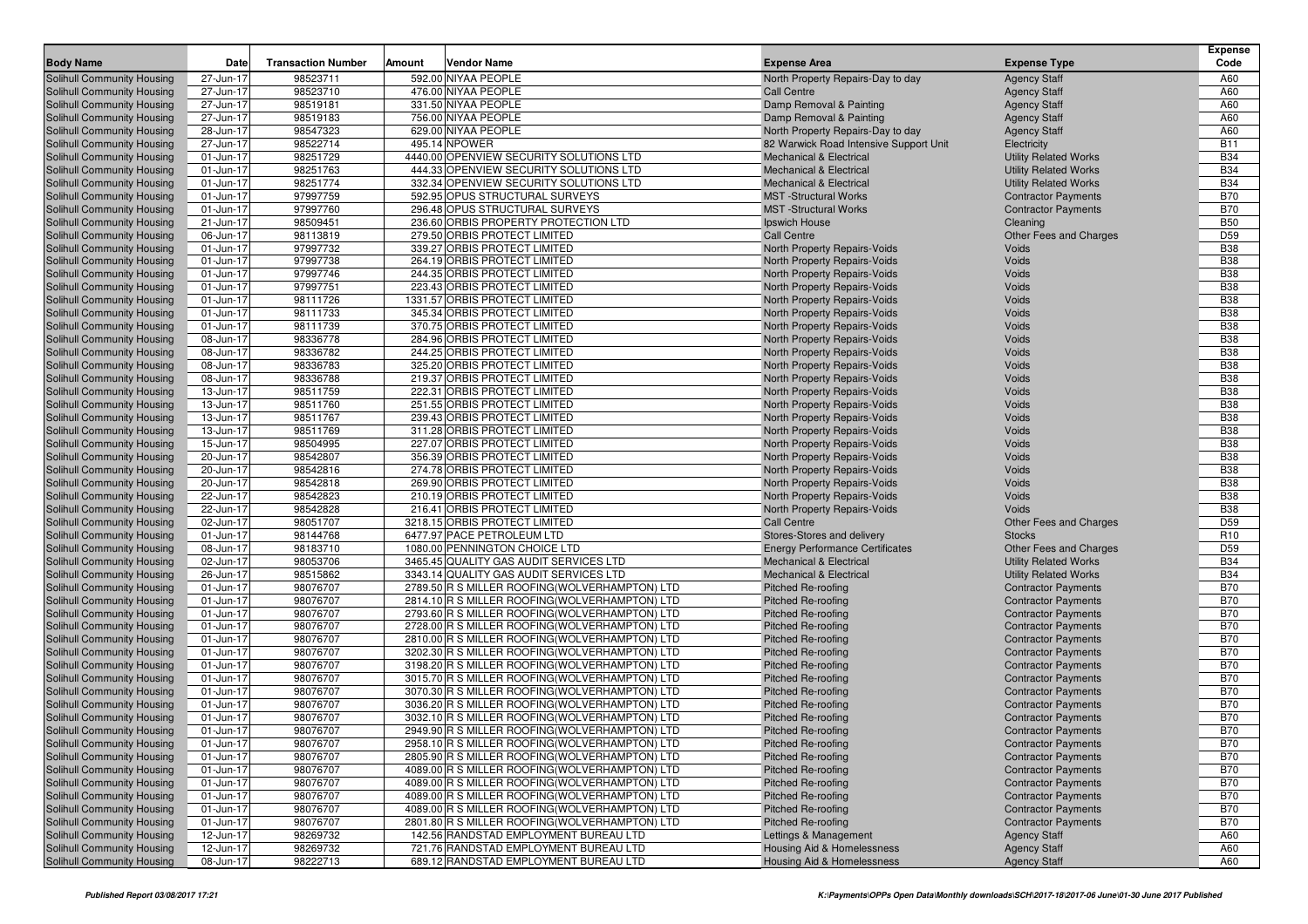| <b>Body Name</b>                                         | Date                   | <b>Transaction Number</b> | Amount | <b>Vendor Name</b>                                                   | <b>Expense Area</b>                                 | <b>Expense Type</b>                                       | <b>Expense</b><br>Code |
|----------------------------------------------------------|------------------------|---------------------------|--------|----------------------------------------------------------------------|-----------------------------------------------------|-----------------------------------------------------------|------------------------|
| Solihull Community Housing                               | 23-Jun-17              | 98511612                  |        | 864.32 RANDSTAD EMPLOYMENT BUREAU LTD                                | Housing Aid & Homelessness                          | <b>Agency Staff</b>                                       | A60                    |
| Solihull Community Housing                               | 30-Jun-17              | 98570734                  |        | 467.77 RAPIDE COMMUNICATION LIMITED                                  | North Property Repairs-Day to day                   | <b>Mobile Phones</b>                                      | D41                    |
| Solihull Community Housing                               | 22-Jun-17              | 98511810                  |        | 10000.00 REDACTED PERSONAL INFORMATION                               | Private Sector - Disabled Facilities Grants         | <b>Contractor Payments</b>                                | <b>B70</b>             |
| Solihull Community Housing                               | 19-Jun-17              | 98503733                  |        | 4914.46 REDACTED PERSONAL INFORMATION                                | Private Sector - Disabled Facilities Grants         | <b>Contractor Payments</b>                                | <b>B70</b>             |
| Solihull Community Housing                               | 14-Jun-17              | 98407717                  |        | 1118.19 REDACTED PERSONAL INFORMATION                                | Movement Incentive Scheme                           | <b>Other Building costs</b>                               | <b>B39</b>             |
| Solihull Community Housing                               | 02-Jun-17              | 98045706                  |        | 4621.74 REDACTED PERSONAL INFORMATION                                | Private Sector - Disabled Facilities Grants         | <b>Contractor Payments</b>                                | <b>B70</b>             |
| Solihull Community Housing                               | 13-Jun-17              | 98329706                  |        | 10000.00 REDACTED PERSONAL INFORMATION                               | Private Sector - Disabled Facilities Grants         | <b>Contractor Payments</b>                                | <b>B70</b>             |
| Solihull Community Housing                               | 22-Jun-17              | 98511813                  |        | 2917.90 REDACTED PERSONAL INFORMATION                                | Private Sector - Disabled Facilities Grants         | <b>Contractor Payments</b>                                | <b>B70</b>             |
| Solihull Community Housing                               | 19-Jun-17              | 98503735                  |        | 4429.52 REDACTED PERSONAL INFORMATION                                | Private Sector - Disabled Facilities Grants         | <b>Contractor Payments</b>                                | <b>B70</b>             |
| Solihull Community Housing                               | 16-Jun-17              | 98482708                  |        | 1599.65 REDACTED PERSONAL INFORMATION                                | Movement Incentive Scheme                           | <b>Other Building costs</b>                               | <b>B39</b>             |
| Solihull Community Housing                               | 02-Jun-17              | 98045712                  |        | 451.58 REED                                                          | Call Centre                                         | <b>Agency Staff</b>                                       | A60                    |
| Solihull Community Housing                               | 09-Jun-17              | 98246731                  |        | 328.00 REYNOLDS SIGNS                                                | <b>Endeavour House</b>                              | <b>Other Premises Costs</b>                               | <b>B90</b>             |
| Solihull Community Housing                               | 13-Jun-17              | 98362712                  |        | 870.00 RG+P                                                          | New Build - Richmond Road                           | <b>Contractor Payments</b>                                | <b>B70</b>             |
| Solihull Community Housing                               | 05-Jun-17              | 98079710                  |        | 1942.22 ROYAL MAIL                                                   | <b>Endeavour House</b>                              | Postages                                                  | D <sub>21</sub>        |
| Solihull Community Housing                               | 09-Jun-17              | 98248710                  |        | 1190.97 ROYAL MAIL                                                   | <b>Endeavour House</b>                              | Postages                                                  | D <sub>21</sub>        |
| Solihull Community Housing                               | 28-Jun-17              | 98547321                  |        | 1575.66 ROYAL MAIL                                                   | <b>Endeavour House</b>                              | Postages                                                  | D <sub>21</sub>        |
| Solihull Community Housing                               | 19-Jun-17              | 98502710                  |        | 1462.00 RT ELECTRICAL & COMPUTING INSTALLATIONS LTD                  | <b>Endeavour House</b>                              | <b>General Building Costs</b>                             | <b>B30</b>             |
| Solihull Community Housing                               | 21-Jun-17              | 98511052                  |        | 1465445.86 SEVERN TRENT WATER                                        | <b>Balance Sheet</b>                                | <b>Tenants Water Charges</b>                              | U28                    |
| Solihull Community Housing                               | 21-Jun-17              | 98509452                  |        | 376.16 SEVERN TRENT WATER LTD                                        | <b>Private Sector Leasing</b>                       | Water                                                     | <b>B12</b>             |
| Solihull Community Housing                               | 15-Jun-17              | 98429707                  |        | 4000.00 SHAW TRUST                                                   | Training                                            | Training                                                  | A80                    |
| Solihull Community Housing                               | 21-Jun-17              | 98509454                  |        | 948.00 SHELTER                                                       | Training                                            | Training                                                  | A80                    |
| Solihull Community Housing                               | 15-Jun-17              | 98429716                  |        | 4650.00 SIMPLY UMBRELLA SERVICES LIMITED                             | <b>Commercial Activity</b>                          | <b>Agency Staff</b>                                       | A60                    |
| Solihull Community Housing                               | 15-Jun-17              | 98429715                  |        | 750.00 SIMPLY UMBRELLA SERVICES LIMITED                              | <b>Commercial Activity</b>                          | <b>Agency Staff</b>                                       | A60                    |
| Solihull Community Housing                               | 14-Jun-17              | 98378706                  |        | 4.65 SOLIHULL COMMUNITY HOUSING                                      | Customer, Communication & Information Team          | <b>Catering Provisions</b>                                | D75                    |
| Solihull Community Housing                               | 14-Jun-17              | 98378706                  |        | 2.83 SOLIHULL COMMUNITY HOUSING                                      | Safe and Sound Operational                          | <b>Materials</b>                                          | D <sub>13</sub>        |
| Solihull Community Housing                               | 14-Jun-17              | 98378706                  |        | 19.10 SOLIHULL COMMUNITY HOUSING                                     | <b>Direct-Fire Precaution Works</b>                 | <b>Materials</b>                                          | D <sub>13</sub>        |
| Solihull Community Housing                               | 14-Jun-17              | 98378706                  |        | 16.66 SOLIHULL COMMUNITY HOUSING                                     | Direct-Standby                                      | <b>Materials</b>                                          | D <sub>13</sub>        |
| Solihull Community Housing                               | 14-Jun-17              | 98378706                  |        | 8.34 SOLIHULL COMMUNITY HOUSING                                      | Client - Fleet Management                           | Fuel                                                      | C40                    |
| Solihull Community Housing                               | 14-Jun-17              | 98378706                  |        | 33.64 SOLIHULL COMMUNITY HOUSING                                     | North Property Repairs-Day to day                   | <b>Tools</b>                                              | D <sub>16</sub>        |
| Solihull Community Housing                               | 14-Jun-17              | 98378706                  |        | 258.00 SOLIHULL COMMUNITY HOUSING                                    | North Property Repairs-Voids                        | Electricity                                               | <b>B11</b>             |
| Solihull Community Housing                               | 14-Jun-17              | 98378706                  |        | 6.46 SOLIHULL COMMUNITY HOUSING                                      | Flat Re-roofing                                     | <b>Contractor Payments</b>                                | <b>B70</b>             |
| Solihull Community Housing                               | 19-Jun-17<br>19-Jun-17 | 98503723                  |        | 161.94 SOLIHULL COMMUNITY HOUSING                                    | <b>Endeavour House</b><br><b>Endeavour House</b>    | <b>Other Premises Costs</b>                               | <b>B90</b><br>D75      |
| Solihull Community Housing                               | 19-Jun-17              | 98503723<br>98503723      |        | 121.05 SOLIHULL COMMUNITY HOUSING<br>8.00 SOLIHULL COMMUNITY HOUSING |                                                     | <b>Catering Provisions</b><br><b>Other Premises Costs</b> | <b>B90</b>             |
| Solihull Community Housing<br>Solihull Community Housing | 19-Jun-17              | 98503723                  |        | 40.00 SOLIHULL COMMUNITY HOUSING                                     | Whar Hall Farm Community Hall<br>Anti Graffiti Team | <b>Materials</b>                                          | D <sub>13</sub>        |
| Solihull Community Housing                               | 13-Jun-17              | 98340709                  |        | 10000.00 SOLIHULL MBC                                                | <b>Central Administration</b>                       | <b>Grants and Subscriptions</b>                           | D92                    |
| Solihull Community Housing                               | 16-Jun-17              | 98481706                  |        | 1400.35 SOLIHULL MBC                                                 | Movement Incentive Scheme                           | <b>Other Building costs</b>                               | <b>B39</b>             |
| Solihull Community Housing                               | 14-Jun-17              | 98407716                  |        | 881.81 SOLIHULL MBC                                                  | Movement Incentive Scheme                           | <b>Other Building costs</b>                               | <b>B39</b>             |
| Solihull Community Housing                               | 21-Jun-17              | 98511051                  |        | 3898.59 SOLIHULL MBC                                                 | Payroll - Payable to SMBC                           | <b>Creditor: Solihull MBC</b>                             | S09                    |
| Solihull Community Housing                               | 22-Jun-17              | 98511881                  |        | 5140.80 TELETRAC NAVMAN (UK) LTD                                     | Client - Fleet Management                           | <b>Vehicle Hire</b>                                       | C30                    |
| Solihull Community Housing                               | 05-Jun-17              | 98077706                  |        | 2101.32 TOTAL GAS & POWER LTD                                        | Low Rise (inc. Safe & Sound)                        | Electricity                                               | <b>B11</b>             |
| Solihull Community Housing                               | 05-Jun-17              | 98077707                  |        | 2323.42 TOTAL GAS & POWER LTD                                        | Low Rise (inc. Safe & Sound)                        | Electricity                                               | <b>B11</b>             |
| Solihull Community Housing                               | 05-Jun-17              | 98077708                  |        | 2313.50 TOTAL GAS & POWER LTD                                        | Low Rise (inc. Safe & Sound)                        | Electricity                                               | <b>B11</b>             |
| Solihull Community Housing                               | 05-Jun-17              | 98077709                  |        | 2452.13 TOTAL GAS & POWER LTD                                        | Low Rise (inc. Safe & Sound)                        | Electricity                                               | <b>B11</b>             |
| Solihull Community Housing                               | 05-Jun-17              | 98077710                  |        | 2149.55 TOTAL GAS & POWER LTD                                        | Low Rise (inc. Safe & Sound)                        | Electricity                                               | <b>B11</b>             |
| Solihull Community Housing                               | 05-Jun-17              | 98077711                  |        | 2279.14 TOTAL GAS & POWER LTD                                        | Low Rise (inc. Safe & Sound)                        | Electricity                                               | <b>B11</b>             |
| Solihull Community Housing                               | 05-Jun-17              | 98077712                  |        | 2114.97 TOTAL GAS & POWER LTD                                        | Low Rise (inc. Safe & Sound)                        | Electricity                                               | <b>B11</b>             |
| Solihull Community Housing                               | 27-Jun-17              | 98522713                  |        | 1679.68 TOTAL GAS & POWER LTD                                        | Low Rise (inc. Safe & Sound)                        | Electricity                                               | <b>B11</b>             |
| Solihull Community Housing                               | 16-Jun-17              | 98497706                  |        | 45.62 TOTAL GAS & POWER LTD                                          | 137-139 Warwick Rd (Social Rent)                    | Electricity                                               | <b>B11</b>             |
| Solihull Community Housing                               | 16-Jun-17              | 98497706                  |        | 67.15 TOTAL GAS & POWER LTD                                          | <b>Auckland Hall</b>                                | Electricity                                               | <b>B11</b>             |
| Solihull Community Housing                               | 16-Jun-17              | 98497706                  |        | 357.70 TOTAL GAS & POWER LTD                                         | <b>Biomass System</b>                               | Electricity                                               | <b>B11</b>             |
| Solihull Community Housing                               | 16-Jun-17              | 98497706                  |        | 1071.16 TOTAL GAS & POWER LTD                                        | Business Support - MST Back Office Support          | Electricity                                               | <b>B11</b>             |
| Solihull Community Housing                               | 16-Jun-17              | 98497706                  |        | 875.97 TOTAL GAS & POWER LTD                                         | <b>CCTV</b>                                         | Electricity                                               | <b>B11</b>             |
| Solihull Community Housing                               | 16-Jun-17              | 98497706                  |        | 101.48 TOTAL GAS & POWER LTD                                         | <b>Cesspool Emptying</b>                            | Electricity                                               | <b>B11</b>             |
| Solihull Community Housing                               | 16-Jun-17              | 98497706                  |        | 50.98 TOTAL GAS & POWER LTD                                          | <b>Crabtree Hall</b>                                | Electricity                                               | <b>B11</b>             |
| Solihull Community Housing                               | 16-Jun-17              | 98497706                  |        | 5.76 TOTAL GAS & POWER LTD                                           | <b>Endeavour House</b>                              | Electricity                                               | <b>B11</b>             |
| Solihull Community Housing                               | 16-Jun-17              | 98497706                  |        | 1266.62 TOTAL GAS & POWER LTD                                        | <b>Frontline Offices</b>                            | Electricity                                               | <b>B11</b>             |
| Solihull Community Housing                               | 16-Jun-17              | 98497706                  |        | 82992.44 TOTAL GAS & POWER LTD                                       | Low Rise (inc. Safe & Sound)                        | Electricity                                               | <b>B11</b>             |
| Solihull Community Housing                               | 16-Jun-17              | 98497706                  |        | 434.54 TOTAL GAS & POWER LTD                                         | Ipswich House                                       | Electricity                                               | <b>B11</b>             |
| Solihull Community Housing                               | 16-Jun-17              | 98497706                  |        | -5031.08 TOTAL GAS & POWER LTD                                       | <b>Endeavour House</b>                              | Electricity                                               | <b>B11</b>             |
| Solihull Community Housing                               | 16-Jun-17              | 98497706                  |        | 1164.74 TOTAL GAS & POWER LTD                                        | Homelessness                                        | Electricity                                               | <b>B11</b>             |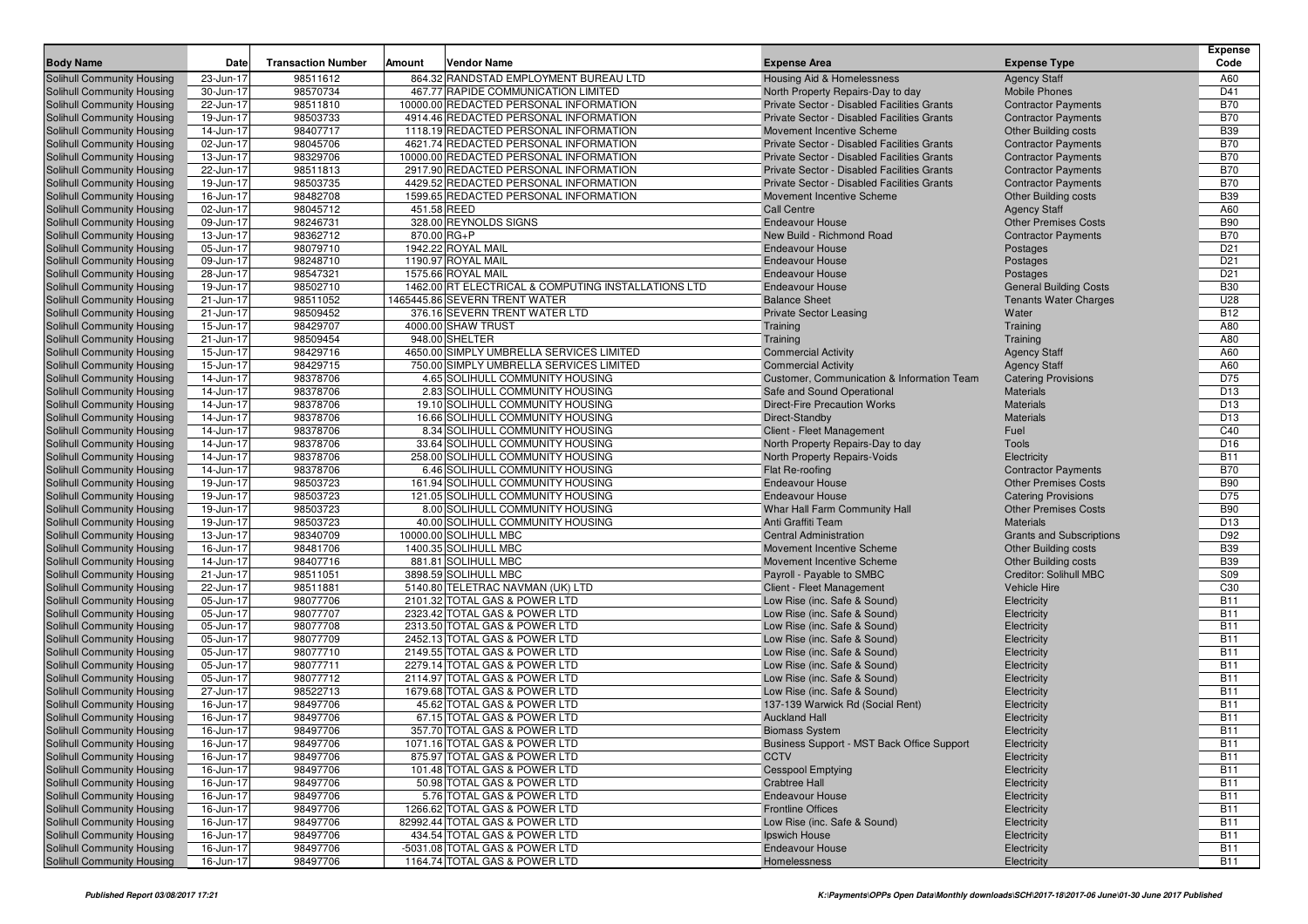|                                                                        |                        |                           |        |                                                                              |                                                        |                                                          | <b>Expense</b>           |
|------------------------------------------------------------------------|------------------------|---------------------------|--------|------------------------------------------------------------------------------|--------------------------------------------------------|----------------------------------------------------------|--------------------------|
| <b>Body Name</b>                                                       | Date                   | <b>Transaction Number</b> | Amount | <b>Vendor Name</b>                                                           | <b>Expense Area</b>                                    | <b>Expense Type</b>                                      | Code                     |
| <b>Solihull Community Housing</b>                                      | 16-Jun-17              | 98497706                  |        | 43.11 TOTAL GAS & POWER LTD                                                  | Whar Hall Farm Community Hall                          | Electricity                                              | <b>B11</b>               |
| <b>Solihull Community Housing</b>                                      | 16-Jun-17              | 98497706                  |        | -2.88 TOTAL GAS & POWER LTD                                                  | <b>Endeavour House</b>                                 | Electricity                                              | <b>B11</b>               |
| <b>Solihull Community Housing</b>                                      | 22-Jun-17              | 98511838                  |        | 219.78 TOTAL GAS & POWER LTD                                                 | Business Support - MST Back Office Support             | Gas                                                      | <b>B10</b>               |
| <b>Solihull Community Housing</b>                                      | 22-Jun-17              | 98511838                  |        | 22.02 TOTAL GAS & POWER LTD                                                  | <b>Crabtree Hall</b>                                   | Gas                                                      | <b>B10</b>               |
| <b>Solihull Community Housing</b>                                      | 22-Jun-17              | 98511838                  |        | 221.64 TOTAL GAS & POWER LTD                                                 | <b>Endeavour House</b>                                 | Gas                                                      | <b>B10</b>               |
| <b>Solihull Community Housing</b>                                      | 22-Jun-17              | 98511838                  |        | 33.66 TOTAL GAS & POWER LTD                                                  | <b>Frontline Offices</b>                               | Gas                                                      | <b>B10</b>               |
| <b>Solihull Community Housing</b>                                      | 22-Jun-17              | 98511838                  |        | 20.88 TOTAL GAS & POWER LTD                                                  | <b>Greenfield Centre</b>                               | Gas                                                      | <b>B10</b>               |
| <b>Solihull Community Housing</b>                                      | 22-Jun-17              | 98511838                  |        | -212.15 TOTAL GAS & POWER LTD                                                | <b>Endeavour House</b>                                 | Gas                                                      | <b>B10</b><br><b>B10</b> |
| <b>Solihull Community Housing</b><br><b>Solihull Community Housing</b> | 22-Jun-17<br>22-Jun-17 | 98511838<br>98511838      |        | 1642.92 TOTAL GAS & POWER LTD<br>93.28 TOTAL GAS & POWER LTD                 | Safe and Sound General<br>Homelessness                 | Gas<br>Gas                                               | <b>B10</b>               |
| <b>Solihull Community Housing</b>                                      | 22-Jun-17              | 98511838                  |        | 29.92 TOTAL GAS & POWER LTD                                                  | Whar Hall Farm Community Hall                          | Gas                                                      | <b>B10</b>               |
| Solihull Community Housing                                             | 20-Jun-17              | 98503422                  |        | 3256.00 TYRER BUILDING CONTRACTORS                                           | <b>Misc Works</b>                                      | <b>Contractor Payments</b>                               | <b>B70</b>               |
| <b>Solihull Community Housing</b>                                      | 05-Jun-17              | 98077716                  |        | 5427.00 TYRER BUILDING CONTRACTORS                                           | <b>Frontline Offices</b>                               | <b>General Building Costs</b>                            | <b>B30</b>               |
| Solihull Community Housing                                             | 01-Jun-17              | 97997761                  |        | 8674.00 TYRER BUILDING CONTRACTORS                                           | <b>MST</b> -Structural Works                           | <b>Contractor Payments</b>                               | <b>B70</b>               |
| Solihull Community Housing                                             | 01-Jun-17              | 97997762                  |        | 20222.07 TYRER BUILDING CONTRACTORS                                          | <b>MST</b> -Structural Works                           | <b>Contractor Payments</b>                               | <b>B70</b>               |
| <b>Solihull Community Housing</b>                                      | 01-Jun-17              | 97997763                  |        | 3090.36 TYRER BUILDING CONTRACTORS                                           | <b>MST</b> -Structural Works                           | <b>Contractor Payments</b>                               | <b>B70</b>               |
| Solihull Community Housing                                             | 13-Jun-17              | 98332707                  |        | 5792.69 TYRER BUILDING CONTRACTORS                                           | Private Sector - Renewal                               | <b>Contractor Payments</b>                               | <b>B70</b>               |
| <b>Solihull Community Housing</b>                                      | 01-Jun-17              | 98111741                  |        | 1072.09 TYRER BUILDING CONTRACTORS                                           | <b>MST</b> -Structural Works                           | <b>Contractor Payments</b>                               | <b>B70</b>               |
| <b>Solihull Community Housing</b>                                      | 12-Jun-17              | 98444800                  |        | 3322.67 TYRER BUILDING CONTRACTORS                                           | <b>MST</b> -Structural Works                           | <b>Contractor Payments</b>                               | <b>B70</b>               |
| <b>Solihull Community Housing</b>                                      | 12-Jun-17              | 98444801                  |        | 2610.43 TYRER BUILDING CONTRACTORS                                           | <b>MST</b> -Structural Works                           | <b>Contractor Payments</b>                               | <b>B70</b>               |
| <b>Solihull Community Housing</b>                                      | 15-Jun-17              | 98429717                  |        | 1948.00 TYRER BUILDING CONTRACTORS                                           | <b>Endeavour House</b>                                 | <b>General Building Costs</b>                            | <b>B30</b>               |
| Solihull Community Housing                                             | 30-Jun-17              | 98569711                  |        | 5734.00 TYRER BUILDING CONTRACTORS                                           | Private Sector - Disabled Facilities Grants            | <b>Contractor Payments</b>                               | <b>B70</b>               |
| <b>Solihull Community Housing</b>                                      | 16-Jun-17              | 98570727                  |        | 13130.99 TYRER BUILDING CONTRACTORS                                          | <b>MST</b> -Structural Works                           | <b>Contractor Payments</b>                               | <b>B70</b>               |
| Solihull Community Housing                                             | 20-Jun-17              | 98570728                  |        | 20204.30 TYRER BUILDING CONTRACTORS                                          | <b>MST</b> -Structural Works                           | <b>Contractor Payments</b>                               | <b>B70</b>               |
| Solihull Community Housing                                             | 27-Jun-17              | 98523708                  |        | 4894.00 TYRER BUILDING CONTRACTORS                                           | <b>Public Sector - Major Adaptations</b>               | <b>Contractor Payments</b>                               | <b>B70</b>               |
| <b>Solihull Community Housing</b>                                      | 30-Jun-17              | 98570706                  |        | 1305.52 UK CARD SERVICES LTD                                                 | Client - Fleet Management                              | Fuel                                                     | C40                      |
| Solihull Community Housing                                             | 12-Jun-17              | 98269735                  |        | 629.00 VENN GROUP                                                            | North Property Repairs-Day to day                      | <b>Agency Staff</b>                                      | A60                      |
| <b>Solihull Community Housing</b>                                      | 26-Jun-17              | 98515797                  |        | 561.00 VENN GROUP                                                            | North Property Repairs-Day to day                      | <b>Agency Staff</b>                                      | A60                      |
| <b>Solihull Community Housing</b>                                      | 26-Jun-17              | 98515858                  |        | 629.00 VENN GROUP                                                            | North Property Repairs-Day to day                      | <b>Agency Staff</b>                                      | A60                      |
| Solihull Community Housing                                             | 14-Jun-17              | 98375709                  |        | 20749.02 WARM ZONES                                                          | Low Rise Overcladding                                  | <b>Contractor Payments</b>                               | <b>B70</b>               |
| Solihull Community Housing                                             | 14-Jun-17              | 98375706                  |        | 39917.05 WARM ZONES                                                          | Low Rise Overcladding                                  | <b>Contractor Payments</b>                               | <b>B70</b>               |
| Solihull Community Housing                                             | 14-Jun-17              | 98375707                  |        | 102320.58 WARM ZONES                                                         | Low Rise Overcladding                                  | <b>Contractor Payments</b>                               | <b>B70</b>               |
| <b>Solihull Community Housing</b>                                      | 14-Jun-17              | 98375707                  |        | -51165.29 WARM ZONES                                                         | Low Rise Overcladding                                  | <b>Contractor Payments</b>                               | <b>B70</b>               |
| <b>Solihull Community Housing</b>                                      | 14-Jun-17              | 98375708                  |        | 49526.81 WARM ZONES                                                          | Low Rise Overcladding                                  | <b>Contractor Payments</b>                               | <b>B70</b>               |
| <b>Solihull Community Housing</b>                                      | 29-Jun-17              | 98553707                  |        | 51474.43 WARM ZONES                                                          | Low Rise Overcladding                                  | <b>Contractor Payments</b>                               | <b>B70</b><br><b>B70</b> |
| <b>Solihull Community Housing</b><br>Solihull Community Housing        | 29-Jun-17<br>29-Jun-17 | 98553708<br>98553709      |        | 65805.46 WARM ZONES<br>43234.10 WARM ZONES                                   | Low Rise Overcladding<br>Low Rise Overcladding         | <b>Contractor Payments</b><br><b>Contractor Payments</b> | <b>B70</b>               |
| <b>Solihull Community Housing</b>                                      | 28-Jun-17              | 98547076                  |        | 1936.48 WATER PLUS LTD                                                       | Business Support - MST Back Office Support             | Water                                                    | <b>B12</b>               |
| <b>Solihull Community Housing</b>                                      | 30-Jun-17              | 98569709                  |        | 1055.94 WATER PLUS LTD                                                       | <b>Endeavour House</b>                                 | Water                                                    | <b>B12</b>               |
| <b>Solihull Community Housing</b>                                      | 28-Jun-17              | 98547077                  |        | 276.59 WATER PLUS LTD                                                        | <b>Frontline Offices</b>                               | Water                                                    | <b>B12</b>               |
| <b>Solihull Community Housing</b>                                      | 13-Jun-17              | 98358763                  |        | -250.00 WATERLOO HOUSING ASSOCIATION                                         | New Build - Richmond Road                              | <b>Contractor Payments</b>                               | <b>B70</b>               |
| <b>Solihull Community Housing</b>                                      | 13-Jun-17              | 98358763                  |        | 9890.00 WATERLOO HOUSING ASSOCIATION                                         | New Build - Richmond Road                              | <b>Contractor Payments</b>                               | <b>B70</b>               |
| <b>Solihull Community Housing</b>                                      | 13-Jun-17              | 98358763                  |        | -6510.00 WATERLOO HOUSING ASSOCIATION                                        | New Build - Richmond Road                              | <b>Contractor Payments</b>                               | <b>B70</b>               |
| <b>Solihull Community Housing</b>                                      | 13-Jun-17              | 98362706                  |        | -250.00 WATERLOO HOUSING ASSOCIATION                                         | New Build - Richmond Road                              | <b>Contractor Payments</b>                               | <b>B70</b>               |
| <b>Solihull Community Housing</b>                                      | 13-Jun-17              | 98362706                  |        | 3380.00 WATERLOO HOUSING ASSOCIATION                                         | New Build - Richmond Road                              | <b>Contractor Payments</b>                               | <b>B70</b>               |
| Solihull Community Housing                                             | 13-Jun-17              | 98362707                  |        | -250.00 WATERLOO HOUSING ASSOCIATION                                         | New Build - Richmond Road                              | <b>Contractor Payments</b>                               | <b>B70</b>               |
| <b>Solihull Community Housing</b>                                      | 13-Jun-17              | 98362707                  |        | 2795.00 WATERLOO HOUSING ASSOCIATION                                         | New Build - Richmond Road                              | <b>Contractor Payments</b>                               | <b>B70</b>               |
| <b>Solihull Community Housing</b>                                      | 13-Jun-17              | 98362708                  |        | -250.00 WATERLOO HOUSING ASSOCIATION                                         | New Build - Richmond Road                              | <b>Contractor Payments</b>                               | <b>B70</b>               |
| Solihull Community Housing                                             | 13-Jun-17              | 98362708                  |        | 2795.00 WATERLOO HOUSING ASSOCIATION                                         | New Build - Richmond Road                              | <b>Contractor Payments</b>                               | <b>B70</b>               |
| <b>Solihull Community Housing</b>                                      | 13-Jun-17              | 98362709                  |        | -250.00 WATERLOO HOUSING ASSOCIATION                                         | New Build - Richmond Road                              | <b>Contractor Payments</b>                               | <b>B70</b>               |
| <b>Solihull Community Housing</b>                                      | 13-Jun-17              | 98362709                  |        | 2860.00 WATERLOO HOUSING ASSOCIATION                                         | New Build - Richmond Road                              | <b>Contractor Payments</b>                               | <b>B70</b>               |
| <b>Solihull Community Housing</b>                                      | 13-Jun-17              | 98362710                  |        | -250.00 WATERLOO HOUSING ASSOCIATION                                         | New Build - Richmond Road                              | <b>Contractor Payments</b>                               | <b>B70</b>               |
| <b>Solihull Community Housing</b>                                      | 13-Jun-17              | 98362710                  |        | 3380.00 WATERLOO HOUSING ASSOCIATION                                         | New Build - Richmond Road                              | <b>Contractor Payments</b>                               | <b>B70</b>               |
| Solihull Community Housing                                             | 13-Jun-17              | 98362711                  |        | -250.00 WATERLOO HOUSING ASSOCIATION                                         | New Build - Richmond Road                              | <b>Contractor Payments</b>                               | <b>B70</b>               |
| <b>Solihull Community Housing</b>                                      | 13-Jun-17              | 98362711                  |        | 3445.00 WATERLOO HOUSING ASSOCIATION                                         | New Build - Richmond Road                              | <b>Contractor Payments</b>                               | <b>B70</b>               |
| <b>Solihull Community Housing</b>                                      | 27-Jun-17              | 98527713                  |        | -250.00 WATERLOO HOUSING ASSOCIATION                                         | New Build - Richmond Road                              | <b>Contractor Payments</b>                               | <b>B70</b>               |
| Solihull Community Housing                                             | 27-Jun-17              | 98527713                  |        | 3445.00 WATERLOO HOUSING ASSOCIATION                                         | New Build - Richmond Road                              | <b>Contractor Payments</b>                               | <b>B70</b>               |
| Solihull Community Housing<br><b>Solihull Community Housing</b>        | 27-Jun-17<br>27-Jun-17 | 98526707<br>98526707      |        | -250.00 WATERLOO HOUSING ASSOCIATION<br>5730.00 WATERLOO HOUSING ASSOCIATION | New Build - Richmond Road<br>New Build - Richmond Road | <b>Contractor Payments</b><br><b>Contractor Payments</b> | <b>B70</b><br><b>B70</b> |
| Solihull Community Housing                                             | 27-Jun-17              | 98526707                  |        | -2740.00 WATERLOO HOUSING ASSOCIATION                                        | New Build - Richmond Road                              | <b>Contractor Payments</b>                               | <b>B70</b>               |
| Solihull Community Housing                                             | 27-Jun-17              | 98527708                  |        | -250.00 WATERLOO HOUSING ASSOCIATION                                         | New Build - Richmond Road                              | <b>Contractor Payments</b>                               | <b>B70</b>               |
|                                                                        |                        |                           |        |                                                                              |                                                        |                                                          |                          |